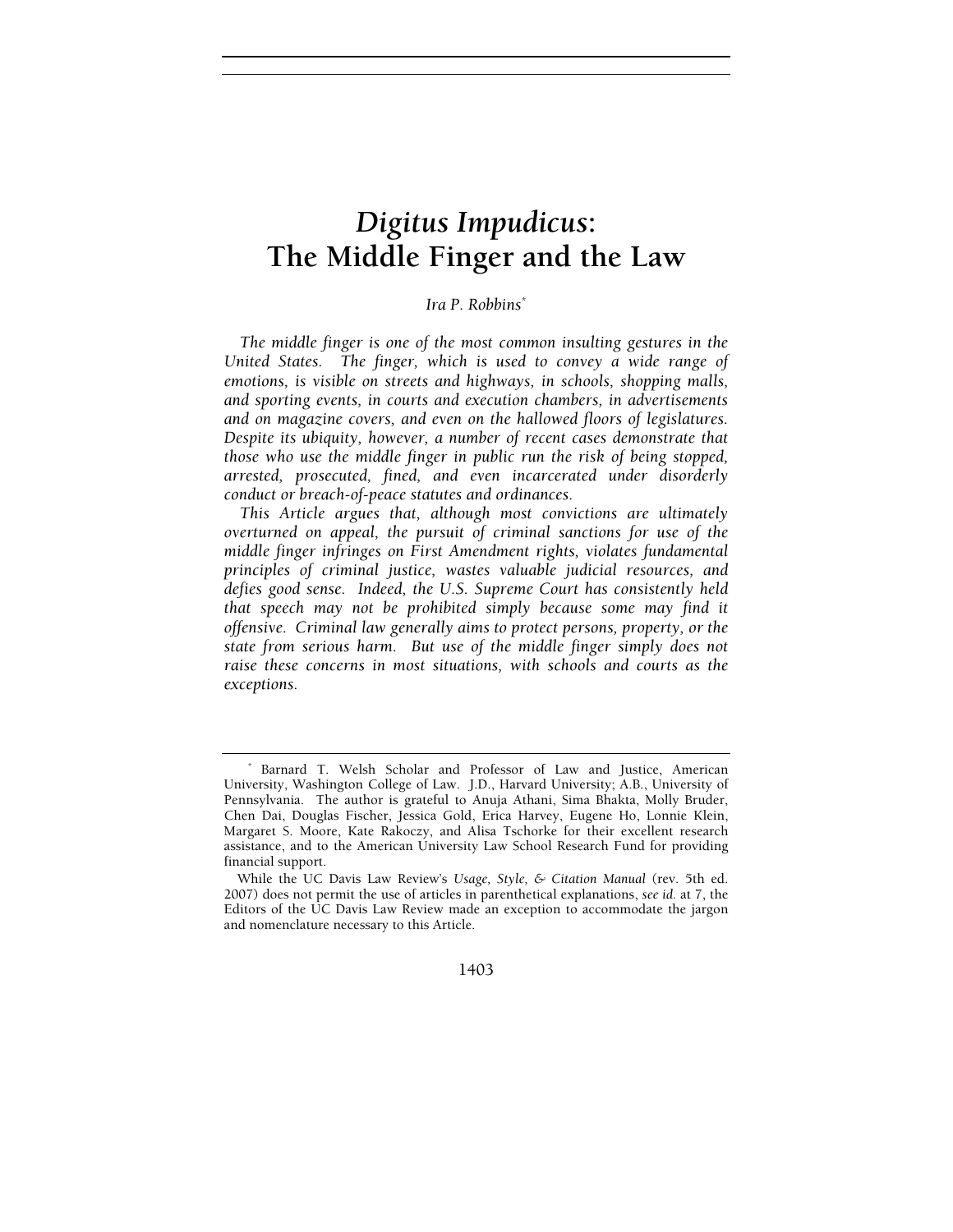## 1404 *University of California, Davis* [Vol. 41:1403

| w |  | $\sqrt{11}$ |  |
|---|--|-------------|--|
|   |  |             |  |

## TABLE OF CONTENTS

|     |    |                                                           | 1405 |
|-----|----|-----------------------------------------------------------|------|
|     |    |                                                           |      |
|     | А. | The Origin of the Middle Finger Gesture 1413              |      |
|     | B. | The Middle Finger and Other Insulting Gestures Around     |      |
|     |    |                                                           |      |
|     |    | II. THE MIDDLE FINGER AND THE FIRST AMENDMENT 1422        |      |
|     | A. | The Fighting Finger: Why the Middle Finger Gesture Is     |      |
|     |    |                                                           |      |
|     | В. | Of Sex and Social Value: Why the Middle Finger Is Not     |      |
|     |    |                                                           |      |
|     |    |                                                           |      |
|     |    |                                                           |      |
| HL. |    | COPS, CLASSROOMS, AND COURTS: SHOULD IT MATTER            |      |
|     |    | WHERE THE GESTURE IS USED OR TO WHOM IT IS DIRECTED? 1451 |      |
|     |    | A. A Matter of Discretion: The Middle Finger and Law      |      |
|     |    |                                                           |      |
|     |    |                                                           |      |
|     |    |                                                           |      |
|     |    |                                                           |      |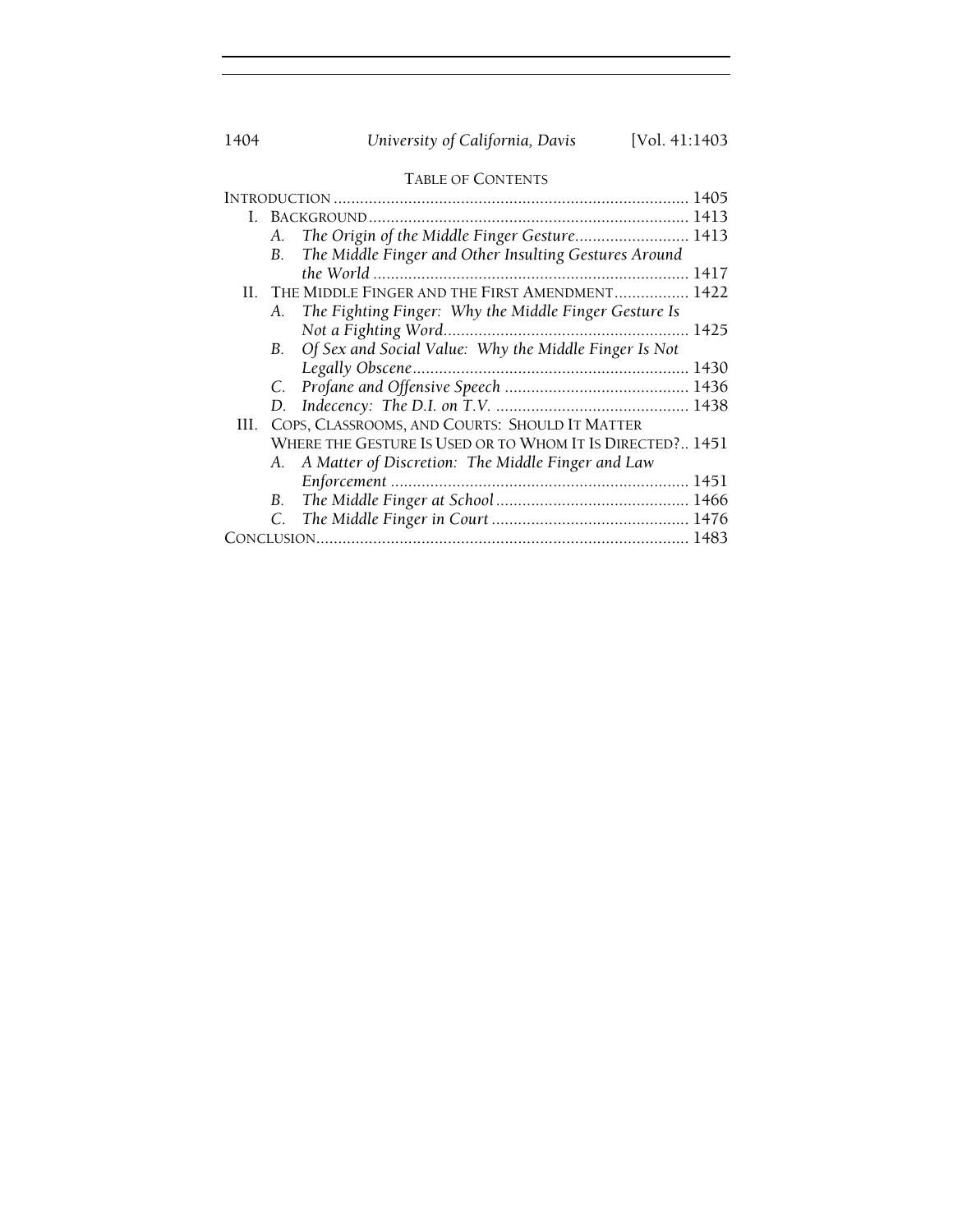*It seems like such an . . . arbitrary, ridiculous thing to just pick a finger and you show it to the person. It's a finger, what does it mean? Someone shows me one of their fingers and I'm supposed to feel bad. Is that the way it's supposed to work? I mean, you could just give someone the toe, really, couldn't you? I would feel worse if I got the toe, than if I got the finger. 'Cause it's not easy to give someone the toe*  $\dots$ <sup>1</sup>

*[I]n public debate our own citizens must tolerate insulting, and even outrageous, speech in order to provide adequate breathing space to the freedoms protected by the First Amendment*. 2

*One of the prerogatives of American citizenship is the right to criticize public men and measures — and that means not only informed and responsible criticism but the freedom to speak foolishly and without moderation.*<sup>3</sup>

*These days, "the bird" is flying everywhere*. 4

## **INTRODUCTION**

Robert Lee Coggin experienced fifteen minutes of fame<sup>5</sup> in 2003 when he "allegedly gestured with his raised middle finger . . . or 'shot the bird" as he passed a motorist on a Texas highway.<sup>6</sup> Convicted of disorderly conduct and fined \$250, during the next year Coggin successfully challenged his conviction, despite incurring nearly \$15,000 in legal defense fees.<sup>7</sup> Although a Texas appellate court ultimately acquitted Coggin, it left open the possibility that motorists

<sup>1</sup> *Seinfeld: The Robbery* (NBC television broadcast June 7, 1990), *available at* http://www.seinfeldscripts.com/TheRobbery.htm. 2

<sup>&</sup>lt;sup>2</sup> Schenck v. Pro-Choice Network, 519 U.S. 357, 383 (1997) (quoting Boos v. Barry, 485 U.S. 312, 322 (1988) (internal quotation marks omitted)). 3

<sup>&</sup>lt;sup>3</sup> Baumgartner v. United States, 322 U.S. 665, 673-74 (1944).

<sup>4</sup> Coggin v. Texas, 123 S.W.3d 82, 90 n.3 (Tex. App. 2003) (quoting Martha Irvine, *Is Middle Finger Losing Its Shock Value?*, COLUMBIAN (Vancouver, Wash.), Feb. 26, 2003, *available at* 2003 WLNR 6826562). 5

Newspapers throughout the country covered Coggin's conviction. *See, e.g.*, Thom Marshall, *'Shooting the Bird' Rude, Crude but Legal*, HOUSTON CHRON., Oct. 15, 2003, at A29; Jeffrey Miller, *Off the Record: The Digitus Impudicus as Free Expression*, LAW. WKLY., Oct. 31, 2003; *The Reading File: Really Free Speech*, N.Y. TIMES, Oct. 19, 2003, § 4, at 2. 6

*Coggin*, 123 S.W.3d at 85. 7

Marshall, *supra* note 5. Coggin later stated that he "felt exonerated and [did not] regret spending the money." *Id*.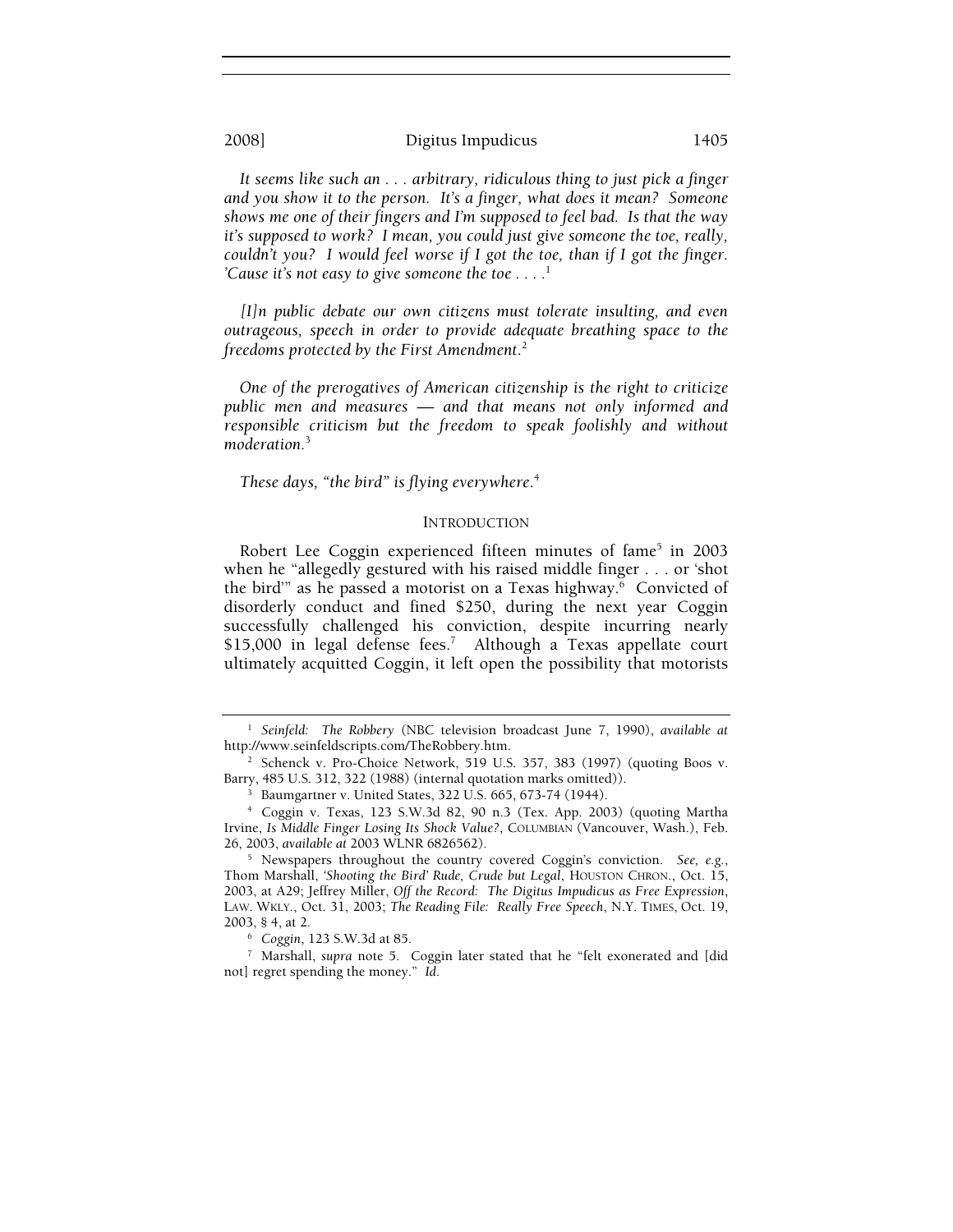could be prosecuted for using the middle finger gesture under Texas law if the gesture accompanied "road rage' or reckless driving."<sup>8</sup>

After making an "internationally recognized obscene gesture" in a photograph taken by Brazilian immigration officials, an American Airlines pilot arriving from Miami was arrested, taken to federal court, and fined.<sup>9</sup> Apparently the pilot's gesture was designed to protest a new Brazilian regulation requiring all incoming U.S. visitors to be fingerprinted and photographed.10

At the conclusion of a sentencing hearing, as he was being shackled and handcuffed by prison guards, criminal defendant Timothy Mitchell turned to the sentencing judge, raised his hands, and gave the middle finger gesture to the judge.<sup>11</sup> The outraged judge held Mitchell in contempt and sentenced him to five years in prison, with the sentence to run consecutively with the fifteen-year sentence for felony theft he had just received.<sup>12</sup> Two weeks later, the judge reduced Mitchell's contempt sentence to five months and twenty-nine days.<sup>13</sup>

In August 2000, an Erie, Pennsylvania high school principal flipped the bird and said "Shoot this!" to reporters questioning her about an alleged incident involving a gun.<sup>14</sup> In Thailand, a fifty-year-old man allegedly shot and killed a forty-one-year-old German, who had displayed his middle finger to the shooter.<sup>15</sup> Both a Pennsylvania state  $c$ ourt<sup>16</sup> and an Arkansas federal court<sup>17</sup> dismissed criminal charges against individuals who had given the finger in public; the Arkansas federal judge ruled that the gesture was "protected as 'free speech'

<sup>&</sup>lt;sup>8</sup> Coggin, 123 S.W.3d at 91-92.<br><sup>9</sup> Brazil – Fines – 'Obscene'

*Brazil Fines 'Obscene' US Pilot*, BBC NEWS, Jan. 15, 2004, http://news.bbc.co.uk/2/hi/americas/3397183.stm. Three weeks later, a New York banker was fined \$17,200 for giving the finger to a camera when he was being fingerprinted and photographed at a Brazilian airport. *See* Lisa Fleisher, *Bird-Brained Banker Busted in Brazil Spat*, DAILY NEWS (N.Y.), Feb. 8, 2004, at 28. 10 *See Brazil Fines 'Obscene' US Pilot*, *supra* note 9 (stating that diplomatic tensions

between United States and Brazil were high at the time, because United States had recently imposed similar requirements on Brazilian citizens entering United States). The airline and the pilot subsequently apologized. *Id.* 

<sup>11</sup> Mitchell v. State, 580 A.2d 196, 198 (Md. 1990).

<sup>12</sup> *Id.*

<sup>13</sup> *Id.*

<sup>14</sup> Chuck Shepherd, *News of the Weird: For the Odds, Here's Jiminy the Greek*, ORLANDO WKLY., Oct. 25, 2000, *available at* http://www.orlandoweekly.com/

<sup>&</sup>lt;sup>15</sup> Id.<br><sup>16</sup> Pennsylvania v. Kelly, 758 A.2d 1284, 1288 (Pa. Super. Ct. 2000).

<sup>17</sup> Nichols v. Chacon, 110 F. Supp. 2d 1099, 1110 (W.D. Ark. 2000).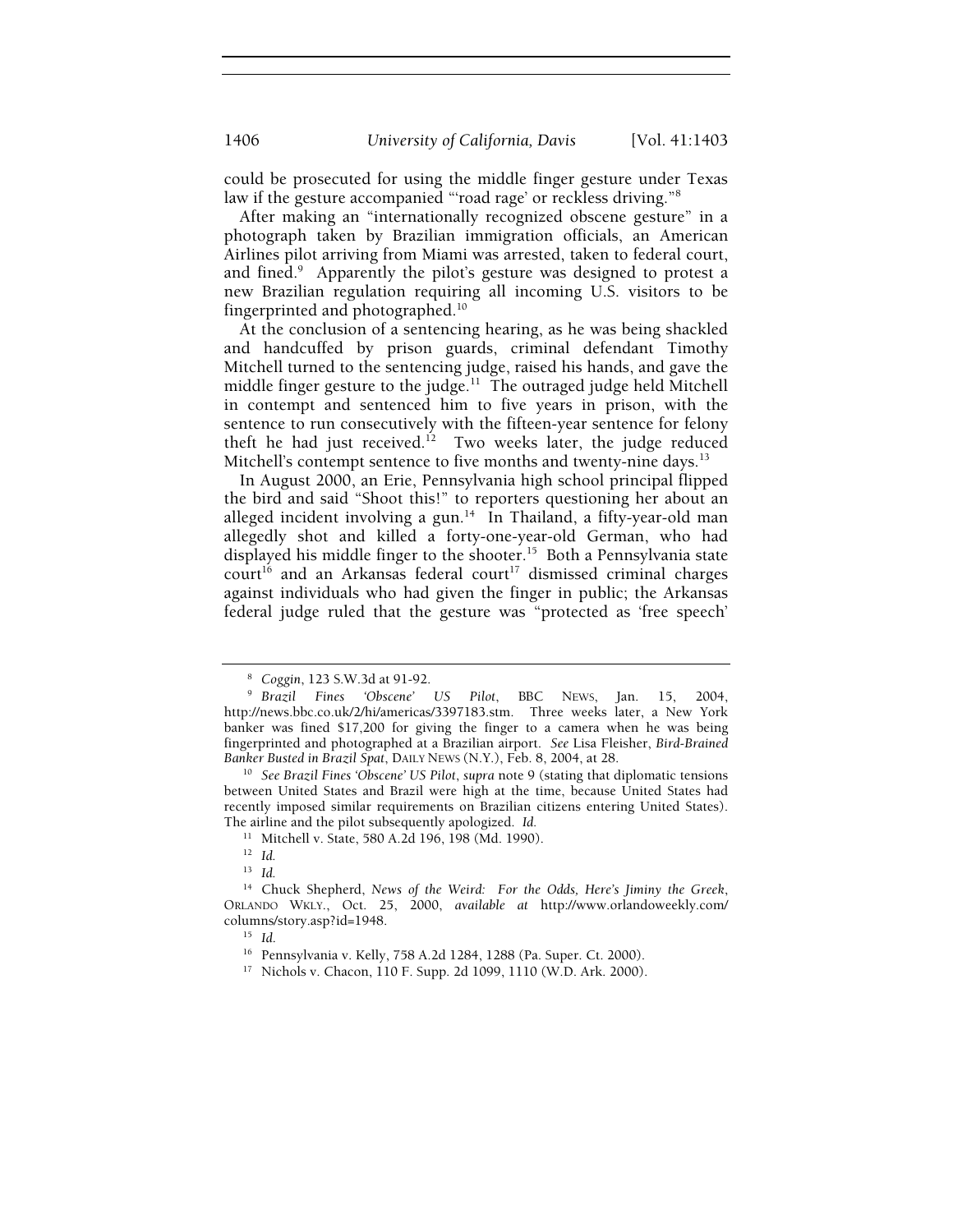under the First Amendment to the United States Constitution."18 A California municipal judge was removed from office for misconduct after, among other inappropriate acts, he gave the finger to a tardy defendant during a traffic court proceeding.<sup>19</sup>

As these stories illustrate, the middle finger gesture<sup>20</sup> serves as a nonverbal expression of anger,<sup>21</sup> rage,<sup>22</sup> frustration,<sup>23</sup> disdain,<sup>24</sup> protest,<sup>25</sup> defiance,<sup>26</sup> comfort,<sup>27</sup> or even excitement at finding a perfect

recurrence of such conduct." *Id*. at 1225. 20 This Article refers to the middle finger gesture as "the middle finger," "the gesture," or "the D.I." The abbreviation "D.I." stands for *digitus impudicus*. *See infra*  note 64 and accompanying text. 21 *See, e.g.*, *Britney Spears Walks Out on Mexico City Audience*, TORONTO STAR, July

30, 2002, at D5 (noting that pop singer Britney Spears admitted that she used the middle finger gesture as "angry response to paparazzi" who were following her during trip to Mexico); Jim Hewitson, *Fingers Do the Talking*, HERALD (Glasgow, Scot.), Jan. 15, 2000, at 27 (calling the middle finger gesture the "chosen scornful, even warlike, gesture . . . among defiant youth, aggressive motorists, [or] anyone really who feels that life isn't giving them a square deal"). 22 A 1997 cover story in *U.S. News & World Report* discussed the increasing

frequency of "road rage" and reported that one-third of drivers in a focus group stated that they used a "hostile gesture" to express road rage. Jason Vest et al., *Road Rage*,

<sup>23</sup> See Irvine, supra note 4 (noting that people use the middle finger gesture to express frustration at "anything from a frozen computer screen to a referee's questionable call or that driver who's riding your tail on the highway"). 24 *See Snow Sculptor Shows Disdain for Winter*, NEWS REC. (Gillette, Wyo.), Mar. 5,

2004, *available at* http://www.gillettenewsrecord.com/articles/2004/03/05/news/ news02.txt (reporting that 48-year-old artist created snow sculpture resembling hand with the middle finger raised in his front yard "as a sign to Mother Nature that winter sucks"). 25 *See, e.g.*, Commonwealth v. Williams, 753 A.2d 856, 859 (Pa. Super. Ct. 2000)

(observing that criminal defendant protested his prison sentence by giving judge the

middle finger and saying, "Fuck you"). 26 *See, e.g.*, George Rush & Joanna Molloy, *Avril Flips, MTV Isn't Happy*, DAILY NEWS (N.Y.), May 27, 2004, at 34 (reporting that 19-year-old rock performer Avril Lavigne thrust her middle finger into camera on live television after interviewer asked her "what she thought of the media and the labels that critics have slapped on her"); *see also* Sean Hamilton, *Lem Walks on the Wild Side*, DAILY STAR (London), Sept. 3, 2003, at 15 (describing how rock star Lemmy of band Motorhead made impression of his middle finger in wet cement when his band was inducted into "Hollywood Rock Walk" and quoting source from Rock Walk who said that it seemed "appropriate as a memorial for a band that stuck their middle finger up to convention and helped create

<sup>18</sup> *Id.*

<sup>&</sup>lt;sup>19</sup> Spruance v. Comm'n on Judicial Qualifications, 532 P.2d 1209, 1216 n.9, 1226 (Cal. 1975) (en banc). The California Supreme Court noted that, if the judge's "giving the 'finger' to a defendant and his use of an obscenity during a telephone conversation with a deputy district attorney were the only charges brought against him, censure would be the appropriate discipline, since [the court found] little risk of the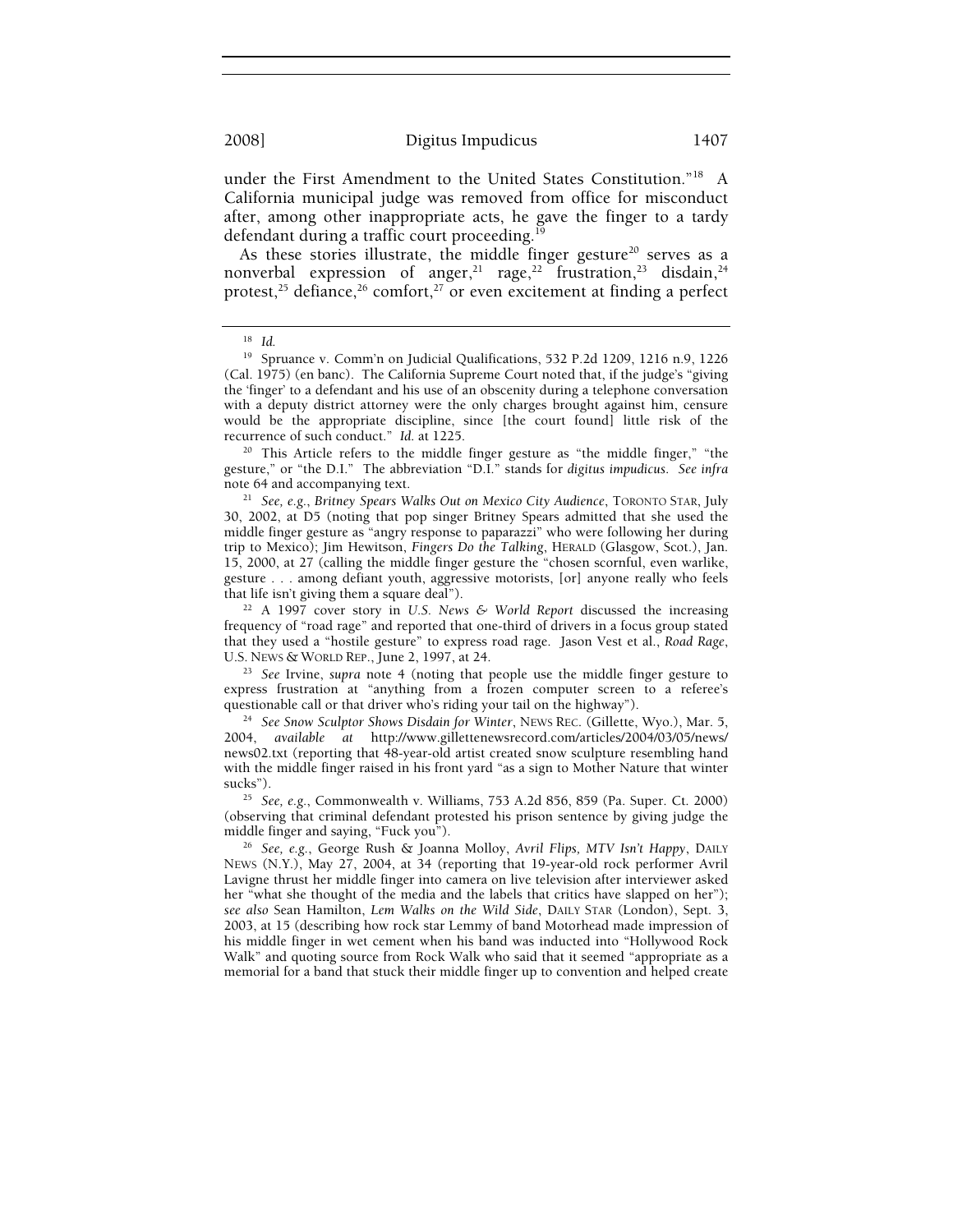pair of shoes.<sup>28</sup> The gesture has appeared on streets and highways,<sup>29</sup> in schools,<sup>30</sup> shopping malls,<sup>31</sup> concert venues,<sup>32</sup> stadiums,<sup>33</sup> courts,<sup>34</sup> and

steam"). 28 *See* Irvine, *supra* note 4 (stating that the finger can be used to express "excitement, joy or if you finally found the perfect pair of shoes to go with a new

outfit"). 29 *See, e.g.*, People v. Smith, 262 N.W.2d 900, 903 (Mich. Ct. App. 1977) (explaining that many drivers use profane language and the middle finger gesture to express frustration with traffic congestion); David Harrison, *British Drivers Best at Rude Hand Signals: Study Shows French and Italians Aren't in the Same Street When it Comes to Abusive Gestures*, SUNDAY TELEGRAPH (London), July 13, 2003, at 13 (noting that 75% of British drivers admitted giving offensive hand or finger gestures to other drivers); Steven Hyden, *It's Time to Start Taking Vulgar Gestures a Little More Seriously*, POST-CRESCENT (Appleton, Wis.), Mar. 29, 2005, at 1B (recounting three incidents in which author was flipped off while driving during span of one week). *The Washington*  Post covered the 2004 congressional campaign of Charles R. Floyd, a Republican who waged a campaign to unseat the Democratic incumbent in a heavily Democratic Maryland district. Tim Craig, *GOP Hopeful Fights Uphill Battle in Md. 8th District: Floyd Seeking to Unseat Van Hollen*, WASH. POST, Oct. 27, 2004, at B04. Floyd occasionally would stand along roadways holding his campaign signs, and, as he told the *Post*, if he didn't get at least three middle fingers during the first half-hour, he knew that he was not in Montgomery County. *Id.* 

<sup>30</sup> *See, e.g.*, Estes v. State, 660 S.W.2d 873, 876 (Tex. App. 1983) (upholding disorderly conduct conviction of student who gave the finger to principal of his high school during commencement exercises). 31 *See supra* note 28 and accompanying text (discussing shopper's use of the

middle finger to express delight at finding pair of shoes). 32 *See, e.g.*, Renee Graham, *Eminem Dishes Up Rap, Raunch 'n' Roll*, BOSTON GLOBE,

Apr. 16, 1999, at C12 (reporting that Detroit rapper Eminem repeatedly flipped off audience during concert and noting that "the obscene gesture was exchanged so often that by evening's end it seemed as innocuous as an air kiss").

<sup>33</sup> See, e.g., Marc Berman, *Artest Can Point at Himself*, N.Y. POST, May 26, 2004, at 70 (discussing professional basketball player Ron Artest's frequent use of the middle finger gesture during games); *Hmiel, Jarrett Still Not Speaking: Drivers Mad at Each Other for Hmiel's Obscene Gesture*, ASSOCIATED PRESS, Apr. 15, 2005, *available at*  http://msnbc.msn.com/id/7518614 (noting that NASCAR driver Shane Hmiel was fined \$10,000 for giving the middle finger to another driver after the gesture appeared on live television from Hmiel's in-car camera); Glenn Nelson, *Fans Pan Benjamin — Ex-Clipper Center Jeered in Sonic Loss*, SEATTLE TIMES, Apr. 6, 1991, at B1 (noting that Seattle Sonics basketball player flipped off Los Angeles fans and "traded verbal insults" with members of audience during his first performance at Los Angeles Sports Arena after he was traded to Sonics); Clark Spencer, *Notebook: Olsen Chided for Gesture*, MIAMI HERALD, June 3, 2007, at D6 (reporting that Florida Marlins pitcher Scott Olsen

a new force and style in rock 'n' roll"). 27 *See, e.g.*, Natalie Angier, *G#%!y Golly: Almost Before We Spoke, We Swore*, N.Y. TIMES, Sept. 20, 2005, at F1 (noting that "[i]n some settings, the free flow of foul language may signal not hostility or social pathology, but harmony and tranquility," and referring to studies that have shown that individuals tend to swear more when with close friends as way of indicating that they are comfortable and able to "let off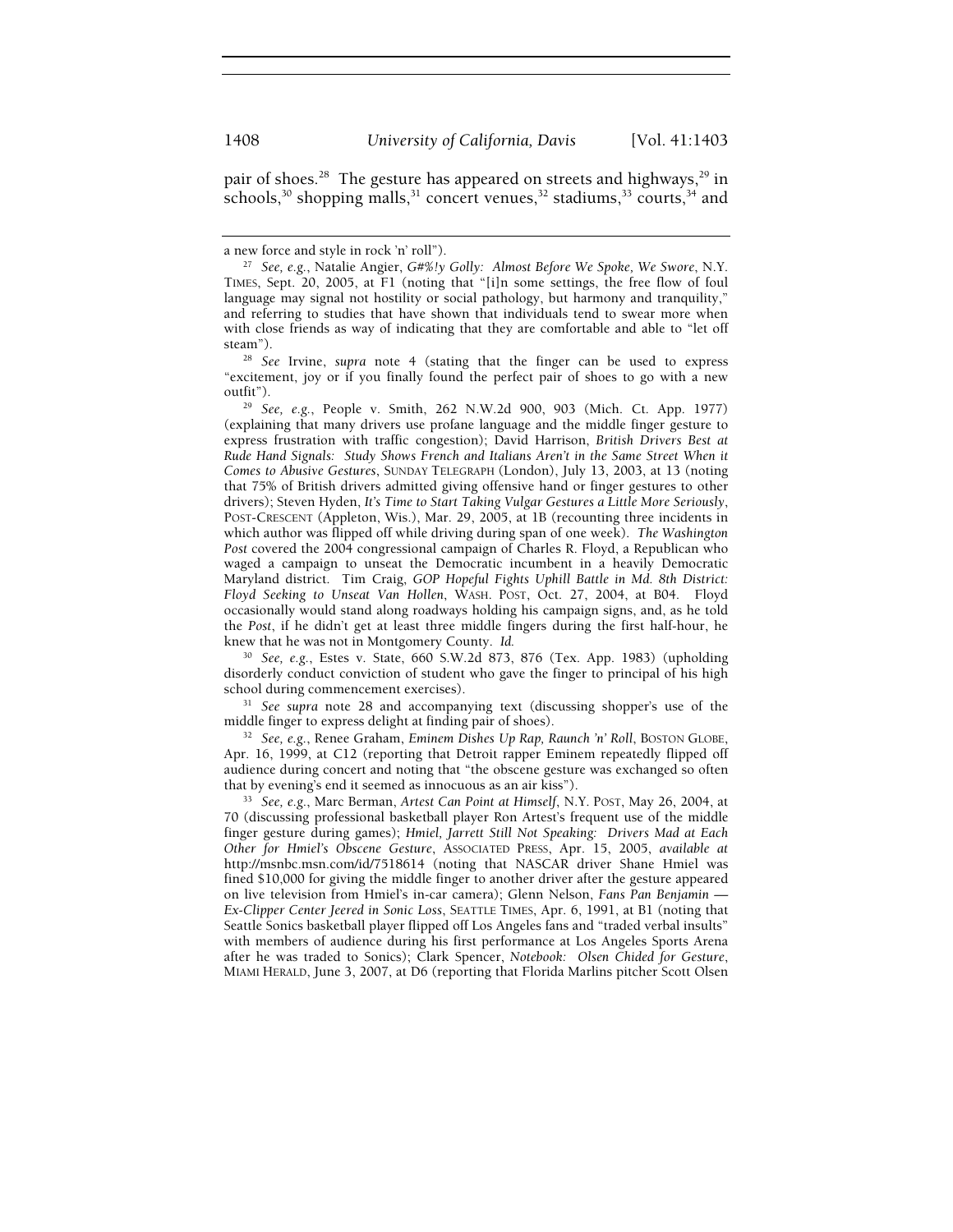execution chambers,  $35$  in advertisements  $36$  and on magazine covers,  $37$ and even on the hallowed floors of legislatures.<sup>38</sup> Although its

was "fined an undisclosed amount [by the team] for making an obscene gesture" during game against Milwaukee Brewers on June 1, 2007). *See generally* M.J. LOHEED ET AL., THE FINGER: A COMPREHENSIVE GUIDE TO FLIPPING OFF 56-60 (1998) (providing

<sup>34</sup> See, e.g., People v. Meyers, 817 N.E.2d 173, 178 (Ill. App. Ct. 2004) (quoting judge's order to court clerk to reflect in record that defendant "flash[ed] the universal signal of discontent" to judge during criminal proceeding); *see also infra* Part III.C (discussing cases in which individuals have received contempt sanctions for using the middle finger in court). A former police chief related the following story:

Several years ago, I was Chief of Police in Tulsa, Oklahoma. One of my fearless troops was driving down the street when a young man extended his middle finger in an obscene gesture, prohibited by the ordinances of the City of Tulsa. The young man was immediately arrested and charged in Tulsa's Municipal Court with violating the ordinance. At a motion hearing the officer testified; the judge ruled that extending the middle finger was an act protected by the First Amendment's freedom of expression . . . and declared the ordinance as applied to extending the middle finger unconstitutional. As the young officer was leaving the court room he stopped, turned back and extended his middle finger while saying, "Thank you very much, Judge."

E-mail from Harry W. Stege, Chief of Police (Retired), City of Tulsa, Oklahoma, to Ira P. Robbins, Professor of Law, American University, Washington College of Law (Feb. 5, 2008, 18:06:18 EST) (on file with author). 35 During an "eruption of rage" at his 1995 execution in Arizona, Jimmie Wayne

Jeffers "glared through [a] thick glass window, thrust out his middle finger, and let loose with a torrent of obscenities." Kevin Francis O'Neill, *Muzzling Death Row Inmates: Applying the First Amendment to Regulations that Restrict a Condemned Prisoner's Last Words*, 33 ARIZ. ST. L.J. 1159, 1164 n.24 (2001). *The Washington Times* reported that he died with his middle finger still extended. *Executed in Arizona*, WASH. TIMES, Sept. 15, 1995, at A13. Likewise, a man executed in Arizona's gas chamber in 1992 twice gestured at witnesses with a "bitter smile" on his face. *Id.* 

<sup>36</sup> *See, e.g.*, Stuart Elliott, *When Products Are Tied to Causes*, N.Y. TIMES, Apr. 18, 1992, at 33 (reporting that advertisement sponsored by Working Assets Funding Service showed protestor giving the middle finger gesture, under headline that read, "Twenty years later, we've given people a better way to put this finger to use"). The ad sought customers for a long distance telephone service that donated one percent of long distance phone call charges to groups such as Amnesty International, Greenpeace, and the American Civil Liberties Union. *Id.* 

37 In April 1974, the cover of *MAD Magazine* featured a photograph of a hand with the middle finger extended and the words "The Number One Ecch Magazine." *See*  LOHEED ET AL., *supra* note 33, at 20 (discussing and showing magazine cover). Many distributors and newsstands refused to distribute the issue and the publisher received hundreds of complaints. The issue now is a collector's item. *Id.* 

<sup>38</sup> *See Senator Sorry Over 'Rude' Gesture*, AGE, Aug. 11, 2005, *available at* http://www.theage.com.au/news/national/senator-sorry-over-rude-gesture/2005/08/11/ 1123353438298.html (stating that Australian Senator Julian McGauran was forced to apologize for making "a rude finger gesture in the Senate"). In Australia, the index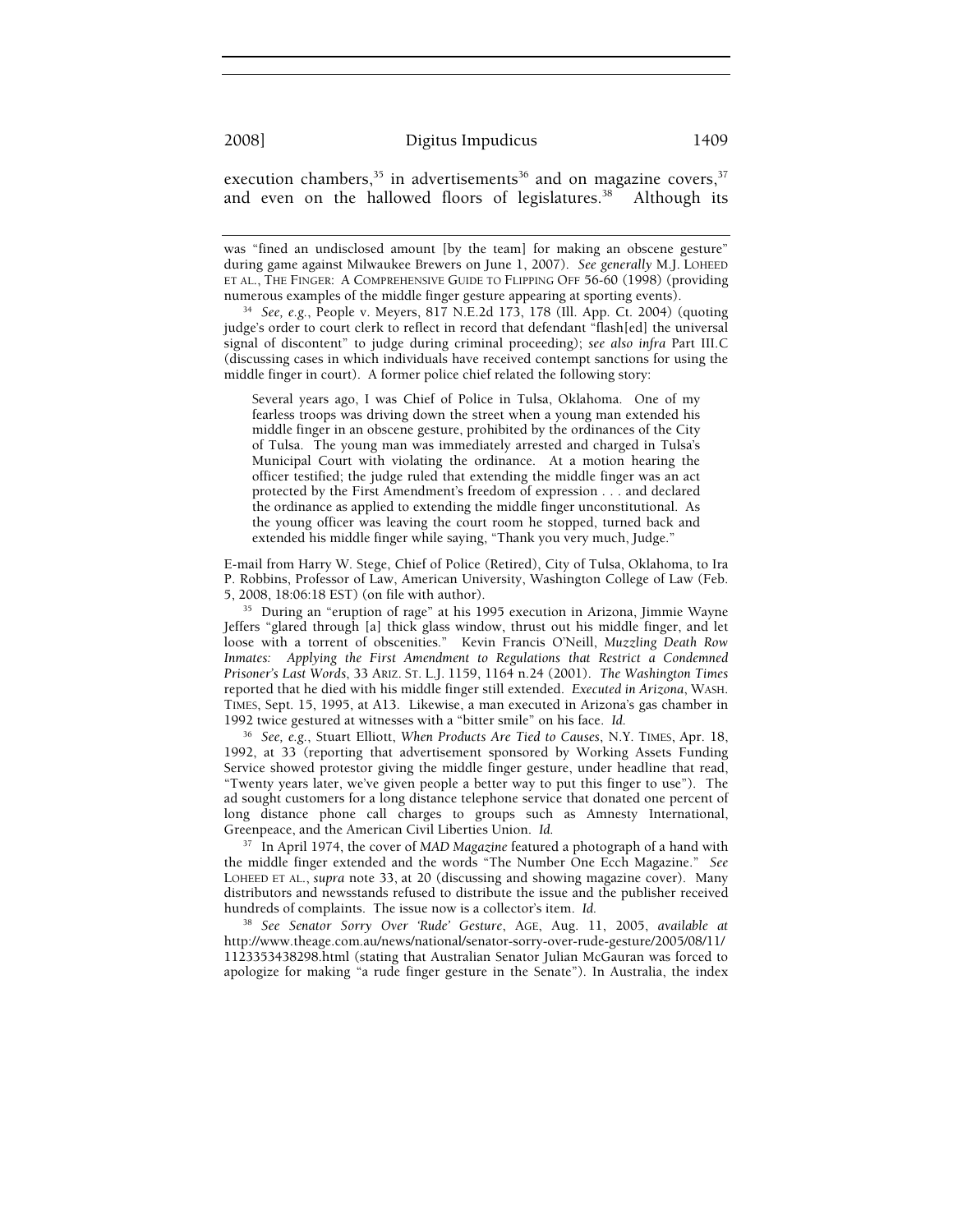meaning has remained relatively constant over time,<sup>39</sup> the middle finger gesture — like the f-word<sup>40</sup> — has become part of the American vernacular and, in the process, shed its "taboo status."<sup>41</sup> One newspaper reporter recently complained that the excessive use of the gesture is causing it to lose its offensive impact, lamenting that "[o]ur most precious obscene gesture is being overused, abused, and ultimately ruined";<sup>42</sup> another lamented, "Sad to say, the bird just doesn't do the trick anymore."<sup>43</sup> Similarly, a state appellate court found that, while there was a "period of time in our cultural milieu when the [word 'asshole'] may well have been inherently

<sup>39</sup> See infra Part I.A.<br><sup>40</sup> At least two scholarly legal articles have addressed the cultural and legal significance of the word "fuck." *See generally* Robert F. Blomquist, *The F-Word: A Jurisprudential Taxonomy of American Morals (In a Nutshell)*, 40 SANTA CLARA L. REV.

65 (1999); Christopher M. Fairman, *Fuck*, 28 CARDOZO L. REV. 1711 (2007). 41 Irvine, *supra* note 4. Similarly, the attorney for a middle school student who gave the finger to his school principal argued to the South Dakota Supreme Court that the f-word is more common than it was in the past and that it is losing its shock value. *Teen Asks S.D. High Court to Overturn Disorderly Conduct Conviction*, ASSOCIATED PRESS, Mar. 29, 2002, *available at* http://www.freedomforum.org/templates/ document.asp?documentID=15983 [hereinafter *S.D. High Court*]. In another case, an Idaho Supreme Court justice recently argued that a woman's speech did not constitute fighting words where the woman shouted "shut your fucking mouth, you bitch" to her daughter's friend. State v. Hammersley, 10 P.3d 1285, 1287, 1291-92 (Idaho 2000) (Kidwell, J., dissenting). In a dissenting opinion, the justice noted that the frequent appearance of these epithets in written and spoken communications negates their inflammatory nature. *Id.* at 1291. The justice emphasized that, although the woman's words were not acceptable in polite society, they did not form an adequate basis for a criminal conviction. *Id.* at 1291-92.

<sup>42</sup> Hyden, supra note 29.<br><sup>43</sup> See James Werrell, *When It Comes to Gestures, Bird Is the Word*, HERALD (Rock Hill, S.C.), Feb. 28, 2003, at 7A.

finger is considered a "provocative finger," roughly equivalent to the middle finger. *Id.* In the United States the same day on which the U.S. Senate passed the "Defense of Decency Act" by a vote of 99 to 1, a national controversy erupted when Vice President Richard Cheney emphatically told Vermont Senator Patrick Leahy to — as paraphrased by one commentator — "go and attempt an anatomical impossibility." Christopher Hitchens, *A Very, Very Dirty Word*, SLATE, July 6, 2004, http://www.slate.com/id/2103467. Leahy and other Democrats recently had questioned whether Cheney, the former chief executive of defense contractor Halliburton Company, had improperly assisted the company's successful bids for reconstruction contracts in Iraq. *See* Helen Dewar & Dana Milbank, *Cheney Dismisses Critic with Obscenity: Clash with Leahy About Halliburton*, WASH. POST, June 25, 2004, at A4, *available at* http://www.washingtonpost.com/wp-dyn/articles/A3699- 2004Jun24.html; Richard W. Stevenson, *Cheney Owns up to Profanity Incident and Says He 'Felt Better Afterwards*,*'* N.Y. TIMES, June 26, 2004, at A10, *available at*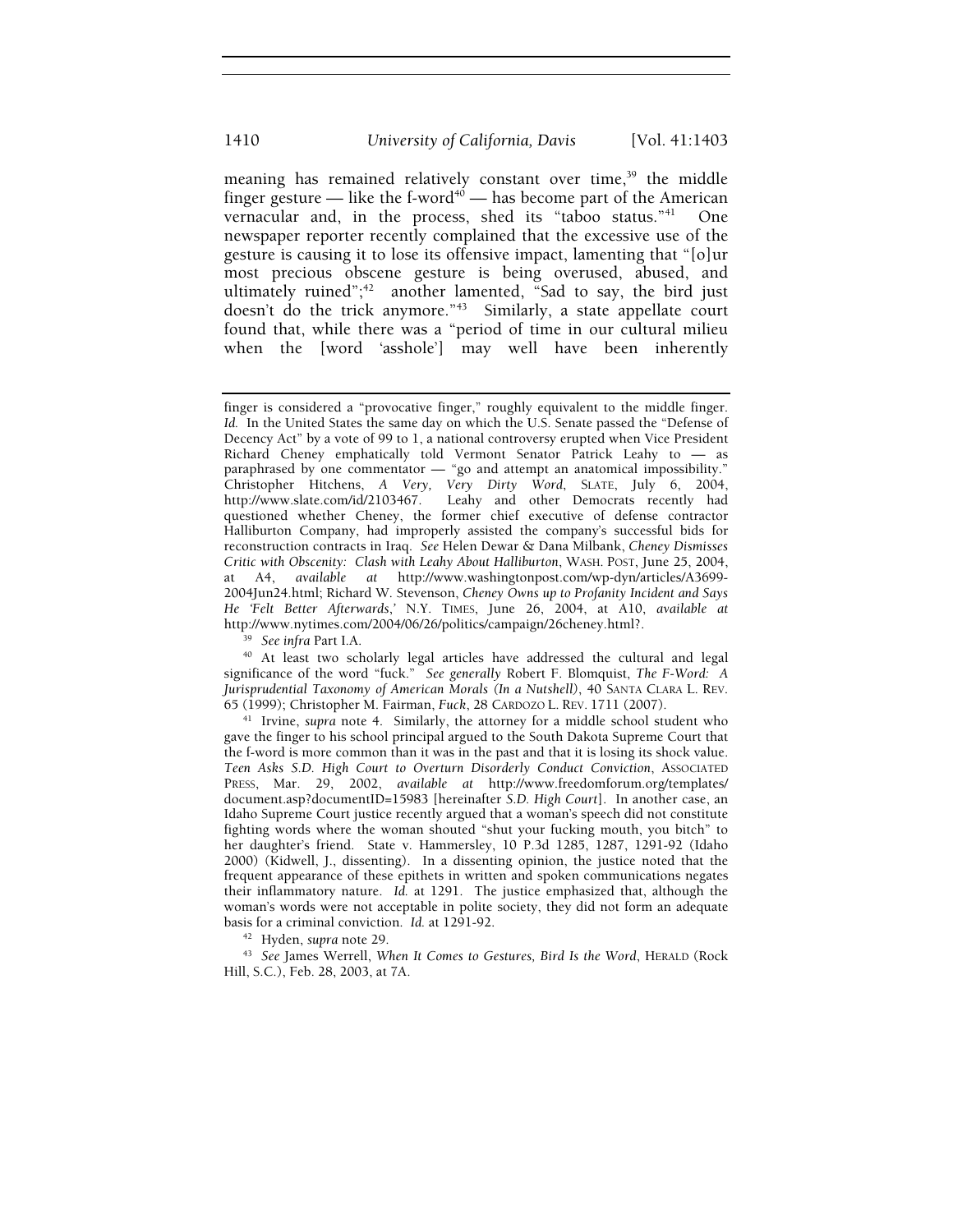inflammatory," that word has lost its taboo status and, on its own, could not support a disorderly conduct conviction.<sup>44</sup> A commentator recently argued that the word "sucks" "has become untethered from its past and carries no tawdry implications for those who use it."45 Another found that the term "slut" is used so often among teenagers that many use it "affectionately and in jest among friends," and observed that the term may be shedding its status as a slur.<sup>46</sup>

While the preceding stories may seem innocuous and perhaps even humorous, they illustrate the alarming fact that individuals who use the middle finger run the risk of arrest, prosecution, fines, and possibly incarceration, despite the fact that the gesture often serves as a nonviolent means of releasing stress or expressing frustration.<sup>47</sup> The criminal law generally aims to prohibit serious harm to persons, property, or the state.<sup>48</sup> Nonetheless, our laws have criminalized acts that go well beyond "fundamental offenses," to include behavior that threatens highly intangible harms "about which there is no genuine consensus," or even behavior that causes no tangible harm to others.<sup>49</sup>

<sup>48</sup> See SANFORD H. KADISH, The Crisis of Overcriminalization, in BLAME & PUNISHMENT: ESSAYS IN THE CRIMINAL LAW 21, 21 (1987).

<sup>49</sup> See *id.* at 22-28. Examples of activities prohibited on moral grounds in the absence of harm to society include pornography, gambling, drug use, and homosexual and heterosexual conduct. *See* Bernard E. Harcourt, *The Collapse of the Harm Principle*, 90 J. CRIM. L. & CRIMINOLOGY 109, 110, 193 (1999) (discussing legal enforcement of morality and role of harm principle in determining whether to impose criminal sanctions on behaviors or activities, and concluding that "there is probably harm in most human activities and, in most cases, on both sides of the equation — on the side of the persons harmed by the purported moral offense, but also on the side of the actor whose conduct is restricted by the legal enforcement of morality"). Arguing on behalf of a South Dakota middle school student who was convicted of disorderly conduct for giving the finger and mouthing "f- you" to his principal, attorney Marcia Brevik told the court that it is not "a legitimate interest of state government . . . to

<sup>44</sup> Cavazos v. State, 455 N.E.2d 618, 620-21 (Ind. Ct. App. 1983) (reversing disorderly conduct conviction where woman called police officer "an asshole"). *But see* Elizabeth Austin, *A Small Plea to Delete a Ubiquitous Expletive*, U.S. NEWS & WORLD REP., Apr. 6, 1998, at 58 (observing that, "[d]espite its near universality, the 'F' word

remains a fighting word"). 45 *See* Seth Stevenson, *Suck It Up*, SLATE, Aug. 2, 2006, http://www.slate.com/

<sup>&</sup>lt;sup>46</sup> See Stephanie Rosenbloom, *The Taming of the Slur*, N.Y. TIMES, July 13, 2006, at G1. 47 *See, e.g.*, Angier, *supra* note 27 (noting that cursing is "a coping mechanism"

and means of reducing stress for many individuals and underappreciated form of anger management). *But see* Austin, *supra* note 44, at 58 ("[P]ublic use of the [f-]word is a prime example of the 'broken window' theory of social decay. When we put private frustrations and the right to be foulmouthed ahead of public order and civility, we coarsen society and risk an avalanche of rage and violence.").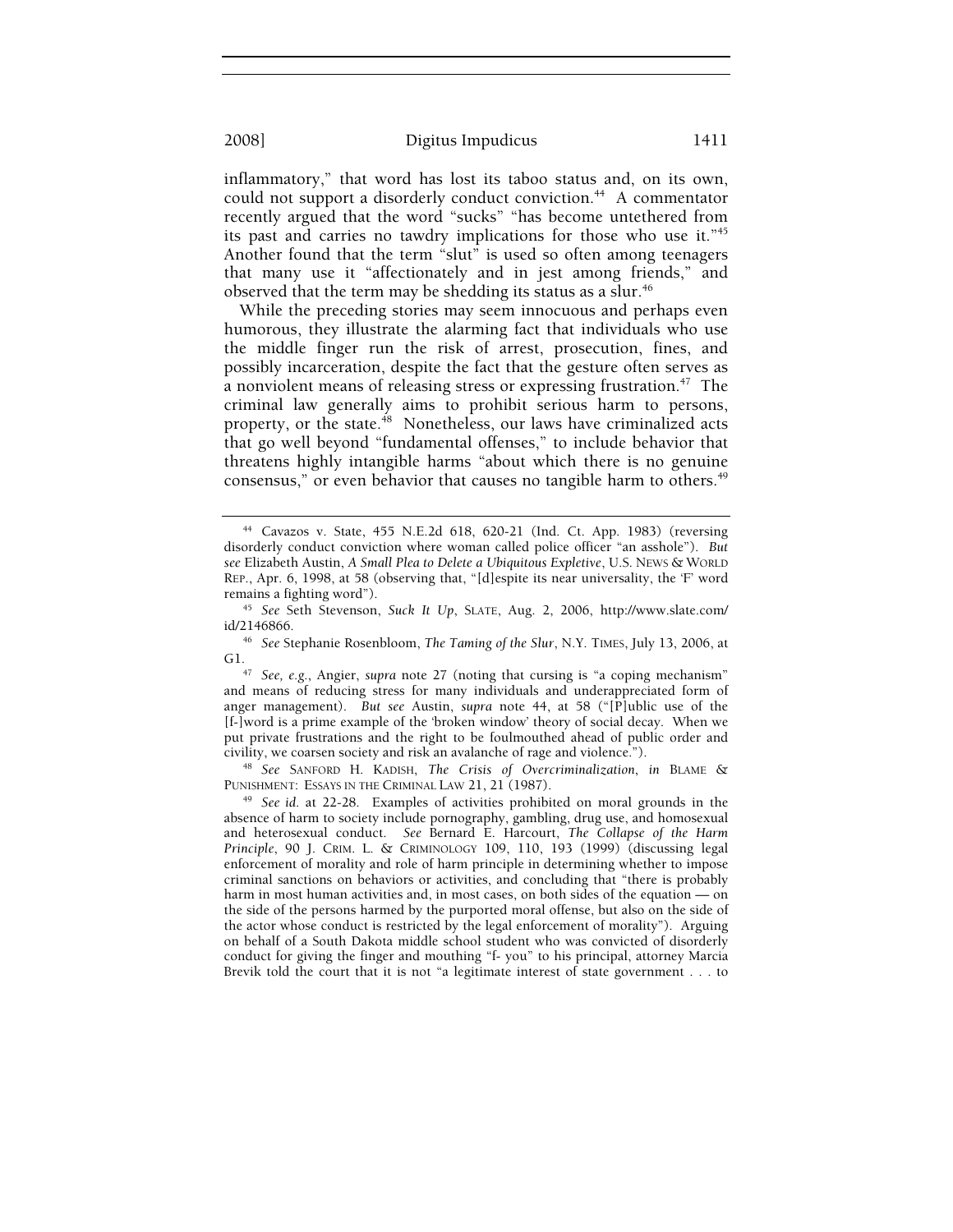Disorderly conduct and breach-of-peace statutes effectively give law enforcement officials the power to criminalize conduct — including use of the middle finger gesture — that does not merit the full force of legal sanction.50 Although most convictions for using the middle finger gesture are overturned on appeal, the pursuit of criminal sanctions violates First Amendment rights and fundamental principles of criminal justice, wastes valuable judicial resources, and defies good sense. In the words of one criminal defense lawyer, there should not be "a remedy in the courts for hurting feelings."<sup>51</sup>

This Article argues that using the middle finger gesture should not be a punishable offense in most circumstances. Part I traces the origin and history of the middle finger gesture and examines its use and meaning around the world. Part II discusses the legal implications of using the middle finger gesture, with a focus on four areas of legal doctrine under the broad umbrella of First Amendment law: fighting words, obscenity, profane and offensive speech, and indecency. This part demonstrates that, contrary to the opinion of some judges and prosecutors, the gesture does not constitute fighting words or obscenity. This part also addresses the law of indecency and special issues related to exhibiting the gesture on television. Part III examines use of the middle finger in specific circumstances, concluding that individuals generally should not be punished for using the gesture in the presence of police officers, but acknowledging that the government has legitimate interests in regulating its use in schools and courtrooms.

regulate conduct that hurts the feelings of other people." *S.D. High Court*, *supra* note 41. *But cf.* CATHARINE MACKINNON, ONLY WORDS 3-41 (1993) (contending that pornography causes serious harms to women who participate in its production, to women who are victims of crimes perpetrated by pornography consumers, and to all women who are victims of "mainstream misogyny" that is both enforced and perpetuated by pornography). For a thorough discussion of morality, harm, and the criminal law, see generally 4 JOEL FEINBERG, THE MORAL LIMITS OF THE CRIMINAL LAW:<br>HARMLESS WRONGDOING (1988).

<sup>&</sup>lt;sup>50</sup> See infra Parts II.A, III.A (arguing that police officers should be trained to tolerate offensive speech and gestures and that they should not arrest individuals who use the middle finger, unless individual's conduct rises to level of fighting words); *cf.* United States v. McDermott, 971 F. Supp. 939, 943 (E.D. Pa. 1997) (noting that "[i]t is one thing to be called vulgar for one's words, but it is quite another to be held a criminal for them"). 51 *See S.D. High Court*, *supra* note 41 (covering oral argument before South Dakota

Supreme Court in case involving student giving the middle finger to middle school principal).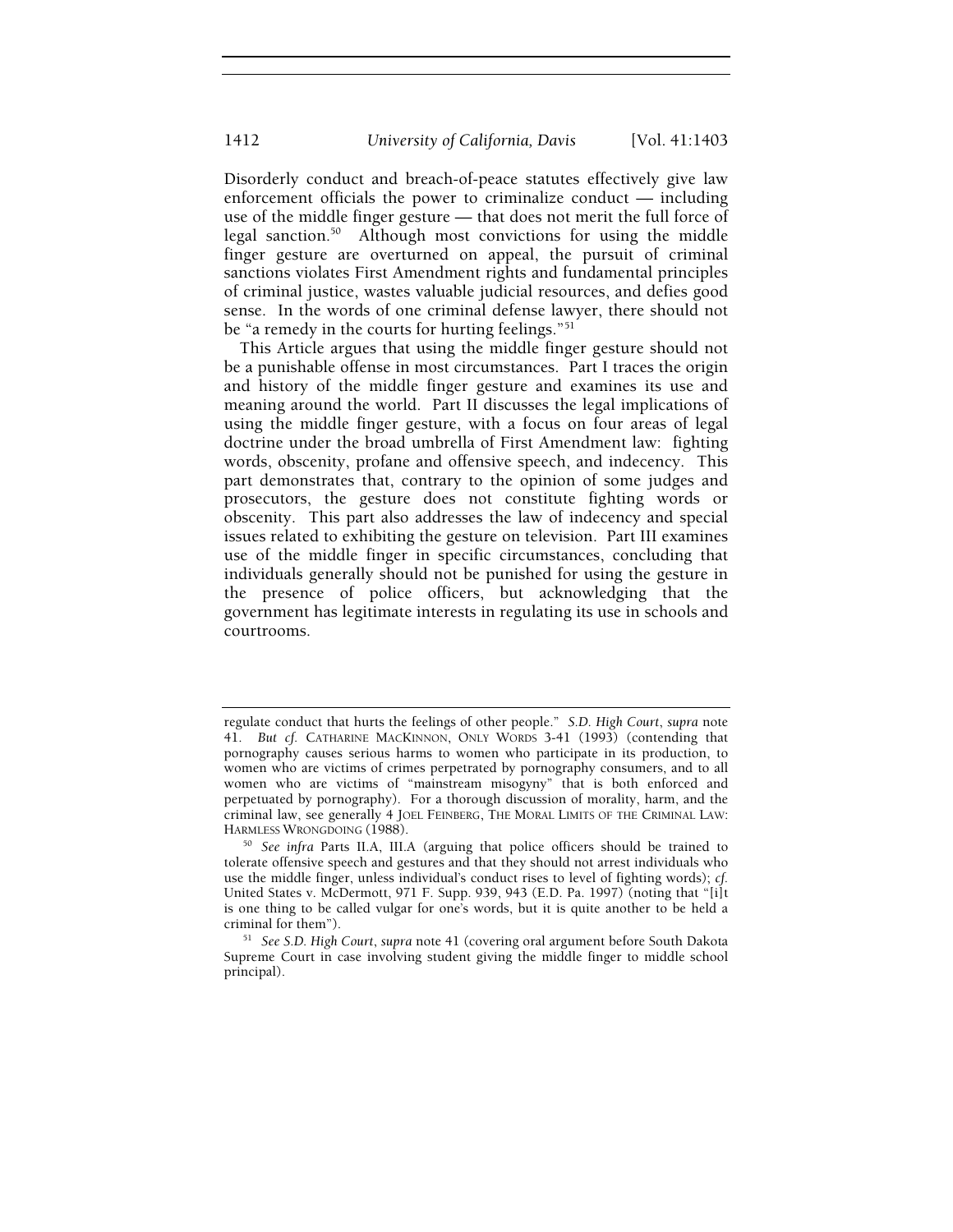## I. BACKGROUND

## *A. The Origin of the Middle Finger Gesture*

Scant evidence exists regarding the origin of the middle finger gesture. According to one colorful legend, the gesture first appeared during the Battle of Agincourt, France in 1415.<sup>52</sup> During the battle, French soldiers threatened to cut off the middle and index fingers of captured English bowmen, because the bowmen used those two fingers to draw their longbows.<sup>53</sup> The English called the act of using a longbow "plucking the yew," as the bows were made from the English yew tree.<sup>54</sup> When French troops failed to capture any prisoners in battle, the English waved their two fingers defiantly and shouted, "We can still pluck yew!"55 Over the years, according to the legend, the insult evolved into the single-digit middle finger gesture that is used today.56

The weight of historical evidence suggests, however, that the middle finger gesture actually originated more than  $2500$  years ago.<sup>57</sup> According to one commentator, it is the "most ubiquitous and longest lived insulting gesture" in the world,<sup>58</sup> appearing as far back as ancient Greek texts.59 In *The Clouds*, Aristophanes used the middle finger gesture as a phallic symbol:

Socrates: Polite society will accept you if you can discriminate, say, between the martial anapest and common dactylic — sometimes vulgarly called "finger rhythm."

extended middle finger used as insulting gesture occurred in ancient Greece); Bruce Anderson, *The Illustrated History of Flipping the Bird*, GQ, Feb. 1997, at 169-72 (finding that the gesture is "as old, hallowed and pancultural as civilization itself" and

 $^{58}$  ROGER E. AXTELL, GESTURES: THE DO'S AND TABOOS OF BODY LANGUAGE AROUND THE WORLD 30 (John Wiley & Sons, Inc. 1998).

<sup>59</sup> LOHEED ET AL., *supra* note 33, at 12; Anderson, *supra* note 57, at 170.

<sup>52</sup> LOHEED ET AL., *supra* note 33, at 14, 24 (concluding that this story is nothing more than historical rumor). 53 *Id.*

<sup>54</sup> *Id.*

<sup>55</sup> *Id.*

<sup>56</sup> The V-sign is the English equivalent of the middle finger gesture. *See* DESMOND MORRIS ET AL., GESTURES: THEIR ORIGINS AND DISTRIBUTION 232-33 (1979) (explaining that, although origins of V-sign are unknown, V-sign has become British schoolchildren's most favored offensive gesture). 57 LOHEED ET AL., *supra* note 33, at <sup>12</sup> (stating that first recorded account of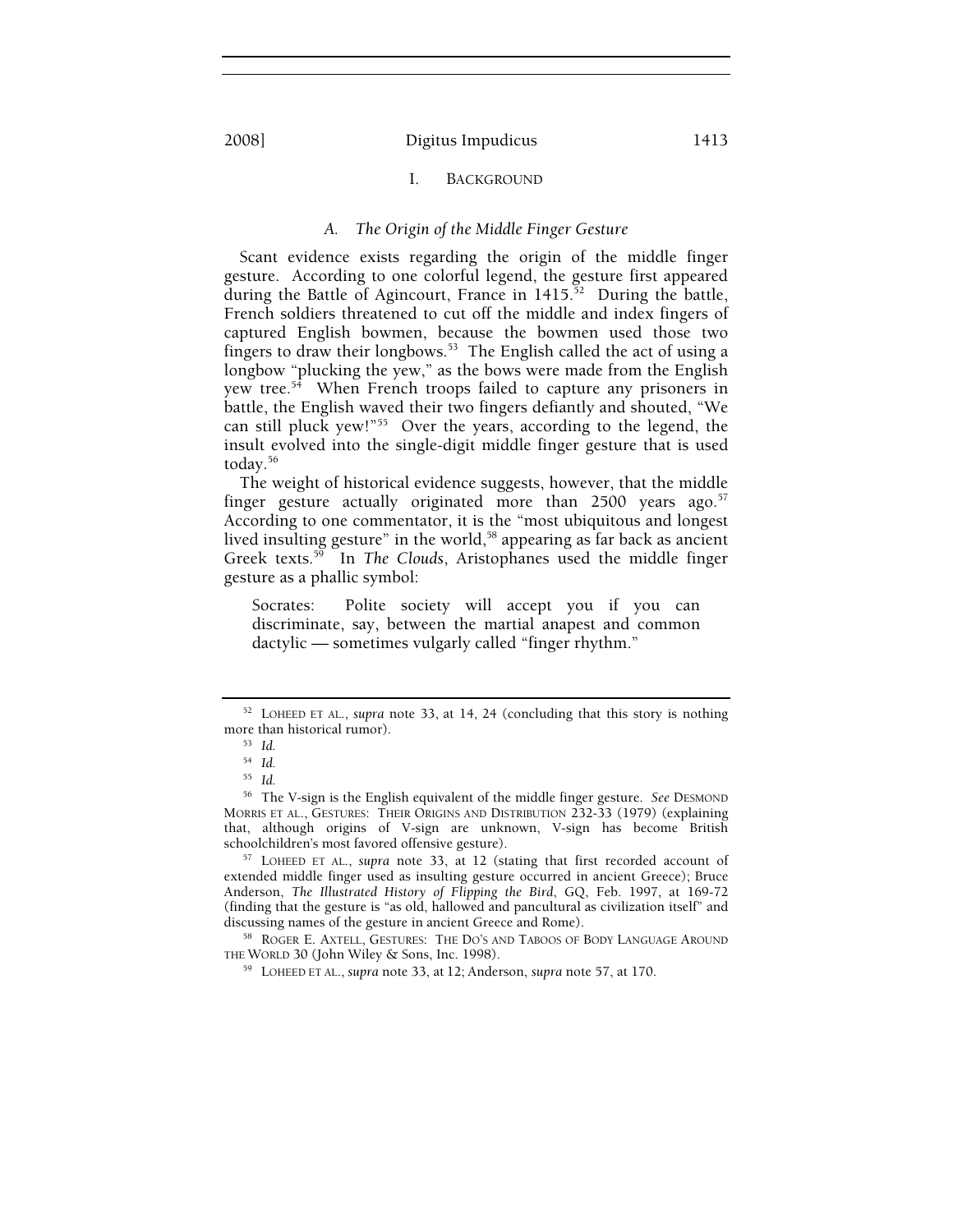Strepsiades: Finger-rhythm? I know *that*.

Socrates: Define it then.

Strepsiades [Extending his middle finger in an obscene gesture]: Why, it's tapping time with *this* finger. Of course, when I was a boy [raising his phallus to the ready], I used to make rhythm with this one.<sup>60</sup>

In 330 B.C., the book *Lives of Eminent Philosophers* referred to the middle finger gesture. $61$  A re-enactment of a meeting between Diogenes and Demosthenes has Diogenes expressing his dislike of the pompous orator by extending his middle finger and stating, "There goes the demagogue of Athens."62

The ancient Romans adopted the middle finger gesture from the Greeks.<sup>63</sup> The gesture was so popular among Romans that they bestowed the middle finger with a special title: the *digitus impudicus*. 64 The Romans interpreted the middle finger gesture as an abrasive and insulting expression. In one Roman play, for example, the character Martial "points his finger, and the insulting one at that, towards Alcon, Dasius and Symmachus."65 When Emperor Caligula offered his extended middle finger, rather than his hand, for his subjects to kiss, observers found the act scandalous and offensive.<sup>66</sup> The gesture became so abhorrent that Augustus Caesar banished an actor from Italy for giving the finger to an audience member who hissed at the actor during a performance.<sup>67</sup>

While documentation of the middle finger in ancient Greek and Roman times is prevalent, the gesture seems to have vanished during

<sup>60</sup> LOHEED ET AL., *supra* note 33, at 12 (emphasis added) (quoting ARISTOPHANES,

THE CLOUDS (W. Arrowsmith, trans., Running Press 1962) (423 B.C.)).<br><sup>61</sup> *Id.* at 12-13 (citing DIOGENES LAERTIUS, LIVES OF EMINENT PHILOSOPHERS (R.D.<br>Hicks, trans., Harvard Univ. Press 1959)).

<sup>&</sup>lt;sup>62</sup> Id. at 12.<br><sup>63</sup> Anderson, *supra* note 57, at 170 (noting that Romans "appropriated the favorite Hellenic gesture of contempt"). 64 The English equivalent of "*digitus impudicus*" is "the impudent finger." MORRIS

ET AL., *supra* note 56, at 81. Ancient Romans also referred to the gesture as *famosus*, *infami digito*, *digito destinare* ("the fickle finger of fate"), *petulans* (wanton), *improbum*  (wicked), *lascivus*, and *convicium facio* ("I provoke an argument"). JOHN BULWER, CHIROLOGIA: OR THE NATURAL LANGUAGE OF THE HAND AND CHIRONOMIA: OR THE ART OF MANUAL RHETORIC 132-33 (James W. Cleary ed., 1974). 65 MORRIS ET AL., *supra* note 56, at 82 (quoting MARTIAL, EPIGRAMS, at VI.LXX

<sup>(</sup>Walter C.A. Ker trans., 1961)). 66 *Id.*

<sup>67</sup> *See* LOHEED ET AL., *supra* note 33, at 13*.*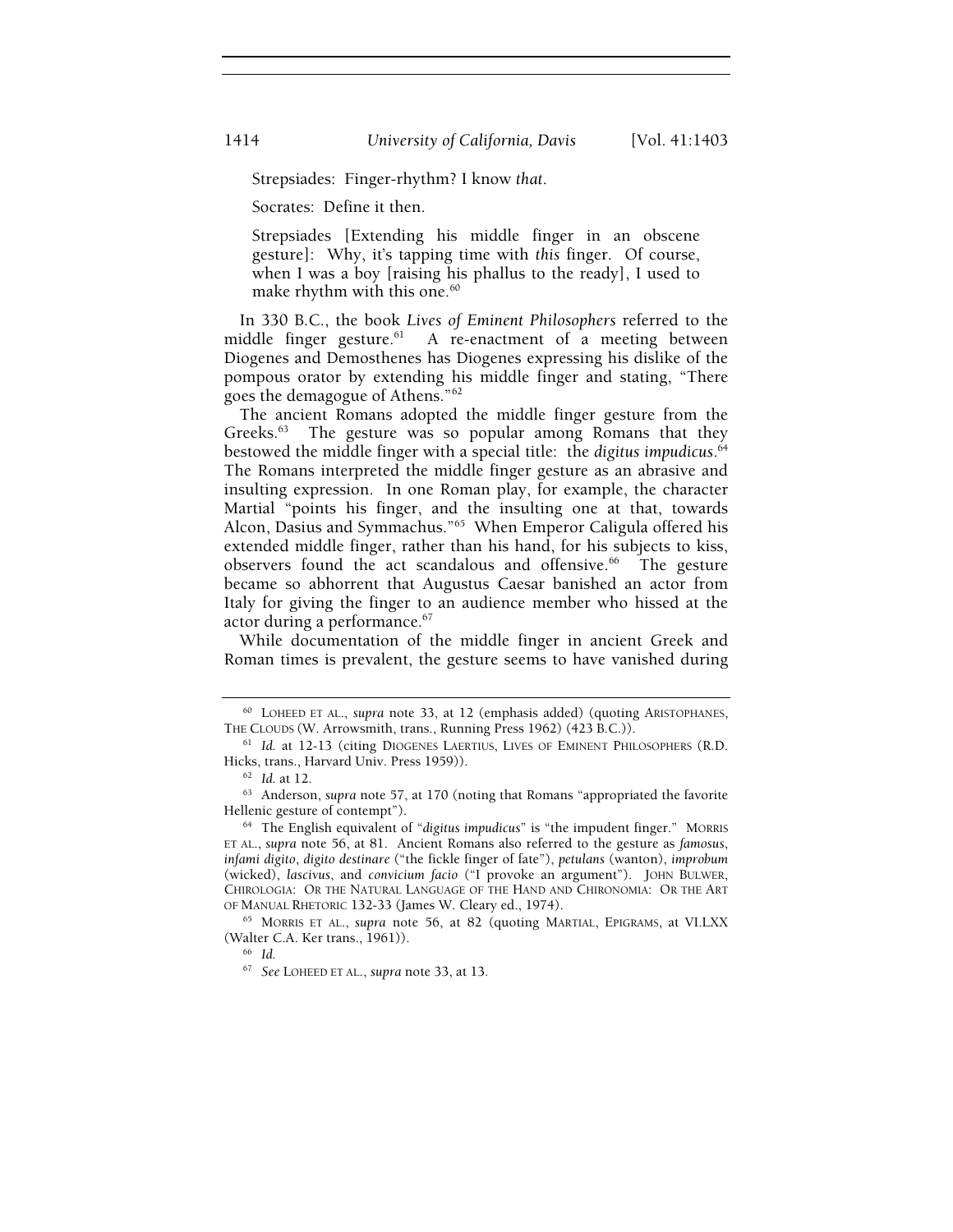the Dark Ages.<sup>68</sup> Nineteenth-century German anthropologist Carl Sittl speculated that the temporary disappearance of the middle finger reflects the far-reaching influence of the Catholic Church during the Dark Ages.<sup>69</sup> The Church's encouragement of conservative moral values may have caused the middle finger gesture's temporary departure.<sup>70</sup> Nevertheless, the gesture survived.<sup>71</sup>

Records indicate that Americans imported the gesture as early as 1886.<sup>72</sup> The first recorded appearance of the middle finger gesture on American soil occurred in a professional baseball team photograph, where a pitcher for the Boston Beaneaters gave the middle finger while posing for a joint team picture with the New York Giants.<sup>73</sup> Perhaps this photograph captured an early manifestation of one of the most intense sports rivalries in American culture.<sup>74</sup>

Since 1886, the middle finger has evolved into perhaps the most commonly used insulting gesture in the United States. Known as the finger,<sup>75</sup> the finger wave,<sup>76</sup> the bird,<sup>77</sup> the stork,<sup>78</sup> the bone,<sup>79</sup> the one-

 $71$  An eighteenth-century British account suggests that the middle finger gesture existed in England. In 1712, a London newspaper explained, "The Prentice speaks his Disrespect by an extended finger, and the Porter by sticking out his tongue." SPECTATOR (London), Apr. 16, 1712, *quoted in* Anderson, *supra* note 57, at 170. 72 *See, e.g.*, LOHEED ET AL., *supra* note 33, at 14-15 (describing first recorded use of

the middle finger gesture in United States); Anderson, *supra* note 57, at 168-201 (surveying use of the gesture in United States and elsewhere). 73 *See, e.g.*, LOHEED ET AL., *supra* note 33, at <sup>15</sup> (providing reproduction of picture);

Anderson, *supra* note 57, at 170 (noting that "ace pitcher" Charles Radbourn was first

<sup>74</sup> John Branch, *Where Do Rivals Draw the Line?*, N.Y. TIMES, Aug. 18, 2006, at D1 (referring to "border between Red Sox Nation and Yankees Country, [as] a sort of Mason-Dixon Line separating baseball's fiercest rivals"). 75 AXTELL, *supra* note 58, at 30, 105 (explaining that the gesture consists of

"holding up the fist, knuckles facing outward, and extending the middle finger upward stiffly"); *see also* LOHEED ET AL., *supra* note 33, at 7-23 (discussing in great

<sup>76</sup> AXTELL, *supra* note 58, at 105.<br><sup>77</sup> Coggin v. State, 123 S.W.3d 82, 85 n.1 (Tex. Ct. App. 2003) (referring to defendant's gesture as "the bird"); WEBSTER'S NINTH NEW COLLEGIATE DICTIONARY 153 (9th ed. 1990) (defining "bird" as "an obscene gesture of contempt made by pointing the middle finger upward while keeping the other fingers down — usually used with *the*").<br><sup>78</sup> LOHEED ET AL., *supra* note 33, at 24 (noting that nineteenth-century

<sup>68</sup> *See id.* at 14 (stating that "the bird seemed to have flown the coop" during Middle Ages, but noting other obscene gestures, such as the fig, may have replaced the

<sup>&</sup>lt;sup>69</sup> Anderson, *supra* note 57, at 170-71 (noting Sittl speculated that "the prudish attitude of the Catholic Church sent the bird into hiding"). 70 *Id.*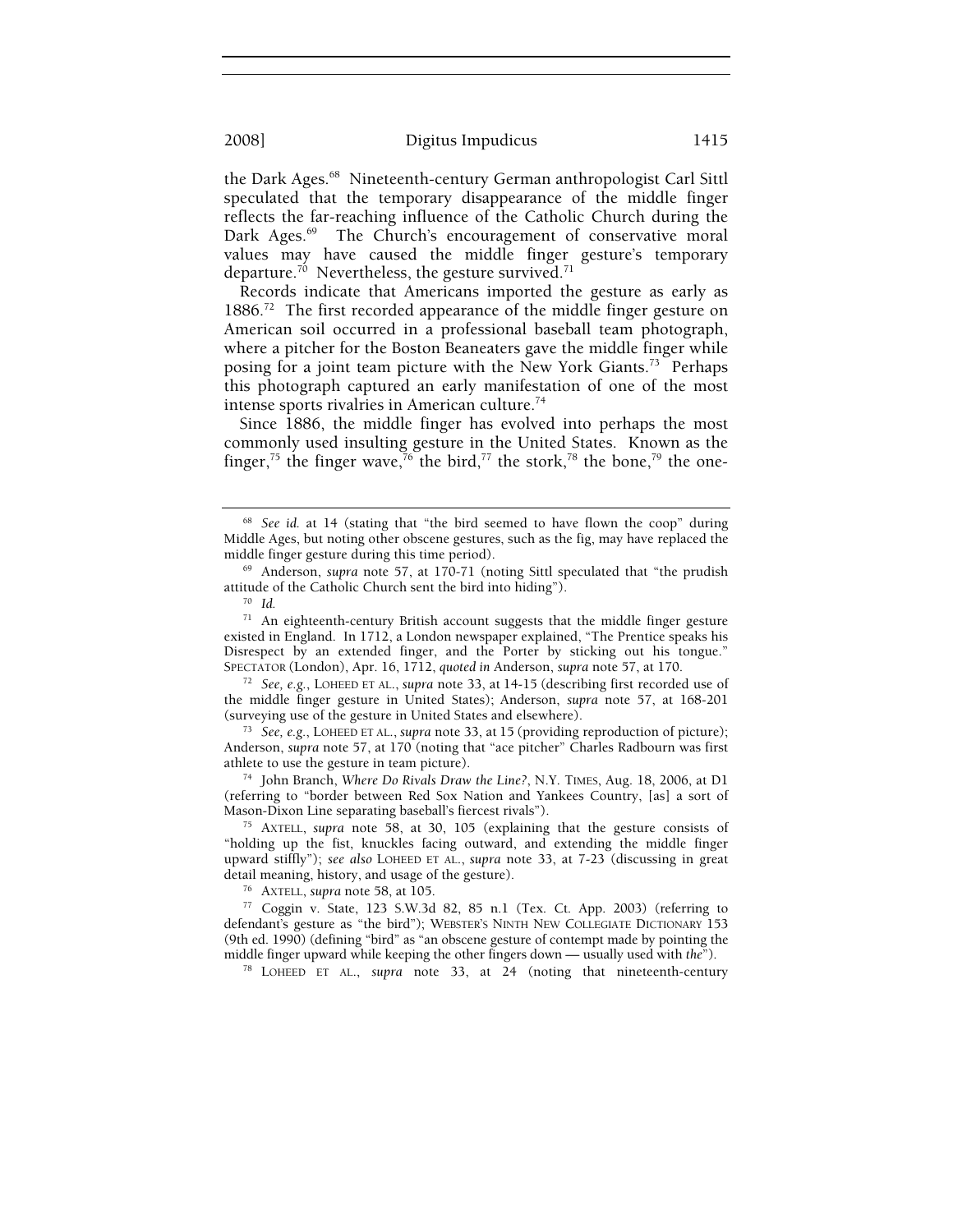finger salute, $80$  the obscene gesture, $81$  the expressway digit, $82$  the *digitus* impudicus,<sup>83</sup> the Trudeau salute,<sup>84</sup> the extreme extremity,<sup>85</sup> the "prodigious protrusion of pent-up frustration,"86 and (as President George W. Bush once called it) the "one-fingered victory salute,"87 one may give, shoot, raise, or flip it.<sup>88</sup> Americans use it to communicate a wide variety of messages, $89$  and it is recognized throughout the world.<sup>90</sup> Quipped one commentator and expert on the history of the gesture:

[W]e can rest assured that this once endangered bird is thriving. Today the finger enjoys a predator free environment and appears in feature films, books, schoolyards, and most recently, television. Instead of shunning this "obscene"

84 Canadians adopted this moniker for the gesture after a photograph surfaced depicting former Prime Minister Pierre Trudeau giving the finger to protesters. *See*  Caroline Mallan, *Still Insist You Didn't Do It, Mr. O'Toole? Well, Here's the Photo That Fingered You*, TORONTO STAR, May 13, 2003, at A01 (noting that event occurred in 1982 and discussing other incidents involving Canadian politicians using the gesture); Ned Zeman & Lucy Howard, *Periscope: Buzzwords*, NEWSWEEK, Nov. 2, 1992, at 9 (providing definitions for Canadian lingo and defining "the Trudeau salute" as "[g]iving the finger"). 85 LOHEED ET AL., *supra* note 33, at 72. 86 *Id.* (quoting back cover). 87 In 2005, a video surfaced showing President George W. Bush giving the middle

finger to a camera while complaining about an off-camera aide, presumed to be his advisor Karen Hughes, telling him what to do. As an aide wondered whether the camera was on, Bush dismissed the gesture as the "one-fingered victory salute." *See Watch Bush's "One-Fingered Victory Salute," SALON.COM, Oct. 27, 2004, http://www.salon.com/news/feature/2004/10/27/victory\_salute/.* 

<sup>88</sup> See generally LOHEED ET AL., *supra* note 33 (providing instructions for using the middle finger gesture and describing situations in which it has been used); Anderson, supra note 57 (discussing history of the middle finger gesture).

<sup>89</sup> See supra notes 21-28 and accompanying text (explaining contexts in which individuals use the middle finger to convey nonverbal message or emotion). 90 *See infra* Part I.B.

ethnographer speculated that ancient Romans referred to the middle finger gesture as

<sup>&</sup>quot;the stork"). 79 AXTELL, *supra* note 58, at 105. 80 Miller, *supra* note 5 (noting that Canadian court referred to the gesture as "one-

finger salute").<br><sup>81</sup> West v. State, 610 S.E.2d 159, 160-61 (Ga. Ct. App. 2005) (discussing defendant's use of the middle finger gesture in courtroom).

<sup>&</sup>lt;sup>82</sup> AXTELL, *supra* note 58, at 31 (observing that the gesture is "used when an impatient, irate driver wishes to signal anger and frustration to another driver").

<sup>&</sup>lt;sup>83</sup> Supra note 64 and accompanying text (noting that phrase "*digitus impudicus*" translates to "impudent finger").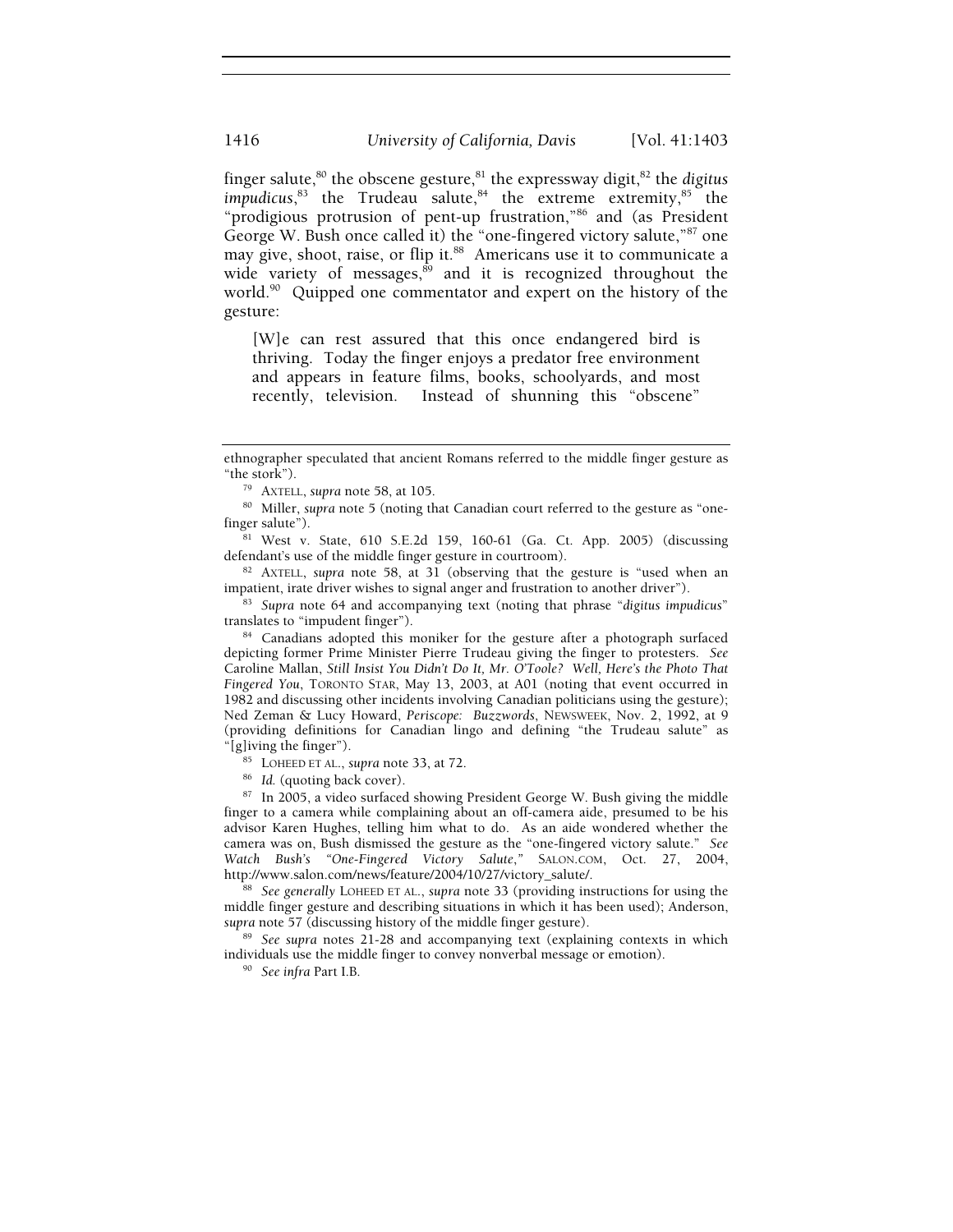gesture, we should treasure its rich cultural heritage. We are living in the Golden Age of The Finger. Get used to it. $91$ 

#### *B. The Middle Finger and Other Insulting Gestures Around the World*

The middle finger gesture is used throughout the world; its offensive message crosses cultural and linguistic barriers.<sup>92</sup> Deepak Obhrai, a member of Canada's House of Commons, recently gave the finger to another member of the chamber.<sup>93</sup> He later told a news reporter that he used the gesture to express his annoyance at the member's continual screaming and disruptive behavior on the floor.<sup>94</sup> A Chinese newspaper reported that more than 700 complaints were filed after Philip Wong, a "[c]ontroversial pro-government legislator," gave the finger to a crowd of demonstrators outside a government building.<sup>95</sup> The report noted that the Chinese considered the gesture to be "vulgar."96 A Japanese district court judge reduced a damages award given to an individual who used the gesture during a fight, noting that "[t]he sign of raising the middle finger with the back of one's right hand down is recognized in Japan as an act signifying insult or provocation, although it is not as (common) as in the U.S."97

A crew of American sailors, however, demonstrated that the gesture has not always been as common worldwide as the previous stories suggest. In 1968, North Koreans seized a small naval ship off that country's coast, igniting an international crisis.<sup>98</sup> The American sailors were imprisoned for nearly a year, during which they were tortured and forced to make false confessions.<sup>99</sup> In a group photograph that was later released to the American media, several of the soldiers were shown giving the middle finger gesture.<sup>100</sup> When the Korean

<sup>91</sup> LOHEED ET AL., *supra* note 33, at 18. 92 *See, e.g.*, *Britney Walks Out on Mexico City Audience*, *supra* note 21 (relating story of Britney Spears using "universally recognized" middle finger insult at Mexican airport to express her anger toward paparazzi who almost caused her vehicle to crash).

<sup>&</sup>lt;sup>93</sup> David Heyman, Grit Says Calgary MP Gave Him the Finger: Deepak Obhrai Says *He "Expressed his Displeasure,"* CALGARY HERALD, Apr. 30, 2004, at B1. <sup>94</sup> *Id.* 

<sup>95</sup> Carrie Chan, *Honour for Philip Wong Stirs Anger*, S. CHINA MORNING POST, Oct. 17, 2003, at 8. 96 *Id.*

<sup>97</sup> *Raising Middle Finger Is Insult in Japan Too, Judge Says*, JAPAN WKLY. MONITOR,

Sept. 10, 2001, at NA. 98 *See* Nicholas D. Kristof, *Remember the Pueblo*, N.Y. TIMES, July 19, 2005, at A21. 99 *Id.*

<sup>100</sup> *Id.*; *see also* LOHEED ET AL., *supra* note 33, at 17.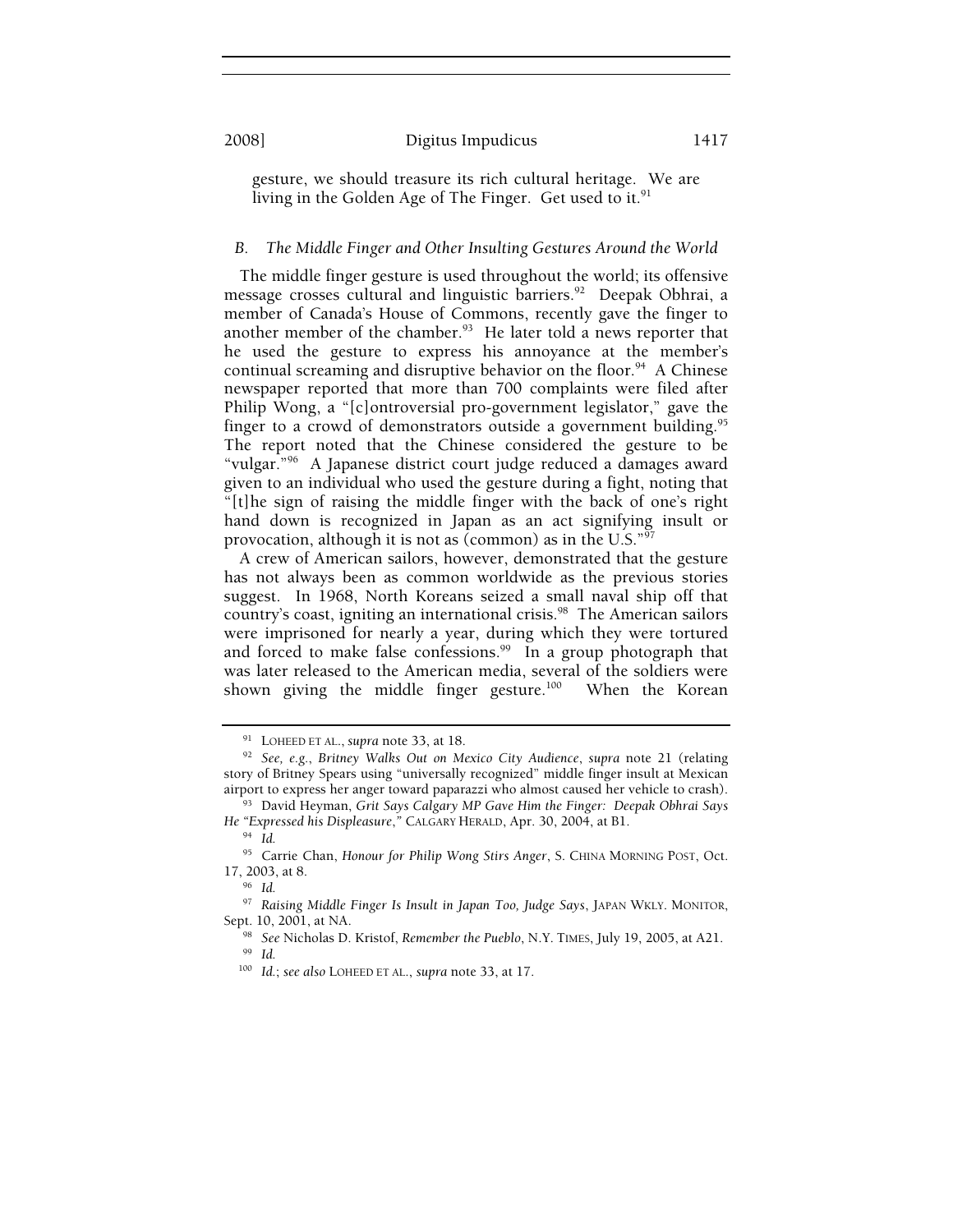photographer asked the soldiers what the gesture meant, they apparently explained that it was a "Hawaiian good luck sign."<sup>101</sup> The photograph received a great deal of publicity in the United States because it signified that the sailors' confessions had been forced.<sup>102</sup> When the North Korean captors learned the true meaning of the gesture, they subjected the sailors to a week of particularly severe beatings.<sup>103</sup>

While the gesture's meaning is understood in many parts of the world today, it also has equivalents in other cultures. The forearm jerk, for example, formed by raising the right arm and bending it in a ninety-degree angle at the elbow while slapping the left hand onto the right forearm,104 is one common variation of the middle finger gesture.<sup>105</sup> The gesture is seen not only in the United States (where it is often combined with the middle finger gesture to add emphasis),<sup>106</sup> but also in Brazil,<sup>107</sup> England, France,<sup>108</sup> and southern Europe, where men frequently use the forearm jerk to say "Fuck off!" or "Up yours!" to other men.109 In England, the forearm jerk is a "crude form of sexual admiration,"110 while in France it sometimes means "Go to hell!" and is directed toward someone who is annoying the gesturer. $^{111}$ In the United States, the forearm jerk is another way of saying, "Up

complete replacement of the old, finger-sized symbol with the new, improved, arm-

<sup>106</sup> LOHEED ET AL., *supra* note 33, at 82.<br><sup>107</sup> AXTELL, *supra* note 58, at 32 (noting that Brazilians call forearm jerk "the banana").<br><sup>108</sup> MORRIS ET AL., *supra* note 56, at 82 (noting that French sometimes refer to the

gesture as "*bras d'honneur*," or "arm of honor," equating "male honour with male virility").<br><sup>109</sup> *Id.* at 84-85; *see also* LOHEED ET AL., *supra* note 33, at 82.<br><sup>110</sup> DESMOND MORRIS, MANWATCHING: A FIELD GUIDE TO HUMAN BEHAVIOR 199-200

(Gredon Desebrock ed., 1977) (explaining that English men use the gesture to indicate to their male friends that they have noticed attractive woman). 111 *Id.* at 199.

<sup>&</sup>lt;sup>101</sup> LOHEED ET AL., *supra* note 33, at 17; Kristof, *supra* note 98.<br><sup>102</sup> LOHEED ET AL., *supra* note 33, at 17.<br><sup>103</sup> *Id.* (asserting that "the finger sent a coded message that godless communism couldn't control wily, red-blooded Americans who spoke softly, and carried big flesh-

<sup>&</sup>lt;sup>104</sup> See AXTELL, *supra* note 58, at 33 (stating that "the forearm jerk is done using *both* arms in a clearly dynamic action: The right arm is bent at the elbow and the left hand then comes chopping down into the crook of the elbow while the fist of the right hand is jerked upward"); LOHEED ET AL., *supra* note 33, at 82 (describing the forearm jerk). 105 MORRIS ET AL., *supra* note 56, at 82 (noting that the forearm jerk serves as "a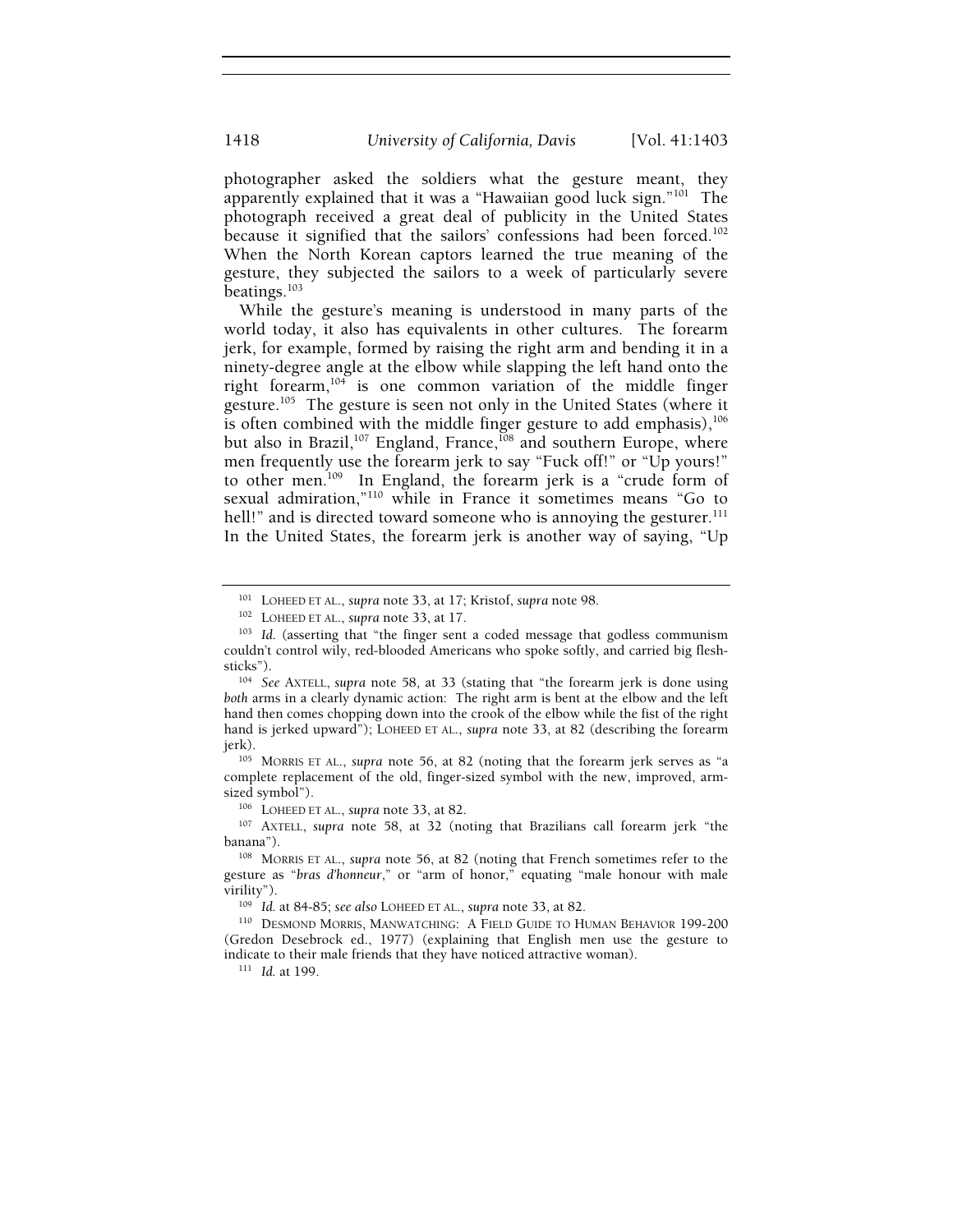yours!"112 In Afghanistan, Australia, Iran, Nigeria, and parts of Italy, Israel, and Greece, the thumbs-up sign roughly translates into, "Sit on my phallus, asshole," and is considered an obscene and highly offensive equivalent of the middle finger gesture.113 England's closest relative of the middle finger gesture is formed by holding the index and second fingers up with the palm facing the gesturer, similar to a peace sign.114 Anti-war protesters used this form of the gesture on unsuspecting American police officers during the  $1960s$ .<sup>115</sup> More recently, U.S. Supreme Court Justice Antonin Scalia demonstrated the Sicilian version of the middle finger gesture by "flicking his right hand out from under his chin" when a reporter asked what he thought about "critics who might question his impartiality as a judge given his public worship" at a mass at Boston's Cathedral of the Holy Cross.<sup>116</sup> The incident triggered a vigorous debate over the meaning of the chinflicking gesture, with some claiming that it was a "gesture of contempt, somewhat less rude than giving a person the finger," and others arguing that it was identical to giving someone the finger.<sup>117</sup>

crude and insulting in another"). 114 *See* LOHEED ET AL., *supra* note 33, at 77. 115 *Id.*

116 Marie Szaniszlo, *Photographer: Herald Got it Right*, BOSTON HERALD, Mar. 30, 2006, at 6; *see* Laurel J. Sweet, *Judicial Intemperance — Scalia Flips Message to Doubting Thomases*, BOSTON HERALD, Mar. 27, 2006, at 4 (reporting that Justice Scalia made "obscene gesture under his chin" in response to reporter's question); *see also* Dahlia Lithwick, *How Do You Solve the Problem of Scalia? The Razor-Thin Line Between Obscenity and Bad Judgment*, SLATE, Mar. 30, 2006, http://www.slate.com/id/2138117 (explaining differences in opinion regarding offensiveness of Justice Scalia's gesture). *But see* Szaniszlo, *supra*, at 6 (noting that Justice Scalia later claimed that gesture was not offensive and that it merely means, "I couldn't care less. It's no business of mine. Count me out."); *see also 2006 White House Correspondents' Dinner* (C-SPAN television broadcast Apr. 29, 2006), *available at* http://tinyurl.com/lnjpz (mocking Justice Scalia's gesture and media controversy surrounding it). While giving the keynote address at the 2006 White House Correspondents' Dinner, comedian and satirist Stephen Colbert directed a portion of his speech at Justice Scalia, who was in attendance, mimicking Justice Scalia's hand gesture and then explaining to the crowd that he was "[j]ust talking some Sicilian with my paisan." *Id.* 

<sup>&</sup>lt;sup>112</sup> See AXTELL, *supra* note 58, at 32 (arguing that the forearm jerk sends strong, sexual, and insulting message).

<sup>&</sup>lt;sup>113</sup> LOHEED ET AL., *supra* note 33, at 79; *see, e.g.*, Karen De Young, *The Pentagon Gets a Lesson From Madison Avenue*, WASH. POST, July 21, 2007, at A01 (reporting that, due to "cultural confusion," President George W. Bush's use of "hook 'em horns" gesture at University of Texas parade had capacity to shock some who view that gesture as 'sign of the devil' and others who use it as sign of infidelity); *see also* AXTELL, *supra*  note 58, at 38 (noting that "casual, innocent gestures in one society can actually be

<sup>117</sup> *See* Lithwick, *supra* note 116.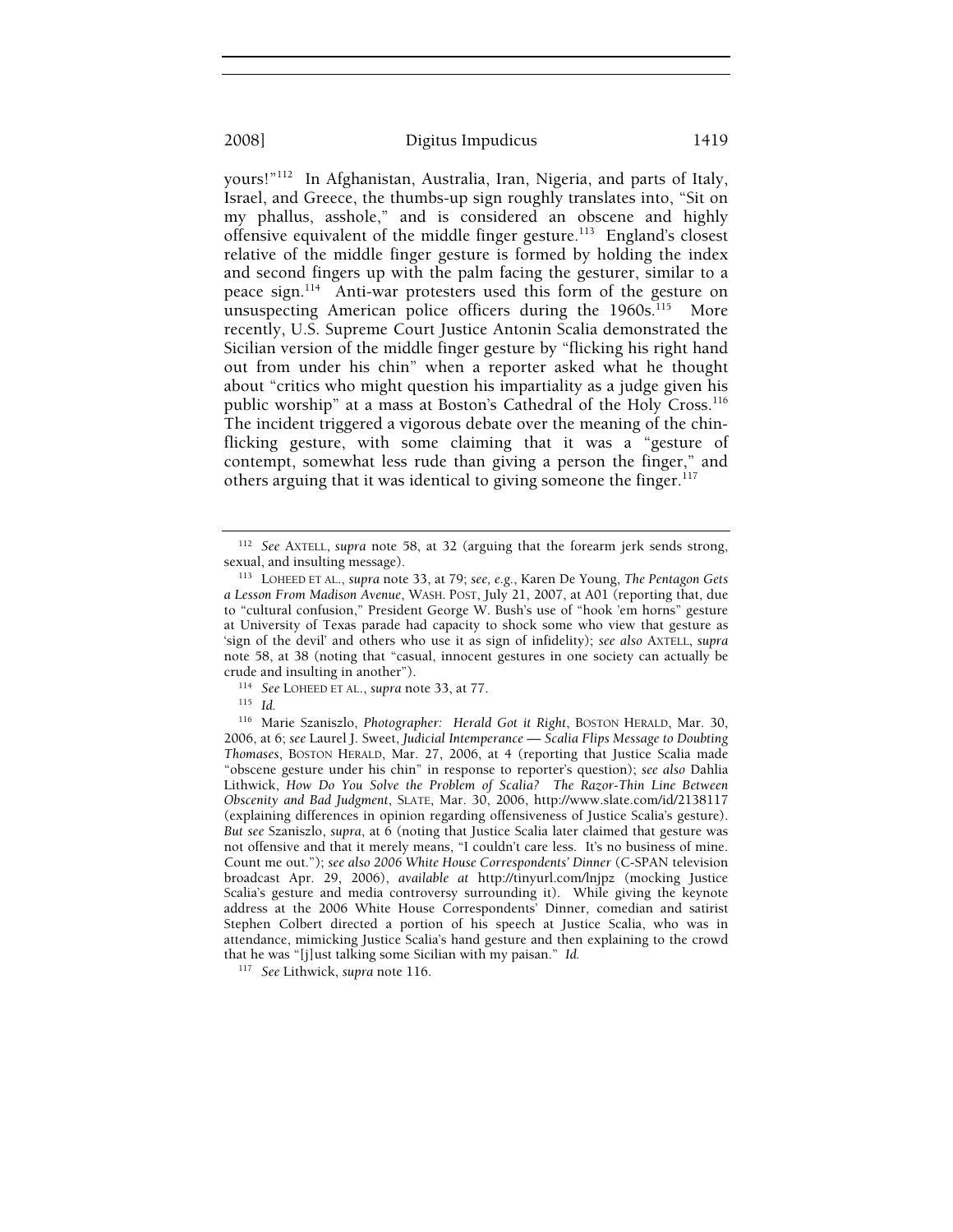1420 *University of California, Davis* [Vol. 41:1403

The Arab version of "the bird" is similar to the upright middle finger. Arabs gesture with the palm down and the fingers pointing outward, with the middle finger pointing down.118 The nose jerk also is used as a rough equivalent of the middle finger gesture in Arab countries.119 It is formed by making a peace sign with the middle and index fingers with the palm facing the gesturer, placing the bottom of the "V" under the nose. The gesture symbolizes sexual intercourse and is believed to be the root of the English equivalent of the middle finger gesture.<sup>120</sup> In Australia, pointing the index finger at individuals is considered "rude" and "provocative."121 An equivalent gesture in Russia is formed by bending back the middle finger of one hand with the forefinger of the other hand.122 This version of the *digitus impudicus* is called "looking under the cat's tail," and is considered extremely vulgar.<sup>123</sup> In Greece, Turkey, and central France, "the fig" is an equivalent of the middle finger, and is said to symbolize the "phallus in a taunting fashion."<sup>124</sup> "The fig" is formed by pushing the thumb through the middle and index fingers; one uses it to send the message of "get lost," "up yours," or "take this."<sup>125</sup> Although these cultures consider "the fig" a boorish insult, other cultures view it as a sexual signal or even a good-luck symbol.<sup>126</sup> Greeks also use a gesture known as "moutza" to tell a person, "Go to hell!"<sup>127</sup> The moutza is formed by holding the hand open with the palm facing down. Interestingly, most Asian cultures do not have an equivalent to the middle finger gesture, although showing someone a single, raised pinkie finger sends the message that the recipient is a worthless person.128

Although this Article focuses on the middle finger gesture in the context of the American legal system, the United States is not the only country in which individuals have been punished for using the middle finger or an equivalent gesture. For example, a driver in Essex, England received a fine and a visit from the police for using the

121 *See supra* note 38.<br>
<sup>122</sup> AXTELL, *supra* note 58, at 32.<br>
<sup>123</sup> *Id.*<br>
<sup>124</sup> *Id.* at 92.

- 
- <sup>125</sup> MORRIS ET AL., *supra* note 56, at 148, 155.<br><sup>126</sup> AXTELL, *supra* note 58, at 38, 92.<br><sup>127</sup> LOHEED ET AL., *supra* note 33, at 78. <sup>128</sup> *Id.* at 81.
- 
- 

<sup>118</sup> AXTELL, *supra* note 58, at 31. 119 LOHEED ET AL., *supra* note 33, at 78. 120 *Id.*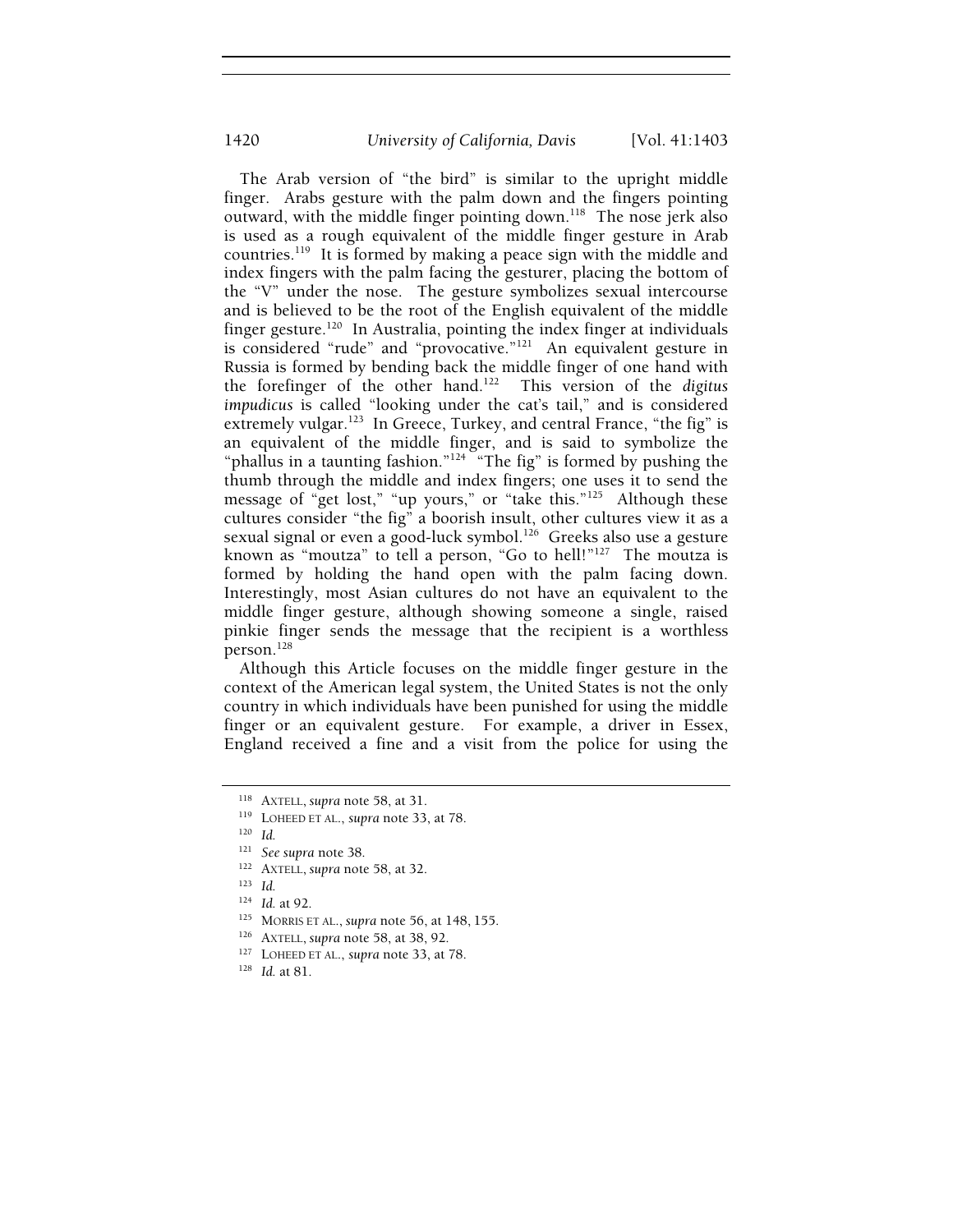middle finger gesture.<sup>129</sup> The man was driving within the speed limit and was photographed giving the finger to a stationary speeddetection camera. Within thirty minutes, two police officers knocked on the man's front door and handed him a citation for "making offensive gestures under the Public Order Act."130

In Germany, the law of *Beleidigung*, or "insult," broadly criminalizes hate speech as well as words, gestures, and other conduct that indicates "disrespect or lack of respect" for another person.<sup>131</sup> The German law of insult specifically criminalizes use of a gesture known as "the bird," which is formed by tapping the index finger on the forehead and is typically used by car drivers to tell other drivers that they are "mentally defective."<sup>132</sup> An author familiar with German culture has stated that all Germans know that it is illegal to use this gesture.133 The German law of insult criminalizes words as well as gestures.<sup>134</sup> For example, an individual may be criminally prosecuted for calling another person a "jerk."135

Legal scholar James Q. Whitman has argued that some European cultures, especially German and French, tend to be tolerant of laws prohibiting the use of insulting words and gestures because in those cultures "'[personal] honor' is a protectable legal interest."136 In contrast, American law tends to protect only against injuries to reputation through the law of defamation, or against physical injuries to the body that result from insulting remarks, such as intentional infliction of emotional distress in tort law.137 In addition, American constitutional law extends more protection to free speech values than Continental European legal systems afford.<sup>138</sup> Whereas German and French law balance the speaker's interest in free speech against the listener's legally protected honor, Whitman argues, the American legal system "balances the value of free speech against nothing at all unless it is the value of the suppression of violence (and sometimes

<sup>129</sup> *See* John Troup, *Driver Fingered by Police*, SUN (U.K.), Feb. 1, 2006, *available at* http://www.thesun.co.uk/sol/homepage/news/article36359.ece. 130 *Id.*

<sup>131</sup> *See* James Q. Whitman, *Enforcing Civility and Respect: Three Societies*, 109 YALE L.J. 1279, 1295-96 (2000). 132 *Id.* at 1296. 133 *Id.*

<sup>134</sup> *Id.* at 1297. 135 *Id.*

<sup>136</sup> *Id.* at 1282. 137 *See id.* at 1292, 1382. 138 *Id.* at 1379-80.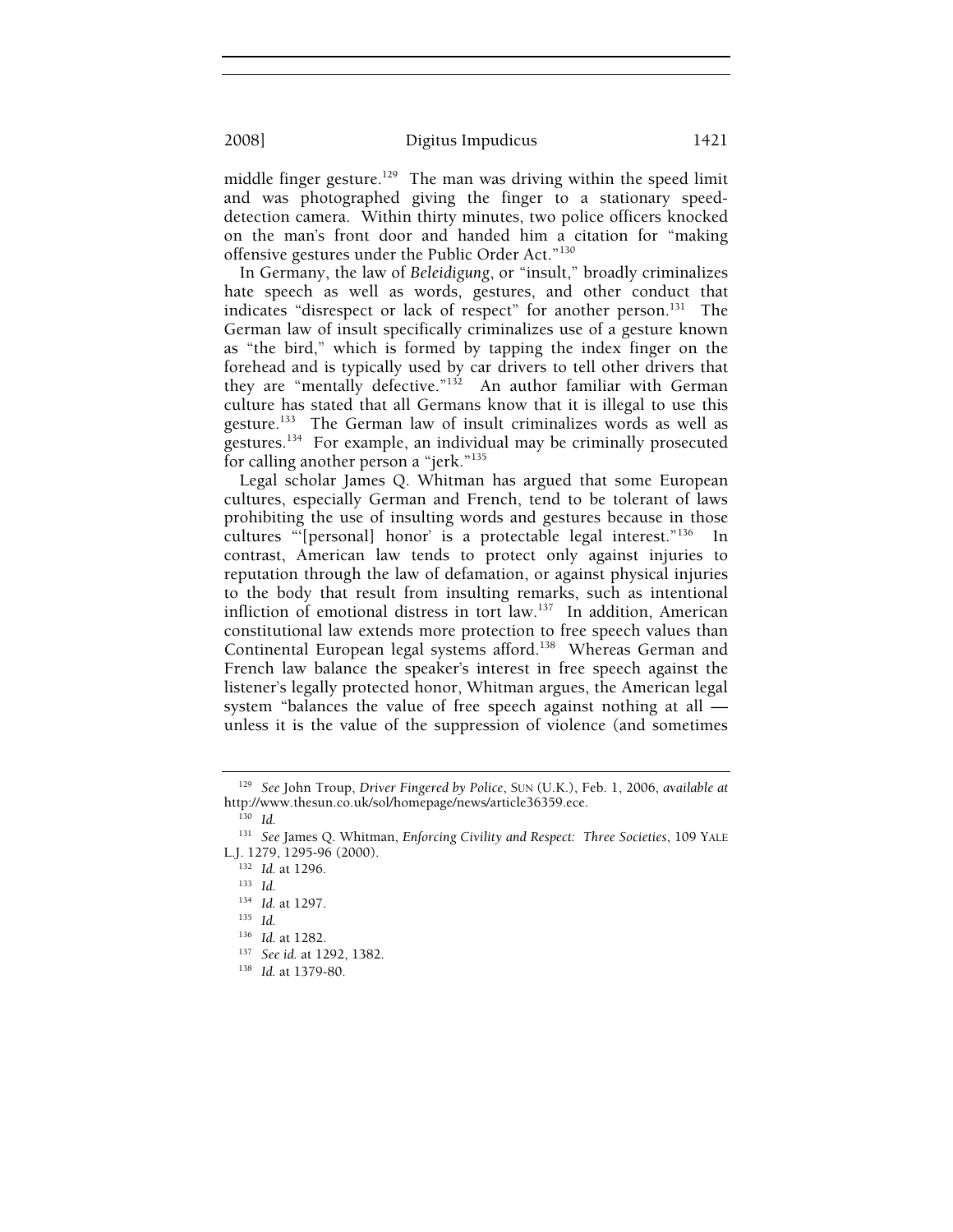the value of the suppression of indecency)."139 At least in theory, then, the American legal system should be more tolerant of insulting gestures than the Continental legal systems discussed above.140

The following parts focus on the American legal system and the First Amendment issues implicated by use of the middle finger gesture.

#### II. THE MIDDLE FINGER AND THE FIRST AMENDMENT

While driving her three young children home from school on a September afternoon, Laura Benson gave the finger to a school crossing guard who had admonished Benson for driving too close to a school bus.<sup>141</sup> Angry and offended, the crossing guard promptly called the police, who cited Benson for disorderly conduct.<sup>142</sup> In lieu of formal charges, the prosecutor asked a judge to reprimand Benson for giving the finger to the crossing guard.<sup>143</sup> The judge reminded Benson that she should treat crossing guards and law enforcement officials with respect, but acknowledged that she probably had a constitutional right to use her middle finger.<sup>144</sup>

This incident illustrates that users of the middle finger gesture might be — and often are — stopped, arrested, fined, prosecuted, and even incarcerated under disorderly conduct or breach-of-peace<br>statutes and ordinances.<sup>145</sup> Below the surface of a seemingly Below the surface of a seemingly innocuous confrontation between a mother and a crossing guard lie important constitutional questions regarding freedom of speech under the First Amendment to the U.S. Constitution.

The First Amendment expressly prohibits the government from abridging freedom of speech.<sup>146</sup> Despite the First Amendment's explicit reference to "speech," the Supreme Court has held that, for First Amendment purposes, speech is not limited to verbal expression,

<sup>&</sup>lt;sup>139</sup> *Id.* at 1381.<br><sup>140</sup> This comparison is beyond the scope of this Article and will not be addressed<br>further.

<sup>&</sup>lt;sup>141</sup> John Kass, *New Digital Age in Need of Some Ethical Guidelines*, CHI. TRIB., Nov. 19, 2003, at C2, *available at* 2003 WLNR 15318588. 142 *Id.*

<sup>143</sup> *Id.*

<sup>144</sup> *Id.*

<sup>145</sup> *See infra* Part II.A-B (arguing that, in most cases, prosecution for use of the gesture is unconstitutional).<br><sup>146</sup> *See* U.S. Const. amend. I ("Congress shall make no law . . . abridging the

freedom of speech . . . .").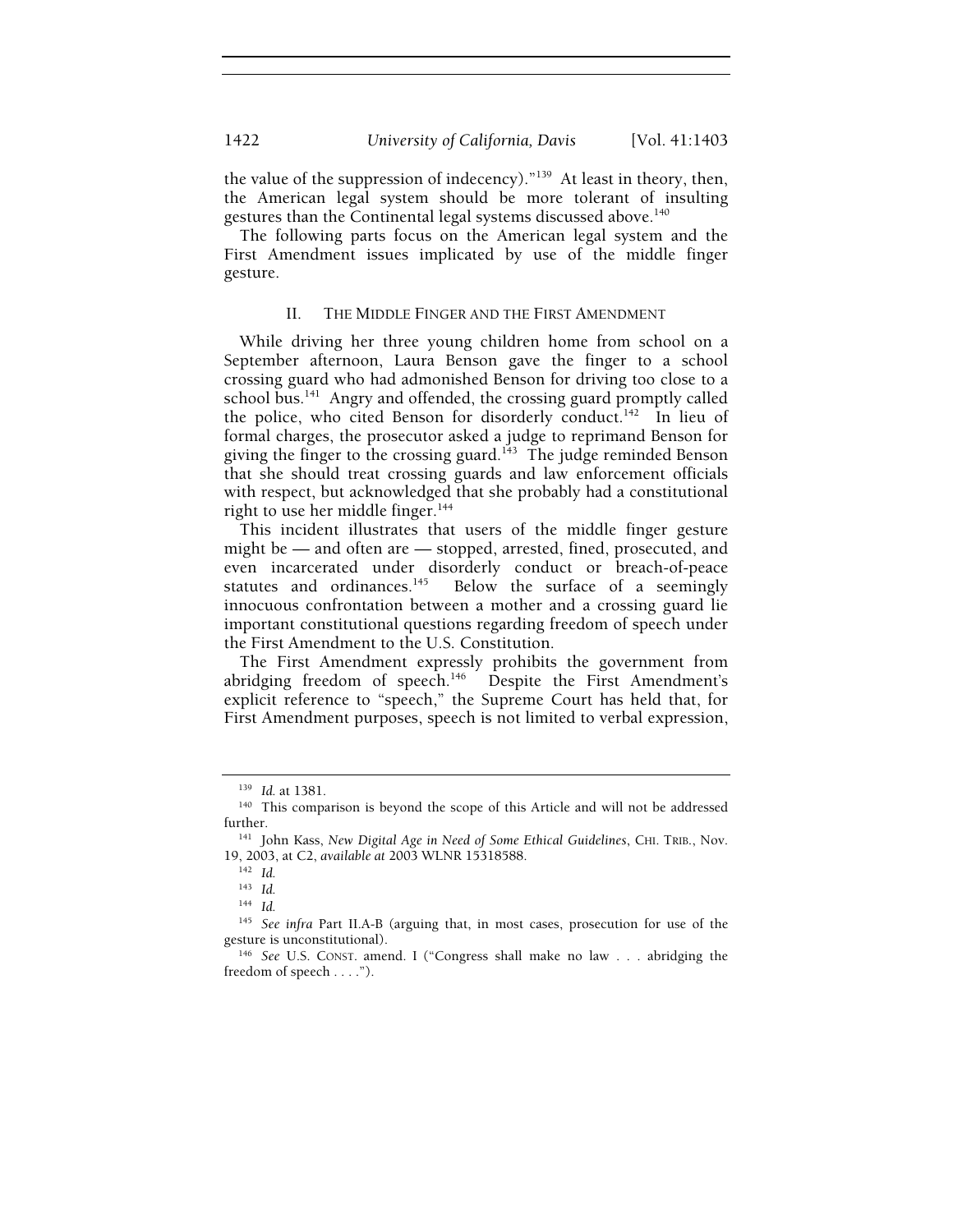but also embraces certain other types of expressive conduct.<sup>147</sup> For example, the Court has extended First Amendment protection to nonverbal expressive acts such as flag burning,<sup>148</sup> participating in a sitin protest, $149$  and displaying a U.S. flag with a peace symbol affixed to its surface.150 As an initial matter, a court analyzing a constitutional claim involving the middle finger gesture must classify it as speech, conduct, or a combination of speech and conduct.

It is virtually impossible to imagine circumstances in which the middle finger gesture would not constitute expressive conduct, thus implicating the First Amendment, even when the gesture is used without spoken words. In some cases, the gesture is used in place of words, such as when a driver gives the finger to another motorist<sup>151</sup> or when a defendant raises his middle finger to a judge after receiving a prison sentence;<sup>152</sup> in other cases, a verbal message such as "Fuck you!" adds emphasis to the gesture.<sup>153</sup> Regardless of whether the

flag in public as form of protest constituted expressive conduct that implicated First Amendment's Free Speech Clause).<br><sup>149</sup> *See* Brown v. Louisiana, 383 U.S. 131, 141-42 (1966) (noting that First

<sup>147</sup> *See* Spence v. Washington, 418 U.S. 405, 410-11 (1974) (stating that nonverbal expression constitutes speech within scope of First Amendment when "speaker" intends to convey specific message and it is likely that average viewer would understand speaker's message); *see also* Texas v. Johnson, 491 U.S. 397, 404 (1989) (recognizing that, while Court has rejected position that any conduct constitutes speech whenever "the person engaging in the conduct intends thereby to express an idea," it also has acknowledged that "conduct may be sufficiently imbued with elements of communication to fall within the scope of the First and Fourteenth Amendments" (citations and internal quotation marks omitted)).<br><sup>148</sup> See Johnson, 491 U.S. at 405-06 (holding that Johnson's act of burning American

Amendment rights are not limited to verbal expression and that First Amendment protects certain types of action "which certainly include the right in a peaceable and orderly manner to protest by silent and reproachful presence, in a place [public library] where the protestant has every right to be, the unconstitutional segregation of public facilities").

<sup>&</sup>lt;sup>150</sup> See Spence, 418 U.S. at 405-06 (finding that defendant intended to convey message by placing peace sign on flag and concluding that, even though he used visual symbol rather than spoken or written words, his act should receive First Amendment protection).<br><sup>151</sup> See, e.g., Coggin v. State, 123 S.W.3d 82, 85 (Tex. App. 2003) (recounting how

defendant "allegedly gestured with his raised middle finger" as he passed another driver on highway). 152 *See, e.g.*, Mitchell v. State, 580 A.2d 196, 197 (Md. 1990) (noting that,

immediately after receiving prison sentence, defendant "gave vent to his displeasure by directing a contumelious single-finger gesture at the trial judge"). 153 *See, e.g.*, Commonwealth v. Williams, 753 A.2d 856, 859 (Pa. Super. Ct. 2000)

<sup>(</sup>describing how criminal defendant gave the finger to judge and simultaneously said "Fuck you!" after judge sentenced defendant to prison); *In re* S.J.N-K., 647 N.W.2d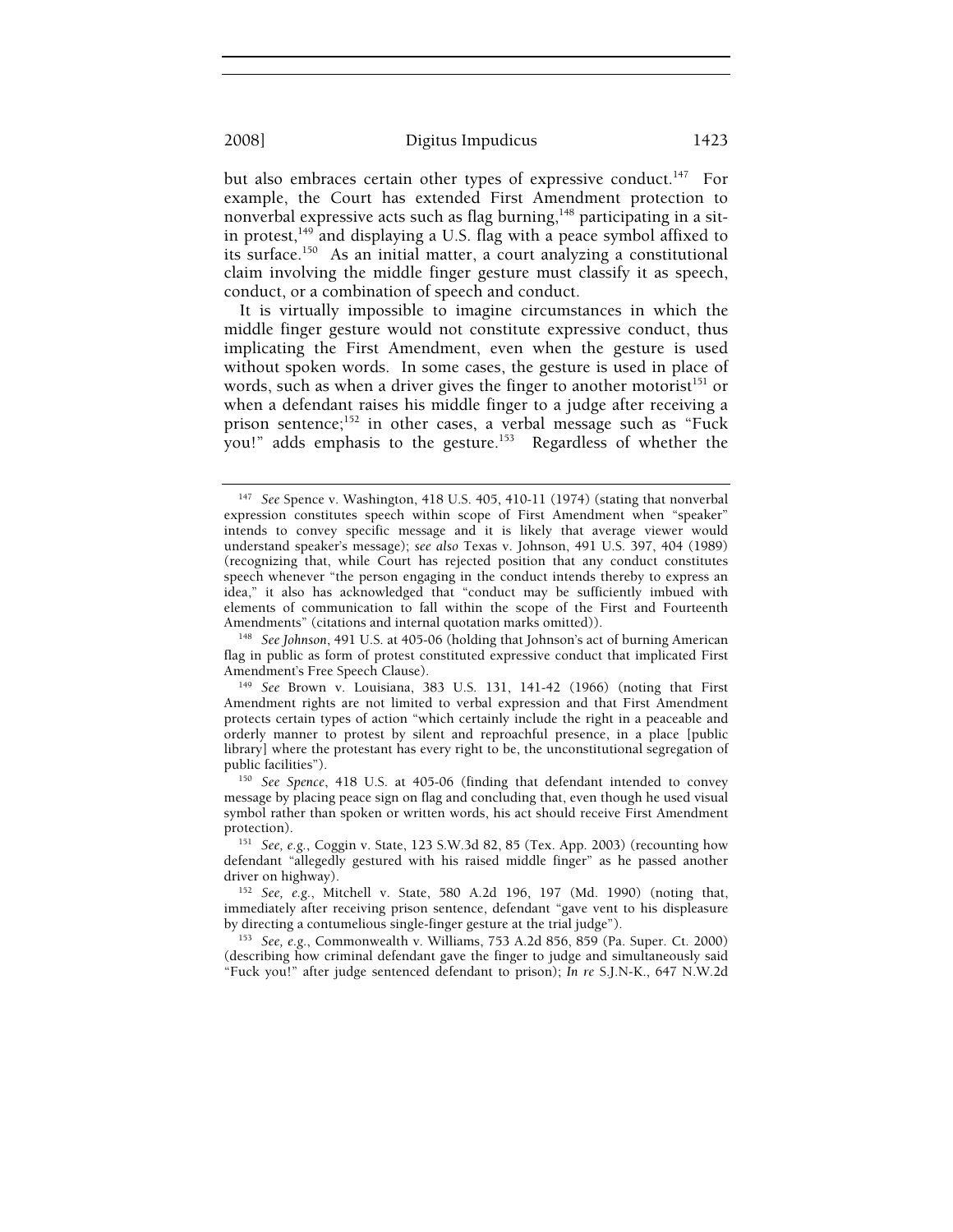gesture is used in conjunction with verbal speech, its message is clear and its impact is the same.<sup>154</sup> Because the user almost always intends to convey a message,<sup>155</sup> the legal consequences should not turn on whether the gesture is accompanied by verbal speech. Accordingly, courts have consistently found that the middle finger gesture implicates the First Amendment.<sup>156</sup> In the words of Judge Alvin Rubin of the U.S. Court of Appeals for the Fifth Circuit: "The thumbed nose, the projected middle finger, . . . the grimace and the smile are all conduct . . . intended to convey a message that is sometimes made even more expressive by its bold freedom from a garb of words."<sup>157</sup>

The Supreme Court consistently has held that speech may not be prohibited simply because some may find it offensive or coarse or because it causes discomfort or anger.<sup>158</sup> At the same time, the Court has made it clear that speech does not enjoy absolute protection and that the government may regulate speech when doing so is necessary to advance a legitimate governmental interest, such as preserving community morality<sup>159</sup> or protecting minors.<sup>160</sup> The Court has

<sup>155</sup> See LAURENCE H. TRIBE, AMERICAN CONSTITUTIONAL LAW § 12-7, at 827 (2d ed. 1988) (asserting that "[a]ll communication except perhaps that of the extrasensory

<sup>156</sup> See, e.g., *Nichols*, 110 F. Supp. 2d at 1101-02, 1110 (holding that officer was not entitled to qualified immunity where he arrested and charged driver with disorderly conduct after driver gave officer the finger because it was well-established on date of arrest that the middle finger gesture was protected speech under First Amendment); *Coggin*, 123 S.W.3d at 87 n.2 (acknowledging that the middle finger gesture constitutes speech under First Amendment because of its widely understood meaning).<br><sup>157</sup> Davis v. Williams, 598 F.2d 916, 920 n.5 (1979).<br><sup>158</sup> *See infra* Part II.C. <sup>159</sup> *See generally infra* Part II.B (arguing that use of the middle finger is not

obscene). 160 *See, e.g.*, New York v. Ferber, 458 U.S. 747, 756-57 (1982) (distinguishing

pornography involving consenting adults from pornography depicting children

<sup>707, 709 (</sup>S.D. 2002) (stating that defendant gave the finger and mouthed words

<sup>&</sup>quot;Fuck you" to middle school principal). 154 *See, e.g.*, Nichols v. Chacon, 110 F. Supp. 2d 1099, 1103-04 (W.D. Ark. 2000) (noting that the middle finger gesture has "commonly understood meaning and connotation" and that, as legal matter, use of the gesture should be analyzed in same manner as use of words "Fuck you"); *Mitchell*, 580 A.2d at 198 (noting that, where defendant gave the middle finger gesture to judge, judge commented that gesture "was saying something" and that "[w]hen one does that, one is speaking to the person he does it to and it is no different than if one says those words audibly"); Max S. Kirch, *Non-Verbal Communication Across Cultures*, 63 MOD. LANGUAGE J. 416, 419 (1979) (stating that gestures such as the middle finger that express mockery or contempt often express complete message and that "[t]he gesture may make verbal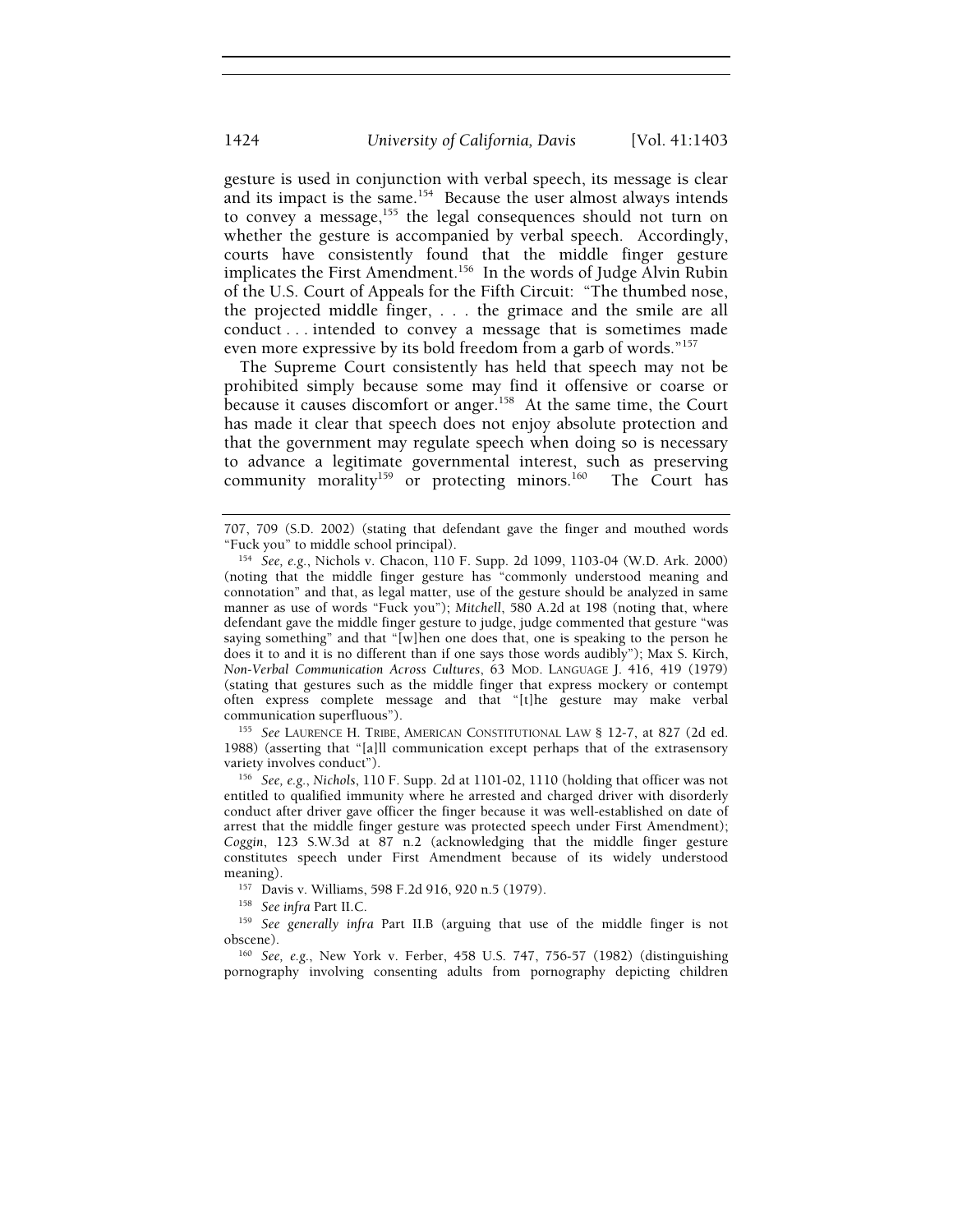established that the government may prevent and punish certain classes of speech, including "the lewd and obscene, the profane, the libelous, and the insulting or 'fighting' words — those which by their very utterance inflict injury or tend to incite an immediate breach of the peace."161 Consequently, prosecutors frequently argue that the middle finger gesture falls within an unprotected category of speech, such as fighting words or obscenity.

## *A. The Fighting Finger: Why the Middle Finger Gesture Is Not a Fighting Word*

Although the First Amendment generally protects offensive, vulgar, or unpleasant language,<sup>162</sup> the U.S. Supreme Court has carved out for special status a category of unprotected speech known as "fighting words."163 In *Chaplinsky v. New Hampshire*, 164 the Court defined fighting words as "words . . . which by their very utterance inflict injury or tend to incite an immediate breach of the peace."<sup>165</sup> The *Chaplinsky* Court focused on both the content of the speech<sup>166</sup> and the context in which it occurs,<sup>167</sup> but did not give explicit guidance regarding the relative importance of each.<sup>168</sup> The Court limited fighting words to instances in which speech is addressed to a particular individual, but held that whether speech constitutes fighting words is measured by the likely reaction of an average addressee, rather than by an individual recipient's response.<sup>169</sup>

permissible). 167 *Id.* at 573 (emphasizing that fighting words must "have a direct tendency to cause acts of violence by the person to whom, individually, the remark is addressed" (citation and internal quotation marks omitted)). 168 *See, e.g.*, Michael J. Mannheimer, Note, *The Fighting Words Doctrine*, 93 COLUM.

L. REV. 1527, 1536-37 (1993) (highlighting tension between dual justifications underlying fighting words doctrine and noting that Court's degree of reliance on each justification was unclear). 169 *Cf.* Chaplinsky v. New Hampshire, 315 U.S. 568, 573 (1942) (describing state

engaged in sexual acts and noting that "[i]t is evident beyond the need for elaboration that a State's interest in safeguarding the physical and psychological well-being of a

minor is compelling" (internal quotation marks omitted)).<br><sup>161</sup> Chaplinsky v. New Hampshire, 315 U.S. 568, 572 (1942).<br><sup>162</sup> *See generally infra Part II.C (arguing that profane or offensive speech, without* more, falls under First Amendment protection).<br><sup>163</sup> Chaplinsky, 315 U.S. at 572.<br><sup>164</sup> Id.

<sup>165</sup> *Id.*

<sup>&</sup>lt;sup>166</sup> Id. (noting that fighting words "are no essential part of any exposition of ideas, and are of such slight social value as a step to truth" that their regulation is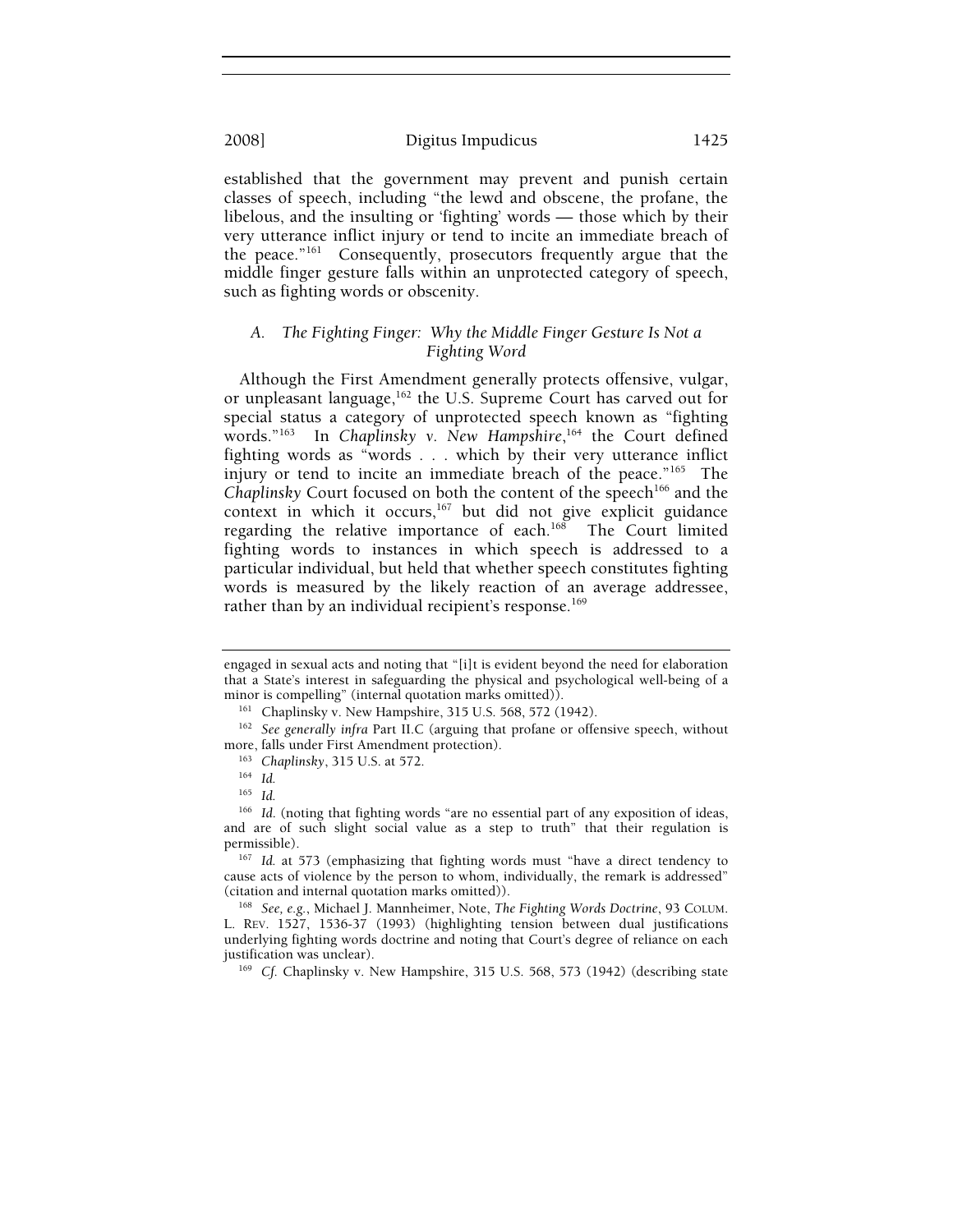Although the Court has not directly addressed whether the middle finger gesture constitutes fighting words, it has decided a case involving an individual's use of the word "fuck." In *Cohen v. California*, 170 the Court overturned a conviction for disturbing the peace by offensive conduct where the defendant was arrested for wearing in a courthouse a jacket bearing the words "Fuck the Draft."<sup>171</sup> The Court described fighting words as "those personally abusive epithets which, when addressed to the ordinary citizen, are, as a matter of common knowledge, inherently likely to provoke violent reaction."<sup>172</sup> In overturning Paul Cohen's conviction, the Court In overturning Paul Cohen's conviction, the Court emphasized that, in order to qualify as fighting words, the speech must be directed toward a particular person as a personal insult.<sup>173</sup> This requirement was not met in *Cohen*; the Court found that the jacket bore a general message and no one present in the courthouse could interpret the words as a personal insult.174 Similarly, in *Texas v. Johnson*, 175 the Court held that the act of flag burning could not be prohibited as fighting words because no reasonable witness could interpret the flag burning as "a direct personal insult or an invitation to exchange fisticuffs."176

In addition, the Supreme Court has emphasized that fighting words are prohibited not because of the thought or idea they express, but because of the manner and potentially violent consequences of the speech. In *R.A.V. v. City of St. Paul*, 177 the Court explained that fighting words are excluded from the scope of the First Amendment not because of the content of the communication, but instead because of the "intolerable (and socially unnecessary) *mode* of expressing whatever idea the speaker wishes to convey.<sup>"178</sup> In other words, a speech act — such as using the middle finger gesture — may be protected by the First Amendment in most circumstances. Where imminent violence is likely to result from the speech, however, use of

court's analysis of offensive words). 170 403 U.S. 15, 16 (1971). 171 *Id.* at 16-17, 26 (finding that California could not criminalize mere public display of "this single four-letter expletive").<br><sup>172</sup> *Id.* at 20.<br><sup>173</sup> *See id.* 

<sup>&</sup>lt;sup>174</sup> Id. The Court noted that no one in the courthouse was "violently aroused" by the message on Cohen's jacket. *Id.* 

<sup>175 491</sup> U.S. 397 (1989).<br><sup>176</sup> *Id.* at 409.<br><sup>177</sup> 505 U.S. 377 (1992).<br><sup>178</sup> *Id.* at 393 (emphasis added).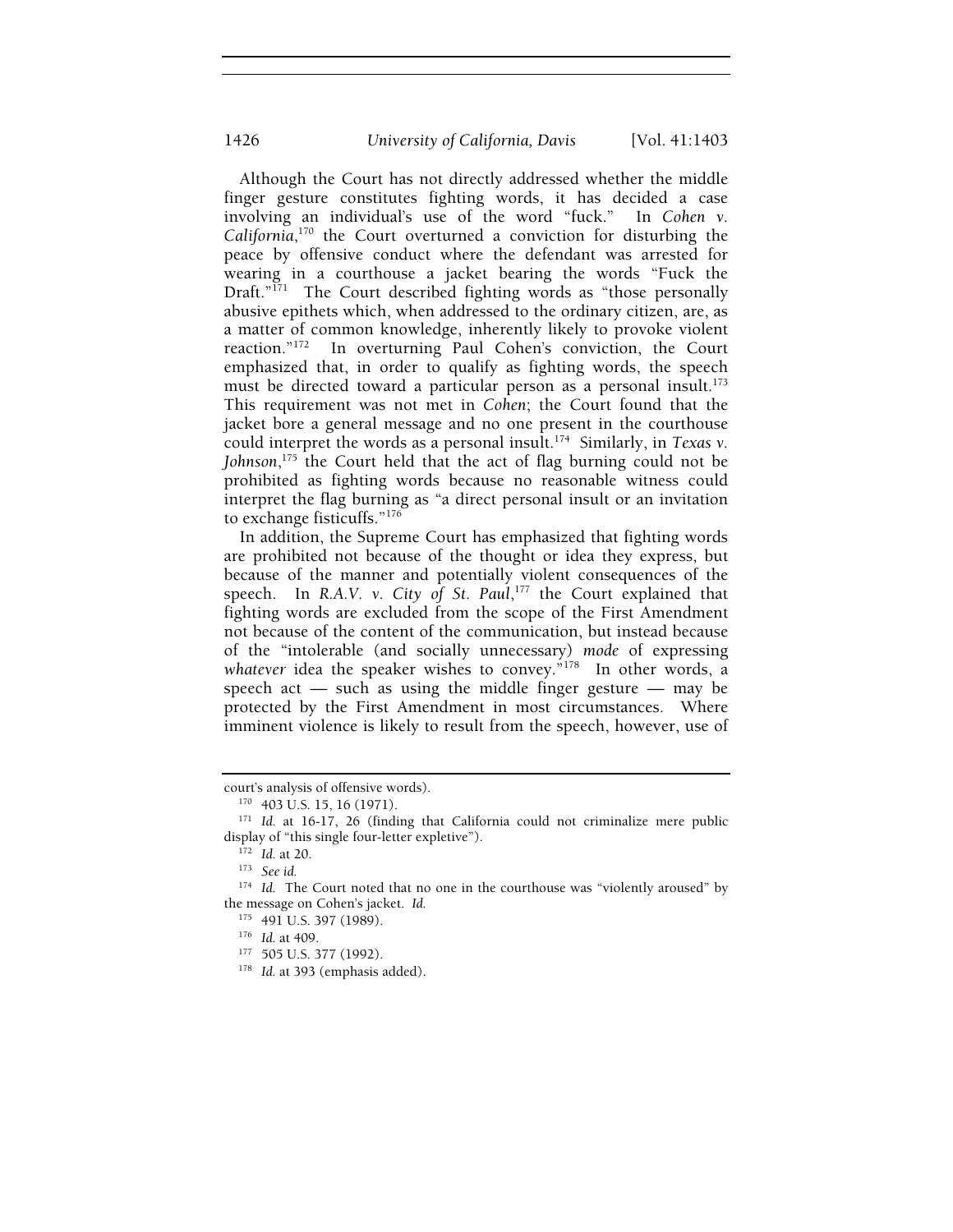the gesture may constitute unprotected fighting words.179 In *Cohen*, the Court acknowledged the distasteful nature of Cohen's language, but emphasized that the Constitution leaves the choice of personal taste and decorum to individuals precisely because the government "cannot make principled distinctions in this area."180 Writing for the majority, Justice John Marshall Harlan famously recognized that "one man's vulgarity is another's lyric."181

The Court's fighting words jurisprudence reflects an attempt to protect controversial or critical speech, which lies at the core of the First Amendment,<sup>182</sup> while acknowledging a legitimate state interest in preventing violence and maintaining public order.<sup>183</sup> Accordingly, the Court has found unconstitutional state disorderly conduct or breachof-peace statutes that are not limited in scope to fighting words.<sup>184</sup> In

that "the right of free speech is not absolute" and that it may be trumped by state's interest in preventing breach of peace); Aviva O. Wertheimer, Note, *The First Amendment Distinction Between Conduct and Content: A Conceptual Framework for Understanding Fighting Words Jurisprudence*, 63 FORDHAM L. REV. 793 (1994) (examining theoretical basis of fighting words doctrine). 184 *See, e.g.*, Gooding v. Wilson, 405 U.S. 518, 522-28 (1972) (striking down

breach-of-peace statute because Georgia courts had not appropriately limited scope of statute, for statute could be violated merely by speaking words that might offend listener); *see also* Lewis v. New Orleans, 415 U.S. 130, 132-34 (1974) (striking down local ordinance that prohibited use of "obscene or opprobrious language toward or with reference to any member of the city police while in the actual performance" of officer's duty). In *Lewis*, the Court noted that the Louisiana Supreme Court had not limited the definition of "opprobrious language" to encompass only fighting words, and that the ordinance was "susceptible of application to protected speech." *Id.* at 133-34. In a concurring opinion, Justice Lewis Powell criticized the state court's interpretation of the ordinance because it conferred upon police virtually unlimited discretion in making arrests. *Id.* at 134-36 (Powell, J., concurring). Justice Powell noted that the ordinance was likely to be invoked only when an officer has no other valid reason for arresting a suspicious person, and that the state court's open-ended interpretation of the ordinance created unacceptable opportunities for abuse by law enforcement officials. *Id.* at 136.

<sup>179</sup> *See* Mannheimer, *supra* note 168, at 1528 (stating that fighting words doctrine serves important purpose of "preventing breaches of the peace that are both imminent and likely to occur"). 180 Cohen v. California, 403 U.S. 15, 25 (1971). 181 *Id.*

<sup>182</sup> *See, e.g.*, N.Y. Times v. Sullivan, 376 U.S. 254, 270 (1964) (recognizing "profound national commitment to the principle that debate on public issues should be uninhibited, robust, and wide-open, and that it may well include vehement, caustic, and sometimes unpleasantly sharp attacks on government and public officials"). 183 *See, e.g.*, Chaplinsky v. New Hampshire, 315 U.S. 568, 571-74 (1942) (noting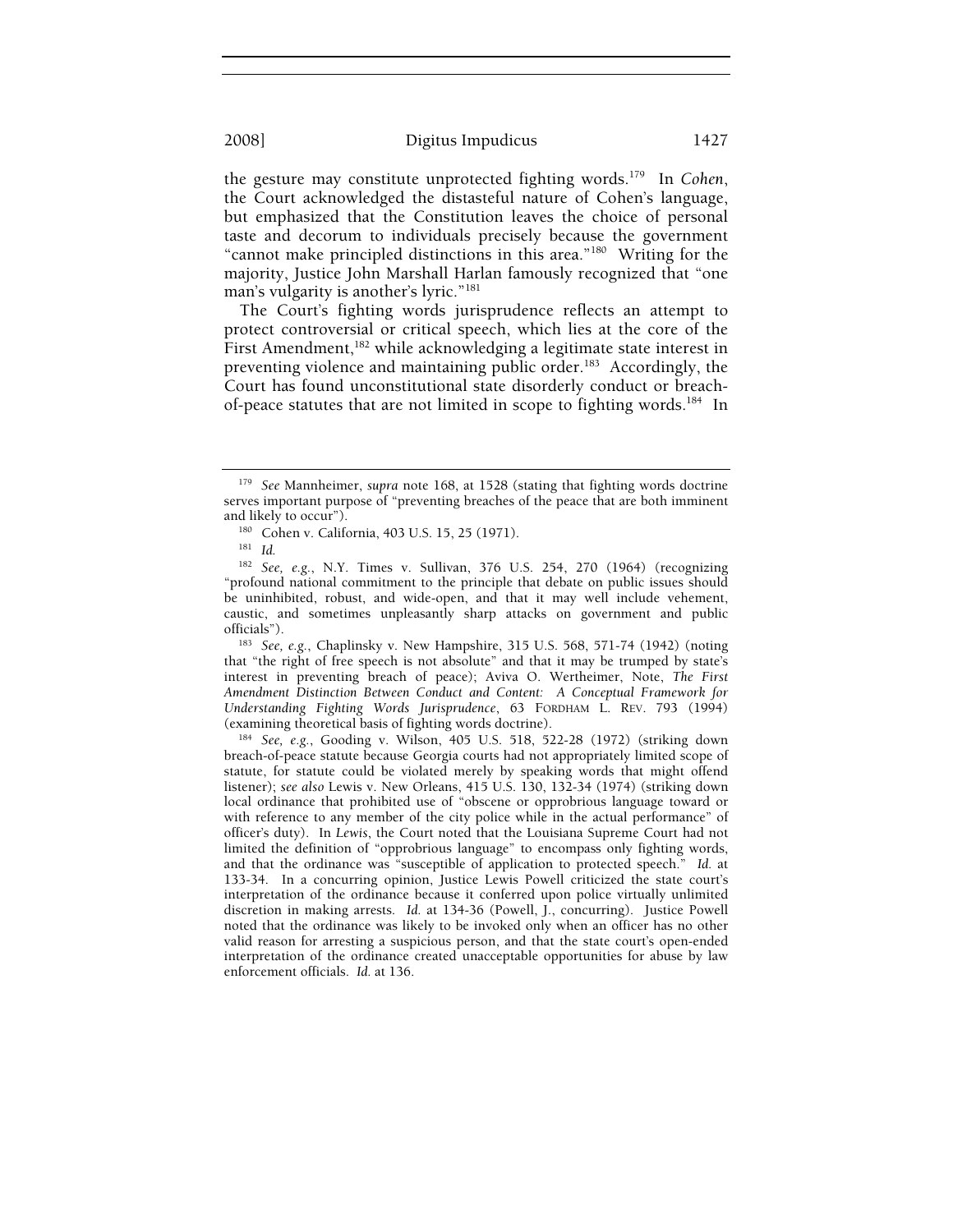Gooding v. Wilson,<sup>185</sup> for example, the Court struck down a Georgia statute that proscribed the use of "opprobrious words or abusive language, tending to cause a breach of the peace" in the presence of others and without provocation.<sup>186</sup> The Court found that the Georgia courts had not limited the scope of the statute to words that tend to cause the average addressee to respond violently, and in turn found the statute unconstitutional because it had the potential to reach protected speech.187

In prosecuting users of the middle finger gesture, law enforcement officials often rely on disorderly conduct or breach-of-peace statutes or ordinances. In order to survive constitutional scrutiny after *Gooding*, state courts must limit these statutes to reach offensive language only if the speech rises to the level of fighting words.<sup>188</sup> Thus, like the fword, the middle finger gesture should fall within the scope of the fighting words exception only when it is accompanied by highly threatening language or aggressive movement.<sup>189</sup> For example, a police officer in Kansas stopped a car and arrested a passenger who had "flipped the bird" as he passed a parked patrol car.<sup>190</sup> Because the Kansas Supreme Court had limited the state's disorderly conduct statute<sup>191</sup> to fighting words,<sup>192</sup> the State argued that the gesture

obscenity. *See infra* Part II.B. 189 *See, e.g.*, State v. Lynch, 392 N.W.2d 700 (Minn. Ct. App. 1986) (holding that defendant's actions amounted to disorderly conduct where crowd formed carrying clubs while defendant yelled "motherfucking pigs" to officers); *see also* Biddle v. Martin, 992 F.2d 673, 674-75 (7th Cir. 1993) (deciding that defendant's actions amounted to disorderly conduct where defendant made violent movements and screamed at officer who was smaller than him on highway at three o'clock in morning); State v. Brahy, 529 P.2d 236 (Ariz. Ct. App. 1975) (finding disorderly conduct where defendant spit and screamed at officer). 190 Cook v. Bd. of County Comm'rs, 966 F. Supp. 1049, 1051 (D. Kan. 1997).

Cook was arrested and charged under the state disorderly conduct statute. He subsequently brought a civil rights action in federal district court under 42 U.S.C. § 1983 against the police officer and other law enforcement officials. *Id.* 

<sup>191</sup> KAN. STAT. ANN. § 21-4101 (2003) (providing that "[d]isorderly conduct is, with knowledge or probable cause to believe that such acts will alarm, anger or disturb others or provoke an assault or other breach of the peace . . . [u]sing offensive, obscene, or abusive language or engaging in noisy conduct tending reasonably to arouse alarm, anger or resentment in others"). 192 State v. Huffman, 612 P.2d 630, 635-36 (Kan. 1980) (expressly construing

<sup>&</sup>lt;sup>185</sup> 405 U.S. 518 (1972).<br><sup>186</sup> Id. at 518-19.<br><sup>187</sup> Id. at 524, 528.<br><sup>188</sup> See supra notes 184-87 and accompanying text. Many disorderly conduct statutes also prohibit obscene speech or gestures, and courts have interpreted these provisions to prohibit speech only when the speech falls within the legal definition of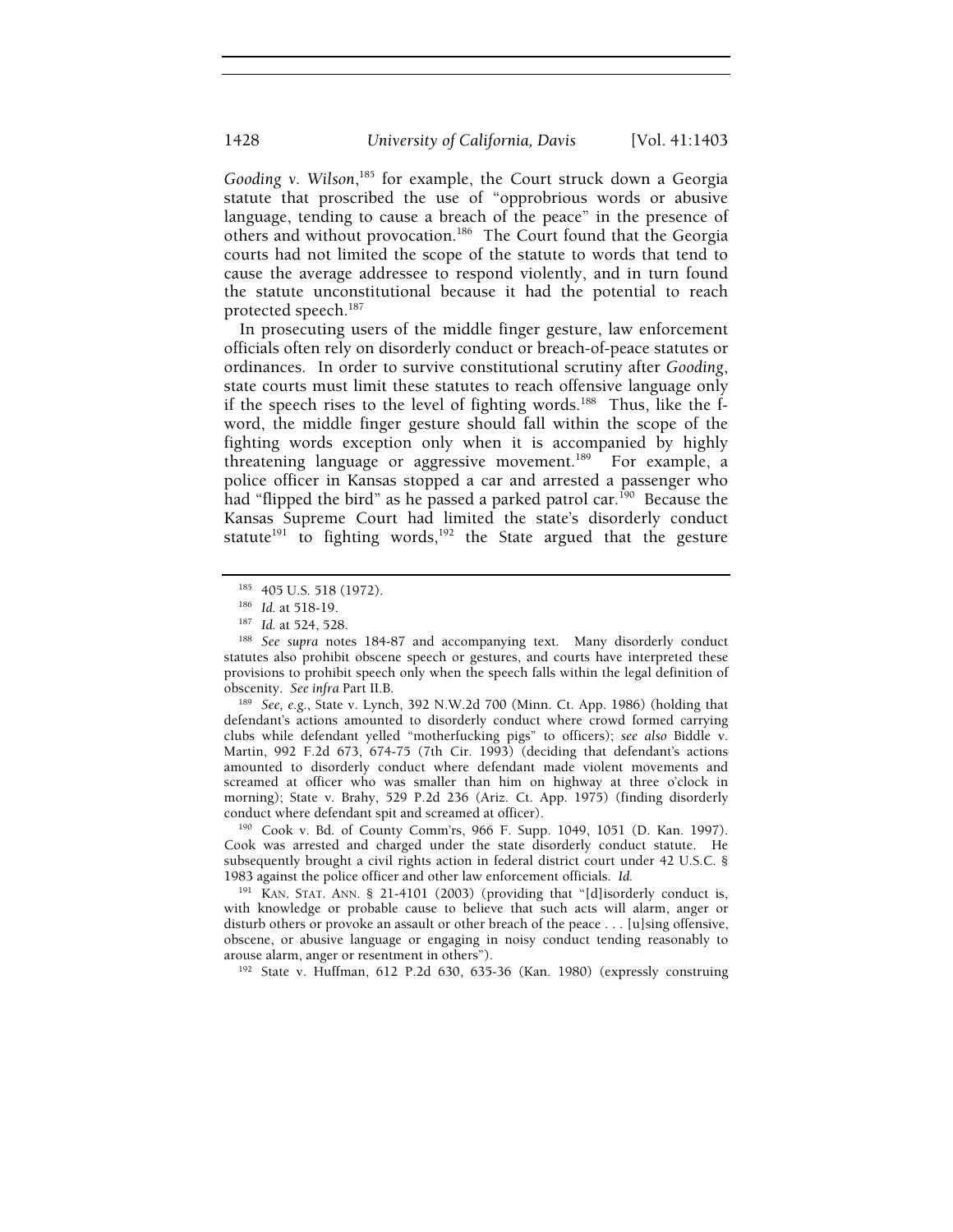amounted to fighting words.<sup>193</sup> The federal district court expressly rejected the State's "unprincipled assertion" that one who gives the finger to a police officer automatically forfeits First Amendment protection.194 The court went on to find that the police officer was not entitled to qualified immunity for making the arrest.<sup>195</sup> It concluded that a reasonable police officer would not have grounds to believe that the defendant was engaged in disorderly conduct when he gave the middle finger to the officer, because the statute only applied to words that "by their very utterance inflict[ed] injury or tend[ed] to incite an immediate breach of the peace."196 Similarly, in *Sandul v. Larion*, 197 the U.S. Court of Appeals for the Sixth Circuit stated that police officers should know that use of the words "Fuck you," accompanied by the middle finger gesture, do not constitute fighting words, and therefore could not fall within the scope of any disorderly conduct statute.<sup>198</sup> In that case, Sandul was arrested after he shouted "Fuck you!" and gave the middle finger to protestors outside an abortion clinic as he drove past them at a high speed.<sup>199</sup> The court explicitly stated that use of foul language alone does not constitute criminal conduct.<sup>200</sup>

statute to apply to fighting words only).<br>
<sup>193</sup> Cook, 966 F. Supp. at 1051-52.<br>
<sup>194</sup> Id. at 1052.<br>
<sup>195</sup> Id.<br>
<sup>197</sup> 119 F.3d 1250 (6th Cir. 1997).<br>
<sup>198</sup> Id. at 1255-56.<br>
<sup>198</sup> Id. at 1252. An officer followed Sandul's Sandul was acquitted of the disorderly conduct charge in state court and filed claims under 42 U.S.C. § 1983 against the police officers involved in his arrest. *Id.* at 1253. 200 *Id.* at 1255. Other courts have declined to adopt a bright-line rule,

acknowledging that words or gestures can fall within the scope of a disorderly conduct statute in some circumstances. A Michigan appeals court acknowledged that the middle finger gesture could fall within the scope of a disorderly conduct statute. People v. Smith, 262 N.W.2d 900, 901 (Mich. Ct. App. 1977). The court overturned a conviction where the defendant gave the finger to a police officer after nearly avoiding a collision with the officer's unmarked patrol car. *Id.* at 903. Noting that the defendant's use of the middle finger gesture in this situation was nothing more than a "spontaneous reaction to a sudden emergency which commonly occurs each day," the court nonetheless stated that the middle finger gesture could fall within the scope of the disorderly conduct statute under certain circumstances. *Id.* Similarly, an Ohio appeals court found that the words "Fuck you," whether spoken or delivered via the middle finger gesture, can constitute fighting words if delivered "specifically and intentionally" toward an individual. State v. Wood, 679 N.E.2d 735, 740 (Ohio Ct. App. 1996). In *Wood*, an alumnus of Kent State University approached two university police officers, gave them the middle finger, and spoke to the officers in offensive and abusive language. *Id.* at 737. This result is consistent with constitutional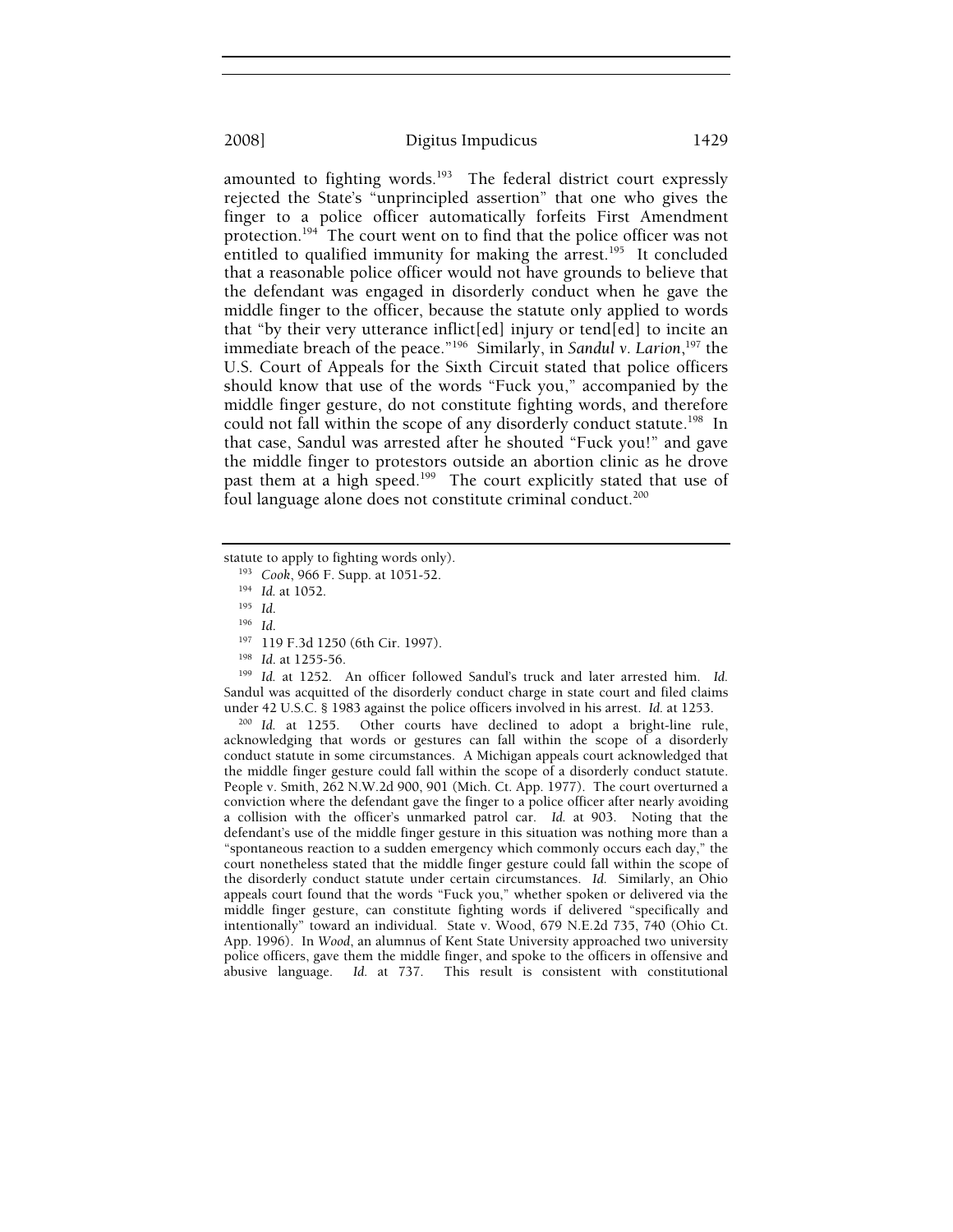Thus, individuals should not be punished for using the middle finger gesture as long as the gesture is not accompanied by words or other gestures that "by their very utterance [or use] inflict injury or tend to incite an immediate breach of the peace." $201$  As an alternative to the fighting words theory, prosecutors sometimes charge individuals who use the middle finger gesture under provisions of disorderly conduct statutes that prohibit the use of obscene language or gestures.<sup>202</sup> The following section examines the middle finger gesture in the context of obscenity law and argues that, while the gesture may be offensive and vulgar to some individuals, it does not fall within the current legal definition of obscenity.

## *B. Of Sex and Social Value: Why the Middle Finger Is Not Legally Obscene*

Arrests and prosecutions under statutes prohibiting the use of obscene language or gestures have resulted from a student giving the finger to a police officer from a school bus, $203$  a driver giving the finger to a police officer while driving past the officer's stopped  $car$ ,  $204$  and a woman giving the finger and shouting "Fuck you, asshole!" to a public highway worker.<sup>205</sup> Convictions on these grounds, however, typically are overturned at the appellate level because the lower courts have ignored prevailing Supreme Court obscenity jurisprudence and issued rulings that violate the First Amendment.<sup>206</sup> That a gesture may be

 $204$  Brockway v. Shepherd, 942 F. Supp. 1012, 1015 (M.D. Pa. 1996) (observing that Brockway was arrested pursuant to Pennsylvania statute that prohibited use of obscene gestures). 205 Commonwealth v. Kelly, 758 A.2d 1284, 1285 (Pa. Super. Ct. 2000)

(explaining that defendant was arrested under obscene word and gesture provision of Pennsylvania's disorderly conduct statute). 206 *See, e.g.*, *Brockway*, 942 F. Supp. at 1015-16 (finding that the middle finger

gesture does not fall within scope of legal definition of obscenity because it is not sexual in nature); *Anonymous*, 377 A.2d at 1343 (overturning disorderly conduct conviction because the gesture is likely to provoke anger rather than sexual arousal); *Kelly*, 758 A.2d at 1288 (reversing disorderly conduct conviction based on obscene

requirements, as long as the scope of the disorderly conduct statute is limited to fighting words. *Id.* at 739.<br><sup>201</sup> Chaplinsky v. New Hampshire, 315 U.S. 568, 572 (1942).<br><sup>202</sup> *See, e.g.*, 18 PA. CONS. STAT. § 5503(a)(3) (2005) (providing that "[a] person is

guilty of disorderly conduct if, with intent to cause public inconvenience, annoyance or alarm, or recklessly creating a risk thereof, he . . . uses obscene language, or makes

an obscene gesture").<br><sup>203</sup> State v. Anonymous, 377 A.2d 1342, 1343 (Conn. Super. Ct. 1977) (noting that officer arrested defendant high school student under disorderly conduct statute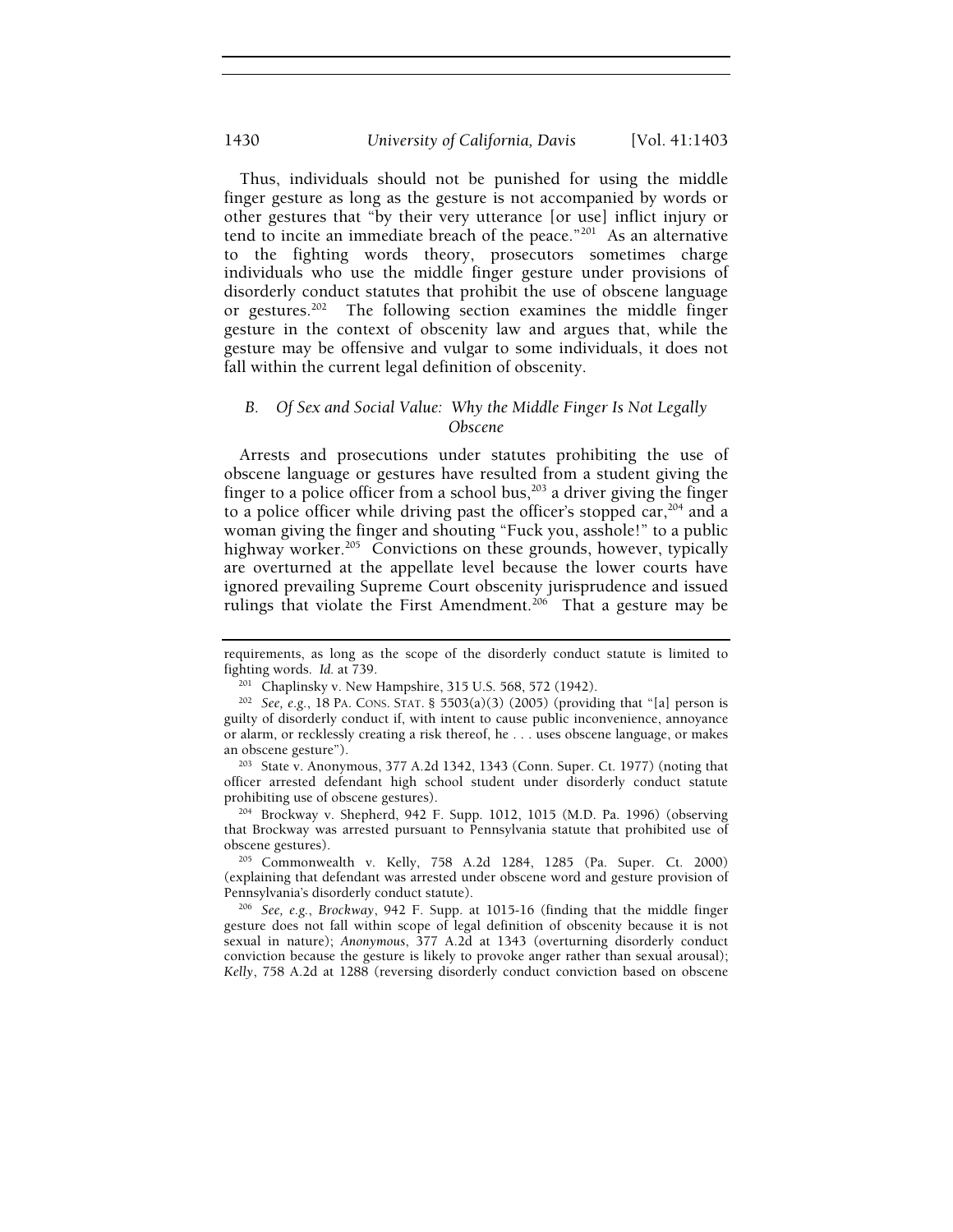described as obscene in the common parlance is not determinative of whether that gesture falls within the legal definition of "obscene" speech.<sup>207</sup>

The middle finger gesture traditionally has been associated with the male genitalia.208 Anthropologist Desmond Morris has linked the middle finger gesture to dominance behavior among monkeys and apes.209 Comparing the middle finger gesture to an erect penis, Morris notes that "the act of male erection or copulation becomes symbolic of male dominance and can be used as a dominance gesture in totally non-sexual situations."210 To the ancient Romans, who called the gesture the "obscene middle-finger,"211 the raised middle finger signified anal intercourse and was intended to threaten and intimidate the victim.212 Although the gesture undoubtedly retains this phallic connotation,213 it does not fall within the current legal definition of obscenity.214

<sup>208</sup> See, e.g., LOHEED ET AL., *supra* note 33, at 11-13 (referring to the middle finger as "penile proxy"). 209 *See* MORRIS, *supra* note 110, at 198 (explaining that monkeys and apes employ

simulated sexual actions to assert dominance and threaten other animals). 210 *Id.* (noting that members of either sex can use the middle finger gesture as

expression of dominance); *cf.* Don Aucoin, *Curses! 'The Big One' Once Taboo, The Ultimate Swear Is Everywhere, and Losing its Power to Shock*, BOSTON GLOBE, Feb. 12, 2004, at B13 (noting that, where group of 14-year-old girls "dropp[ed] F- bombs left and right" on busy New York street, bystander perceived that their language was "assertion of dominance" and that girls were "muscling [him] linguistically"). 211 *See* MORRIS ET AL., *supra* note 56, at 82 (noting that ancient Romans found the

middle finger gesture so offensive that actor was banished from Italy after giving the finger to member of audience who had heckled him). 212 *See* LOHEED ET AL., *supra* note 33, at 13. 213 *See, e.g.*, State v. Anonymous, 377 A.2d 1342, 1343 n.2 (Conn. Super. Ct. 1977)

gesture language in disorderly conduct statute because the gesture was "angry"

expression and had "nothing to do with sex"). 207 *See* United States v. McDermott, 971 F. Supp. 939, 943 n.11 (E.D. Pa. 1997) (finding that expression, "This is bullshit," was "certainly . . . obscene in everyday parlance," but concluding that it was not legally obscene); *Brockway*, 942 F. Supp. at 1016 (noting that *Miller*'s definition of obscenity differs significantly from meaning of "obscene gesture" in everyday speech, and concluding that the middle finger gesture is not legally obscene because it does not appeal to prurient interest); *Kelly*, 758 A.2d at 1288 (acknowledging that words "Fuck you asshole" and the middle finger gesture may be obscene in common parlance, but finding that they were not legally obscene).

<sup>(</sup>stating that the middle finger gesture is a phallic symbol "of ancient origin"); AXTELL, *supra* note 58, at 106 (asserting that most historians agree that the middle finger gesture is viewed as crude and obscene due to its phallic connotation); Miller, *supra* note 5 (acknowledging that the middle finger gesture is commonly understood as phallic symbol). 214 *See, e.g.*, Commonwealth v. Danley, 13 Pa. D. & C.4th 75, 77 (1991) (finding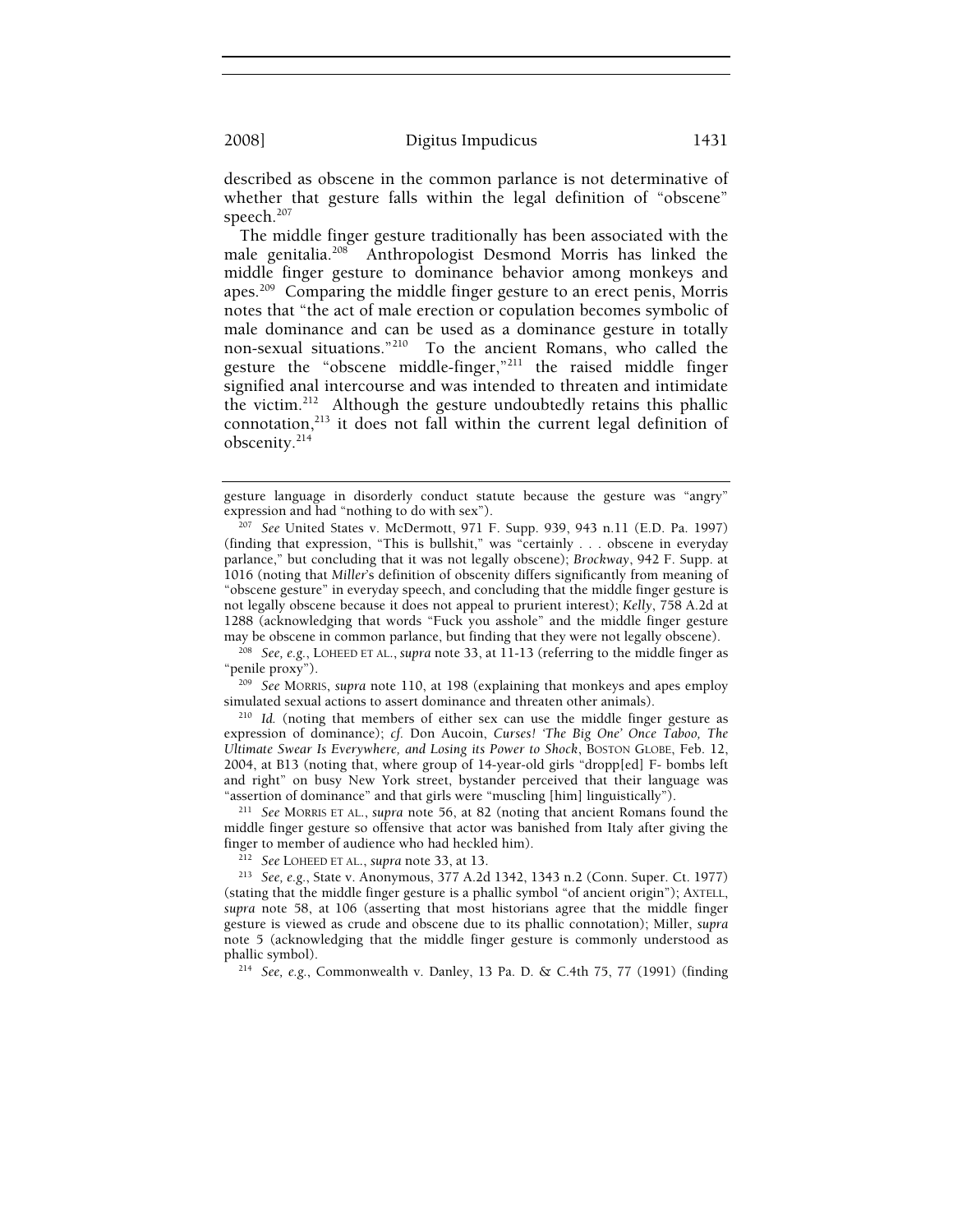In 1957, the Supreme Court expressly held, in *Roth v. United States*, that the First Amendment does not protect obscene speech.<sup>215</sup> The Court emphasized that "ideas having even the slightest redeeming social importance" receive First Amendment protection, but concluded that obscenity may be regulated because it completely lacks this attribute.<sup>216</sup> The Court carefully distinguished material depicting sex in an artistic, literary, or scientific way from obscenity, which portrays sex "in a manner appealing to the prurient interest."<sup>217</sup> Having established an exception to the First Amendment and sketched an imprecise definition of obscenity, $218$  the Court revisited the issue fifteen years later in order to provide additional guidance to lower courts as they repeatedly struggled to identify obscenity.219

In a five-to-four decision, the Court in *Miller v. California*<sup>220</sup> adopted a three-part test to determine whether challenged speech or material constitutes obscenity.221 Under the *Miller* test, material is obscene if: (1) "the average person, applying contemporary community standards[,] would find that the work, taken as a whole, appeals to the prurient interest";<sup>222</sup> (2) "the work depicts or describes, in a patently offensive way, sexual conduct specifically defined by the applicable state law"; $^{223}$  and (3) "the work, taken as a whole, lacks serious literary, artistic, political, or scientific value."<sup>224</sup> Thirty years later,

that the middle finger gesture is offensive act, but not obscene). A recent article made a similar comparison involving the word "sucks." The author argues that the word "sucks" has lost any association it previously had with "a certain sex act," concluding that "[w] hat was once offensive is now simply abrasive." See Stevenson, supra note 45.

<sup>&</sup>lt;sup>215</sup> 354 U.S. 476, 485 (1957) ("We hold that obscenity is not within the area of constitutionally protected speech or press.").

<sup>&</sup>lt;sup>216</sup> Id. at 484-85 (citing treaties, state statutes, and federal laws prohibiting obscenity as evidence of proposition that obscenity lacks any redeeming social value

<sup>&</sup>lt;sup>217</sup> Id. at 487.<br><sup>218</sup> See id. at 491 (noting that publishers argued that prurient interest standard violated due process because it did not provide adequate notice of which materials would be prohibited). 219 *See* Miller v. California, 413 U.S. 15, 22, 29 (1973) (noting that obscenity issue

had produced range of opinions among Justices unmatched by any other aspect of constitutional law, and that absence of majority view caused strain on lower courts).<br><sup>220</sup> 413 U.S. 15 (1973).<br><sup>221</sup> *Id.* at 24. <sup>222</sup> *Id.* (internal quotation marks omitted).<br><sup>223</sup> *Id* 

<sup>224</sup> *Id.*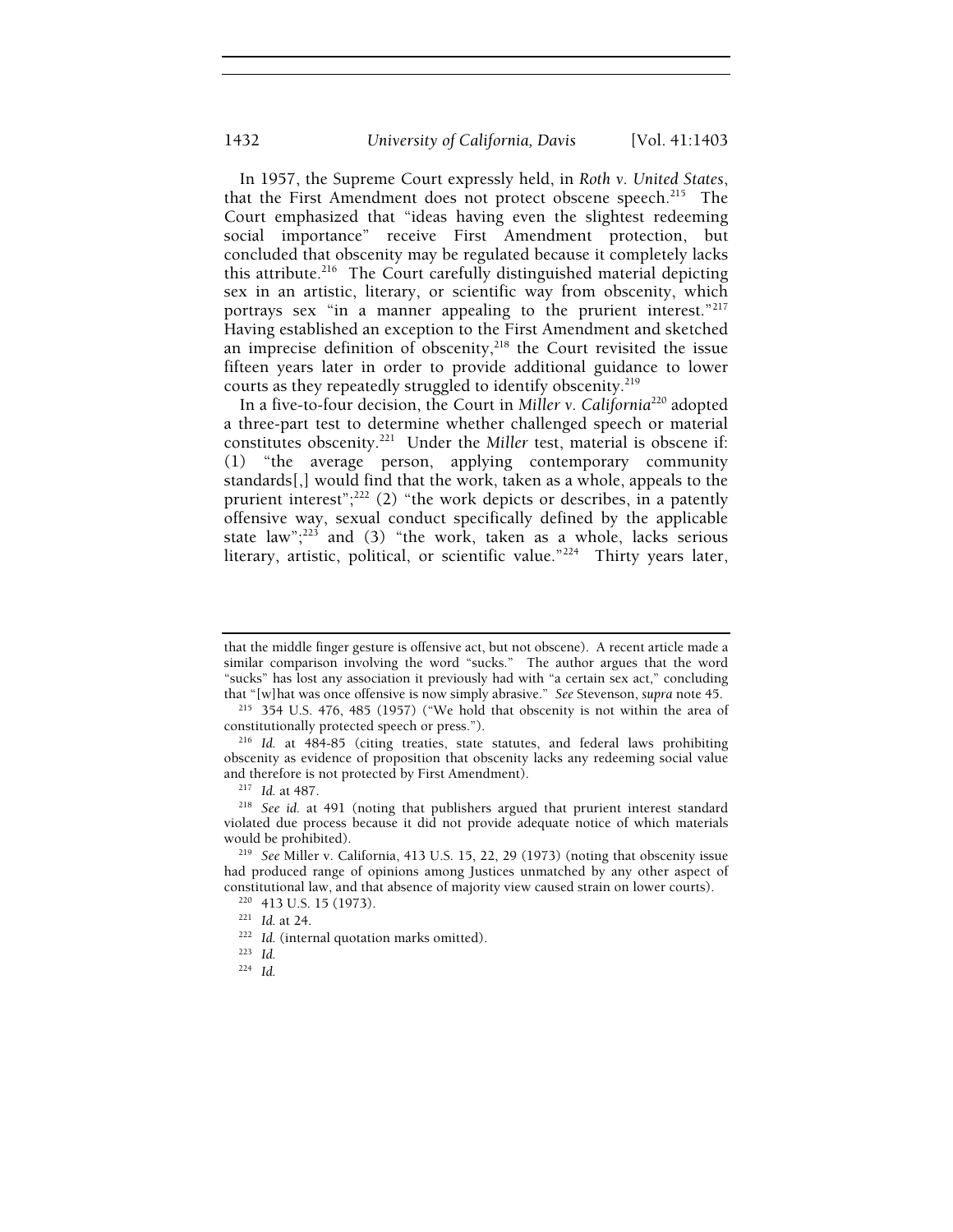*Miller*'s three-part test remains the standard for determining whether material is legally obscene.<sup>225</sup>

Depending on the context in which it is used, the middle finger gesture likely fails to satisfy any of the three prongs of the *Miller*  test.226 Under the first element, the trier of fact must determine "whether the average person, applying contemporary community standards would find that the work, taken as a whole, appeals to the prurient interest . . . . "<sup>227</sup> The Court did not, however, provide precise guidance regarding whether material "appeals to the prurient interest"; instead, it requires that the trier of fact make the determination based on the standards of the local community.<sup>228</sup> In almost all circumstances, the middle finger gesture is used to express frustration, anger, or defiance — not to cause sexual arousal.<sup>229</sup> As one judge observed: "It would be a rare person who would be 'turned on' by the display of a middle finger." $230$ 

Under the second element, the trier of fact must determine "whether the work depicts or describes, in a patently offensive way, sexual conduct specifically defined by the applicable state law."<sup>231</sup> Although the Court gave individual states and communities a great deal of discretion in determining which depictions of sexual conduct could be prohibited under an obscenity law, it suggested specific sexual acts that might fall within the definition of obscenity, including graphic depictions of "ultimate sexual acts, . . . masturbation, excretory functions, and lewd exhibition of the genitals." $232$  While the middle finger gesture has been associated with male genitals and sexual acts, individuals generally use the gesture in order to convey a message of anger or disdain, and not to depict a sexual act.<sup>233</sup>

<sup>225</sup> *See, e.g.*, Ashcroft v. Free Speech Coal., 535 U.S. 234, 240-46 (2002) (discussing and applying *Miller* obscenity test in child pornography case).<br><sup>226</sup> See supra notes 222-24 and accompanying text.<br><sup>227</sup> *Miller*, 413 U.S. at 24 (internal quotation marks omitted).<br><sup>228</sup> *Id.* 

<sup>229</sup> *See, e.g.*, Commonwealth v. Kelly, 758 A.2d 1284, 1288 (Pa. Super. Ct. 2000) (stating that sexual connotation of the gesture and f-word is tangential to speaker's

actual message).<br><sup>230</sup> Brockway v. Shepherd, 942 F. Supp. 1012, 1016 (M.D. Pa. 1996).<br><sup>231</sup> Miller, 413 U.S. at 24.<br><sup>232</sup> Id. at 25.<br><sup>232</sup> See, e.g., Brockway, 942 F. Supp. at 1017 (noting that using f-word or the middle finger gesture is not sexual act); *Kelly*, 758 A.2d at 1288 (holding that individual's use of the gesture and profanities directed at construction worker expressed disrespect and anger and lacked any relevance to sexual conduct).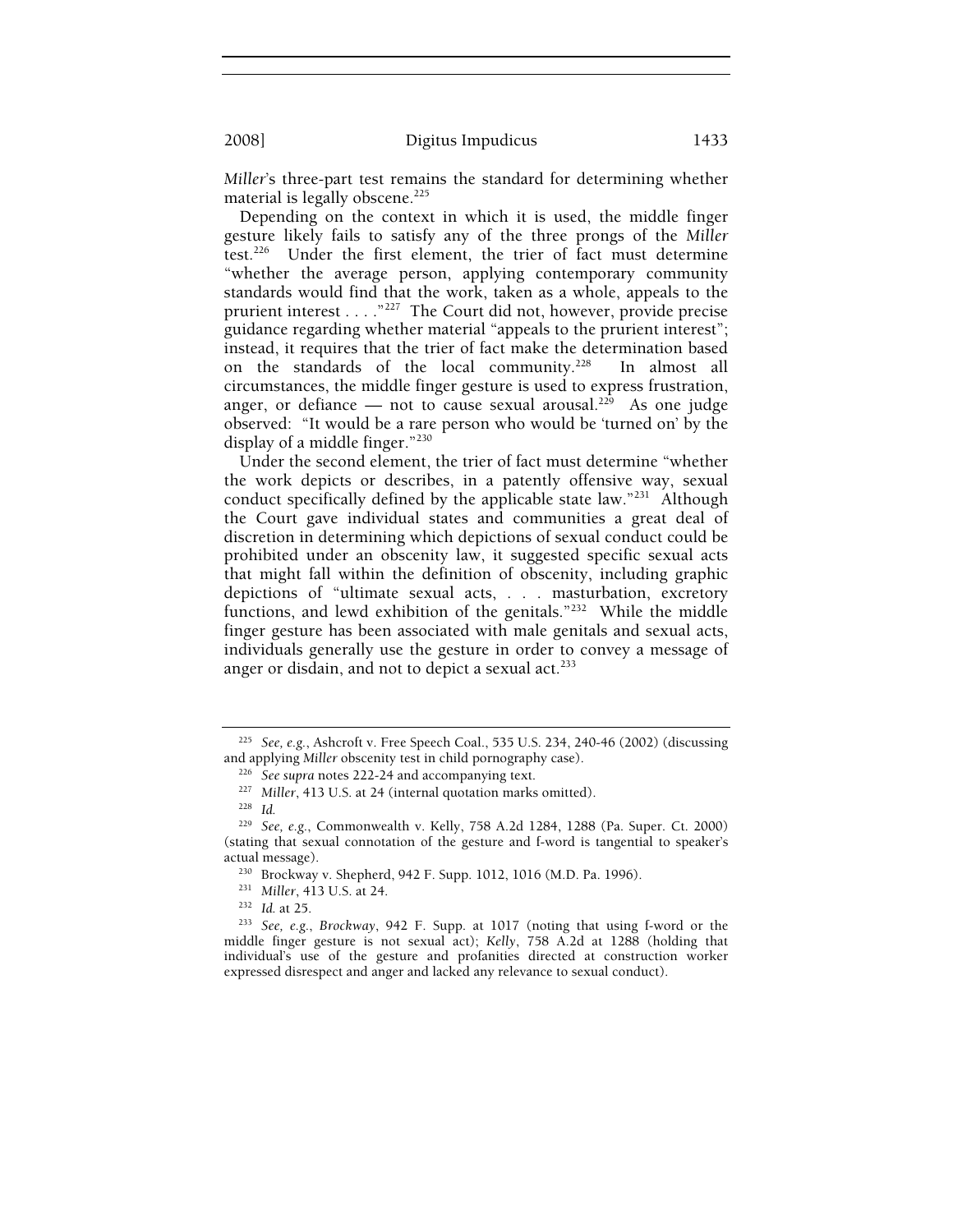Finally, under the third element, the fact-finder must evaluate "whether the work, taken as a whole, lacks serious literary, artistic, political, or scientific value."234 Although this inquiry is highly context-specific, in most cases the middle finger gesture possesses political or artistic value. For example, an individual who gives the finger to a police officer or a judge likely intends to express disrespect or anger toward the individual officer or the institution that the officer represents.235 Such speech is often directed at a governmental official in that person's representative capacity, rather than personally, and the actual target of the speech or gesture is the government.<sup>236</sup> Thus, one could reasonably conclude that such speech has meaningful political value. Similarly, if the gesture is included in a photograph, such as when a single extended middle finger appeared on the cover of *MAD Magazine*, 237 one could conclude that the portrayal, as a whole, possesses at least a modicum of artistic value.

The Supreme Court has not directly ruled on whether the middle finger gesture falls within this definition of obscenity, but it has intimated that the f-word — the verbal equivalent of the middle finger gesture — does not.238 In *Cohen v. California*, the Court emphasized that an expression must be erotic in order for the government to punish the speech as obscenity.<sup>239</sup> Because "Fuck the Draft" conveyed a political statement, rather than an erotic message that would appeal to an observer's sexual desires, the Court dismissed the notion that the language on Cohen's jacket was obscene.<sup>240</sup> Similarly, in *Hess v. Indiana*, 241 the Court overturned a disorderly conduct conviction where a sheriff overheard a protestor loudly say the word "fuck"

<sup>&</sup>lt;sup>234</sup> Miller, 413 U.S. at 24.<br><sup>235</sup> See supra notes 21-26 and accompanying text (observing that individuals often use the gesture to express rage, protest, anger, or defiance). 236 Mark C. Rutzick, *Offensive Language and the Evolution of First Amendment* 

*Protection*, 9 HARV. C.R.-C.L. L. REV. 1, 10 (1974); *see also* Commonwealth v. Williams, 753 A.2d 856, 863 (Pa. Super. Ct. 2000) (noting that criminal defendant who gave the middle finger to judge was not only personally attacking judge, but also "belittling the entire process of the administration of justice"). 237 *See supra* note 37 (discussing *MAD Magazine* cover and noting that issue has

become collector's item). 238 *See* Cohen v. California, 403 U.S. 15, 20 (1971) (finding that "[i]t cannot

plausibly be maintained that this vulgar allusion to the Selective Service System would conjure up such psychic stimulation in anyone likely to be confronted with Cohen's crudely defaced jacket").<br><sup>239</sup> *Id.*<br><sup>240</sup> *Id.* at 16, 20.

<sup>&</sup>lt;sup>241</sup> 414 U.S. 105 (1973).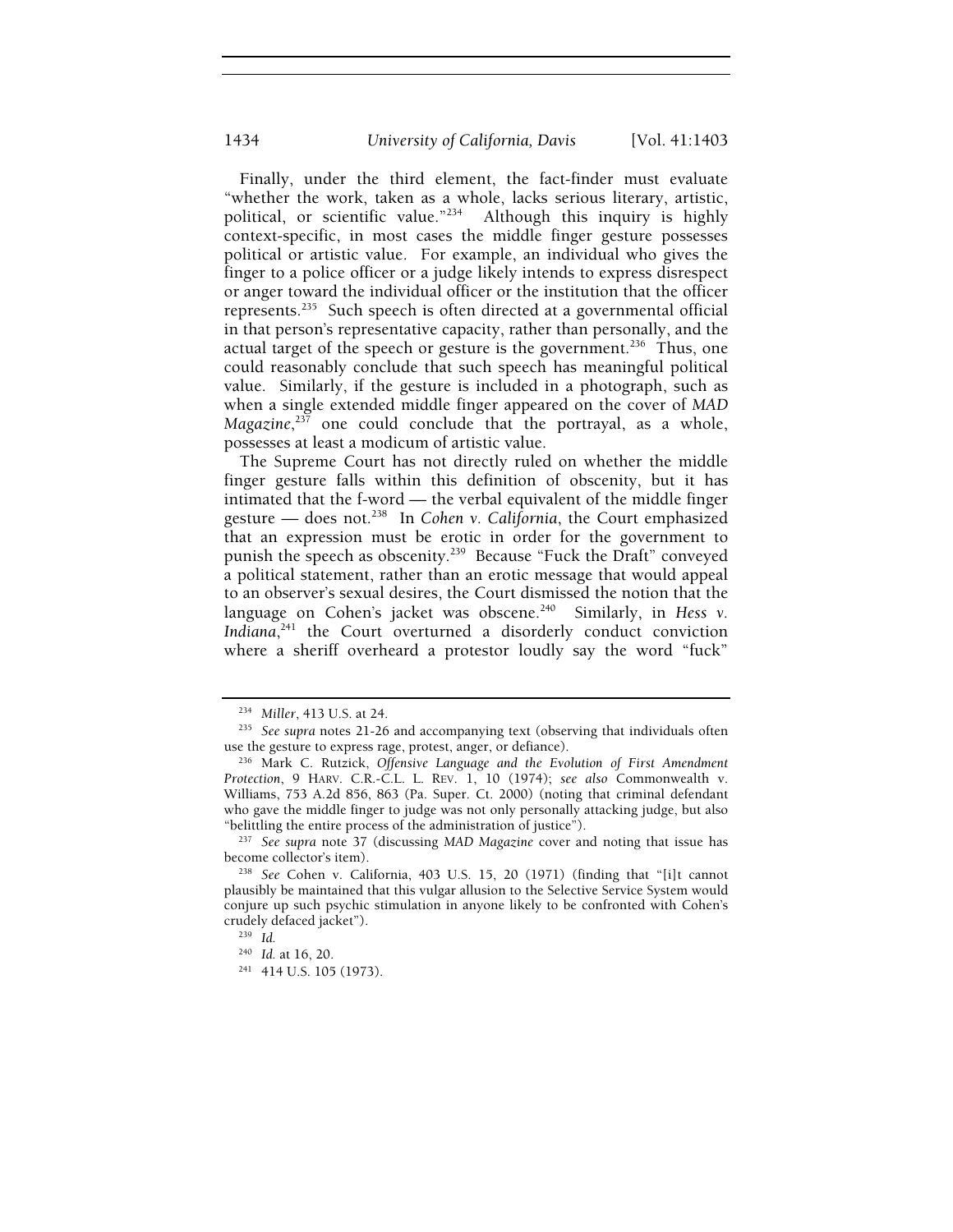during an anti-war demonstration on a college campus.<sup>242</sup> The Court indicated that it would be untenable to argue that the defendant's use of the f-word constituted obscenity in light of *Roth* and *Cohen*. 243 During the same time period, the Court decided several other cases involving the f-word, each time finding that it was not legally obscene.<sup>244</sup>

While some may perceive the middle finger gesture to be offensive, vulgar, or foul, it does not fall within the legal definition of obscenity; consequently, its use should not be punished through the criminal justice system.<sup>245</sup> In the words of one federal district judge, "[e]mphatic and vulgar expressions of one's discontent with an official's actions, while distasteful to the ear and offensive to the ego, are not — standing alone — 'obscene' under the First Amendment.<sup> $n246$ </sup> The middle finger gesture, like the word "fuck," does have a sexual connotation, $247$  but one could not plausibly argue that it appeals to the prurient interest or depicts sexual conduct in a "patently offensive way," as *Miller* requires.<sup>248</sup>

Despite the apparent clarity of the *Miller* test as applied to the middle finger gesture and the f-word, prosecutors continue to charge

answer the question before us, however. The issue is whether the majority may use the power of the State to enforce [views regarding the morality of homosexual conduct] on the whole society through operation of the criminal law. 'Our obligation is to define the liberty of all, not to mandate our own moral code." (quoting Planned Parenthood of Southeastern Pa. v. Casey, 505 U.S. 833 (1992))).

<sup>246</sup> United States v. McDermott, 971 F. Supp. 939, 940, 942 (E.D. Pa. 1997) (overturning disorderly conduct conviction where defendant said "This is bullshit" to

<sup>247</sup> See Miller, *supra* note 5 (observing that curled fingers on either side of extended middle finger look like male genitalia, as well as bird); *see also supra* notes 208-14 and accompanying text.<br><sup>248</sup> Miller v. California, 413 U.S. 15, 24 (1973).

<sup>&</sup>lt;sup>242</sup> See id. at 106-08. Witnesses later stated that they heard the defendant say, "We'll take the fucking street later," and "We'll take the fucking street again." *Id.* at 107.

take the fucking street later," and "We'll take the fucking street again." *Id.* at 107. 243 *Id*. 244 *See, e.g.*, Papish v. Bd. of Curators, 410 U.S. 667, 667-70 (1973) (reiterating that f-word is not obscene and overturning expulsion of graduate student who distributed newspaper containing headline, "M— f— Acquitted" on university campus); Brown v. Oklahoma, 408 U.S. 914 (1972) (vacating defendant's conviction for using obscene language while giving speech at Black Panther meeting); Lewis v. City of New Orleans, 408 U.S. 913 (1972) (determining that calling officer "motherfucker" did not constitute fighting words and articulating higher expectation of restraint by officers); Rosenfeld v. New Jersey, 408 U.S. 901 (1972) (holding that use of profanity at public school board meeting was not punishable as legal obscenity). 245 *Cf.* Lawrence v. Texas, 539 U.S. 558, 571 (2003) ("These considerations do not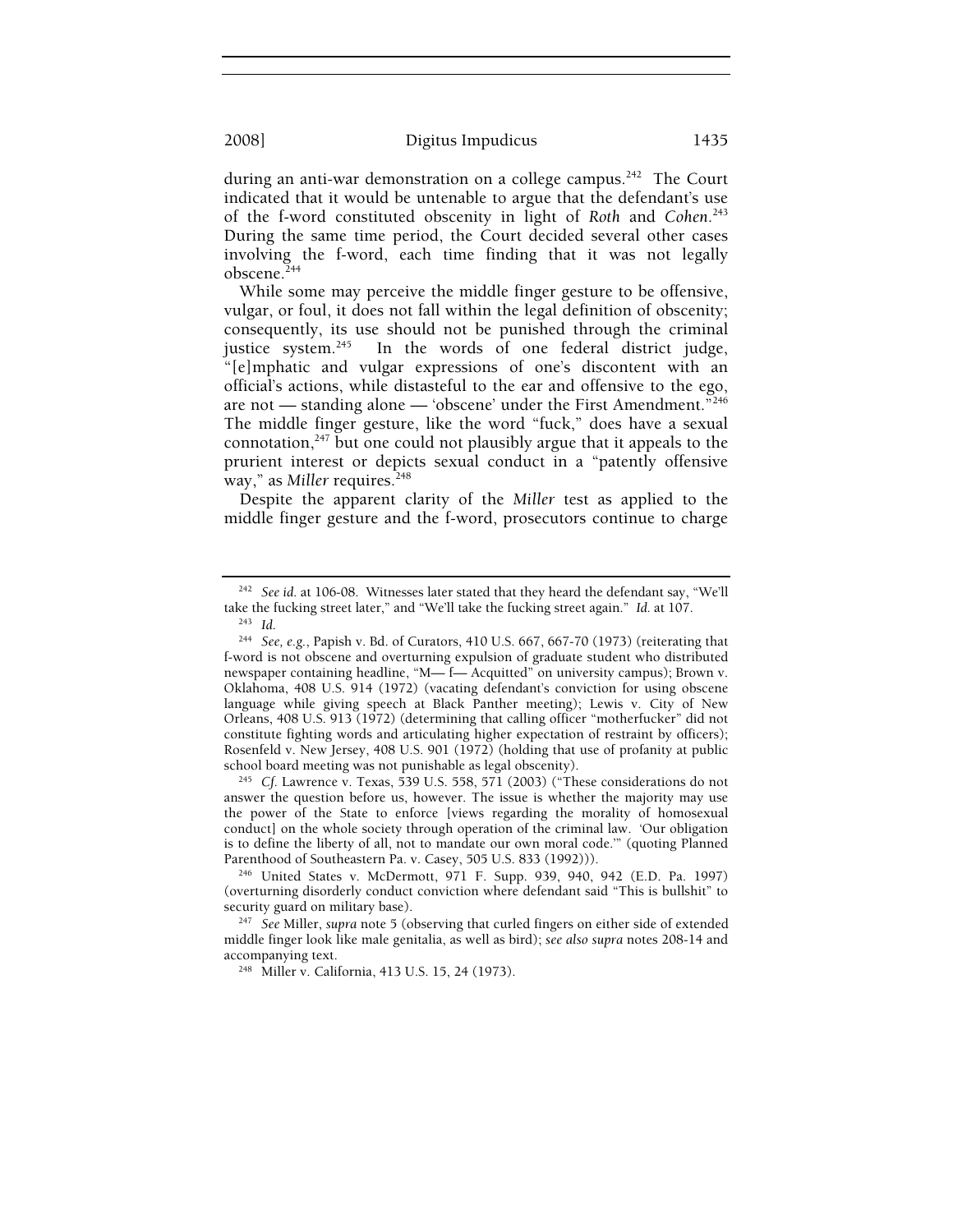individuals who use the gesture under disorderly conduct statutes. $249$ This practice violates the First Amendment, wastes valuable judicial resources, and defies good sense.

There are lesser forms of offensive speech than fighting words and obscenity, forms that government actors have tried to curtail at various times. The next section discusses these forms of offensive speech, which are constitutionally protected.

## *C. Profane and Offensive Speech*

*The history of the law of free expression is one of vindication in cases involving speech that many citizens may find shabby, offensive, or even ugly.*<sup>250</sup>

*It is firmly settled that under our Constitution the public expression of ideas may not be prohibited merely because the ideas are themselves offensive to some of their hearers.*<sup>251</sup>

As these excerpts indicate, the Supreme Court has reiterated that profane or offensive speech, without more, warrants First Amendment protection. In *Chaplinsky v. New Hampshire*, 252 for example, the Court found that the State of New Hampshire could prohibit "disorderly words," such as "profanity, obscenity, and threats," but only to the extent that the words, when spoken face-to-face, are "plainly likely to cause a breach of the peace by the addressee."<sup>253'</sup> Writing in 1942, the Court found that epithets including "damn racketeer" and "damn Fascist" were likely to cause an average addressee to retaliate, and thus could be punished by the state.254 By contrast, in *Cohen v. California*, the Court ruled that California could not use its power as a guardian of public morality to remove offensive language, such as the word

<sup>249</sup> *See, e.g.*, State v. Anonymous, 377 A.2d 1342, 1343 (Conn. Super. Ct. 1977) (overturning criminal disorderly conduct conviction where defendant was charged with making obscene gesture and holding that the middle finger gesture is not obscene under *Miller* test because it does not "arouse sexual desire"); Commonwealth v. Kelly, 758 A.2d 1284, 1286, 1288 (Pa. Super. Ct. 2000) (noting that defendant was charged with disorderly conduct under provision of statute prohibiting obscene gestures).<br><sup>250</sup> United States v. Playboy Entm't Group, Inc., 529 U.S. 803, 826 (2000).<br><sup>251</sup> Street v. New York, 394 U.S. 576, 592 (1969) (citations omitted).<br><sup>252</sup> 315 U.S. 568 (1942).<br><sup>253</sup> Id. at 573.<br><sup>254</sup> Id. at 574.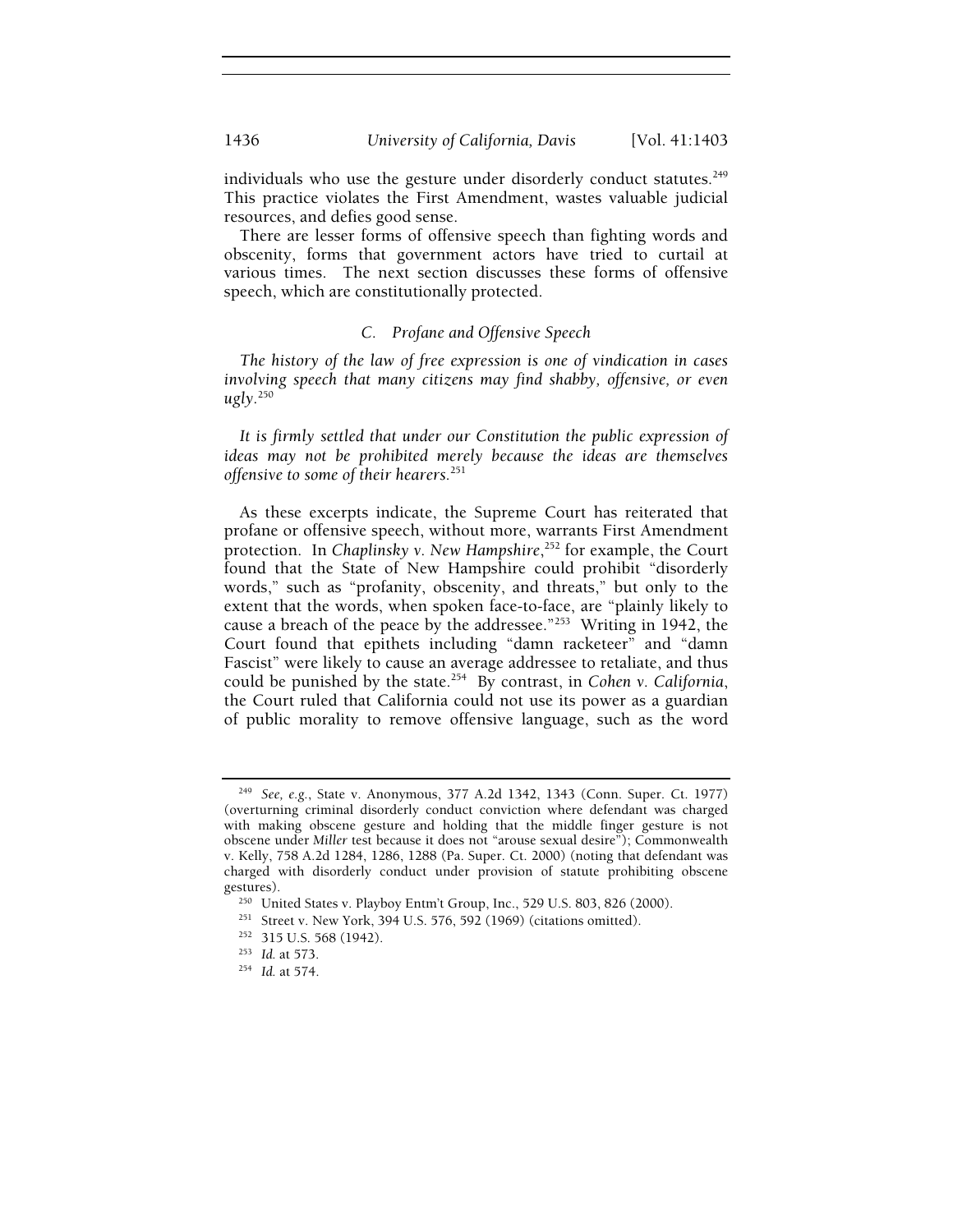"fuck," from the public's vocabulary.<sup>255</sup> In overturning Cohen's conviction for wearing a jacket with the words "Fuck the Draft" stitched onto the back, the Court reasoned that, because the government cannot make principled distinctions between offensive and nonoffensive speech, the Constitution allows individuals, rather than the government, to make their own decisions about matters of taste, style, and decorum.<sup>256</sup> The Court also stressed that an The Court also stressed that an individual's use of profane or offensive language may capture the emotive aspect of the communication more than the cognitive.<sup>257</sup> In other words, the use of language or gestures to express an emotion may have as much meaning for First Amendment purposes as "language which expresses a precise idea."<sup>258</sup> Finally, the Court recognized the potential for the government to suppress unpopular or critical ideas by prohibiting particularly offensive words, a result that would contravene the very spirit of the First Amendment.<sup>259</sup>

In holding that the government may regulate profane or offensive language only when it rises to the level of fighting words or obscenity, the *Cohen* Court emphasized the distinction between speech in public places and speech that intrudes into the privacy of the home.<sup>260</sup> The Court stressed that First Amendment protections are stronger in public places, but recognized that, in some circumstances, the government may prohibit the intrusion of unwelcome expression into the home.<sup>261</sup> The government generally may not censor discourse in public places merely because unwilling listeners may find the speech offensive.262 The Court noted that a broader rule would "effectively empower a majority to silence dissidents simply as a matter of

<sup>255 403</sup> U.S. 15, 22-23, 25 (1971) (noting that government may not cleanse public discussion "to the point where it is grammatically palatable to the most squeamish

among us").<br><sup>256</sup> *Id.* at 25 (stating that "one man's vulgarity is another's lyric").<br><sup>257</sup> *Id.* at 25-26 (suggesting that Constitution protects emotive element of speech,<br>even if it is offensive, because it may be heart

<sup>&</sup>lt;sup>258</sup> See Rutzick, supra note 236, at 19 (noting that word "Fuck" on Cohen's jacket stimulated emotional response in viewers, drew attention to his political message, and expressed intensity of his own feelings with force that he may not have been able to achieve absent offensive language).<br><sup>259</sup> *Cohen*, 403 U.S. at 26.<br><sup>260</sup> *Id.* at 21.<br><sup>261</sup> *Id.* 

<sup>262</sup> *Id.*; *see also* Jeffrey M. Shaman, *The Theory of Low-Value Speech*, 48 SMU L. REV. 297, 313-14 (1995) (asserting that government may not ban profanity from public places because — although offensive to some — it is protected under First Amendment).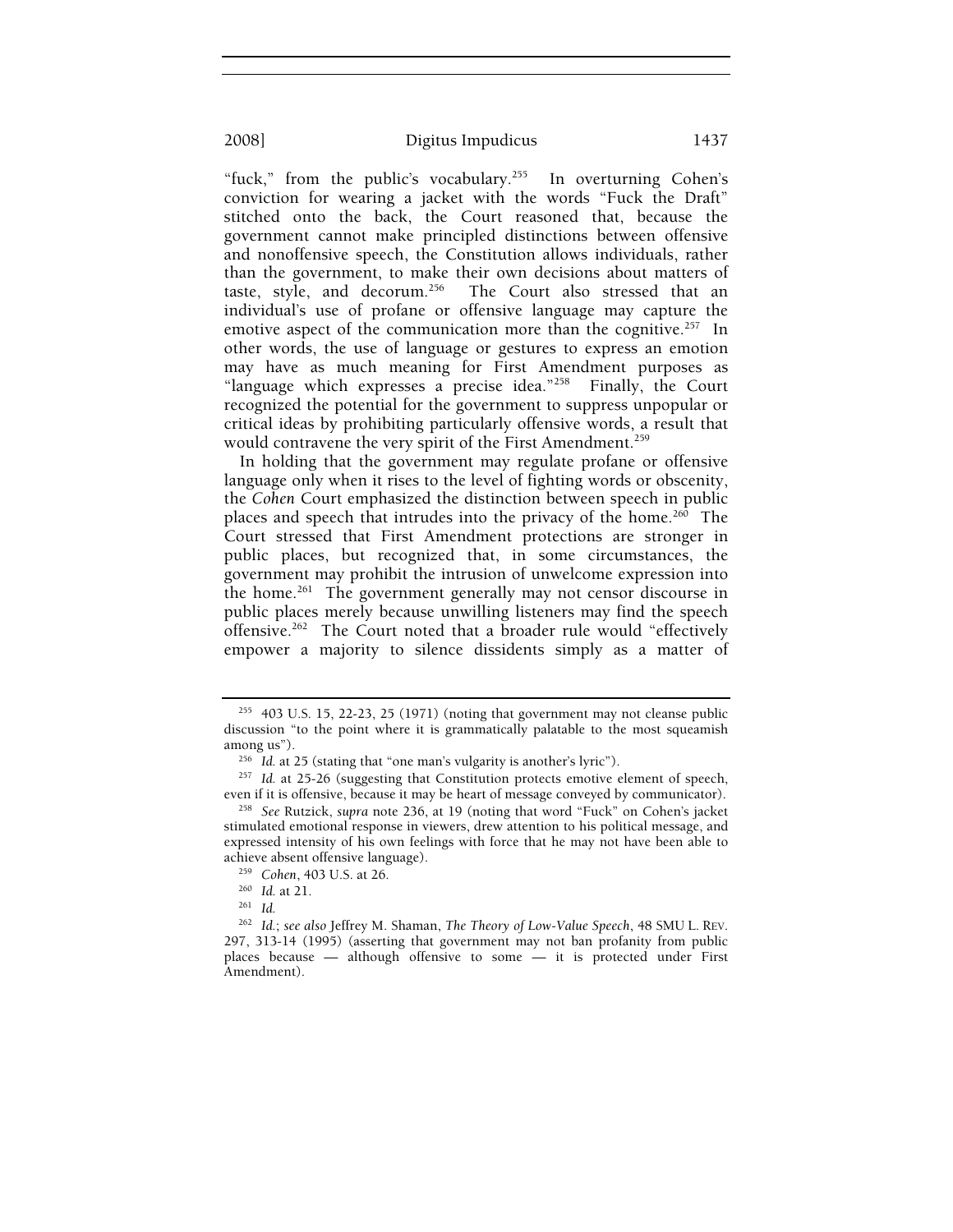1438 *University of California, Davis* [Vol. 41:1403

personal predilections."263 Thus, the government cannot punish use of the middle finger gesture, when used in a public place, unless the accompanying words or conduct rise to the level of fighting words.

As Justice John Paul Stevens observed more than three decades ago, however, the First Amendment "has a special meaning" in the context of television or radio broadcasting as opposed to a traditional public forum, such as a sidewalk or a public park, where the First Amendment provides its maximum protection.<sup>264</sup> The following section discusses the government's ability to regulate use of the middle finger gesture on television. (Obviously it is not a problem on radio.)

## *D. Indecency: The D.I. on T.V.*

From Springer<sup>265</sup> to Seinfeld,<sup>266</sup> the middle finger gesture is no stranger to television viewers. Although the Federal Communications Commission ("FCC" or "Commission") — the agency charged with regulating the broadcasting industry — has not explicitly prohibited the middle finger gesture on television,<sup>267</sup> broadcasters almost always choose to censor it themselves. This section examines the choose to censor it themselves. Commission's changing position regarding use of the f-word on television, concluding that the Commission likely would punish a broadcaster for airing the gesture on television.<sup>268</sup> A great deal is at stake in this debate, as a result of the recent enactment of the Broadcast Decency Enforcement Act, which increases the maximum

<sup>263</sup> *Cohen*, 403 U.S. at 21. 264 *See* FCC v. Pacifica Found., 438 U.S. 726, 741 n.17 (1978). 265 *See* David Barboza, *"Too Hot for TV," the New Video Verite Is All Too Real for Some*, N.Y. TIMES, Feb. 2, 1998, at D6 (explaining how Jerry Springer show is known for displays of vulgarity and crudeness, and describing incident in which guests used

<sup>&</sup>lt;sup>266</sup> Seinfeld: The Pledge Drive (NBC television broadcast Oct. 6, 1994), *available at* http://www.seinfeldscripts.com/ThePledgeDrive.html; *see also* LOHEED ET AL., *supra*  note 33, at 22 (noting that episode 85 of popular sitcom *Seinfeld* entitled "The Pledge Drive" featured story line in which character George Costanza believed that everyone

<sup>&</sup>lt;sup>267</sup> See LOHEED ET AL., *supra* note 33, at 55 (noting that FCC official told author that FCC did not have any specific guidance about the middle finger gesture, in part because FCC had never received any complaints in response to the gesture being shown on television).<br><sup>268</sup> But see infra notes 317-21 and accompanying text (noting that recent circuit

court decision could change Commission's likely response in future).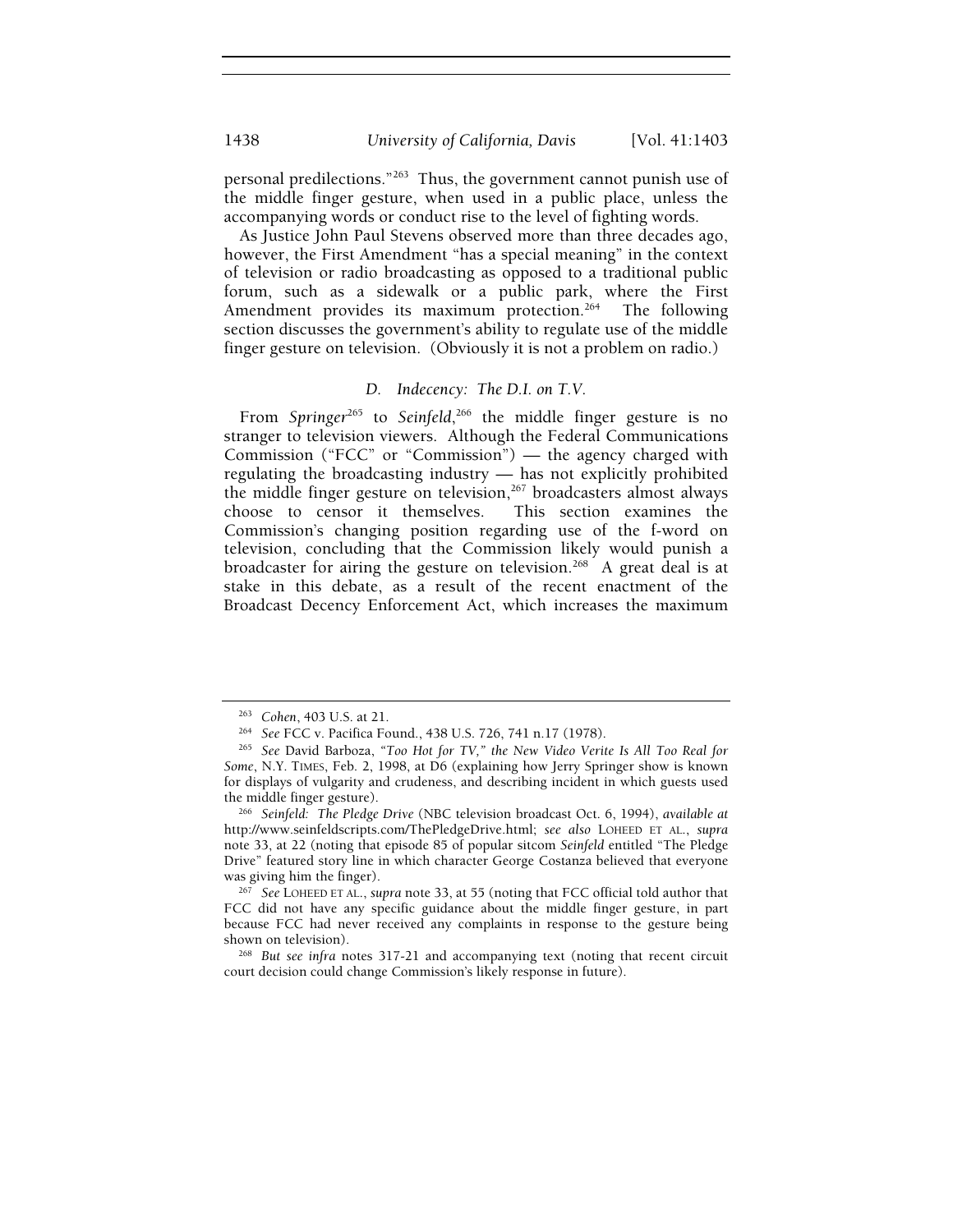penalty for broadcasting indecent material from \$32,500<sup>269</sup> to \$325,000 per incident.<sup>270</sup>

The U.S. Code authorizes the FCC to regulate speech transmitted over broadcast airwaves, including television and radio.<sup>271</sup> Specifically, the Code prohibits the utterance of "obscene, indecent, or profane language by means of radio communication."<sup>272</sup> Pursuant to this statutory authority, the Commission has implemented regulations prohibiting the broadcasting of obscene material via radio or television at any time of day; $^{273}$  the regulations also prohibit the broadcasting of indecent material between six o'clock in the morning and ten o'clock in the evening.274 The Commission's regulations currently do not apply to cable television or satellite broadcasts.<sup>275</sup>

Based on the Commission's guidance regarding obscenity, indecency, and profanity, it is likely that the Commission would punish a broadcaster for displaying the middle finger gesture on television under its indecency or profanity regulations, but not under its authority to prohibit obscenity. To determine whether material is obscene, the Commission uses the test set forth in *Miller v. California*; 276 as explained above, it is doubtful that the Commission could find that the middle finger gesture satisfies this test. Thus, if the Commission has the authority to prohibit use of the middle finger gesture on television, it must derive from its ability to regulate indecency and profanity. Although the Commission has not expressly

<sup>269</sup> *See* Lisa de Moraes, *A Wardrobe Malfunction and You'll Lose Your Shirt, So to Speak*, WASH. POST, June 16, 2006, at C07 (noting President Bush's belief that this fine

<sup>&</sup>lt;sup>270</sup> See Broadcast Decency Enforcement Act of 2005, § 193, Pub. L. No. 109-235, 120 Stat. 491, 491 (2006); *see also* Peter Baker, *Bush Signs Legislation on Broadcast Decency*, WASH. POST, June 16, 2006, at A6 (summarizing legislation).<br><sup>271</sup> 18 U.S.C. § 1464 (2000).<br><sup>272</sup> *Id.* 

<sup>273</sup> Enforcement of 18 U.S.C. § 1464 (restrictions on transmission of obscene and indecent material), 47 C.F.R. § 73.3999(a) (2002). 274 *Id.*

<sup>275</sup> *See, e.g.*, Complaints Regarding CNN's Airing of the 2004 Democratic National Convention, 20 F.C.C.R. 6070, 6070-71 (2005) (distinguishing over-the-air television and radio signals from cable and satellite programs, because cable and satellite services are subscription based and, in case of cable television, transmitted over "coaxial cables or wires"). *See generally* Joel Timmer, *The Seven Dirty Words You Can Say on Cable and DBS: Extending Broadcast Indecency Regulation and the First Amendment*, 10 COMM. L. & POL'Y 179 (2005) (arguing that recent congressional attempt to extend regulation of broadcast indecency to cable and satellite television would exceed FCC's authority and violate Constitution). 276 413 U.S. 15, 24 (1973). For a discussion of the *Miller* test, see *supra* Part II.B.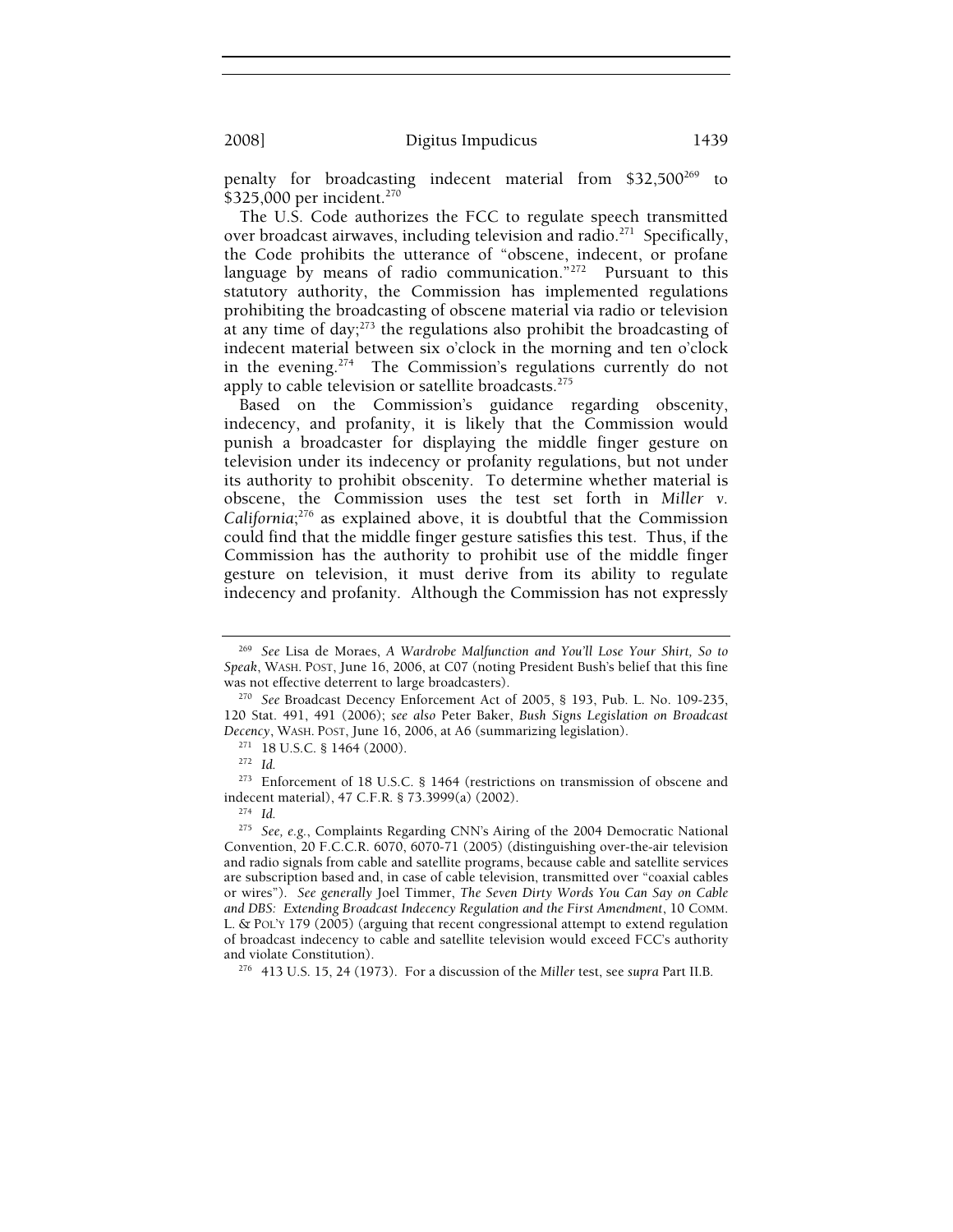stated that the middle finger gesture is indecent or profane, its guidance regarding the f-word suggests that it would punish a broadcaster for displaying the middle finger gesture on television during times that indecency is prohibited. As a result, most broadcasters err on the side of caution and voluntarily blur it out.<sup>277</sup>

In *FCC v. Pacifica Foundation*, 278 the Supreme Court affirmed the Commission's ability to regulate speech that is indecent, but not necessarily obscene, by distinguishing broadcast speech from other forms of communication.<sup>279</sup> In sanctioning a radio station for airing, during the afternoon, comedian George Carlin's monologue on the seven "Filthy Words" one cannot say in public, the Commission offered four justifications for its power to regulate indecent material: (1) children have access to broadcast material, often without parental supervision; (2) broadcast material often is consumed in the home, a place in which the individual's privacy interests are entitled to special protection; (3) "unconsenting adults may tune in a station without any warning that offensive language is being or will be broadcast"; and (4) the government has a responsibility to license scarce spectrum space "in the public interest."<sup>280</sup>

Pursuant to these concerns, the Commission established guidelines for determining whether speech is indecent. Although the Commission has consistently applied a two-pronged test to determine whether speech is indecent — determining  $(1)$  whether the speech depicts or describes "sexual or excretory activities or organs" and (2) whether the speech is "patently offensive as measured by contemporary community standards for the broadcast medium" — the Commission's interpretation of each prong has vacillated.<sup>281</sup> These

<sup>277</sup> *Cf.* Mooninites Shut Down Boston, FOXNEWS.COM, Feb. 2, 2007, http://www.foxnews.com/story/0,2933,249378,00.html (reporting on guerilla marketing campaign that went awry and created bomb scare in Boston, Fox News blurred image of cartoon's middle finger on its website). The device was a pixilated image of a Mooninite, an alien character from Cartoon Network's *Aqua Teen Hunger Force*. Katie Zezima, *Prosecutors Drop All Charges in Boston Terrorism Scare*, N.Y. TIMES, May 12, 2007, at A11. The devices, which resembled large Lite-Brite toys, were mistaken for bombs when discovered, leading police to close roads, bridges, and part of the Charles River for hours in response. *Id.* Prosecutors eventually dropped the charges for planting a hoax device, a felony, and disorderly conduct, a misdemeanor, against the two men who placed the devices. *Id.* The men were not charged for the depiction of the middle finger. *Id.* 

<sup>278 438</sup> U.S. 726 (1978). 279 *Id.* at 731, 737-38. 280 *Id.* at 731 n.2. 281 *In re* Citizen's Complaint Against Pacifica Found. Station WBAI(FM), N.Y., N.Y., 56 F.C.C.2d 94, 94 (1975).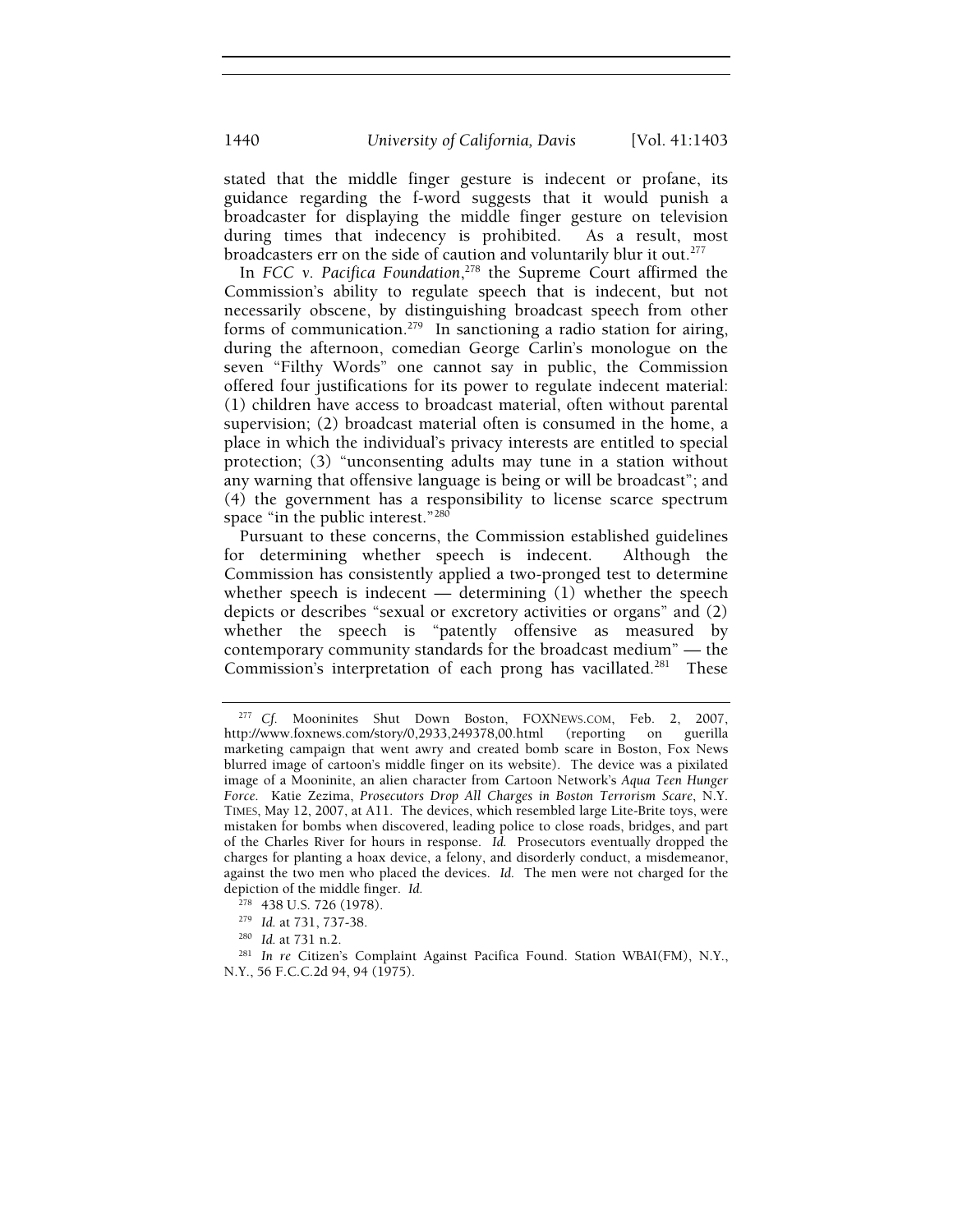variations largely stem from prevailing political considerations and pressure from the public and special interest groups, such as the Parents Television Council.<sup>282</sup> The Commission's current position on indecency, as reflected in its decisions regarding use of the word "fuck" on television,<sup>283</sup> suggests that it would sanction a broadcaster for airing the middle finger gesture during the time in which indecency is prohibited.

In 2001, the Commission issued a policy statement to clarify its indecency regulations and enforcement policies. $284$  The policy statement described indecency as "language or material that, in context, depicts or describes, in terms patently offensive as measured by contemporary community standards for the broadcast medium, sexual or excretory activities or organs," emphasizing that the Supreme Court in *Pacifica* had quoted this definition with "apparent approval."285 In the policy statement, the Commission eschewed a bright-line rule that certain words or gestures are always indecent; instead, it emphasized that "the *full context* in which the material appear[s] is critically important."<sup>286</sup> The policy statement discussed three important factors that guide the Commission in making patently offensive determinations: (1) whether the "description or depiction of sexual or excretory organs or activities" is explicit or graphic; $^{287}$  (2) "whether the material *dwells on or repeats at length*" the sexual or

<sup>282</sup> *See* Clay Calvert, *Bono, the Culture Wars, and a Profane Decision: The FCC's Reversal of Course on Indecency Determinations and Its New Path on Profanity*, 28 SEATTLE U. L. REV. 61, 82 (2004) (quoting journalist Eric Deggans's observation that former "FCC Commissioner Michael Powell's efforts to control broadcast indecency have 'kickstarted an issue that speaks directly to President Bush's conservative base during an election year'"); s*ee also* FCC Campaign — Parents Television Council, http://www.parentstv.org/PTC/fcc/Complaints.asp (last visited Jan. 22, 2008) (detailing Parents Television Council's campaign to end broadcast indecency, and reporting that Parents Television Council campaign led to nearly 300,000 complaints

<sup>&</sup>lt;sup>283</sup> See infra notes 284-326 and accompanying text.<br><sup>284</sup> In re Industry Guidance on the Commission's Case Law Interpreting 18 U.S.C. § 1464 and Enforcement Policies Regarding Broadcast Indecency, 16 F.C.C.R. 7999, 8016-17 (2001).<br><sup>285</sup> Id. at 8000.<br><sup>286</sup> Id. at 8002.<br><sup>287</sup> Id. at 8003. The Commission stated that a direct correlation exists between the

explicitness or graphicness of the description or depiction of sexual or excretory activities and the likelihood that it would find that the material was patently offensive. Id. at 8003. It also stated that material consisting of "double entendre or innuendo" could fall within the definition of indecency "if the sexual or excretory import is unmistakable." *Id.* at 8003-04.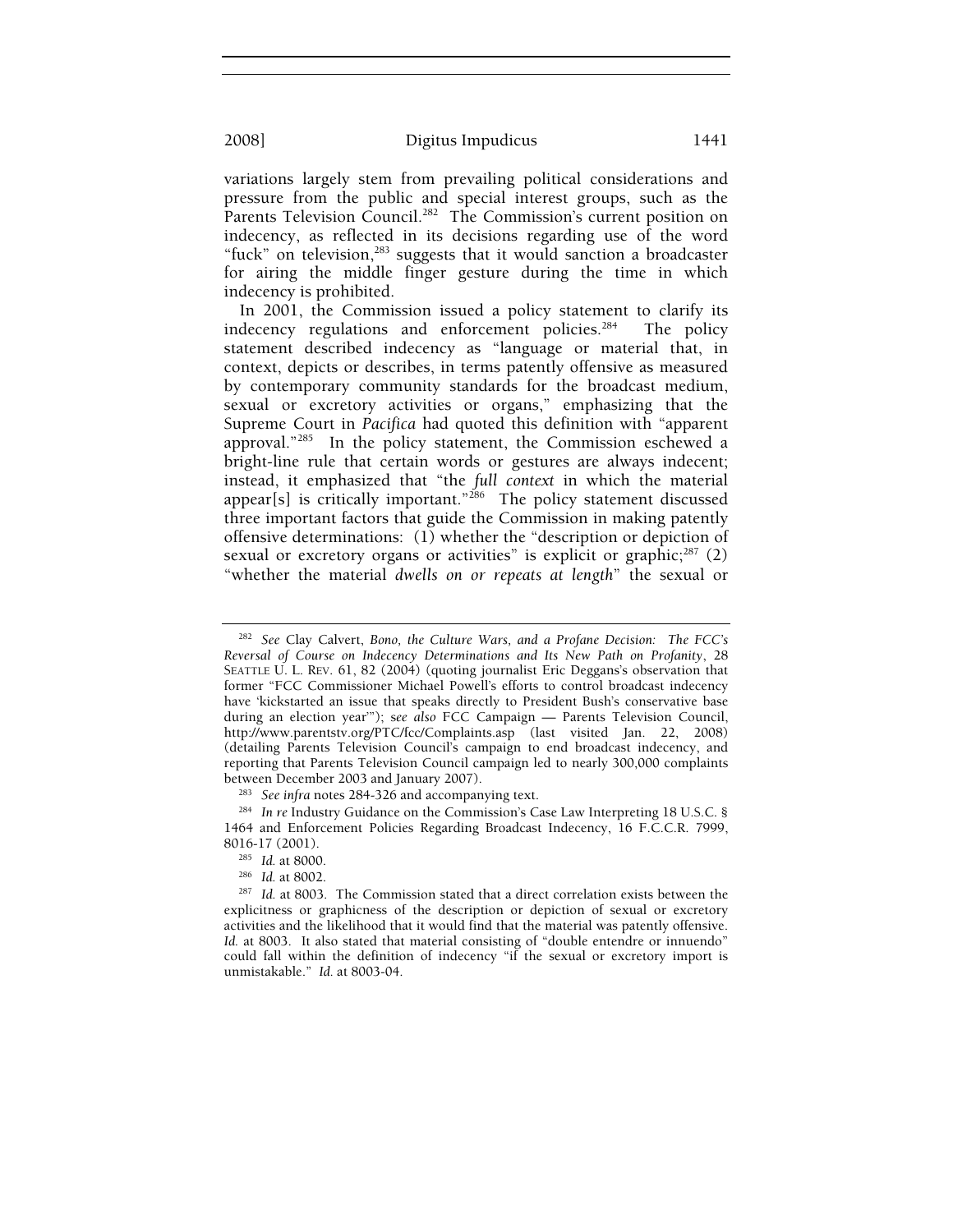excretory organ or function; $288$  and (3) whether the material seems to pander or titillate or whether it seems to be presented for shock value.<sup>289</sup>

During the next two years, the Commission applied these guidelines to complaints on a case-by-case basis, often declining to impose sanctions if it found that use of a potentially indecent word or gesture was fleeting, unintentional, or isolated.<sup>290</sup> For example, the Commission declined to impose sanctions when a newscaster said, "Oops, fucked that one up." $^{291}$  It also declined to impose sanctions when a discussion of sexual organs or activities had an educational purpose, as well as when the depiction was historically accurate or possessed artistic value, such as the depictions of adult frontal nudity in the film *Schindler's List*. 292 In contrast, broadcasts that referred to sexual or excretory organs or activities in a manner that was prolonged, explicit, gratuitous, or suggestive of sexual acts with children were likely to be sanctioned.<sup>293</sup>

In 2003, rock musician Bono said "This is really, really, fucking brilliant" on live television during a Golden Globe Awards broadcast.<sup>294</sup> After receiving numerous complaints, most of which were associated with the Parents Television Council, the FCC's Enforcement Bureau ("Bureau") decided not to sanction the broadcaster.<sup>295</sup> In a memorandum opinion and order, the Bureau applied its indecency test.<sup>296</sup> The Bureau found that, while Bono's remark may have been "crude and offensive," it did not "describe or depict sexual and excretory activities and organs."297 Rather, the Bureau concluded that Bono used the word "fucking" as an adjective to add emphasis to his statement.<sup>298</sup> Referring to previous decisions, the Bureau noted that, when used as an insult rather than to depict

<sup>293</sup> *Id.*

<sup>&</sup>lt;sup>288</sup> Id. at 8003, 8008 (noting that, "where sexual or excretory references have been made once or have been passing or fleeting in nature, this characteristic has tended to weigh against a finding of indecency").<br><sup>289</sup> *Id.* at 8003.<br><sup>290</sup> *Id.* at 8004-15 (comparing cases in which Commission imposed sanctions to

those in which it did not). 291 *Id.*

<sup>292</sup> *Id.*

<sup>&</sup>lt;sup>294</sup> In re Complaints Against Various Broadcast Licensees Regarding Their Airing of the "Golden Globe Awards" Program, 18 F.C.C.R. 19,859, 19,859 (2003).

<sup>&</sup>lt;sup>295</sup> Id. at 19,860-62.<br><sup>296</sup> Id.; *see supra* text accompanying note 281.<br><sup>297</sup> 18 F.C.C.R. 19,861. <sup>298</sup> Id.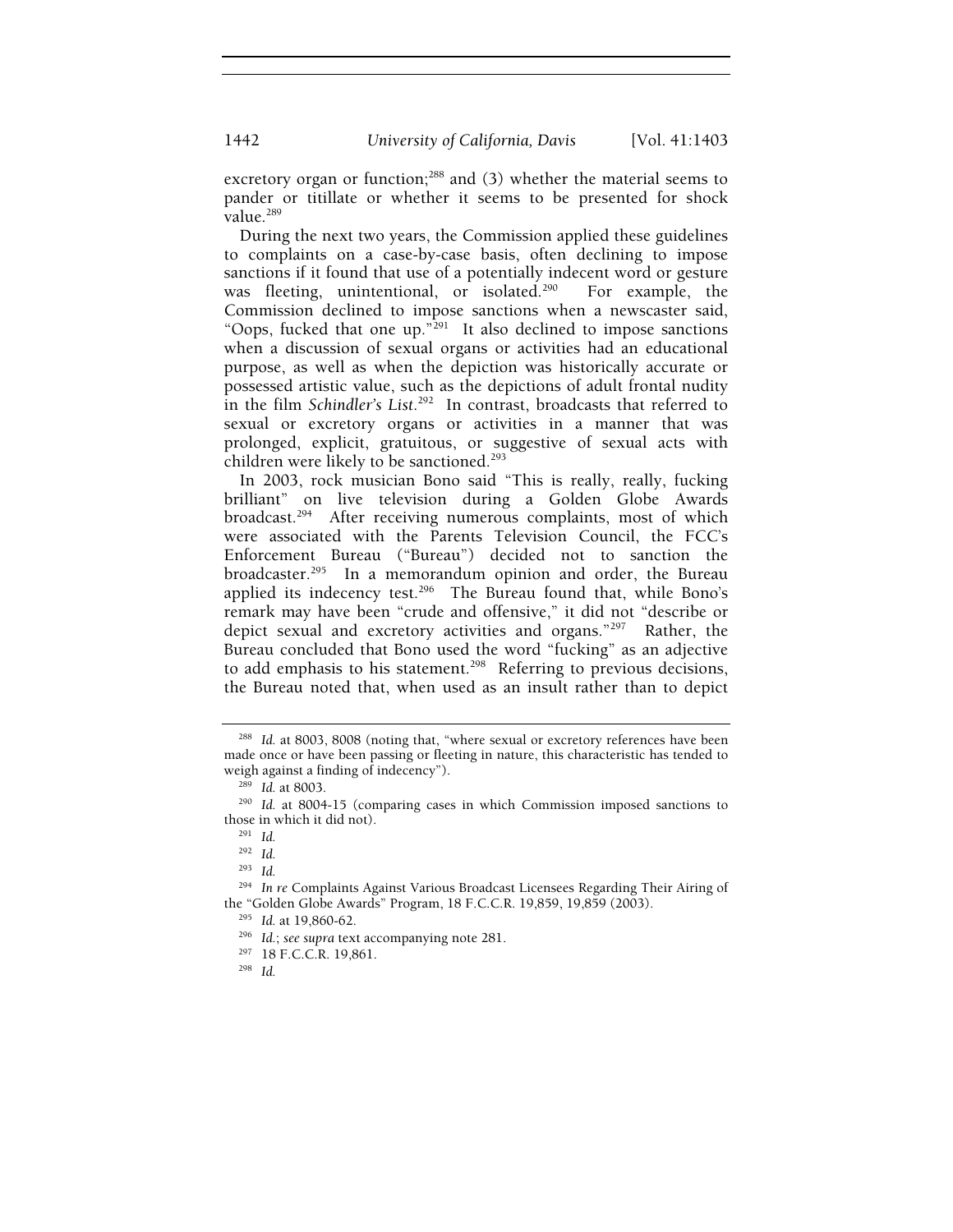sexual or excretory functions, offensive language does not fall within the scope of the prohibition against indecent programming and that "[t]he use of specific potentially offensive words is not in and of itself indecent."299 Finally, in keeping with its previous statements about indecency, the Bureau reiterated that "fleeting and isolated" remarks such as Bono's use of the f-word generally do not warrant regulatory action.300

Dissatisfied with this outcome, the Parents Television Council convinced the Commission to review the decision.<sup>301</sup> In a sweeping opinion, the Commission reversed the Bureau's findings, stating that, "given the core meaning of the 'F-Word,' any use of that word or a variation, in any context, inherently has a sexual connotation, and therefore falls within the first prong of [the Commission's] indecency definition."302 The Commission also found that the f-word satisfies the second prong of the indecency test, because it is "one of the most vulgar, graphic and explicit descriptions of sexual activity in the English language," and it "invariably invokes a coarse sexual image."303 The Commission expressly overruled its previous position that it would not punish isolated or fleeting use of the f-word, stating that failure to enforce the indecency rules in all cases would lead to widespread use of indecency on television.<sup>304</sup>

The Commission went even further, finding that Bono's remarks constituted profane speech, despite its previous rulings that profanity must contain an element of "blasphemy or divine imprecation."<sup>305</sup> The Commission did not provide specific guidance for its new definition of profanity, but simply warned broadcasters that it would likely find that the f-word and similar "highly offensive" variants fit within the definition of profanity.<sup>306</sup> The opinion concluded by

<sup>299</sup> *Id.* at 19,860-61 & n.12. 300 *Id.* at 19,861. 301 *In re* Complaints Against Various Broadcast Licensees Regarding Their Airing of the "Golden Globe Awards" Program, 19 F.C.C.R. 4975, 4975 (2004) (noting that Council sought reversal of Enforcement Bureau's decision that Bono's remark was not

indecent). 302 *Id.* at 4978. 303 *Id.* at 4979. 304 *Id.*

<sup>&</sup>lt;sup>305</sup> Id. at 4981 n.37 (citing cases in which Commission had found that "sonofabitch," "God damn it," and "damn" were not profane).

<sup>306</sup> Id. at 4981. *But see Fox v. FCC*, 489 F.3d 444, 462 (2d Cir. 2007) (suggesting that "the FCC's new profanity definition appears to be largely (if not completely) redundant with its indecency prohibition"), *cert. granted*, 2008 U.S. LEXIS 2361 (U.S. Mar. 17, 2008) (No. 07-582).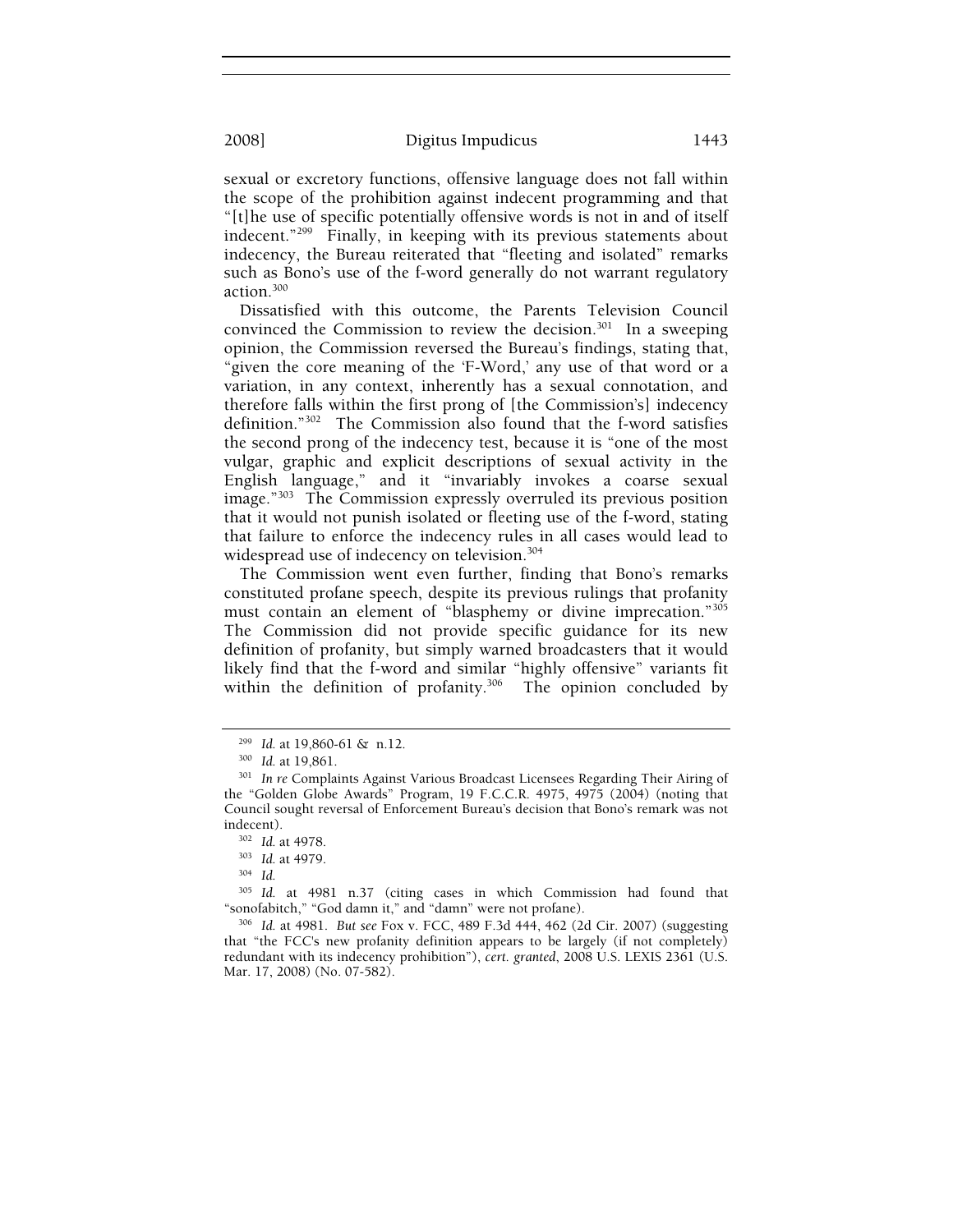advising broadcasters that, in the future, the Commission would pursue license-revocation proceedings for "serious multiple violations," and that it would issue monetary forfeitures against broadcasters for each indecent expression within a broadcast.<sup>307</sup> The Commission urged broadcasters to adopt time-delay technology in order to censor speech during live broadcasts.<sup>308</sup>

After the second *Golden Globes* decision ("*Golden Globes II*"), it seemed clear that even isolated use of the f-word on television could subject a broadcaster to monetary forfeitures. In 2005, however, the FCC declined to punish broadcasters who aired the World War II film *Saving Private Ryan*, despite the film's repeated use of words such as "fuck," "shit," "bastard," "hell," "bullshit," "Jesus," and "God damn."309 In applying an indecency analysis, the Commission focused on the f-word and, as it had in *Golden Globes II*, found that the f-word described sexual activity and therefore satisfied the first prong of the indecency test.310 Although it had apparently created a bright-line rule in *Golden Globes II*, 311 in the *Saving Private Ryan* decision the Commission ultimately concluded that the f-word was not patently offensive in the context in which it was presented; therefore, the Commission found that the language failed the second prong of the indecency analysis.<sup>312</sup> Noting that it must consider the full context of a broadcast in making an indecency determination, the Commission highlighted three considerations that affect its determination of whether material is patently offensive: (1) whether the material is explicit or graphic; (2) whether the potentially indecent material is dwelled upon or repeated; and (3) whether the material "appears to pander or is intended to titillate or shock the audience."<sup>313</sup> Under the

<sup>307 19</sup> F.C.C.R. at 4982. 308 *Id.* at 4980. 309 *See In re* Complaints Against Various Television Licensees Regarding Their Broadcast on November 11, 2004, of the ABC Television Network's Presentation of the Film "Saving Private Ryan," 20 F.C.C.R. 4507, 4507, 4509 (2005). 310 *Id.* at 4510. 311 *See In re* Complaints Against Various Broadcast Licensees Regarding Their

Airing of the "Golden Globe Awards" Program, 19 F.C.C.R. at 4978 ("[G]iven the core meaning of the 'F-word,' any use of that word or a variation, in any context, inherently has a sexual connotation, and therefore falls within the first prong of our indecency definition."). Under the second prong of the indecency analysis (whether the material is patently offensive), it found that the "'F-word' . . . invariably invokes a coarse sexual image," suggesting that it would almost always fall within the second prong of the test. *Id.* at 4979. 312 20 F.C.C.R. at 4510. 313 *Id.* at 4512.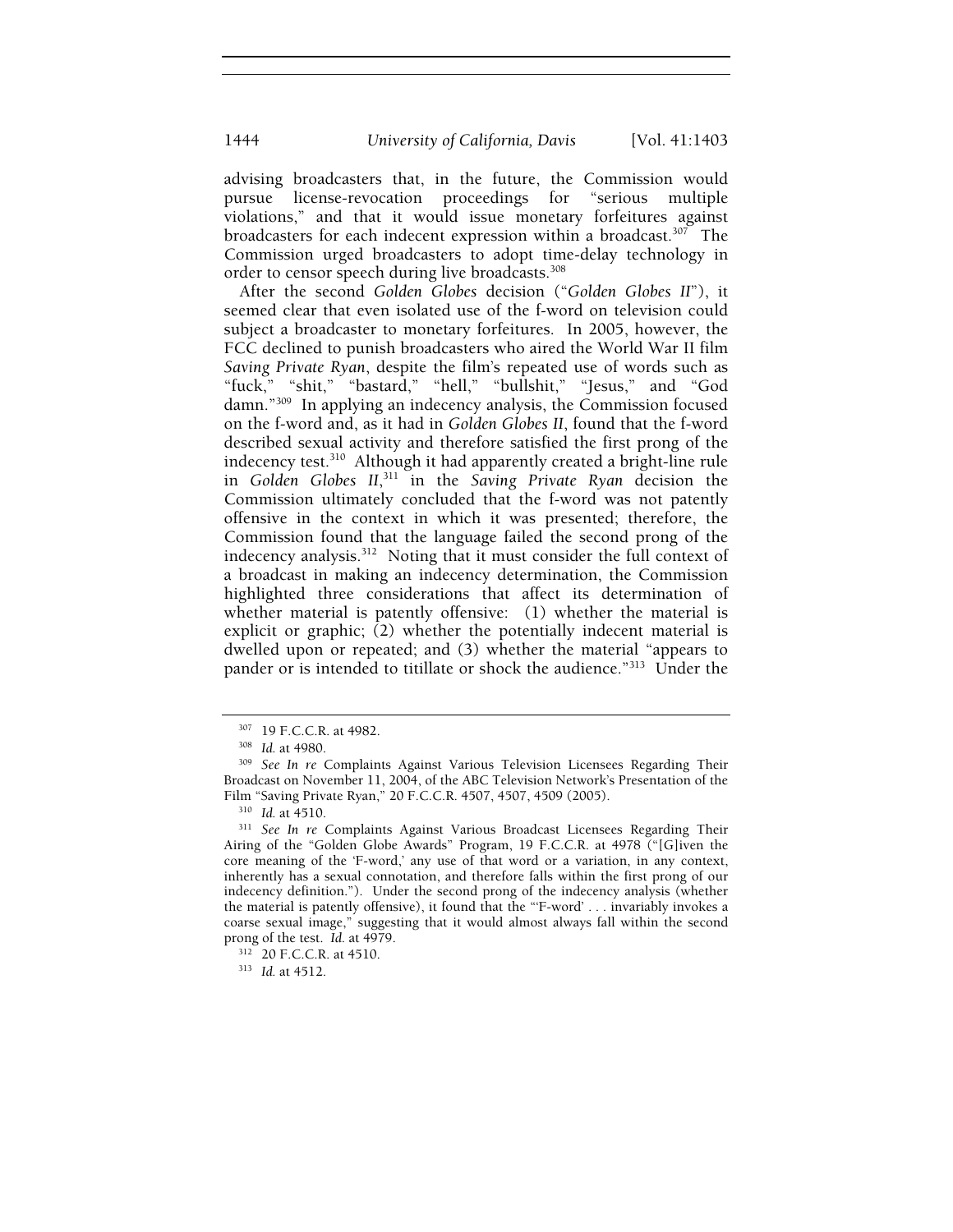third factor, the Commission stated that it would consider the social, scientific, or artistic value of the material. $314$  If a broadcast repeatedly dwells on a depiction of sexual or excretory organs or activities or appears to have little value other than "shock value," the Commission is more likely to find that the material is indecent.<sup>315</sup> In the case of *Saving Private Ryan*, the Commission concluded that the offensive language was "integral to the film's objective of conveying the horrors of war through the eyes of . . . soldiers, [who were] ordinary Americans placed in extraordinary situations," and that it was not used to "pander, titillate, or shock."316 In that case, the Commission did not fine the broadcaster for airing the f-word on television.

The confused nature of the FCC's current regulation of the f-word is highlighted by one recent case, which calls the controlling nature of *Golden Globes II* into question. In *Fox v. FCC*, 317 the U.S. Court of Appeals for the Second Circuit found the FCC's "180-degree policy change" regarding the use of "fleeting expletives" to be "arbitrary and capricious."318 The court held that the policy change made in *Golden Globes II* and applied in this case represented a "significant departure" from previous FCC decisions, and that the FCC had failed to articulate a "reasoned explanation" for such a departure, as required under the Administrative Procedure Act.<sup>319</sup> (The court noted that, applying the standard the Commission had established in *Golden Globes II*, the FCC found Fox's broadcast of two instances of fleeting and isolated uses of expletives<sup>320</sup> indecent and profane, possibly sufficient to warrant forfeiture in future cases.321)

to provide reasonable explanation). *But see* Protecting Children from Indecent Programming Act, S. 1780, 110th Cong. § 2 (2007) (authorizing FCC to regulate single words or images as indecent programming).<br><sup>320</sup> 489 F.3d at 452-54 (explaining that Cher's statement, "People have been telling

me I'm on the way out every year, right? So fuck 'em," at 2002 Billboard Music Awards and Nicole Richie's statement, "Have you ever tried to get cow shit out of a Prada purse? It's not so fucking simple," at 2003 Billboard Music Awards were indecent and profane, while dismissing claim against NYPD Blue on procedural grounds and finding that use of expletive on *The Early Show* was acceptable since it occurred during "*bona fide* news interview"). 321 *Id.* at 453 (noting that forfeiture does not apply retrospectively because

instances in *Fox* occurred before *Golden Globes II* was decided).

<sup>314</sup> *Id.*

<sup>315</sup> *See id.* at 4510-11. 316 *Id.* at 4512-13. 317 489 F.3d 444 (2d Cir. 2007), *cert. granted*, 2008 U.S. LEXIS 2361 (U.S. Mar. 17, 2008) (No. 07-582). 318 *Id.* at 446-47, 455. 319 *See id.* at 446-47, 456 (holding that FCC was free to change rulings but needed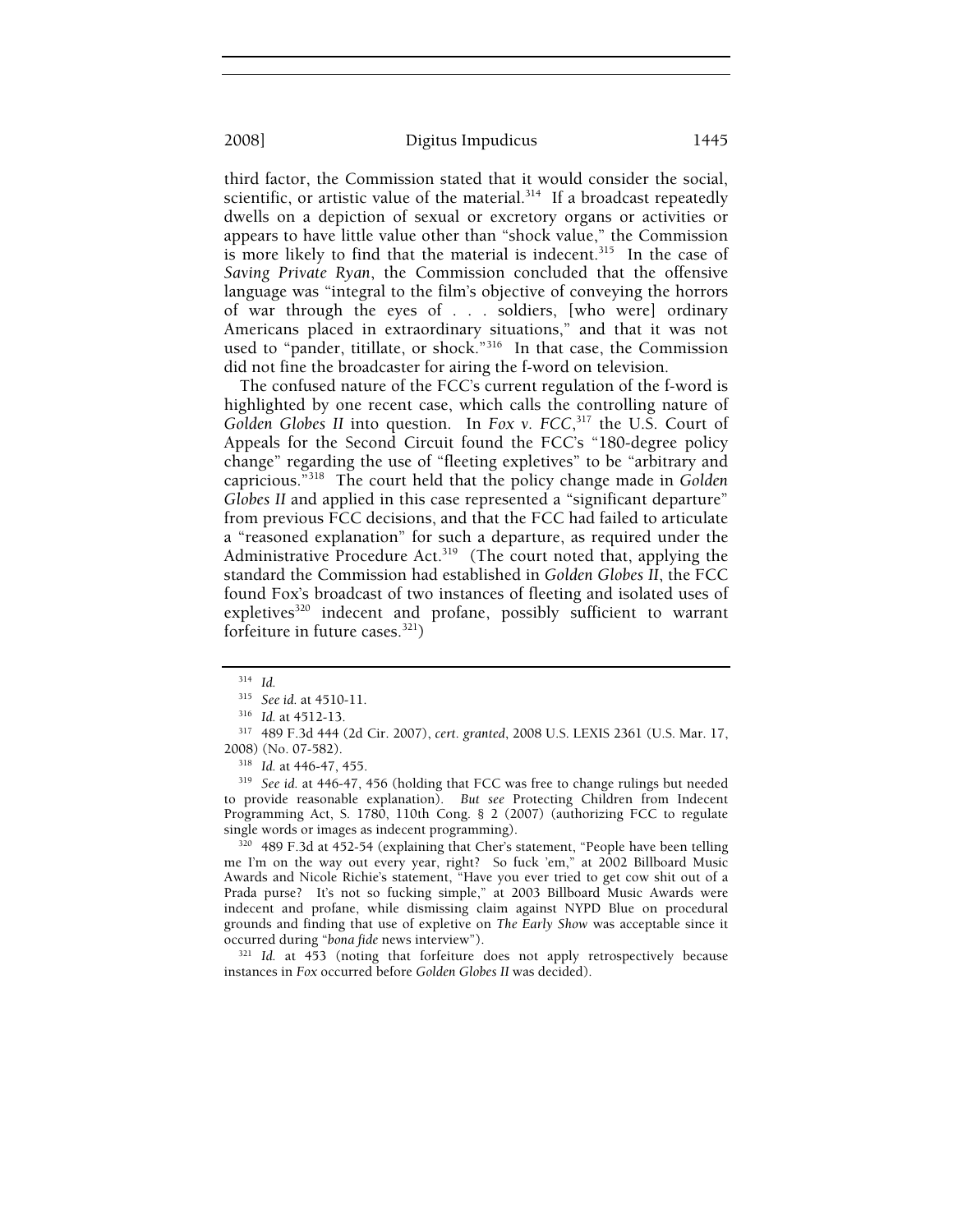The Second Circuit held that the FCC's reasoning for the policy change was insufficient and remanded the case to the  $FCC$ <sup>322</sup> In evaluating the FCC's asserted reasoning behind the shift in policy, the court rejected both the FCC's "first blow" theory<sup>323</sup> and the FCC's argument that one cannot distinguish between a word being used as an expletive or as a literal description of sexual or excretory functions.324 The court concluded that the FCC had failed "to provide a reasoned explanation for why a single, isolated expletive now should fit within the articulation of that test set forth in *Golden Globes* [*II*],"325 and suggested in dicta that any additional reasoning provided by the FCC probably will not "adequately respond to the constitutional and statutory challenges raised by the Networks."326

The cases of *Golden Globes II* and *Saving Private Ryan* exist at opposite ends of the spectrum — one involving a controversial musician using the f-word during a live broadcast of an awards show, the other involving a graphic but truthful depiction of the horrors of war. Because it is exceedingly difficult, if not impossible, for broadcasters to determine how the Commission would rule on a case that falls between these two examples,<sup>327</sup> broadcasters take no chances when it comes to the middle finger gesture. They will sometimes allow "references and indirect allusions" to the gesture,<sup>328</sup> but they will

to run away after the first blow").<br><sup>324</sup> *Id.* at 459 ("Bono's exclamation that his victory at the Golden Globe Awards was 'really, really fucking brilliant' is a prime example of a non-literal use of the 'F-Word' that has no sexual connotation.").<br><sup>325</sup> *Id.* at 460.<br><sup>326</sup> *Id.* at 467.<br><sup>327</sup> See infra notes 332-33 and accompanying text (quoting broadcaster and

television writer who expressed uncertainty about predicting FCC's position on indecency). 328 LOHEED ET AL., *supra* note 33, at 55; *see also supra* note 266 (discussing episode

<sup>&</sup>lt;sup>322</sup> See id. at 458, 467.<br><sup>323</sup> Id. at 457-59 (noting that FCC argued that regulation of fleeting expletives is proper because to argue that viewer "may avoid further offense by turning off the radio when he hears indecent language is like saying that the remedy for an assault is

of popular sitcom *Seinfeld* in which one character believes that people are giving him the finger); *see also Friends: The One with Joey's New Girlfriend* (NBC television broadcast Oct. 30, 1997), *available at* http://www.twiztv.com/cgi-bin/friends.cgi? episode=http://dmca.free.fr/scripts/friends/season4/friends-405.htm (noting that Season 4, episode 5 contained gesture simulating the middle finger, and consisting of one of main characters, Ross, pounding his backwards fists together). When asked what the gesture meant, Ross's sister, Monica, responded, "It's this dumb thing that Ross made up 'cause he was trying to fool our parents. It's a way of giving the finger, without actually having to give it. I remember I cried the night you made it up, 'cause it was the first time that I realized that I was actually cooler than my older brother."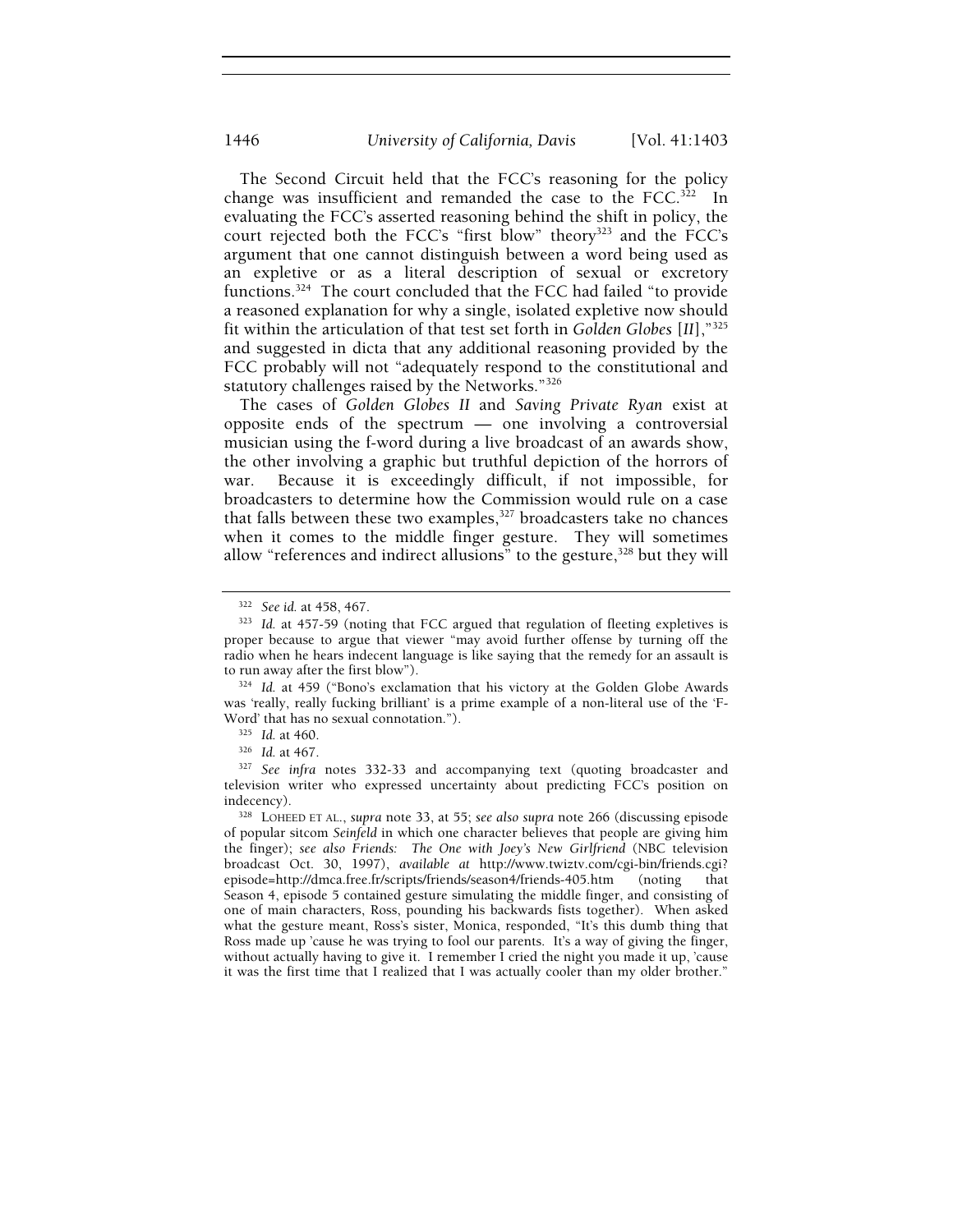not show someone directly giving the finger to the audience or to another person.329 While some broadcasters admit that they do not want to air the gesture because "showing the bird on TV is like flipping it to the entire audience," $330$  most are motivated by fear of FCC fines and sanctions.<sup>331</sup>

Under *Golden Globes II*, it is a virtual certainty that a broadcaster would be fined for showing the middle finger gesture on television. Because the gesture is used as a nonverbal equivalent of the f-word, the Commission's analysis in *Golden Globes II* would likely control; even isolated use of the gesture on television could render a broadcaster subject to forfeiture. While the Commission has not explicitly stated that the middle finger gesture falls within its definition of indecency, broadcasters seem to operate on the assumption that it does. A television writer recently told *Time Magazine*, "You don't know where the line is . . . and that's what's scaring people."332 A television executive referred to the FCC's indecency definition as a "dynamic target."333 As a result, broadcasters engage in various forms of self-censorship, such as the Fox Network's imposition of a five-second delay in live programming.<sup>334</sup> In fact, a broadcasting industry observer commented that the recent increase in FCC fines would be a windfall for companies that manufacture timedelay technology machines.<sup>335</sup>

*Id.* 329 LOHEED ET AL., *supra* note 33, at 55.

<sup>&</sup>lt;sup>330</sup> Id. (quoting representative from NBC's Broadcast Standards Department). <sup>331</sup> See, e.g., Frank Ahrens, *Six-Figure Fines for Four-Letter Words Worry* 

*Broadcasters*, WASH. POST, July 11, 2006, at A1 (noting that "the cost of uttering a dirty

word over the air has turned a minor annoyance into a major business expense").<br><sup>332</sup> James Poniewozik, *The Decency Police*, TIME MAG., Mar. 28, 2005, at 24<br>(quoting John Ridley, who has written for broadcast and cable te

<sup>333</sup> See John Eggerton, Watch Your @#\$%ing Language!, BROADCASTING & CABLE, Aug. 28, 2006, *available at* http://www.broadcastingcable.com/article/ CA6366161.html?display=Feature&referral=SUPP (quoting Roger Ogden, President of

<sup>&</sup>lt;sup>334</sup> See Richard Huff, "Idol" Hand's in a Flip Flap, DAILY NEWS (N.Y.), Mar. 25, 2004, at 104 (reporting that Fox imposed delay in its popular show, *American Idol*); *cf. supra* note 277 and accompanying text (noting that Internet news provider has self-censored

the middle finger). 335 *See* Ahrens, *supra* note 331 (noting that, after President Bush signed into law increased indecency fines, one company received more than three dozen orders per day for product that allows broadcasters to edit offensive language, up from average of less than one order per day prior to new law; another executive said that sales of his time-delay product had been "skyrocketing").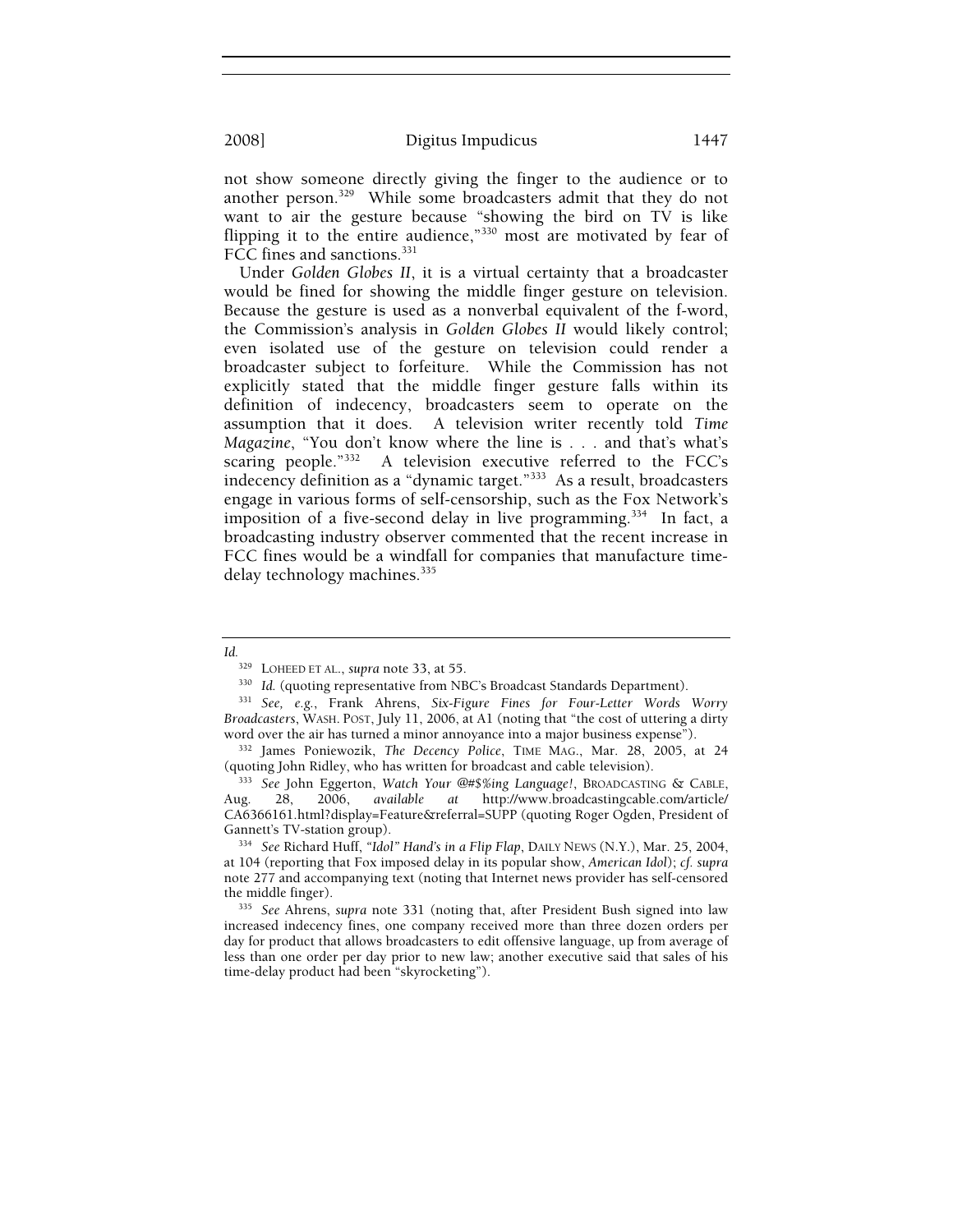In a recent incident, complaints from viewers of Fox's *American Idol* claimed that judge Simon Cowell was discreetly flipping the bird when he rested his middle finger on his cheek.<sup>336</sup> Denying these allegations, Cowell and Fox executives reported that his gesture was merely the result of a normal body position.<sup>337</sup> If Fox executives actually decided to censor the gesture before broadcasting it on the West Coast,<sup>338</sup> the decision would probably have led to added controversy, because the actual censorship — the blurred image masking the finger — often draws greater attention to the gesture than had it been ignored in the first place.<sup>339</sup> When a broadcaster censors verbal speech, at least viewers have a variety of words to choose from in deciding what was censored.340 But when a broadcaster blurs out a hand, most viewers know that the middle finger is the gesture hidden from the audience's view.

The FCC's seemingly stricter enforcement of indecency standards may have merely been a political campaign strategy, $341$  making the

338 See Ann Oldenburg, *They're Flipping Out over Simon's Finger*, USA TODAY, Mar. 25, 2004, at 1D (adding that Fox reviewed Simon's pose but decided to air it on West Coast with no edits). 339 *See, e.g.*, Philip Kennicott, *Theater of the Odd Birds; With Jenny Jones, Reality Is* 

*Beside the Point*, WASH. POST, Apr. 18, 2002, at C1 (suggesting that "the visual bleep, hiding the raised middle finger [is] ... a peculiarly chaste gesture that only emphasizes it"); *cf.* Calvert, *supra* note 282, at 90 (observing that, when broadcasters bleep out certain words, listeners end up thinking about possible curse words that<br>bleep replaced).

<sup>340</sup> See Calvert, *supra* note 282, at 90. 341 341 Id. at 82 (describing recent indecency enforcement as political strategy to attract social conservatives). Unfortunately, the short-term goal of the 2004 election had some serious long-term effects for the First Amendment and the media. *Id.*; *see also*  Baker, *supra* note 270 (stating that Bush administration officials decided to highlight President's signing of Broadcast Decency Enforcement Act "at a time when Bush and Republican congressional allies are trying to reassure disaffected conservative supporters that they remain committed to conservative causes"); Mike McDaniel, *Janet Jackson Started it; the Decency Debate*, HOUSTON CHRON., Jan. 1, 2005, at 3 (foreseeing Bush administration's most harmful action as its encouragement of government involvement in broadcast regulations, and resulting chilling effect on free speech).

<sup>336</sup> *See* Huff, *supra* note 334, at 104 (noting that Cowell had just participated in avid disagreement with fellow judge Paula Abdul, perhaps giving him reason to give the middle finger). 337 *See id.* (clarifying that Fox runs *American Idol* on five-second delay, but

executives still determined that the gesture was natural body position and not the D.I.); *see also id.* (noting that, in response to charges that he intentionally gave cohost Paula Abdul the finger, Cowell said, "Sometimes I lean on my index finger. Sometimes a different finger. Sometimes two at the same time, or, God help me, even the whole hand. I never even thought about it until now.").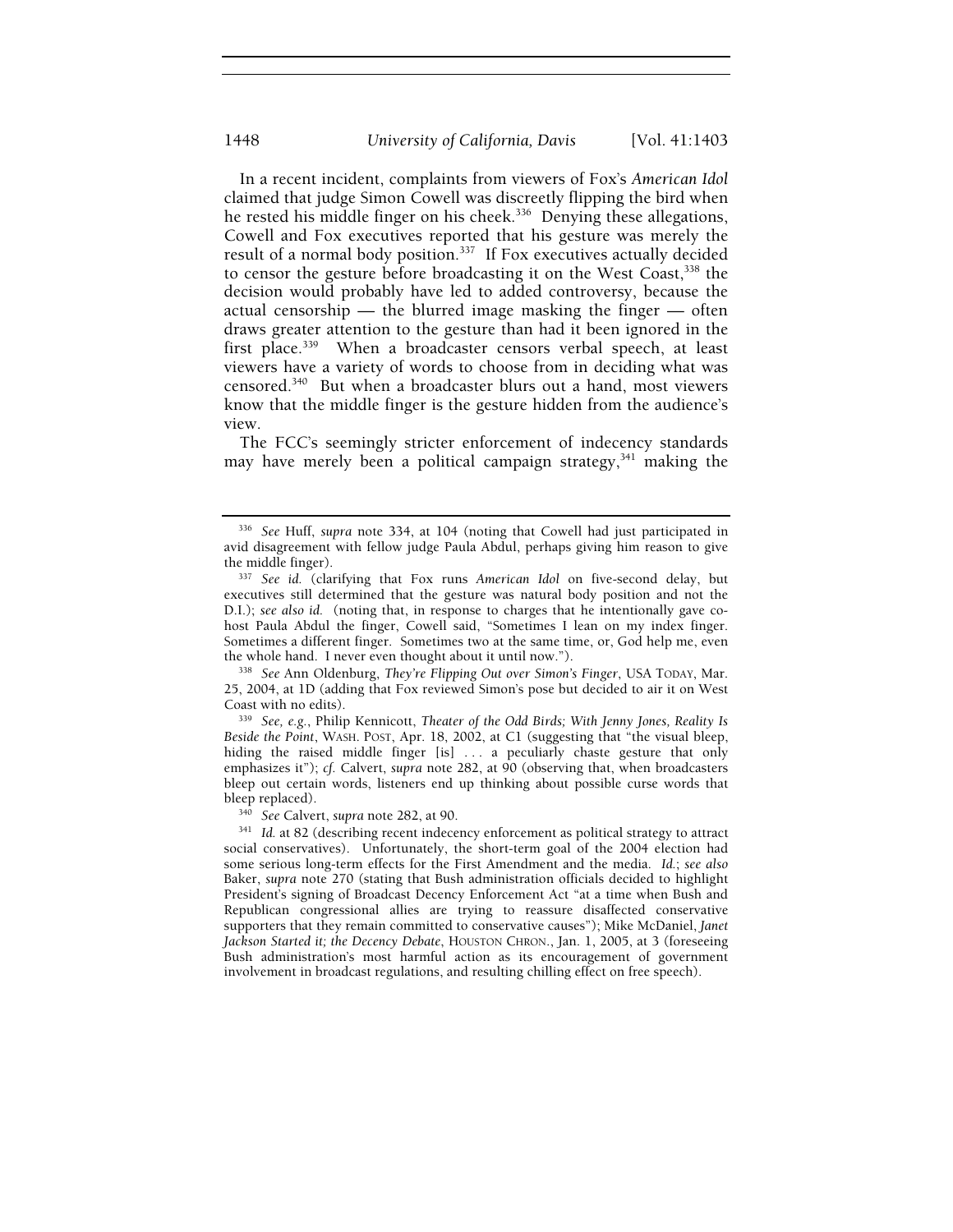censorship era short-lived.342 If not, however, the result of the more stringent indecency standards likely will be a chilling effect on the media that severely undercuts First Amendment principles.<sup>343</sup> The tougher regulations threaten live television and sports programming because the guidelines urge broadcasters to air these shows with fiveto ten-second delays.<sup>344</sup> Even a delay of a few seconds threatens the very essence of live television.<sup>345</sup> When it comes to sports, anything can happen in a few seconds, and viewers should be entitled to watch the events as they unfold<sup>346</sup> — even if it means watching a cursing fan, player, or coach. Heightened censorship even affects the true broadcasting of the news, as it often forces broadcasters to choose between risking a fine and deleting content that has literary, artistic, or political value merely because the FCC might find the material indecent.<sup>347</sup> For example, the FCC recently found that language

<sup>342</sup> *See* Bill Carter, *Broadcasters Wrestle F.C.C. for Remote; Pushed on Obscenity, Networks Turn to Delays, Even on Sports*, N.Y. TIMES, Mar. 15, 2004, at C1 (suggesting that complaints regarding indecency in broadcasting are common during election year and, after election, media companies generally prevail over indecency complaints because of boundaries of First Amendment). However, the indecency complaints for the 2004 election year appear to be harsher and greater than the norm. *Id.* 

<sup>343</sup> *See, e.g.*, Ahrens, *supra* note 331 (stating that producers and performers detected chilling effect even before Congress raised indecency fines, and noting that comedian Ralphie May purchased indecency insurance to indemnify himself against

<sup>&</sup>lt;sup>344</sup> See Airing of the "Golden Globe Awards" Program, 19 F.C.C.R. 4975, 4980 (2004) (assuming that, because technological advances allow blocking of offensive words or actions, all broadcasters should invoke delays for all programming). In making its suggestion, the FCC believes that preventing a single, gratuitous offensive word or action outweighs the importance of live broadcasting. *Id.* 

<sup>&</sup>lt;sup>345</sup> See McDaniel, *supra* note 341, at 3 (questioning how programming can be "live" if broadcasters use delay mechanisms).

<sup>&</sup>lt;sup>346</sup> See Carter, supra note 342 (noting that CBS Network's plans to invoke 10second delays for basketball games as well as for on-field football interviews are actions that are likely to upset fans expecting to witness events as they occur, not 10 seconds later); *see also* Eggerton, *supra* note 333 (stating that cable sports network ESPN does not time-delay its broadcasts). 347 *See* Calvert, *supra* note 282, at 64-65 (suggesting that broadcasters over-censor

themselves, fearing fines from FCC and loss of advertisers known to disassociate themselves from broadcasters airing offensive or indecent material); *see also* McDaniel, *supra* note 341, at 3 (observing that FCC's indecency restrictions are causing networks to compromise content on live news coverage that they have freely broadcasted in past). One example is the live coverage of former football player Pat Tillman's funeral. *Id.* Tillman gave up football to enlist in the army, and subsequently died in Afghanistan. *Id.* The public, touched by his patriotism and dedication, wanted to be part of the funeral, but when a relative began to use expletives, networks ended the live coverage. *Id.* Another recent example occurred during Fox's 2007 Emmy Awards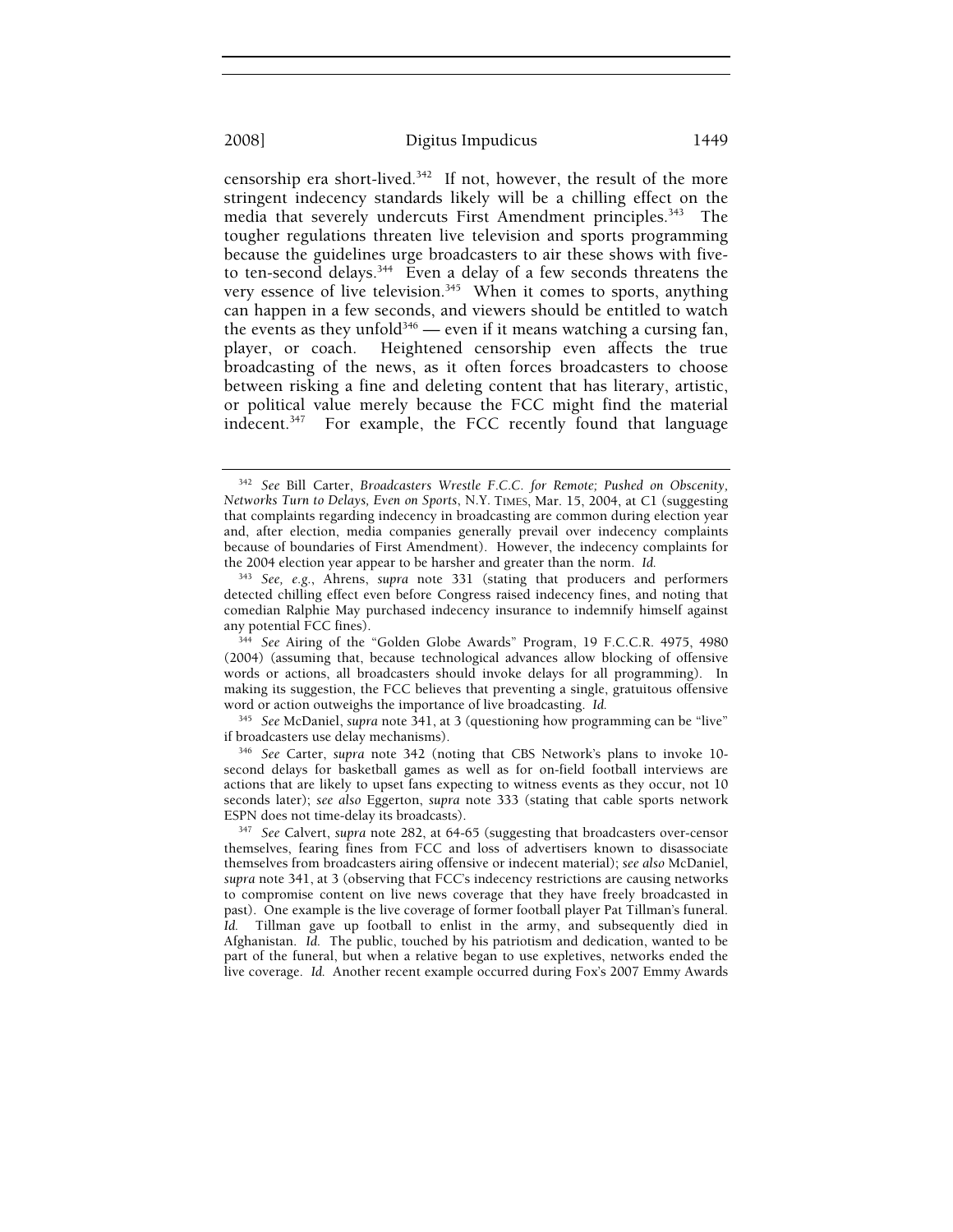(including "the 'F-Word,' the 'S-Word' and various derivatives of those words") in a Martin Scorsese documentary about blues musicians was indecent, over the objection of FCC Commissioner Jonathan Adelstein.<sup>348</sup> In a subsequent speech, Adelstein stated:

It was clear from a commonsense viewing of the program that coarse language is a part of the culture of blues musicians and performers. To accurately reflect their viewpoint and emotion for blues music requires the airing of certain material that, if prohibited, would undercut the ability of the filmmaker to convey the reality of the subject of the documentary.349

In another recent example, the president and CEO of the Public Broadcasting Service publicly stated that she was concerned about incurring substantial fines if she aired interviews of World War II veterans as part of a Ken Burns documentary, because the veterans' descriptions of their combat experiences included potentially indecent language.<sup>350</sup>

The reality of this censorship era is that television content is increasingly determined by what government agencies, politicians, and small conservative organizations want to view or listen to, and not what the public wants. $351$  By adopting a blanket policy of banning all variants of the word "fuck," or even the middle finger gesture, the government is deciding what is appropriate or offensive to the public's

broadcast, when the network cut away from Sally Field's acceptance speech as she said, "If the mothers ruled the world, there would be no goddamn war in the first place!" *The Emmys; Moments; Fox Cuts Away as Sally Field Speaks Her Mind*, L.A. TIMES, Sept. 17, 2007, at E4. According to a network spokesperson, Field's speech was censored because of her use of the words "god" and "damn" together. *Id*. 348 *See* Complaints Regarding Various Television Broadcasts Between February 2,

<sup>2002</sup> and March 8, 2005, 21 F.C.C.R. 2664, 2683-85, 2728 (2006). 349 *See* John Eggerton, *Adelstein: Indecency Decisions Go 'Dangerously' Too Far*, BROADCASTING & CABLE, Aug. 24, 2006, *available at* http://www.broadcastingcable. com/article/CA6365703.html (quoting Jonathan Adelstein, Comm'r, FCC, Address to

<sup>&</sup>lt;sup>350</sup> See PBS Offers "Clean" War, CALGARY SUN, Sept. 3, 2007, at 30 (noting that, in effort to avoid fines for indecency, PBS has offered two feeds of film, one censored and one uncut, to PBS stations). The concern arises out of four words over the course of the 14½ hour documentary: two instances of the f-word, one instance of "holy s---," and one instance of "a--hole." Id.

<sup>&</sup>lt;sup>351</sup> See, e.g., Complaints Against Various Broadcast Licensees Regarding Their Airing of the "Golden Globe Awards" Program, 18 F.C.C.R. 19,859, 19,859 n.1 (2003) (finding Parents Television Council responsible for 217 of 234 initial complaints regarding Bono "Golden Globe Awards" incident).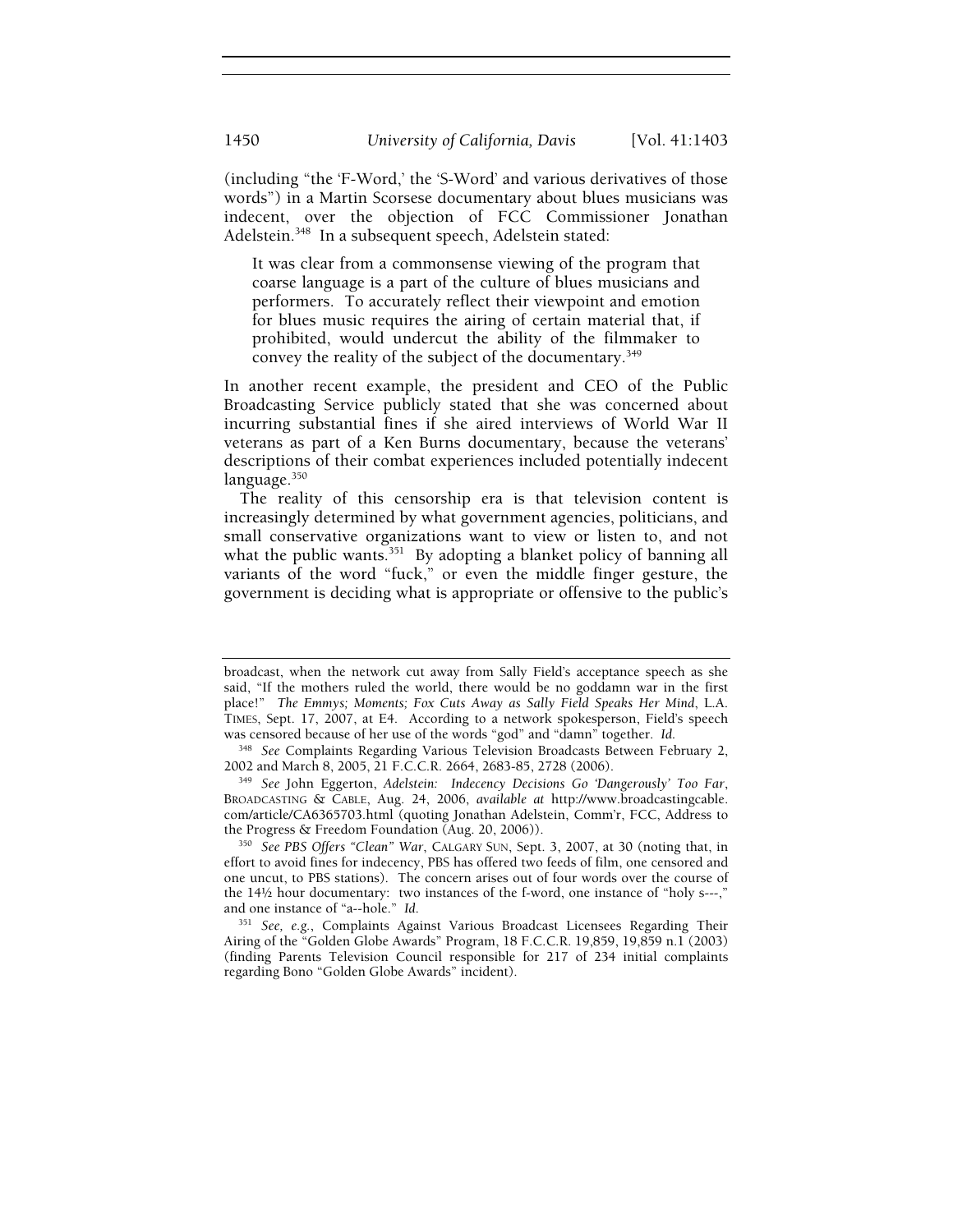eyes and ears.<sup>352</sup> The irony of such censorship is that this was the very result the Supreme Court in *Cohen* sought to prevent when it stated that "government officials cannot make principled distinctions" between acceptable content and vulgar or offensive material because "the Constitution leaves matters of taste and style so largely to the individual."353

In limited circumstances, however, the government's interest in maintaining order may outweigh individuals' First Amendment rights. In the context of schools and courtrooms, for example, the Supreme Court has granted the government a limited ability to prohibit certain speech and conduct based on the government's legitimate and important interest in providing a safe educational environment (in the case of schools) and a fair and efficient judicial forum (in the case of courtrooms). The following part discusses regulation of the middle finger gesture in three circumstances: (1) when the gesture is directed toward or used in the presence of a police officer; (2) when the gesture is used in a school; and (3) when the gesture is used in court. In the first circumstance, the First Amendment rights of the individual generally should prevail, but in schools and courtrooms, prohibition of the gesture generally should be permitted.

## III. COPS, CLASSROOMS, AND COURTS: SHOULD IT MATTER WHERE THE GESTURE IS USED OR TO WHOM IT IS DIRECTED?

#### *A. A Matter of Discretion: The Middle Finger and Law Enforcement*

Convictions for use of the middle finger often arise from its use in the presence of a police officer.<sup>354</sup> Through disorderly conduct and breach-of-peace statutes and ordinances, police officers have enormous discretion in making arrests; they often use that power to arrest individuals whose offense consists of nothing more than displaying the middle finger gesture. $355$  For example, disorderly

<sup>352</sup> *See* Calvert, *supra* note 282, at 91 (observing that FCC has adopted "paternalistic attitude" toward speech and is deciding for itself what public wants to hear). In reality, however, it is restricting speech that most of the public does not mind. *Id.* 

<sup>353</sup> Cohen v. California, 403 U.S. 15, 25 (1971). 354 *See, e.g.*, *infra* notes 356-61 and accompanying text (discussing cases in which individuals were arrested, prosecuted, and convicted for using the middle finger

<sup>355</sup> See Cook v. Bd. of County Comm'rs, 966 F. Supp. 1049, 1051-53 (D. Kan. 1997) (reversing Cook's arrest for disorderly conduct for giving parked highway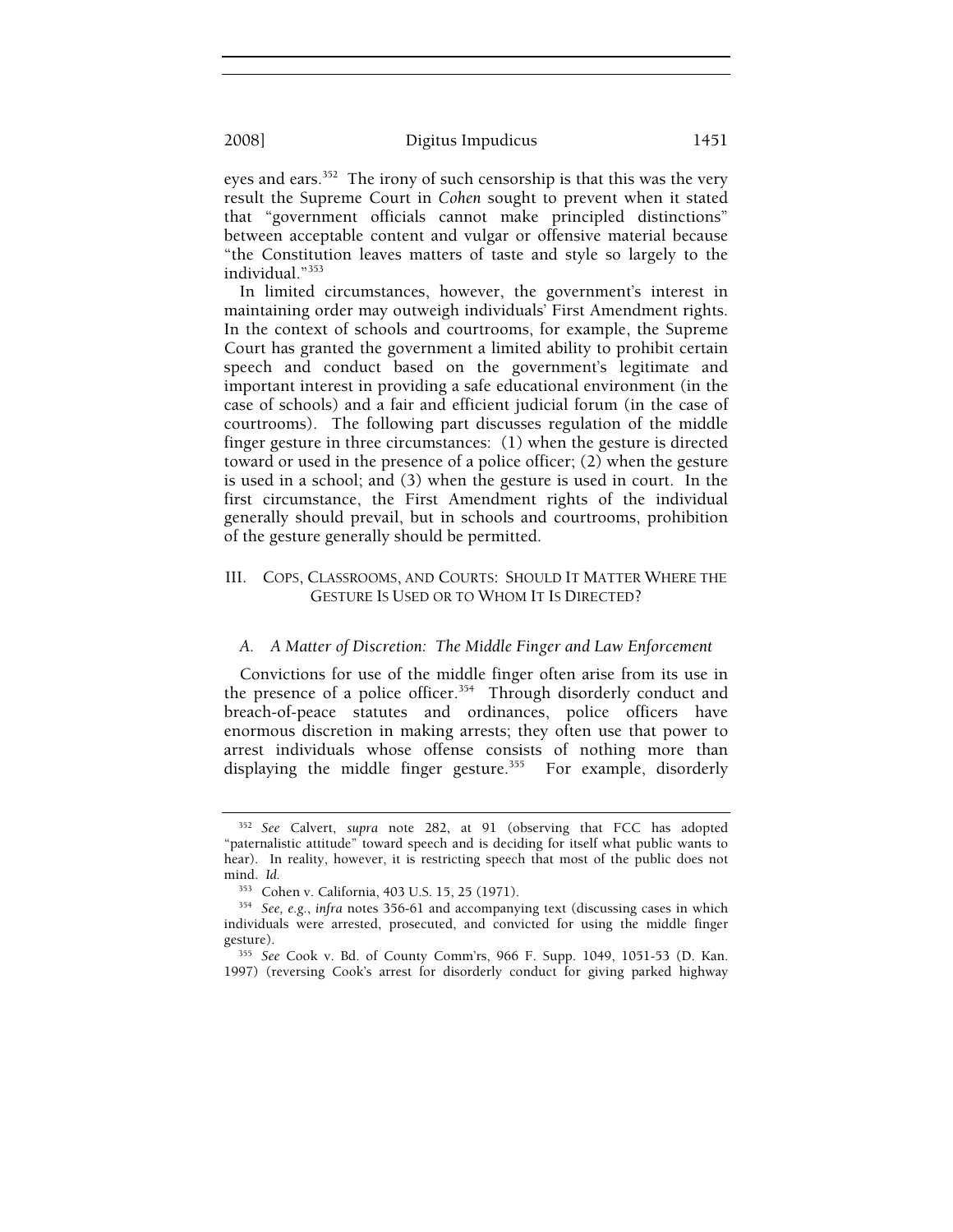conduct or breach-of-peace convictions have resulted from the following circumstances: a state trooper observed a garbage truck driver giving the finger to other drivers;<sup>356</sup> an unruly bar patron who had been escorted out of a nightclub by a police officer gave the finger to the officer during a subsequent encounter;<sup>357</sup> an officer observed a woman giving the finger to drivers who honked their horns when she hesitated at a green traffic light;<sup>358</sup> a university alumnus gave the finger and said "Fuck you!" to two officers in a university library;<sup>359</sup> and a juvenile gave the finger and shouted "You fucker!" to officers as he passed their parked patrol car.<sup>360</sup> In all but one of these cases, the

patrol car the middle finger as Cook was driving past car); *see also* Sandul v. Larion, 119 F.3d 1250, 1252 (6th Cir. 1997) (discussing arrest of John Sandul after police officer observed Sandul yell vulgarities and give the middle finger to abortion protesters). While passing a group of abortion protestors picketing outside a local restaurant, Sandul, a passenger in a passing car, gave the finger to the group and screamed, "F--k you." *Id.* Unfortunately for Sandul, a police officer spotted the flying bird. *Id.* The officer pursued the car to Sandul's house and arrested him for "trying to start a riot." *Id.* The Sixth Circuit concluded that Sandul's words and actions were not likely to incite an immediate breach of the peace and therefore they did not constitute fighting words. *Id.* at 1255.<br><sup>356</sup> Commonwealth v. Danley, 13 Pa. D. & C.4th 75, 77-78 (1991) (finding that

police officer's observation of Danley giving the middle finger gesture to other drivers did not give officer probable cause to stop Danley). After stopping Danley, the officer noticed that Danley was driving under the influence and charged him with disorderly conduct and driving under the influence. *Id*. at 76-78. The charges eventually were dismissed because the court found that the middle finger gesture is offensive but not obscene. *Id.* at 77.

<sup>&</sup>lt;sup>357</sup> Duran v. City of Douglas, 904 F.2d 1372, 1374-75 (9th Cir. 1990). In the defendant's suit against the officer and the city for an allegedly unlawful stop and arrest, the court ruled that the defendant's conduct could not have disturbed the peace or incited a riot, because the officer was the only addressee. *Id.* at 1378.<br><sup>358</sup> State v. Rivenburgh, 933 S.W.2d 698, 700 (Tex. App. 1996). Rivenburgh was in

her car at a red light; when the light turned green people began to honk their horns at her because she was holding up traffic. *Id.* A police officer testified that he saw Rivenburgh make the middle finger gesture and mouth an obscenity in her rearview mirror. *Id.* The officer stopped Rivenburgh for disorderly conduct, found that she was drunk, and arrested her. *Id.* The appellate court affirmed the trial court's decision to dismiss the case based on its conclusion that the gesture did not tend to incite an immediate breach of peace. *Id.* at 700-01.

<sup>&</sup>lt;sup>359</sup> State v. Wood, 679 N.E.2d 735, 735-39 (Ohio Ct. App. 1996) (finding that Wood's middle finger gesture to two Kent State University police officers in university library constituted fighting words under state disorderly conduct statute). The court acknowledged that the standard for fighting words is heightened in cases in which a police officer is the "offended party," because officers should expect to encounter "some degree of verbal abuse." *Id.* at 739. 360 *In re* Glenn, No. 35352, 1977 Ohio App. LEXIS 7217, at \*1-2, 10-13 (Ohio Ct.

App. Jan. 20, 1977) (reversing lower court's finding that juvenile engaged in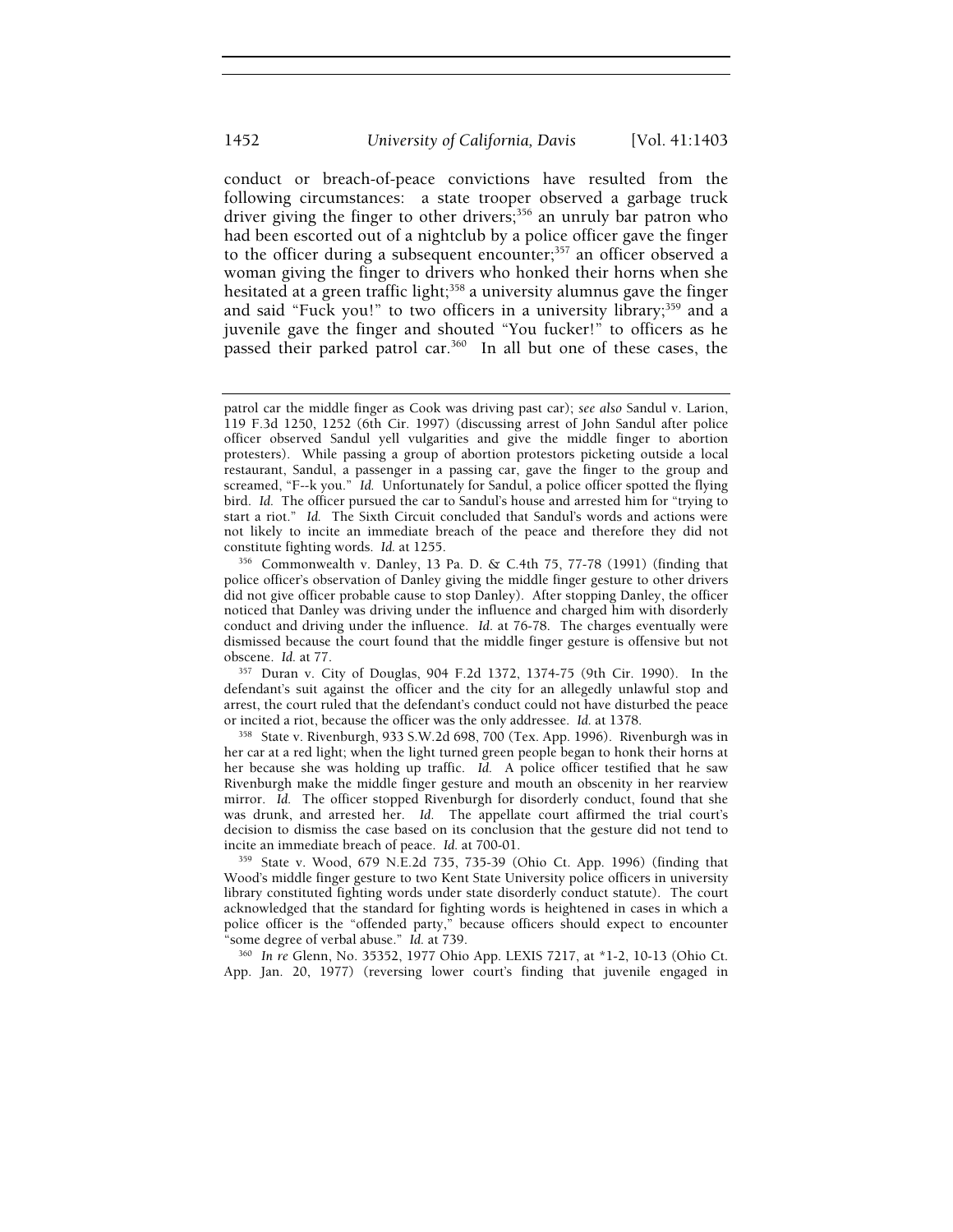conviction was overturned on appeal.<sup>361</sup> While law enforcement officers have the right to use their arrest power to preserve order, to protect the general public, and to ensure their own safety, their training should teach them to respect, and actively protect, the First Amendment rights of middle finger users.<sup>362</sup> Case law and commentary, as well as practicality, suggest that society should expect police officers — based on their experience, training, and legal obligation to preserve the peace — to exercise restraint and tolerance when faced with criticism and offensive speech.

In reviewing disorderly conduct convictions based on an individual's use of the middle finger gesture or offensive language, courts often discuss the importance of protecting the right to speak freely, including the right to criticize the government by giving the middle finger to a police officer.<sup>363</sup> In a series of cases, the Supreme Court has stated that offensive or vulgar language directed at a police officer, without more, provides an insufficient basis for criminal liability.364 The Court likely would reach the same conclusion with

(2004) (stating that, when police officers are assigned to maintain order at public demonstrations, their obligation includes protecting "constitutional rights of the demonstrators to free speech and peaceful assembly," as well as protecting rights of nonparticipating members of public). A police officer's power to affect lives and liberty is "not a license to do whatever [the officer] want[s] to do." *Id.* at 9. Instead, "[a]ll police decision-making must occur within limits imposed by the United States Constitution, federal, state, and local ordinances, and precedents set forth by court decisions." *Id.* ch. 6, at 1. 363 *See, e.g.*, Duran v. City of Douglas, 904 F.2d 1372, 1377 (9th Cir. 1990)

(discussing importance of allowing citizens to criticize police); Cook v. Bd. of County Comm'rs, 966 F. Supp. 1049, 1052 (D. Kan. 1997) (rejecting county's argument for per se rule that one who "flips the bird" to police officer forfeits all constitutional rights); *cf.* Diehl v. State, 451 A.2d 116, 122 (Md. 1982) (holding that individual usually does not commit criminal violation by verbally protesting police officer's unlawful order, and overturning disorderly conduct conviction where defendant refused to get into his car as ordered by police and shouted "Fuck you," "I know my rights," and "You can't tell me what to do" to officer). 364 *See infra* notes 365-91 and accompanying text; *see also* Brockway v. Shepard,

942 F. Supp. 1012, 1015-18 (M.D. Pa. 1996) (reversing lower court's ruling and finding that use of the middle finger alone does not rise to level of disorderly

disorderly conduct, on ground that the middle finger gesture is neither fighting words nor obscene).<br><sup>361</sup> The Ohio Court of Appeals upheld a disorderly conduct conviction,

distinguishing nonpersonal language not directed toward a particular officer from offensive language specifically directed toward a particular officer. *Wood*, 679 N.E.2d at 739. The court reasoned that the defendant sought out the officers and continued to use abusive language and the middle finger gesture even after officers asked the defendant to desist. *Id.* at 737, 739-40.<br><sup>362</sup> See NEW YORK POLICE DEPARTMENT, POLICE STUDENT'S GUIDE ch. 5, at 1, 9, 21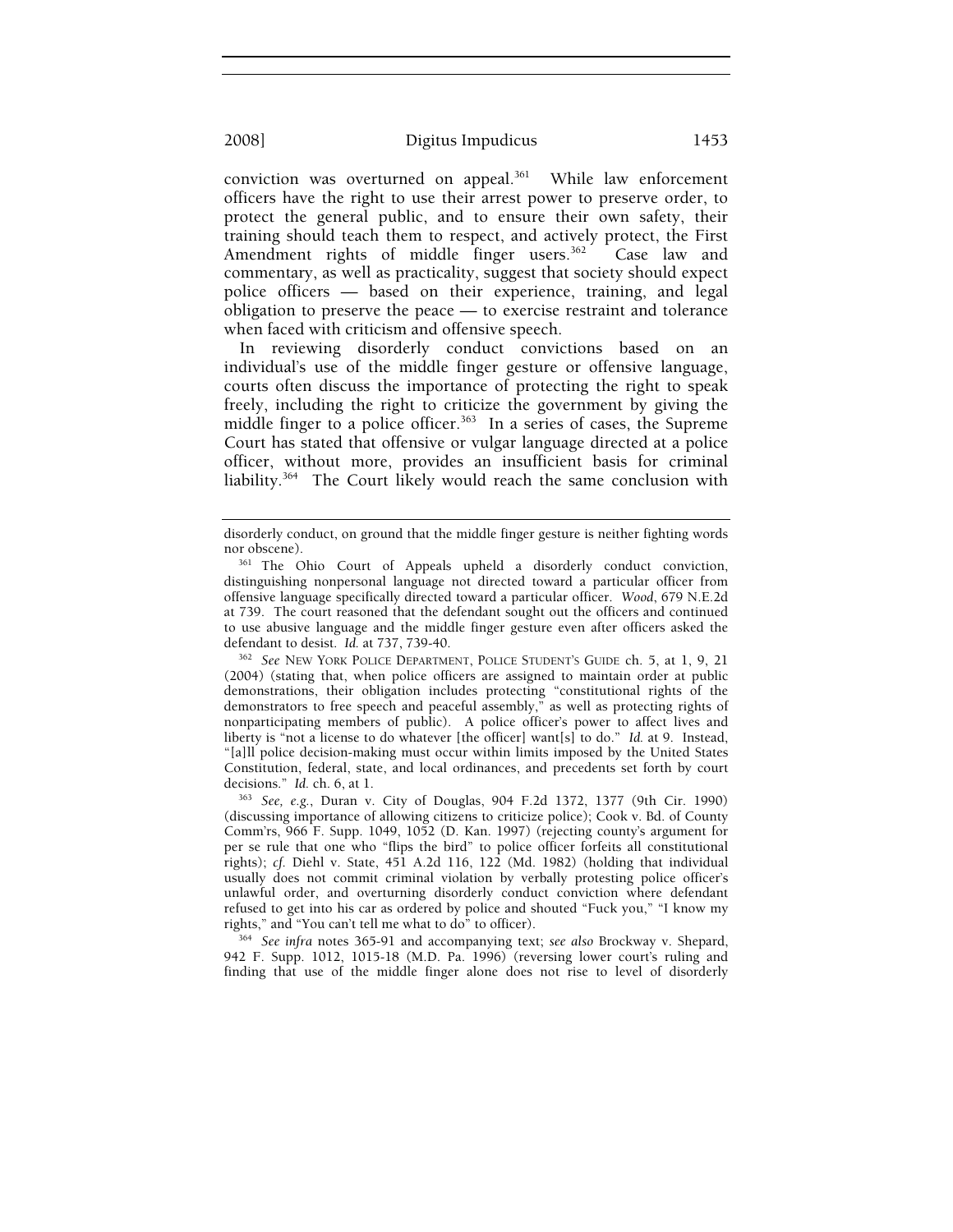respect to the middle finger gesture. Justice Powell urged the Court to adopt this position in a concurring opinion in *Lewis v. New Orleans*, 365 in which the Court evaluated the constitutionality of a New Orleans ordinance that prohibited "wantonly" cursing, reviling, or using "obscene or opprobrious language directed toward or with reference to any member of the city police while in the actual performance of his duty."366 The case arose when a police officer stopped Mallie Lewis and her husband in their pickup truck. $367$  The Lewises were following a police car that was transporting their son to a police station after his arrest.<sup>368</sup> Although the parties' recollections of the encounter differed,<sup>369</sup> the officer alleged that, when he asked for Lewis's driver's license, she responded by saying, "You god damn m. f. police — I am going to [the Superintendent of Police] about this."<sup>370</sup> The officer charged Mallie Lewis with breach of the peace under the ordinance. $371$ The Louisiana Supreme Court ultimately upheld Lewis's conviction, finding that, although the ordinance only prohibited fighting words, Lewis's words and conduct fell within the scope of the ordinance.<sup>372</sup> The U.S. Supreme Court reversed, holding that the ordinance was "susceptible of application to protected expression" and, therefore, was constitutionally overbroad.<sup>373</sup> Specifically, the ordinance prohibited the use of "opprobrious language" toward a police officer,

conduct); Martin A. Schwartz, *First Amendment Protects Crude Protest of Police Action*, N.Y. L.J., Feb. 20, 2001, at 3 (encouraging individuals to treat law enforcement officers with respect, but noting that, when individuals "slip up in their choice of words," arrest and prosecution should not result); Sean P. Gallagher, Note, *First Amendment Free Speech Issues Concerning Pennsylvania's Local and State Police When Policing Political Demonstrations*, 9 WIDENER J. PUB. L. 143, 164 (1999) (explaining that, in addition to use of the middle finger, other factors such as threats of physical force and repeated aggressive actions are needed to raise such behavior to level of

disorderly conduct). 365 415 U.S. 130 (1974). 366 *Id.* at 132. 367 *Id.* at 131 n.1. 368 *Id.*

<sup>&</sup>lt;sup>369</sup> Lewis claimed that she did not use any profanity during the encounter and alleged that the officer said, "[L]et me see your god damned license," and "Get your black ass in the god damned car or I will show you something." *Id.* 

<sup>&</sup>lt;sup>370</sup> *Id.*<br><sup>371</sup> *Id.* at 131.

<sup>&</sup>lt;sup>372</sup> New Orleans v. Lewis, 269 So. 2d 450, 456 (La. 1972). The Louisiana Supreme Court found that directing obscene or offensive language toward a police officer while in the performance of his duty "would be unreasonable and basically incompatible with the officer's activities and the place where such activities are performed." *Id.* 

<sup>373</sup> *Lewis*, 415 U.S. at 134.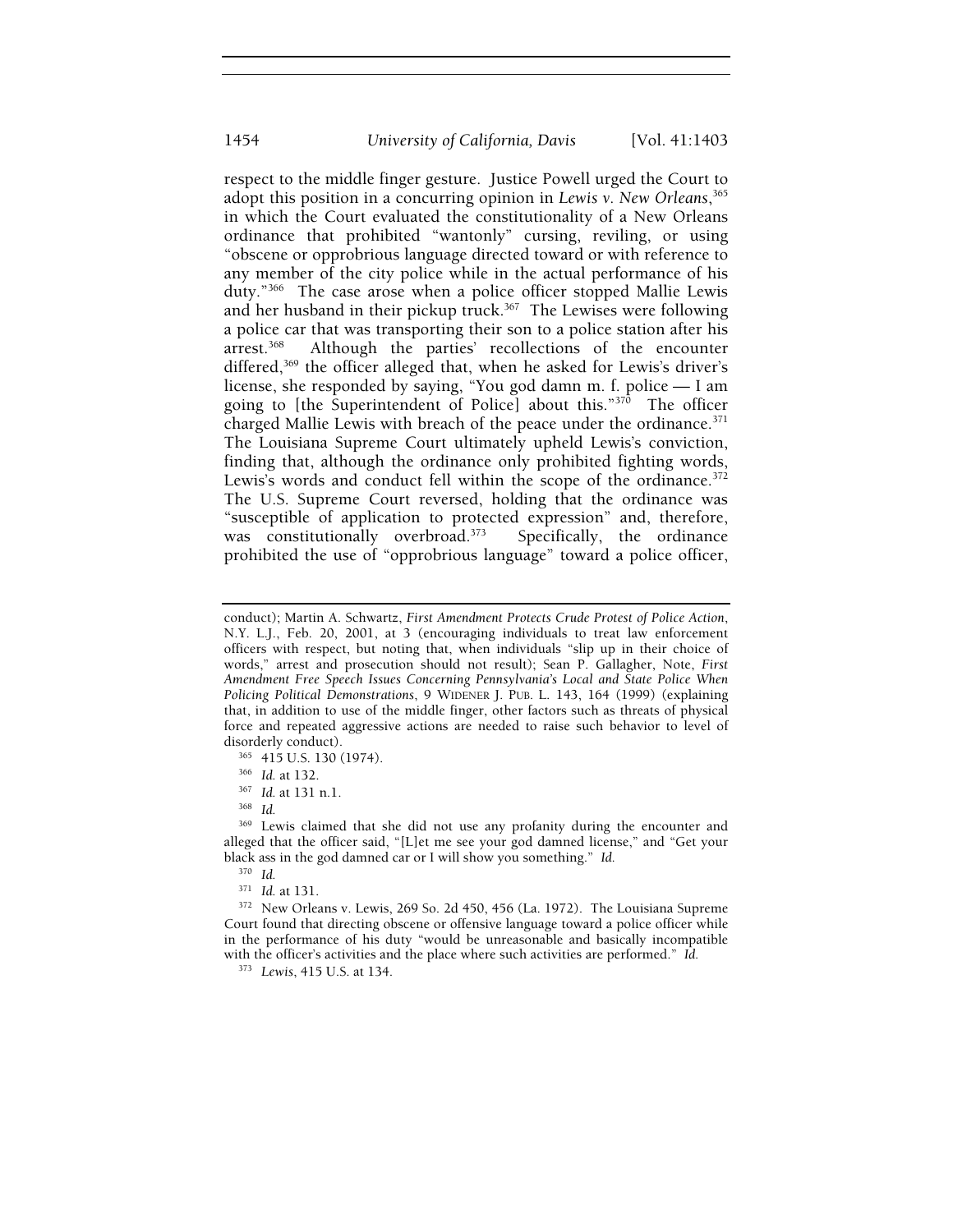including words "conveying or intended to convey disgrace."374 The Court found that this term could reach speech that did not rise to the level of fighting words, thus rendering the statute facially invalid.<sup>375</sup>

Although the majority in *Lewis* declined to decide whether police officers should be held to a higher standard than the average citizen when faced with verbal criticism or offensive speech,<sup>376</sup> Justice Powell addressed the issue in a concurring opinion.<sup>377</sup> A "properly trained officer," he wrote, should exhibit a higher degree of self-restraint than the average citizen would exhibit in similar circumstances; thus, the officer should be less likely to react violently to offensive language or criticism.<sup>378</sup> Iustice Powell also expressed concern about the Justice Powell also expressed concern about the ordinance's broad scope, noting that it conferred on police virtually unfettered discretion in arresting and charging individuals with a violation.379 He opined that police tend to invoke this type of ordinance when they lack a valid basis for arresting "objectionable or suspicious" individuals.<sup>380</sup>

Justice Powell's view gained the support of the Supreme Court more than a decade later, in *City of Houston v. Hill*. 381 Justice William Brennan, for the majority, wrote that a police officer should exercise a higher degree of restraint than a private citizen when faced with vulgar or offensive language or behavior.382 The Court examined the

<sup>377</sup> Id. at 134-36 (Powell, J., concurring).<br><sup>378</sup> Id. at 135.<br><sup>379</sup> Id.; *see also* Wertheimer, *supra* note 183, at 839 (stating that, in both *Gooding v*. *Wilson* and *Lewis v. City of New Orleans*, fact that addressee was police officer compelled Court to overturn conviction). Although the Court adheres to the principle that fighting words are not protected speech, Wertheimer argued that the Court will not "uphold such proscriptions when the speech is directed at police officers" because that would "put extraordinary discretion at the hands of the police who are often the only witnesses to a defendant's use of so-called fighting words." *Id.* 

at 839.<br><sup>380</sup> Lewis, 415 U.S. at 136.<br><sup>381</sup> 482 U.S. 451 (1987).<br><sup>382</sup> *Id.* at 471 (stating that Constitution requires police officers to "respond with restraint" when faced with verbal challenges to their official actions); *see also* Oratowski v. Civil Serv. Comm'n, 123 N.E.2d 146, 151 (Ill. App. Ct. 1954) (noting that "words addressed to an officer in an insolent manner do not without any other overt act tend to breach the peace because it is the sworn duty and obligation of the officer not to breach the peace and beyond this to conduct himself so as to keep others from so doing").

<sup>374</sup> *Id.* at 133. 375 *Id.* at 133-34. 376 *Id.* at 132 n.2 (stating that Court did not rule on question of whether fighting words "should not be punished when addressed to a police officer trained to exercise a higher degree of restraint than the average citizen").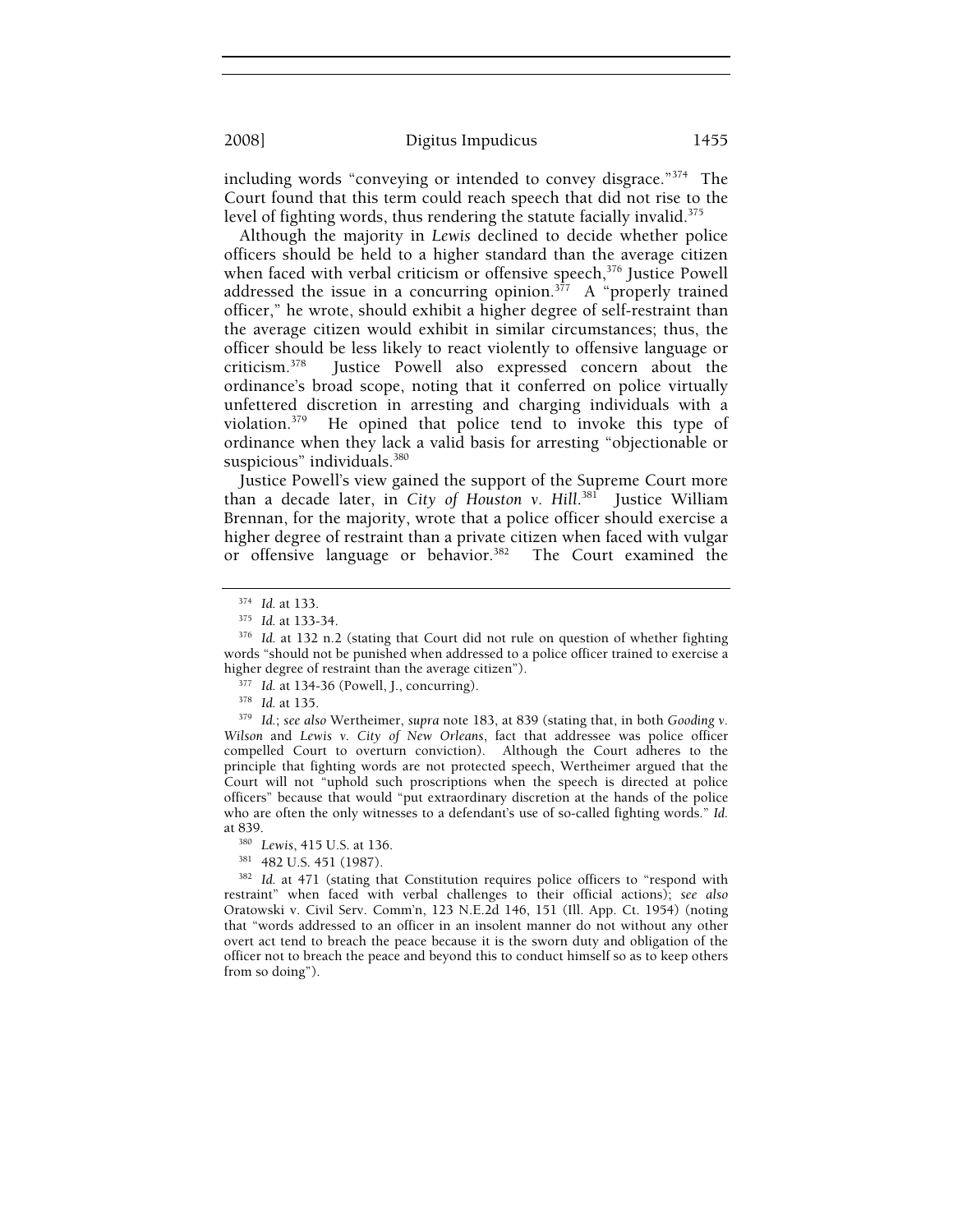constitutionality of a municipal ordinance that proscribed interrupting a police officer in the performance of the officer's duties*.* 383 Noting that, in effect, the ordinance could reach *any* verbal interruption of a police officer, the Court invalidated it on overbreadth grounds, emphasizing that the First Amendment protects a "significant amount of verbal criticism and challenge directed at police officers."384 Justice Brennan asserted that "one of the principal characteristics by which we distinguish a free nation from a police state" is the ability of individuals to "oppose or challenge police action without . . . risking arrest."385 He also stated that the ordinance gave police nearly unlimited discretion in making arrests.<sup>386</sup> He observed that, while violations of the ordinance's plain language occur on a daily basis, police choose to arrest only some violators. Justice Brennan concluded that the ordinance gave officers too much unguided discretion and, therefore, that it was susceptible to abuse.<sup>387</sup>

The Court in *Hill* traced the roots of the proposition that police officers should exercise a higher degree of self-restraint to the common law.388 The Court cited several cases from the nineteenth and early twentieth centuries in which courts upheld a citizen's right to verbally challenge police action. In one case, an individual named Cook, who was described as "a troublesome, talkative individual, who evidently regards the police with disfavour and makes no secret of his opinions on the subject," loudly told a group of bystanders that the police had wrongfully arrested a man and that their decision to make the arrest was unjustified.389 The court held that individuals should be allowed to voice their opinions as long as they are not encouraging others to violate the law, and stated that "policemen are not exempt

<sup>&</sup>lt;sup>383</sup> Hill, 482 U.S. at 461 (noting that ordinance proscribed opposing, molesting, abusing, or interrupting officer engaged in performance of law enforcement duties).

abusing, or interrupting officer engaged in performance of law enforcement duties). 384 *Id.* at 461-66. 385 *Id.* at 462-63; *see also* Note, *Types of Activity Encompassed by the Offense of Obstructing a Public Officer*, 108 U. PA. L. REV. 388, 407 (1960) ("It may be convincingly argued that to allow the challenge of police actions is conducive to the improvement of the quality of those actions; but the strongest case for allowing challenge is simply the imponderable risk of abuse — to what extent realized it would never be possible to ascertain — that lies in the state in which no challenge is allowed." (footnote omitted)). 386 *Hill*, 482 U.S. at 466 (finding that ordinance reached speech protected by

Constitution and gave police "unconstitutional discretion in enforcement").<br><sup>387</sup> *Id.* at 466-67.<br><sup>388</sup> *Id.* at 463 n.12.<br><sup>389</sup> *See id.* (quoting The King v. Cook, [1906] 11 Can. Crim. Cas. Ann. 32, 33

<sup>(</sup>Can.)).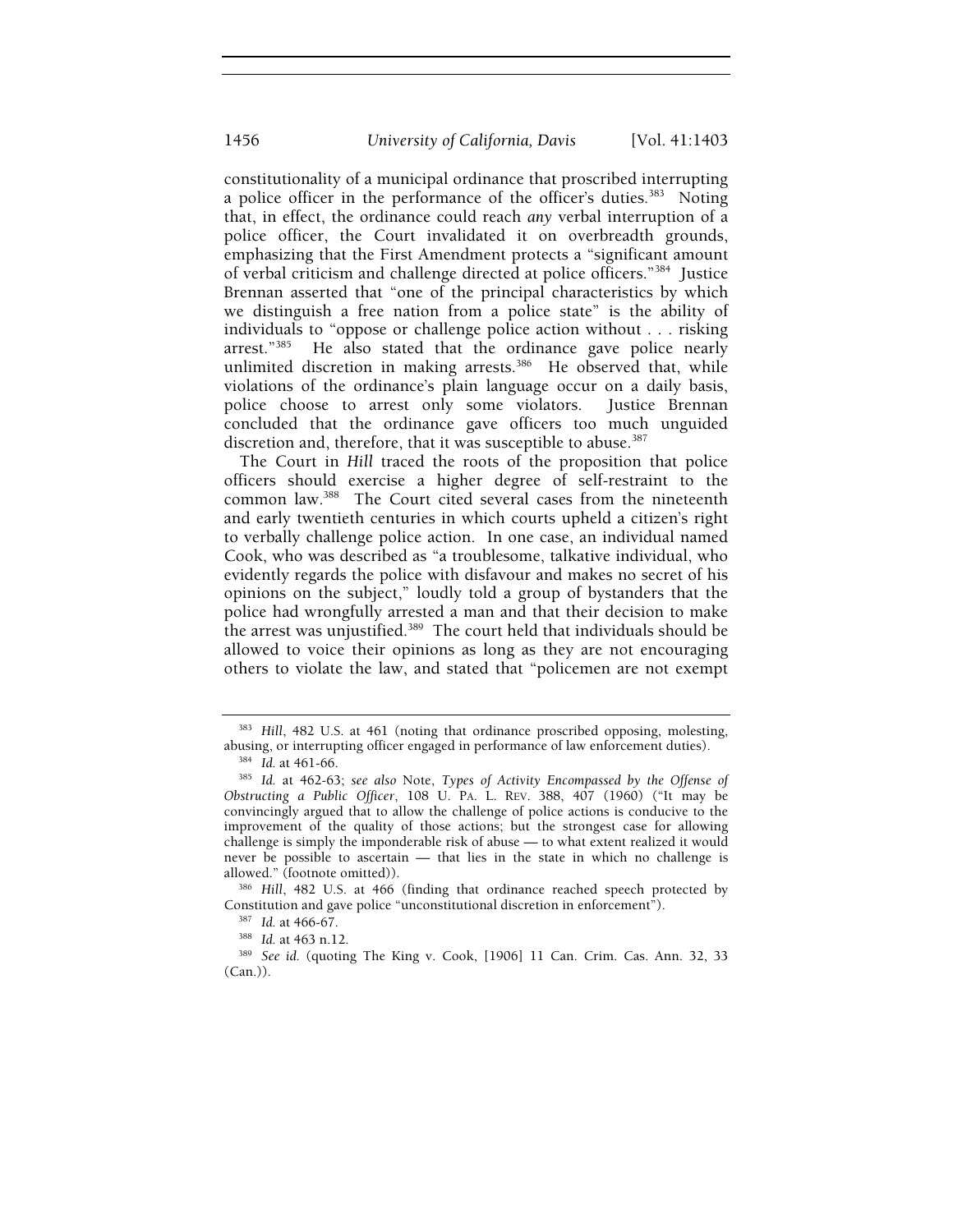from criticism any more than Cabinet Ministers."390 In another case cited in *Hill*, an English court found that an individual who objected to the arrest of a boy who had been in a fight had "done no wrong" by telling the officer that he had "no right to handcuff the boy."391 These cases lent support to the Court's conclusion that it is reasonable for society to hold police officers to a higher standard by expecting that they will tolerate verbal criticism and abuse when carrying out their daily law enforcement duties.

State and federal courts in the United States are divided on the extent to which officers should be required to tolerate offensive speech and the extent to which the middle finger gesture is protected by the First Amendment.<sup>392</sup> Some jurisdictions have adopted the reasoning of *Hill* and Justice Powell's concurrence in *Lewis*, finding that it is reasonable to expect police officers to abide verbal criticism.<sup>393</sup> For

<sup>393</sup> See Duran v. City of Douglas, 904 F.2d 1372, 1378 (9th Cir. 1990) (stating that police officers may resent, but must endure, insulting words and gestures directed against them); Nichols v. Chacon, 110 F. Supp. 2d 1099, 1107 (W.D. Ark. 2000) (recognizing that, while police officers have difficult job for which they deserve courteous treatment, they must respect individual's right to question and challenge police). In both cases, the courts held that the arrests violated the First Amendment because the conduct directed at police officers did not amount to fighting words. *Duran*, 904 F.2d at 1378; *Nichols*, 110 F. Supp. 2d at 1110. The *Nichols* court

<sup>&</sup>lt;sup>390</sup> Id.<br><sup>391</sup> Id. (quoting Levy v. Edwards, (1823) 171 Eng. Rep. 1094 (K.B.)).

<sup>&</sup>lt;sup>392</sup> See Diehl v. State, 451 A.2d 115, 121 (Md. 1982) (noting that it is not clear whether words addressed to law enforcement officer can constitute fighting words or whether "a different and higher standard applies"). *Compare* H.N.P. v. State, 854 So. 2d 630, 632 (Ala. Crim. App. 2003) ("The fact that [a police] officer encounters . . . vulgarities with some frequency, and the fact that his training enables him to diffuse a potentially volatile situation without physical retaliation . . . means that words which might provoke a violent response from the average person do not, when addressed to a police officer, amount to 'fighting words.'"), State v. John W., 418 A.2d 1097, 1106 (Me. 1980) ("We presume that a police officer would not so readily respond violently to conduct of the sort engaged in by John W."), *and* City of Bismarck v. Schoppert, 469 N.W.2d 808, 813 (N.D. 1991) (reversing disorderly conduct conviction where "testimony confirmed the notion . . . that those well-trained and experienced police officers were able to hear Schoppert's vulgar and abusive speech as part of their duties"), *with* Duncan v. United States, 219 A.2d 110, 112-13 (D.C. 1966) (explaining that it does not matter that insults were addressed to officer, because despite fact that it is officer's duty to preserve peace, "he is like other human beings and under great stress of abuse may forget his official duty and fight back," and noting that officer "does not lose his human nature simply because he wears a star"), *and* City of St. Paul v. Morris, 104 N.W.2d 902, 903 (Minn. 1960) ("While it is obvious that not every abusive epithet directed toward police officers would be sufficiently disturbing or provocative to justify arrest for disorderly conduct, there is no sound reason why officers must be subjected to indignities such as present here, indignities that go far beyond what any other citizen might reasonably be expected to endure.").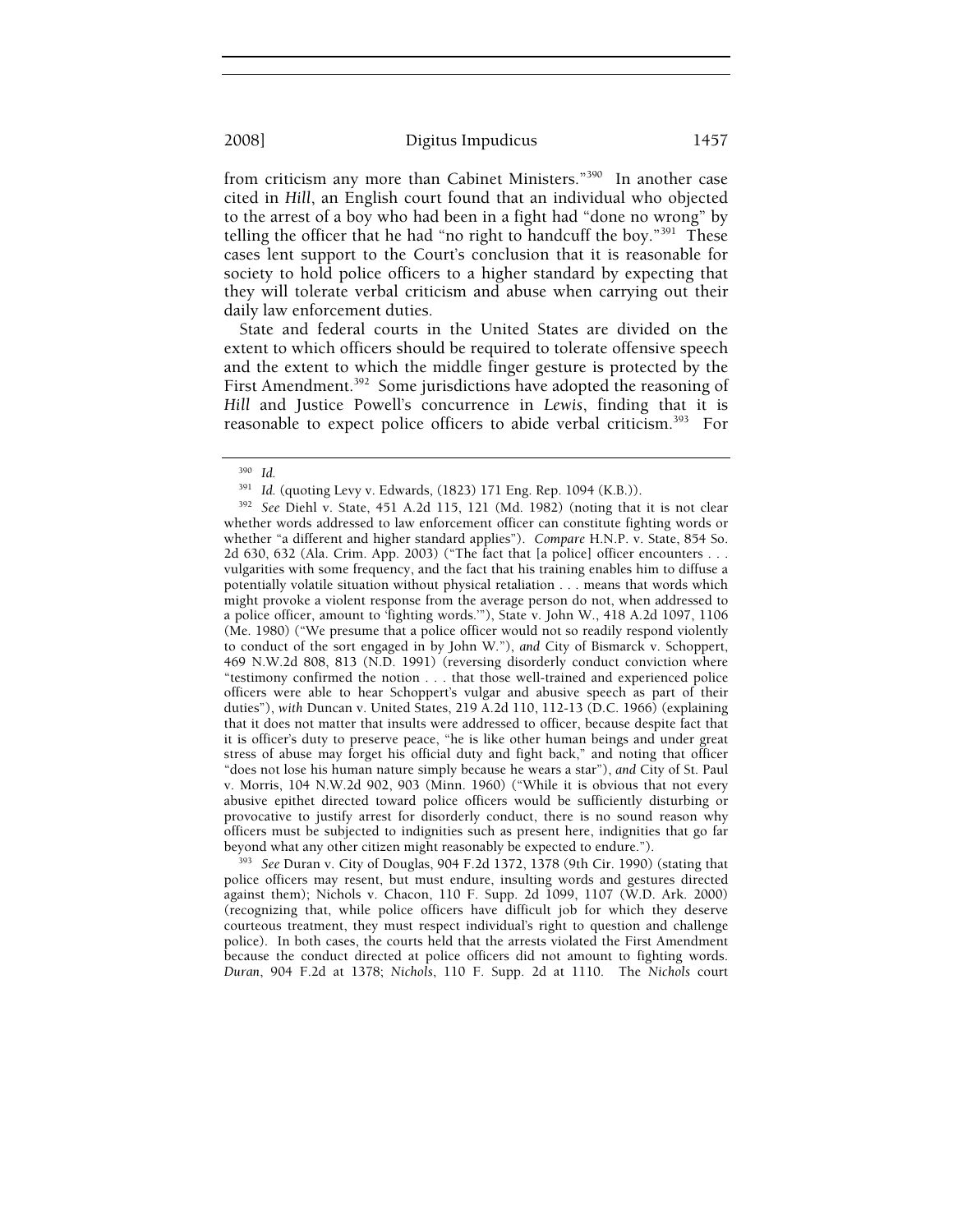example, the U.S. Court of Appeals for the Second Circuit held that an individual's "right to criticize the police without reprisal" is protected by the First Amendment, and that "[s]peech directed at police officers will be protected unless" it rises far above mere "inconvenience, annoyance, or unrest."<sup>394</sup> In a case in which an individual gave the middle finger to a police officer, the U.S. Court of Appeals for the Ninth Circuit held that such "expression[s] of disapproval" of the officer's actions constitute protected speech, noting that police "may not exercise the awesome power at their disposal to punish individuals for conduct that is . . . protected by the First Amendment."<sup>395</sup> The Supreme Judicial Court of Maine noted that police officers "must exercise the greatest degree of restraint in dealing with the public," holding that the "nature of the experience, training and responsibilities of police officers" should be considered when deciding whether conduct amounts to fighting words.<sup>396</sup> An Alabama court found that, since officers encounter offensive language and conduct on a regular basis and that they are trained to handle "potentially volatile situation[s] without physical retaliation," words or gestures that might provoke an ordinary person to respond violently do not necessarily amount to fighting words when directed toward an officer.<sup>397</sup> These cases do not hold that any and all speech directed toward a police officer is protected; rather, they suggest that the fact that a trained police officer is involved in an encounter is an important consideration when determining whether an individual's conduct constitutes fighting words. In other words, a court might reach a different conclusion under the fighting words doctrine in a case involving an encounter between two citizens and a case involving a citizen and a police officer.

- 
- 

emphasized that police officers "may not exercise their authority for personal motives, particularly in response to real or perceived slights to their dignity." 110 F. Supp. 2d at 1107. Addison DeBoi was awarded \$3000, to be paid by the Mobile, Alabama Police Department, after being arrested for disorderly conduct for making an obscene gesture at two police officers who were sitting in their car. *See* Susan Daker, *Motorists Who Made Obscene Gesture Awarded \$3,000: Police to Pay \$3K to Angry Motorist*, MOBILE REG., Aug. 5, 2007, at A6 (finding against Police Department, Mobile County District Judge stated that police officers must have "thicker skin" than members of general public).<br><sup>394</sup> Kerman v. City of New York, 261 F.3d 229, 242 (2d Cir. 2001) (quoting City of

Houston v. Hill, 482 U.S. 451, 461 (1987); Posr v. Court Officer Shield No. 207, 180 F.3d 409, 415 (2d Cir. 1999)). 395 *Duran*, 904 F.2d at 1374, 1378. 396 *John W.*, 418 A.2d at 1107. 397 *H.N.P.*, 854 So. 2d at 632.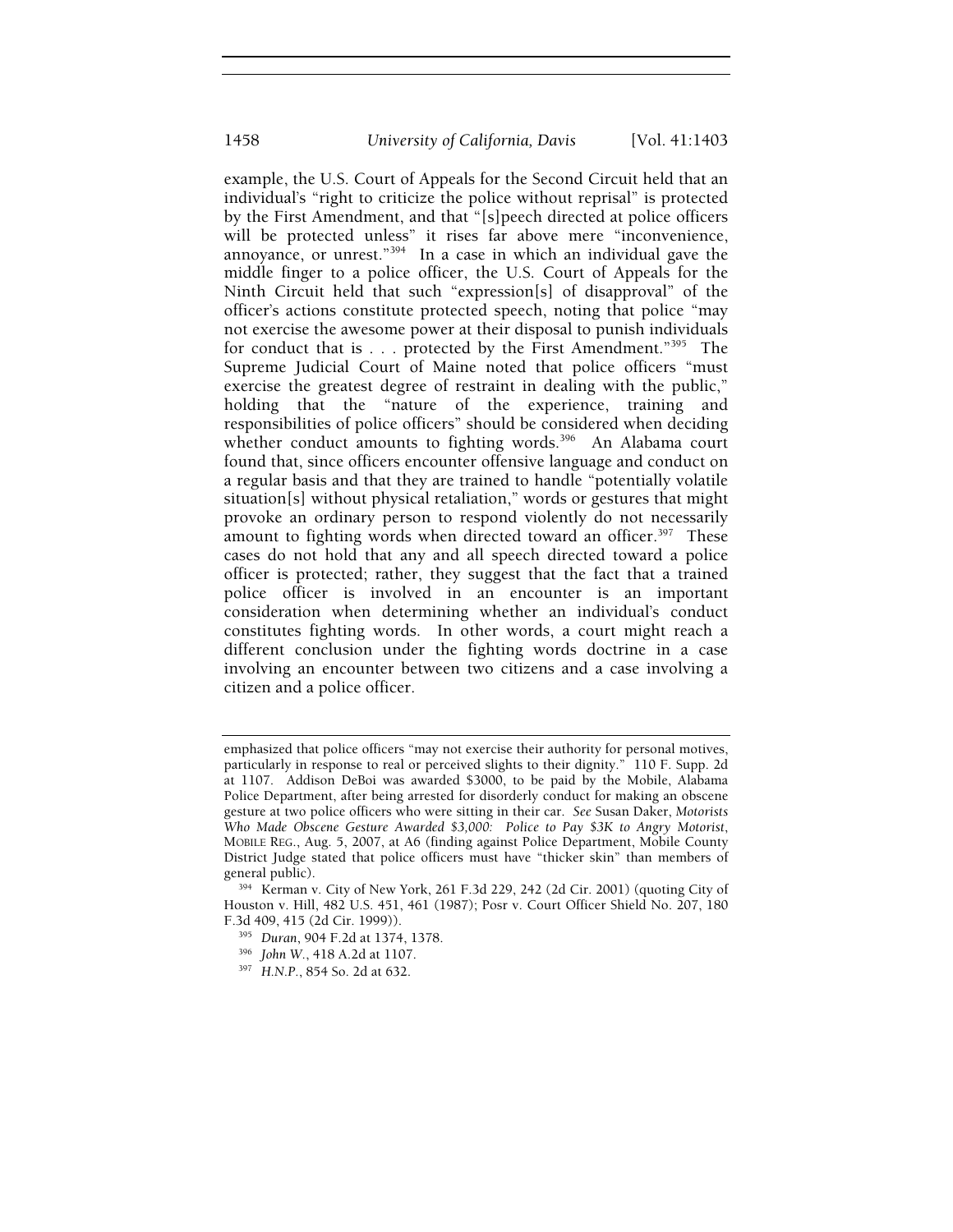Similarly, the Model Penal Code, in its disorderly conduct provision,<sup>398</sup> offers three justifications for distinguishing encounters with police officers from those involving ordinary citizens. First, it improves the overall prestige of law enforcement if officers take a "conservative approach to penalizing petty wounds to policemen's sensibilities," because hostility toward the police often arises when individuals feel that officers are abusing the discretionary power given to them through disorderly conduct statutes.<sup>399</sup> Second, the drafters of the Code recognized "the special circumstances of the policeman's calling and the likelihood that even his lawful actions will provoke disorderly conduct by arrestees."<sup>400</sup> In other words, the nature of police work is especially likely to result in altercations in which outraged individuals use offensive or abusive language or gestures, and police officers frequently must deal with "the most unruly and unrefined elements of the population."401 Third, the drafters' Official Comments discuss Justice Powell's concurrence in *Lewis v. New Orleans*, noting that it is reasonable to expect a police officer, whose job is to preserve order, to be least susceptible to provocation.<sup> $402$ </sup> The drafters suggest that states wishing to exclude cases involving police officers from the disorderly conduct statute should add language explicitly stating that the provision does not apply to words addressed to a police officer "unless it would deter an officer of reasonable firmness from carrying out his duties."403 Thus, states following the Model Penal Code approach would exclude most instances of individuals using the middle finger gesture toward police officers from the scope of their disorderly conduct provisions.

Some courts have rejected the idea that police officers should be held to a higher standard than average citizens when faced with the middle finger gesture or offensive language.<sup>404</sup> For example, a federal district court in Pennsylvania stated:

<sup>398</sup> MODEL PENAL CODE § 250.2 cmt. 7 (1962). 399 *Id.*

<sup>400</sup> *Id.*

<sup>401</sup> *Id.*

<sup>402</sup> *Id.*

<sup>403</sup> *Id.*

<sup>404</sup> *See, e.g.*, State v. Groves, 363 N.W.2d 507, 510 (Neb. 1985) ("We specifically reject the . . . concurrence of Mr. Justice Powell in *Lewis v. City of New Orleans* . . . wherein it is suggested that the words here used cannot be fighting words when directed at a police officer because he is trained to accept such abuse without violent reaction." (citation omitted)). The court held that the defendant's insults, including "fuckhead" and "motherfucker," were directed to a police officer and constituted fighting words. *Id.*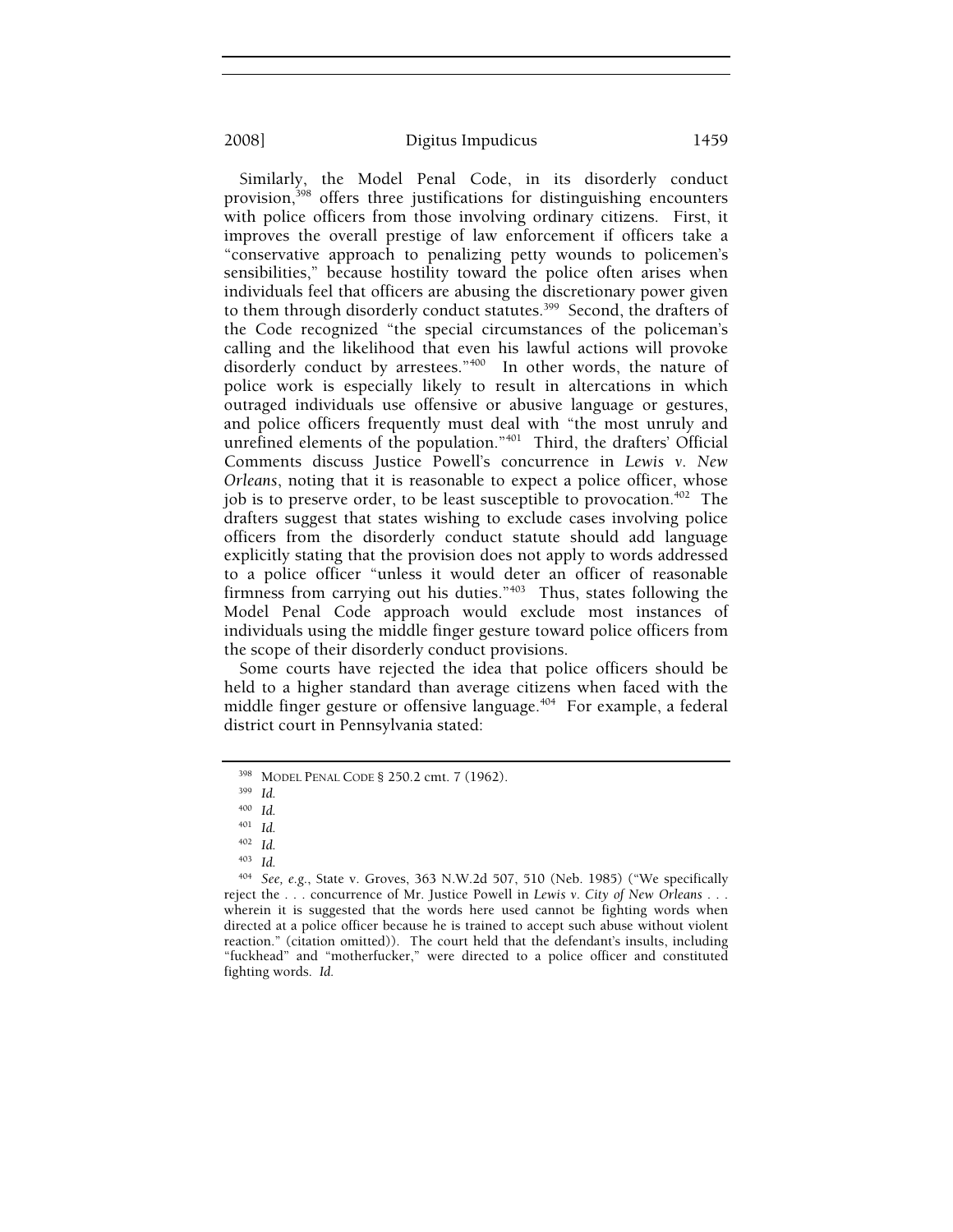Police officers, notwithstanding their devotion to the duty and the excellence of their training, are human beings and subject to the same failings as butchers, bakers and candlestick makers. We do not see the logic in finding that police officers can be expected to remain stoic in the face of vitriolic comments that one would expect to elicit violence from someone else. Moreover, we think it contrary to public policy to send out a signal to the general public that policemen are fair game for any amount of verbal abuse some may choose to heap upon them. $405$ 

An Ohio court expressly refused to adopt a different standard for police officers than for average citizens on the ground that such a standard would create incongruous results and potentially lead to application of a different standard for professions that "encounter the uncouth" on a regular basis.<sup>406</sup> The Nebraska Supreme Court similarly rejected the argument that police officers are "somehow less susceptible to abuse than other members of the general public." $407 \text{ A}$ concurring judge found that society does not pay police officers enough to expect them to "quash, if they could, all the same human reactions that other people have."408

Some courts have stressed the importance of the state's police power and the ability of law enforcement officers and other public officials to carry out their duties without being subjected to "abusive behavior" by the citizenry.409 For example, a Florida appellate court stated that, "[i]f this country is to preserve in its citizens any sense of discipline and respect for others in our society," the First Amendment cannot be interpreted to permit an arrestee to say, "Man, you pussy-assed mother fucker," to a police officer.<sup>410</sup> The court found that an evaluation of

<sup>&</sup>lt;sup>405</sup> Pringle v. Court of Common Pleas,  $604$  F. Supp. 623, 629 (M.D. Pa. 1985).<br><sup>406</sup> City of Akron v. Bozic, No. 20351, 2001 WL 1240137, at \*3 (Ohio Ct. App.

Oct. 17, 2001). The court noted that such professions might include: construction workers, teachers in high-crime school districts, social workers, and judges.

<sup>&</sup>lt;sup>407</sup> Groves, 363 N.W.2d at 510.<br><sup>408</sup> City of Bismarck v. Schoppert, 469 N.W.2d 808, 814 (N.D. 1991) (VandeWalle, J., concurring).

<sup>409</sup> See, e.g., Commonwealth v. Kelly, 758 A.2d 1284, 1288-89 (Pa. Super. Ct. 2000) (Stevens, J., concurring) (asserting, where driver gave the middle finger and said "Fuck you, asshole" to public highway construction workers, that "[p]ublic employees, volunteer firefighters and emergency personnel" should not be expected to tolerate offensive language while carrying out their duties of protecting safety of citizens); Schwartz, *supra* note 364, at 3 (stating that private citizens have obligation to treat law enforcement officials with respect).<br><sup>410</sup> L.J.M. v. State, 541 So. 2d 1321, 1322-23 (Fla. Dist. Ct. App. 1989).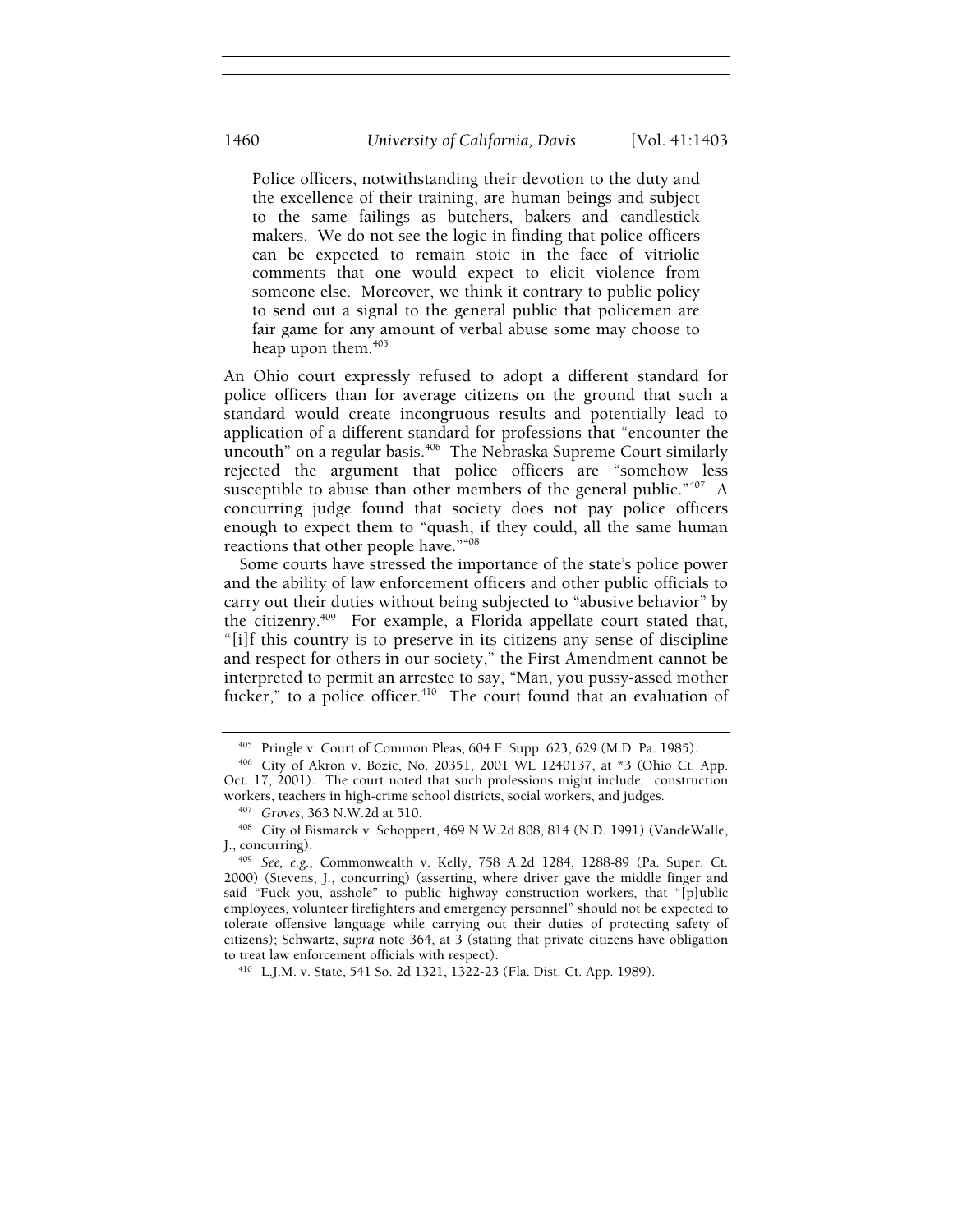whether offensive language constitutes fighting words based on the identity of the recipient is "unwarranted and unsupported" by First Amendment jurisprudence.<sup>411</sup> These courts reject the premise that police officers should "remain stoic in the face of vitriolic comments" that would elicit a violent response from an average citizen; $412$  thus, the result of a fighting words analysis will be the same whether or not a police officer is involved in the encounter. However, because the middle finger gesture alone arguably does not fall within the scope of the fighting words doctrine, individuals should not be arrested merely for giving the finger to a police officer.

The best approach is illustrated by a decision of the Supreme Court of North Dakota reversing the conviction of a man who, during a confrontation with police officers, gave them the middle finger and said, "Fucking, bitching cop," "Fuck you," "Fuck my ass," and "You don't know who you're fucking with."<sup>413</sup> Finding that there was "no evidence that [the defendant's] language or conduct tended to incite an immediate breach of the peace," based on testimony from several witnesses who said that they would not have reacted violently to the defendant's words and gesture, the court overturned the disorderly conduct conviction.<sup>414</sup> The court noted that "whether particular The court noted that "whether particular words are 'fighting words' depends on the circumstances of their utterance and the fact that the words are spoken to police is a significant circumstance."<sup>415</sup> This approach gives judges and juries flexibility in determining whether a defendant's conduct amounts to fighting words, while still recognizing that a police officer's duties, obligations, and training warrant special consideration when making that determination. Given that the middle finger gesture alone should not support a disorderly conduct conviction (especially when it is directed toward a police officer), this approach allows individuals to criticize the police in a nonviolent way without risking arrest and prosecution.

<sup>411</sup> *Id.*

<sup>412</sup> Pringle v. Court of Common Pleas, 604 F. Supp. 623, 626 (M.D. Pa.) (denying habeas relief where defendant had been charged with disorderly conduct after she became upset when officers were arresting her friend with what she believed to be excessive force and called officers "goddamn fucking pigs," with crowd of 30 to 50

people watching), *rev'd on other grounds*, 778 F.2d 998 (3d Cir. 1985).<br><sup>413</sup> Schoppert, 469 N.W.2d at 809.<br><sup>414</sup> Id. at 812-13.<br><sup>415</sup> Id. at 812 (quoting Lewis v. New Orleans, 415 U.S. 130, 135 (1974) (Powell, J., concurring)).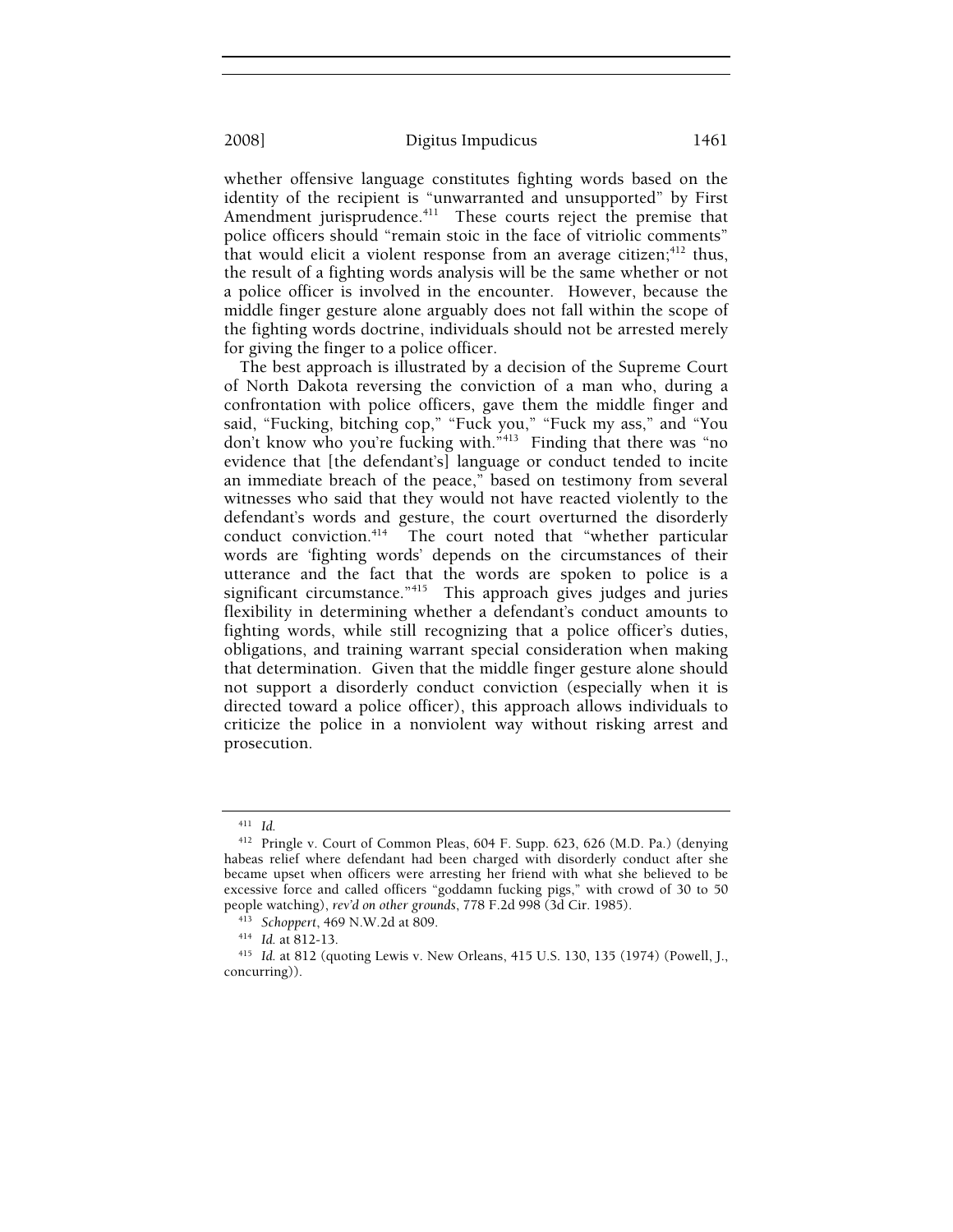While appellate review serves as an important check on law enforcement discretion, the nature of police work necessarily includes exposure to protest and verbal assault; it is thus not unreasonable to ask that police officers be trained to respond to face-to-face confrontations without resorting to violence or abusing their law enforcement powers.<sup>416</sup> Disorderly conduct and breach-of-peace Disorderly conduct and breach-of-peace statutes, which are commonly used to prosecute D.I. users, vest police and prosecutors with vast latitude<sup>417</sup> in deciding whether to arrest and prosecute for speech that, in most circumstances, should fall within the scope of First Amendment protection. Professor Sanford Kadish argues that disorderly conduct and vagrancy laws provide a "disingenuous means of permitting police to do indirectly what the law forbids them to do directly,"<sup>418</sup> by giving them so much discretion in performing their law enforcement duties.<sup>419</sup> Disorderly conduct statutes typically allow officers to act in situations before any real harm to persons, property, or the state has occurred.<sup>420</sup> Concurring in *Lewis v. New Orleans*, Justice Powell argued that a New Orleans breach-of-peace ordinance gave police "virtually unrestrained power" to make arrests.<sup> $421$ </sup> He discussed the potential for abuse of this power,

statutes only when no other valid legal reason exists for arresting a person who seems suspicious; he remarked that the "opportunity for abuse . . . is self-evident." 415 U.S. at 135-36 (Powell, J., concurring). The Court struck down on overbreadth grounds a New Orleans ordinance that prohibited the use of "obscene or opprobrious language toward or with reference to any member of the city police while in the actual performance of his duty." *Id*. at 131-32.

<sup>416</sup> *See* Schwartz, *supra* note 364, at 3 (quoting police sergeant responding to New York criminal court ruling that dismissed disorderly conduct charge where the individual told the arresting officer, "Fuck you . . . I'm not leaving . . . . It's a free

country"). 417 *See Lewis*, 415 U.S. at 135 (Powell, J., concurring) (arguing that breach-of-peace ordinance "confers on police a virtually unrestrained power to arrest and charge persons with a violation"); NEW YORK POLICE DEPARTMENT, *supra* note 362, ch. 6, at 1 (suggesting that police officers have more discretion than any other category of public

official).<br><sup>418</sup> KADISH, *supra* note 48, at 22.<br><sup>419</sup> *Id.* at 30-32.<br><sup>420</sup> *See, e.g.*, MODEL PENAL CODE § 250.2 cmt. 4(a) (1962) (noting that Model Penal Code's disorderly conduct statute "explicitly includes utterance, gesture, or display that is 'offensively coarse,'" even when it is unlikely to generate violent response from recipient); *see also* KADISH, *supra* note 48, at 21 (explaining that "American criminal law typically has extended the criminal sanction well beyond [fundamental offenses involving serious harm to persons, property, and the state,] to include very different kinds of behavior, kinds which threaten far less serious harms, or else highly intangible ones about which there is no genuine consensus, or even no harms at all"). 421 In *Lewis*, Justice Powell noted that the police often invoke disorderly conduct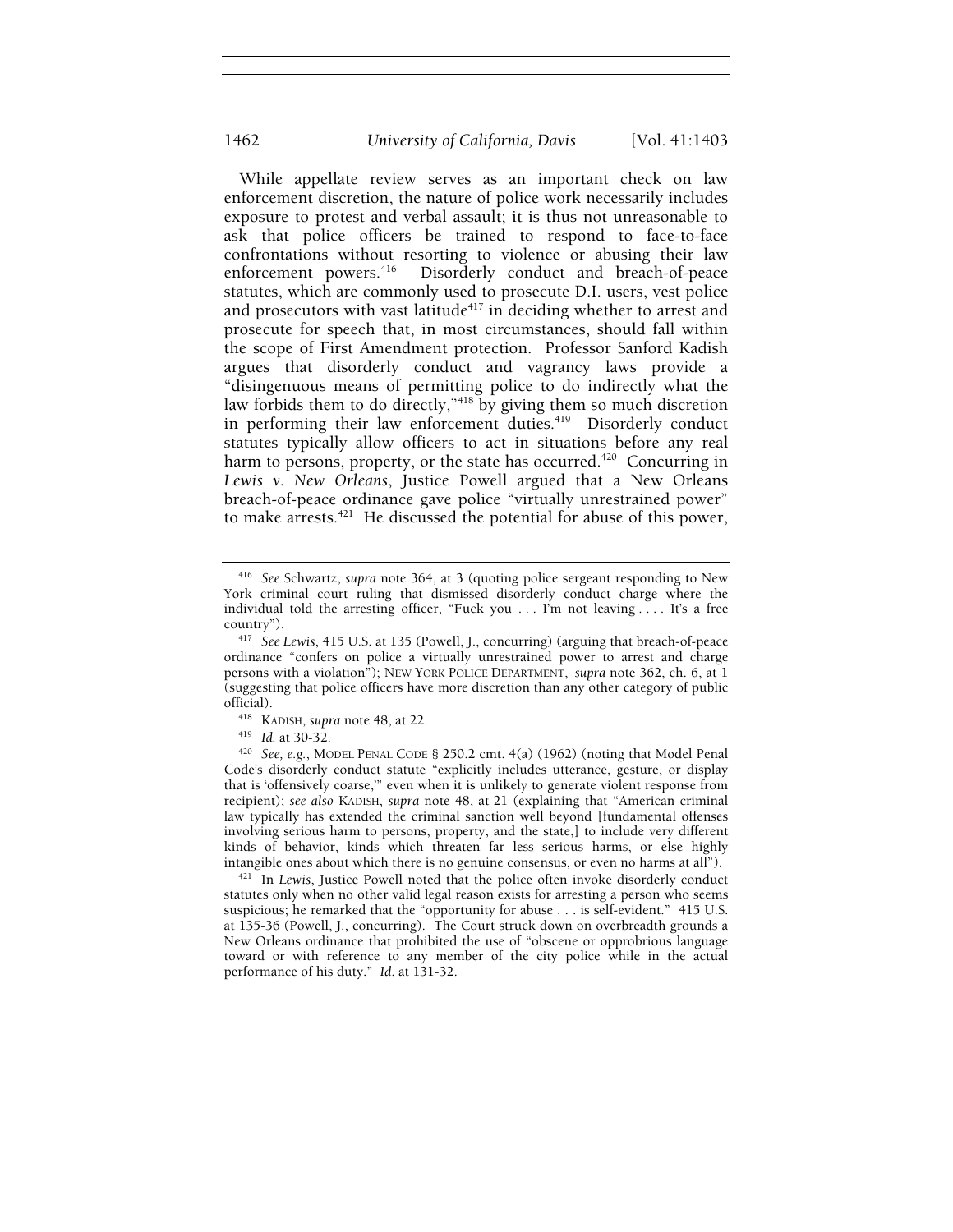because many arrests occur without witnesses other than the arresting officer and the arrestee. $422$ 

In addition, because members of the public are conscious of police officers' power and mindful of the potential for abuse of that power, officers must ensure that the public has no reason to perceive their behavior as unethical or improper.<sup>423</sup> Arbitrary arrests and prosecutions ultimately undercut the public's perception of law enforcement authority. When citizens perceive that police wield their authority unfairly and begin to view law enforcement as an exercise of unchecked executive power, they come to resent the entire machinery of law enforcement.424 The New York Police Department's *Police Student's Guide* cautions that officers must be careful to use their discretionary powers in a way that promotes public trust and upholds the Department's ethical standards, and notes that discretion "does not entail using police authority . . . to punish individuals who are discourteous or who give officers a bad time."425

On the other hand, some have argued that allowing police officers to arrest individuals who use the middle finger gesture enables them to nip a potentially more serious situation in the bud. For example, a Texas police officer stated that his department recently cracked down on use of the middle finger gesture because the gesture often leads to violence. According to the officer, "Words [or gestures] lead to fists, fists lead to some type of weapon."426 New York City's former mayor

<sup>422</sup> *Id.* at 135-36. Justice Powell went on to state that a breach-of-peace conviction could be based on nothing more than the court's acceptance of the officer's testimony. *Id.* Similarly, the drafters of the Model Penal Code acknowledged that "even the most carefully drafted disorderly conduct statute leaves considerable room for interpretation," and that a judge is more likely to sympathize with the officer's version of the story. MODEL PENAL CODE § 250.1 cmt. 4(a) (Tentative Draft No. 13, 1961). 423 NEW YORK POLICE DEPARTMENT, *supra* note 362, ch. 17, at 5; *see also* MODEL

PENAL CODE § 250.2 cmt. 7(i) (1962) (suggesting that some groups perceive that arrests often occur because police officer's personal sensibilities are affronted and not because officer is striving to protect public interest, and that "[i]t would therefore improve police prestige if the law and police administration took a conservative approach to penalizing petty wounds to policeman's sensibilities"); *cf.* Peter Hirschfeld, *Animal Cruelty Case Yields 'Doggone' Dismissal*, TIMES ARGUS (Montpelier, Vt.), June 6, 2007, *available at* http://www.timesargus.com/apps/pbcs.dll/article?AID=/ 20070606/NEWS01/706060362/1002/NEWS01 (stating that charges were dropped against woman for "staring" at police dog in "taunting/harassing manner," and noting that public defender in case "likened the act to giving a police officer the finger — a form of expression protected by rights accorded under the First Amendment").<br><sup>424</sup> See KADISH, *supra* note 48, at 30-33.<br><sup>425</sup> NEW YORK POLICE DEPARTMENT, *supra* note 362, ch. 6, at 2.

<sup>&</sup>lt;sup>426</sup> Nicole Murray, *Teen Arrested for Making Obscene Gesture* (NBC-6 KCEN television broadcast Mar. 31, 2005), *available at* http://web.archive.org/web/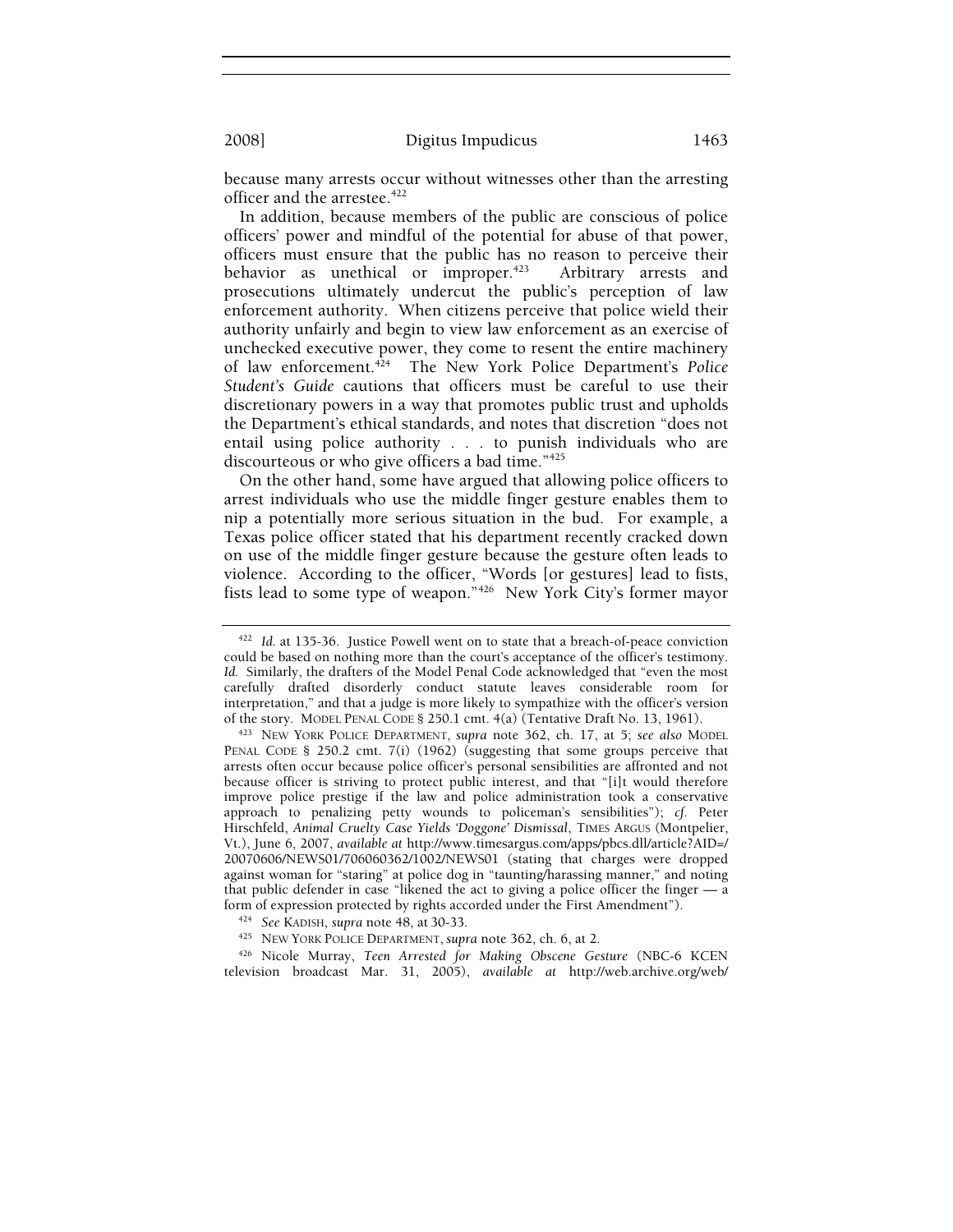Rudolph Giuliani believed that minor offenses such as disorderly conduct and loitering should be punishable because they often lead to serious crime; accordingly, he embarked on a campaign to enforce laws against "public drinking, public urination, illegal peddling, squeegee solicitation, panhandling, prostitution, loitering, graffiti spraying, and turnstile jumping."427 He argued:

[I]f you concentrate on the little things, and send the clear message that this City cares about maintaining a sense of law and order, which is another way of saying people respecting the rights of other people, then the City as a whole will begin to become safer. The very reason laws exist in the first place is so that people's rights can be protected, and that includes the right not to be disturbed, agitated, and abused by others.<sup> $428$ </sup>

When it comes to mere use of the middle finger gesture, however, law enforcement officers should not have authority to make arrests for speech or conduct that rises only to the level of a minor offense or annoyance, because the First Amendment protects offensive, vulgar, or unpleasant speech.<sup>429</sup> In the case of speech and gestures directed toward a police officer, the Supreme Court has stated that officers should expect to tolerate some offensive speech, and that their training and experience should prepare them to exercise a higher level of restraint than an ordinary citizen.<sup>430</sup> Arrests for use of the middle

<sup>20050829230526/</sup>http://www.kcentv.com/news/c-article.php?cid=1&nid=6717. 427 Harcourt, *supra* note 49, at 110 (discussing Mayor Giuliani's quality-of-life initiatives); *see also* Rudolph W. Giuliani, The Next Phase of Quality of Life: Creating a More Civil City, Address at The Lincoln Center for the Performing Arts (Feb. 24, 1998), *available at* http://www.nyc.gov/html/rwg/html/98a/quality.html. 428 Giuliani, *supra* note 427. 429 *See* City of Houston v. Hill, 482 U.S. 451, 465 (1987) (noting that Supreme

Court has "repeatedly invalidated laws that provide the police with unfettered discretion to arrest individuals for words or conduct that annoy or offend them"); Cohen v. California, 403 U.S. 15, 25 (1971) (emphasizing that "the state has no right to cleanse public debate to the point where it is grammatically palatable to the most squeamish among us"); Terminiello v. City of Chicago, 337 U.S. 1, 4 (1949) (affirming that "[s]peech is . . . protected against censorship or punishment, unless shown likely to produce a clear and present danger of a serious substantive evil that rises far above public inconvenience, annoyance, or unrest"). While the outer limits of First Amendment protection are not clearly defined, the Court has carved out exceptions where speech rises to the level of obscenity, libel, or fighting words. *See*  Chaplinsky v. New Hampshire, 315 U.S. 568, 571-72 (1942) (noting that punishment of these categories of speech has never raised problem under First Amendment); *see* 

*also supra* Part II.C. 430 *See supra* notes 381-91 and accompanying text*.*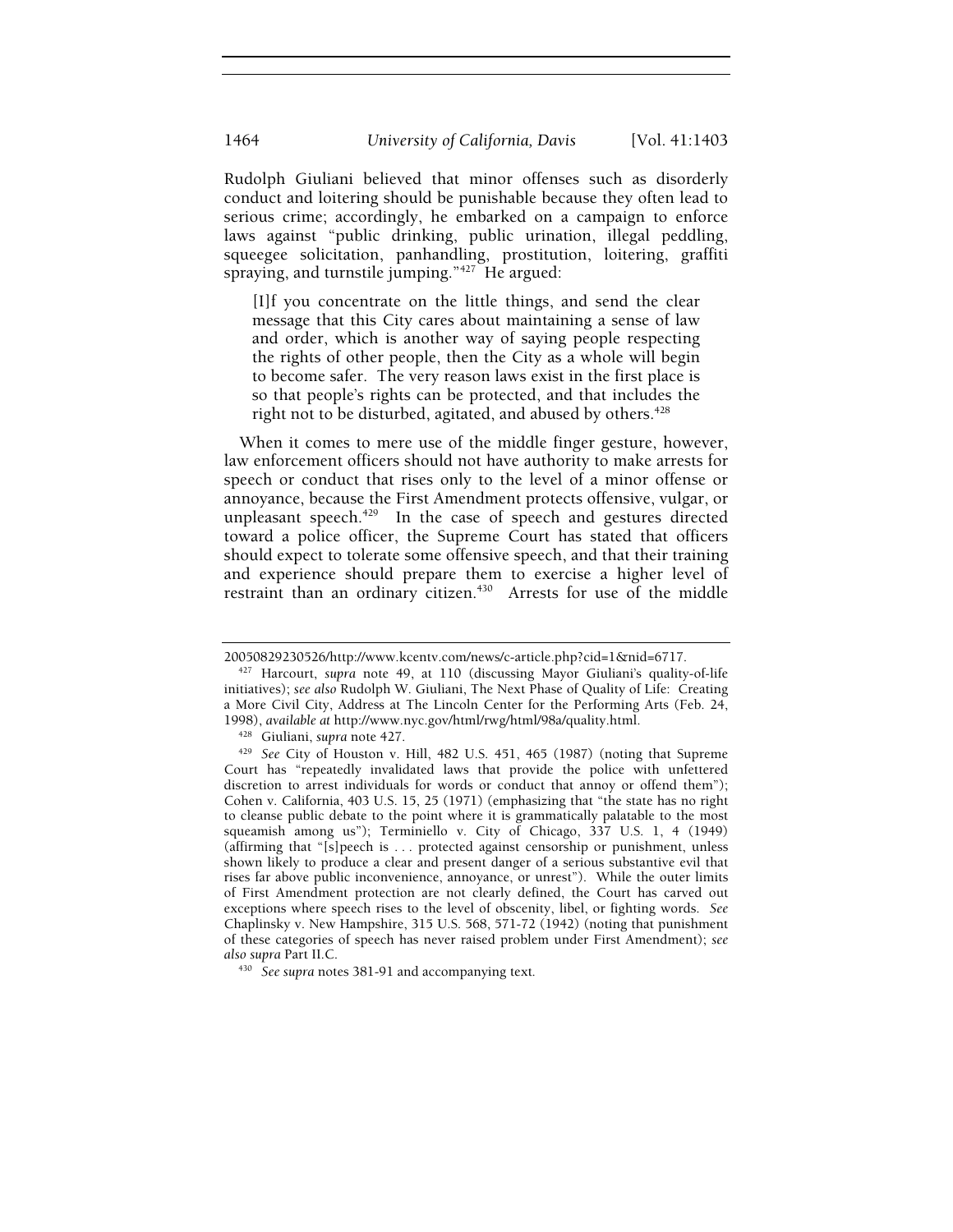finger in the presence of a police officer undermine the Supreme Court's steadfast recognition that the right to criticize the government lies at the core of the First Amendment.<sup>431</sup> Commentator Mark Rutzick argues that speech intended for police officers, even if particularly abusive, contains an intellectual and political element,<sup>432</sup> and that when an individual directs speech at a police officer, the government — not the officer as an individual — is the "real target." $433$ Therefore, as long as the form of protest does not rise to the level of clearly proscribed conduct, such as fighting words, obscenity, or assault, a citizen should not lose First Amendment protection simply because the citizen used the middle finger in the presence of a law enforcement officer.<sup>434</sup>

<sup>434</sup> See MODEL PENAL CODE § 250.2 cmt. 7(iii) (1962) (suggesting that state legislatures expressly remove from scope of disorderly conduct statutes cases involving "insults that merely disturb the policeman's feelings"); Dawn Christine Egan, Note, *Fighting Words Doctrine: Are Police Officers Held to a Higher Standard, or Per* Bailey v. State*, Do We Expect No More from Our Law Enforcement Officers than We Do from the Average Arkansan?*, 52 ARK. L. REV. 591, 608 (1999) (proposing that standard for determining whether particular utterance constitutes fighting words should be heightened when dealing with words directed at police officers); *see also* Spier v. Elaesser, 267 F. Supp. 2d 806, 811 (S.D. Ohio 2003) (holding that officers violated Spier's First Amendment rights when they arrested him for chanting, "two, four, six, eight, fuck the police state," in response to being told that he had to undergo patdown search before entering rally); Sweatt v. Bailey, 876 F. Supp. 1571, 1580 (M.D. Ala. 1995) (concluding that calling police officer "an ass" does not amount to fighting words); H.N.P. v. State, 854 So. 2d 630, 632 (Ala. Crim. App. 2003) (finding that flipping the bird to officer in restaurant does not amount to fighting words and therefore is not sufficient to support disorderly conduct conviction); Ware v. City & County of Denver, 511 P.2d 475, 475 (Colo. 1973) (deciding that defendant's utterance of "Fuck you" to law enforcement officer did not amount to fighting words); City of Oak Park v. Smith, 262 N.W.2d. 900, 903 (Mich. 1977) (reversing disorderly conduct conviction because defendant's spontaneous use of the middle finger toward another driver did not amount to fighting words); People v. Stephen, 581 N.Y.S.2d 981, 985-86 (N.Y. Crim. Ct. 1992) (finding that use of offensive language toward police officer and continued groping of one's genitals were protected speech under First Amendment); State v. Creasy, 885 S.W.2d 829, 831 (Tenn. Crim. App. 1994)

<sup>431</sup> *See* Kerman v. City of New York, 261 F.3d 229, 242 (2d Cir. 2001) (upholding individual's right to "criticize the police without reprisal"); Webster v. City of New York, 333 F. Supp. 2d 184, 202 (S.D.N.Y. 2004) (holding that individual's questioning of police officers' actions and authority to issue citation for drinking on private property constituted "criticism of the police officers' actions," which is protected speech).<br><sup>432</sup> Rutzick, *supra* note 236, at 10.<br><sup>433</sup> *Id.* ("Even the most outrageous abuse in that context is an expression of some

opinion concerning governmental policies or practices. To close the door on the most vigorous political protest would seem to do far more harm in the long turn than the likelihood in the short run of violent reactive conduct or harm to the 'sensibilities.").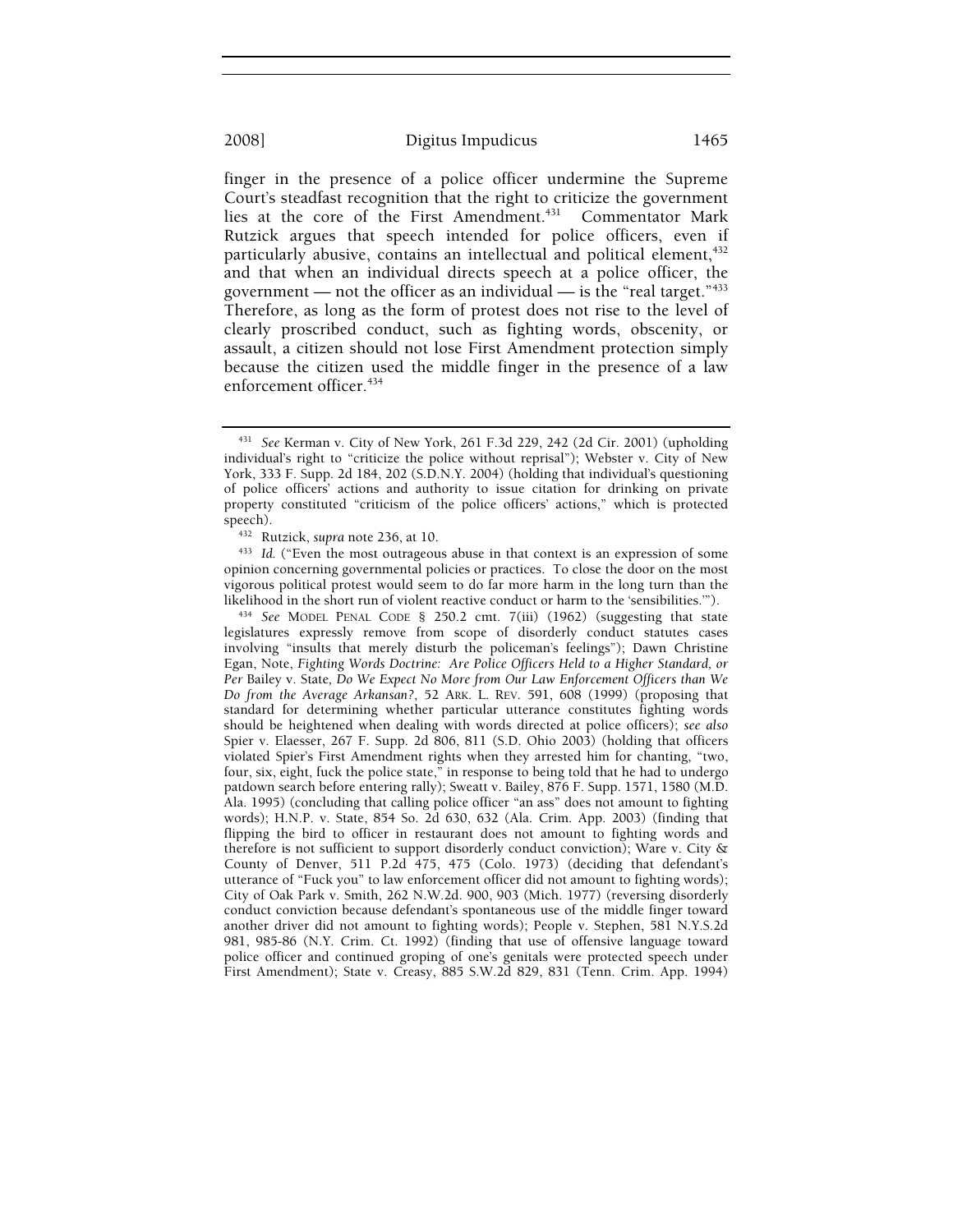#### 1466 *University of California, Davis* [Vol. 41:1403

#### *B. The Middle Finger at School*

Although the First Amendment ensures broad protection of adults' public speech,<sup>435</sup> the U.S. Supreme Court has limited the speech rights of elementary and secondary school students on school grounds.<sup>436</sup> Between 1969 and 1988, the Court handed down several significant decisions regarding student speech on campus,437 but it has yet to

that students' constitutional rights in school are not necessarily same as those of adults in public); *see also* Pangle v. Bend-Lapine Sch. Dist., 10 P.3d 275, 286 (Or. Ct. App. 2000) (noting that protection of students' speech is not automatically same as that of adults in "non-school setting"); Adam A. Milani, *Harassing Speech in the Public Schools: The Validity of Schools' Regulation of Fighting Words and the Consequences if They Do Not*, 28 AKRON L. REV. 187, 202 (1995) (stating that public elementary and high schools indisputably have more power to regulate student speech than society has to regulate speech in general). The Supreme Court also has recognized the First Amendment rights of teachers. In *Pickering v. Bd. of Educ.*, 391 U.S. 563, 574 (1968), the Court held that a teacher's ability to speak about a matter of public importance concerning the school could not be infringed absent a showing that the teacher knowingly or recklessly made false statements about the school. Courts also have upheld the First Amendment rights of teachers in the classroom. *See, e.g.*, Keefe v. Geanakos, 418 F.2d 359, 361-63 (1st Cir. 1969) (suggesting that teacher likely would prevail on his claim that employer, high school, violated his First Amendment rights when it dismissed him for assigning article from *Atlantic Monthly* magazine to senior English class; article contained "a vulgar term for an incestuous son," and teacher discussed term and reason for its use in article with class); Mailloux v. Kiley, 323 F. Supp. 1387, 1392-93 (D. Mass. 1971) (holding that school board violated First Amendment rights of teacher when it fired him for leading discussion about role of taboo words in modern society; during discussion, teacher wrote "fuck" on blackboard and asked class to define word). In affirming the *Mailloux* decision, the U.S. Court of Appeals for the First Circuit noted that the constitutionality of regulations on teachers' speech should depend on several factors, including the "age and sophistication of students," the nexus between the use of the word and a valid educational purpose, and the context in which the speech occurs. Mailloux v. Kiley, 448 F.2d 1242, 1243 (1st Cir. 1971). *But see* Lacks v. Ferguson Reorganized Sch. Dist. R-2, 147 F.3d 718, 719, 724 (8th Cir. 1998) (upholding school district rule prohibiting use of profanity in classroom, where teacher allowed performance of student-written plays that included words "fuck," "shit," "ass," and "bitch" in her classroom, on ground that prohibition on profanity was "reasonably related to the legitimate pedagogical concern" of teaching students to comply with generally acceptable social norms); Adams v. Campbell County Sch. Dist., 511 F.2d 1242, 1247 (10th Cir. 1975) (stating that high school teachers do not have unlimited freedom to discuss controversial topics or use controversial materials in class, and that school board and school administrators have right to require teachers to adopt more

traditional approach in classroom). 437 *See* Hazelwood Sch. Dist. v. Kuhlmeier, 484 U.S. 260, 273 (1988) (holding that

<sup>(</sup>concluding that use of insulting words and profanities toward officer does not amount to fighting words). 435 Bethel Sch. Dist. No. 403 v. Fraser, 478 U.S. 675, 682 (1986). 436 *See id*. (citing New Jersey v. T.L.O., 469 U.S. 325, 340-42 (1985)) (confirming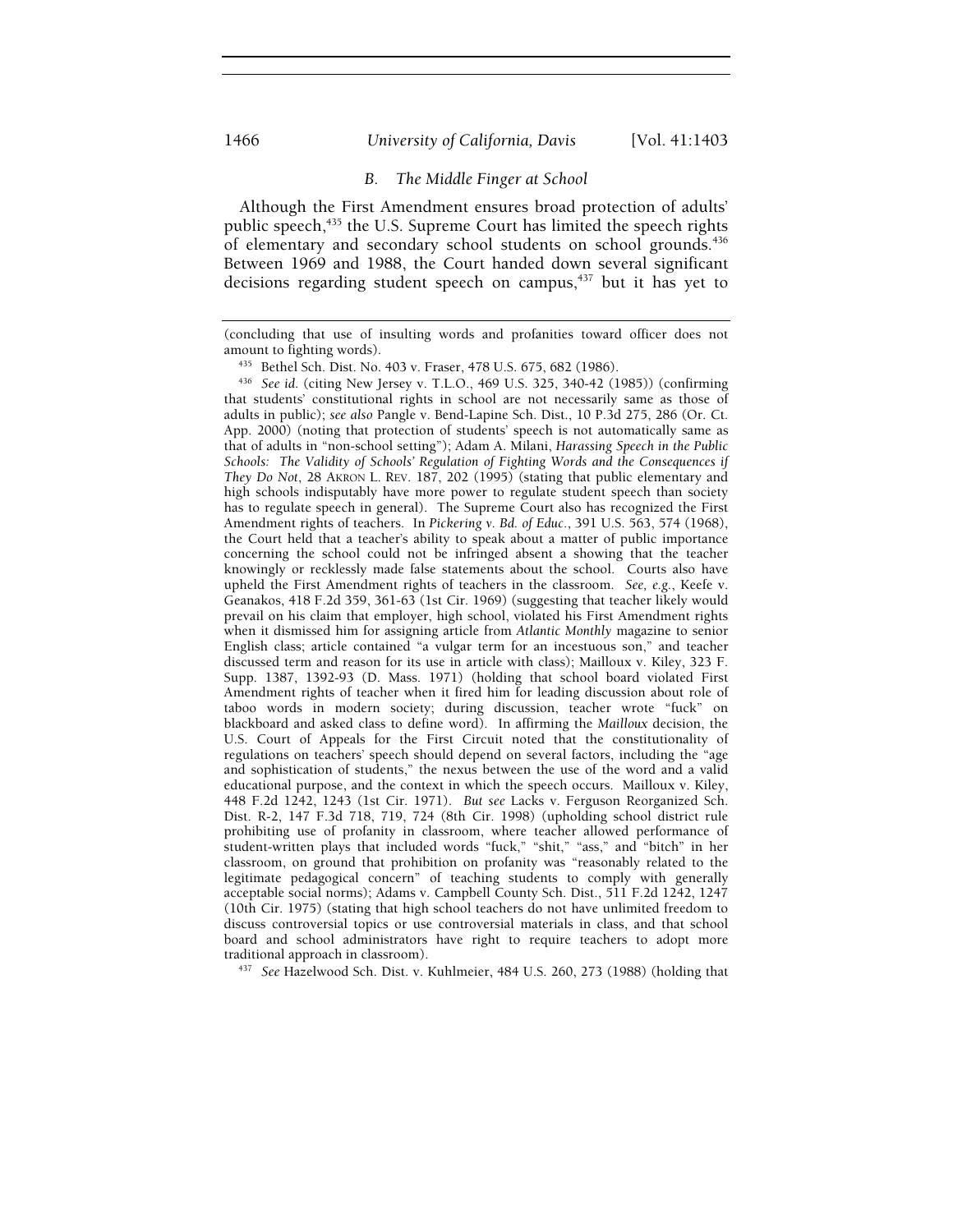decide whether a school's authority to punish student speech extends beyond school grounds.<sup>438</sup> Based on these decisions, it appears settled that, when a student uses the D.I. on campus, school officials may either punish the student administratively, usually through suspension or expulsion,<sup>439</sup> or seek to sanction the conduct through the state's police power.While school officials likely will have the authority to punish use of the D.I. by a student in an academic setting, a student who uses the D.I. off campus, even when directing it toward a school official, should receive full First Amendment protection.<sup>440</sup>

state disorderly conduct statute where student said "F--- you" and kicked chair in presence of school principal). 440 *Cf.* Thomas v. Bd. of Educ., Granville Cent. Sch. Dist., 607 F.2d 1043, 1052 (2d

Cir. 1979) (noting that court's willingness to give school officials autonomy in regulating student speech and conduct on campus depends on "confinement of that power within the metes and bounds of the school itself"). Of course, a student's off-

educators may exercise editorial control over student speech when speech is part of school-sponsored activity and regulation is "reasonably related to legitimate pedagogical concerns"); *Fraser*, 478 U.S. at 685 (holding that school district could censor student speech that it found to be vulgar, offensive, and inconsistent with school's educational mission); Tinker v. Des Moines Indep. Cmty. Sch. Dist., 393 U.S. 503, 509 (1969) (allowing school district to regulate student speech only where school could show that speech would cause material and substantial disruption to

discipline and operation of school).<br><sup>438</sup> Because the Court has not provided clear guidance, lower courts have come to different conclusions on the issue of whether student speech on the Internet, including student-created websites and Internet chat rooms, constitutes on- or offcampus speech. *See also* Clay Calvert, *Off-Campus Speech, On-Campus Punishment: Censorship of the Emerging Internet Underground*, 7 B.U. J. SCI. & TECH. L. 243, 285 (2001) (examining cases involving student speech on Internet and noting that Court has not provided clear standard for determining whether and when school authorities can regulate off-campus speech); Aaron H. Caplan, *Public School Discipline for Creating Uncensored Anonymous Internet Forums*, 39 WILLAMETTE L. REV. 93, 140-93 (2003) (discussing student speech on Internet and concluding that public high schools do not have authority to censor Internet speech); Bill Rankin & D. Aileen Dodd, *Students Sue Over Speech Rights; Online Chat Threatened Teacher, School Says*, ATLANTA J. & CONST., Oct. 29, 2003, at B1 (discussing lawsuit filed by two Atlanta high school students who were suspended for making allegedly threatening comments about language arts teacher on website); David Shepardson, *Teen's Suspension Overruled; Judge: Web Site Critical of Other Students Protected*, DETROIT NEWS, Dec. 2, 2002, at 1C (reporting that federal district court judge overturned suspension of student who had published critical remarks about other students on private website). *Compare* Beussink v. Woodland R-IV Sch. Dist., 30 F. Supp. 2d 1175, 1177 (E.D. Mo. 1998) (upholding student's First Amendment rights where student created webpage critical of his high school at home and on his own computer), *with* J.S. *ex rel.* H.S. v. Bethlehem Area Sch. Dist., 757 A.2d 412, 415 (Pa. Commw. Ct. 2000) (upholding permanent expulsion of student who created a website entitled "Teacher Sux" on his own computer outside of regular school hours). 439 *Cf. In re* Julio L., 3 P.3d 383, 384-85 (Ariz. 2000) (overturning conviction under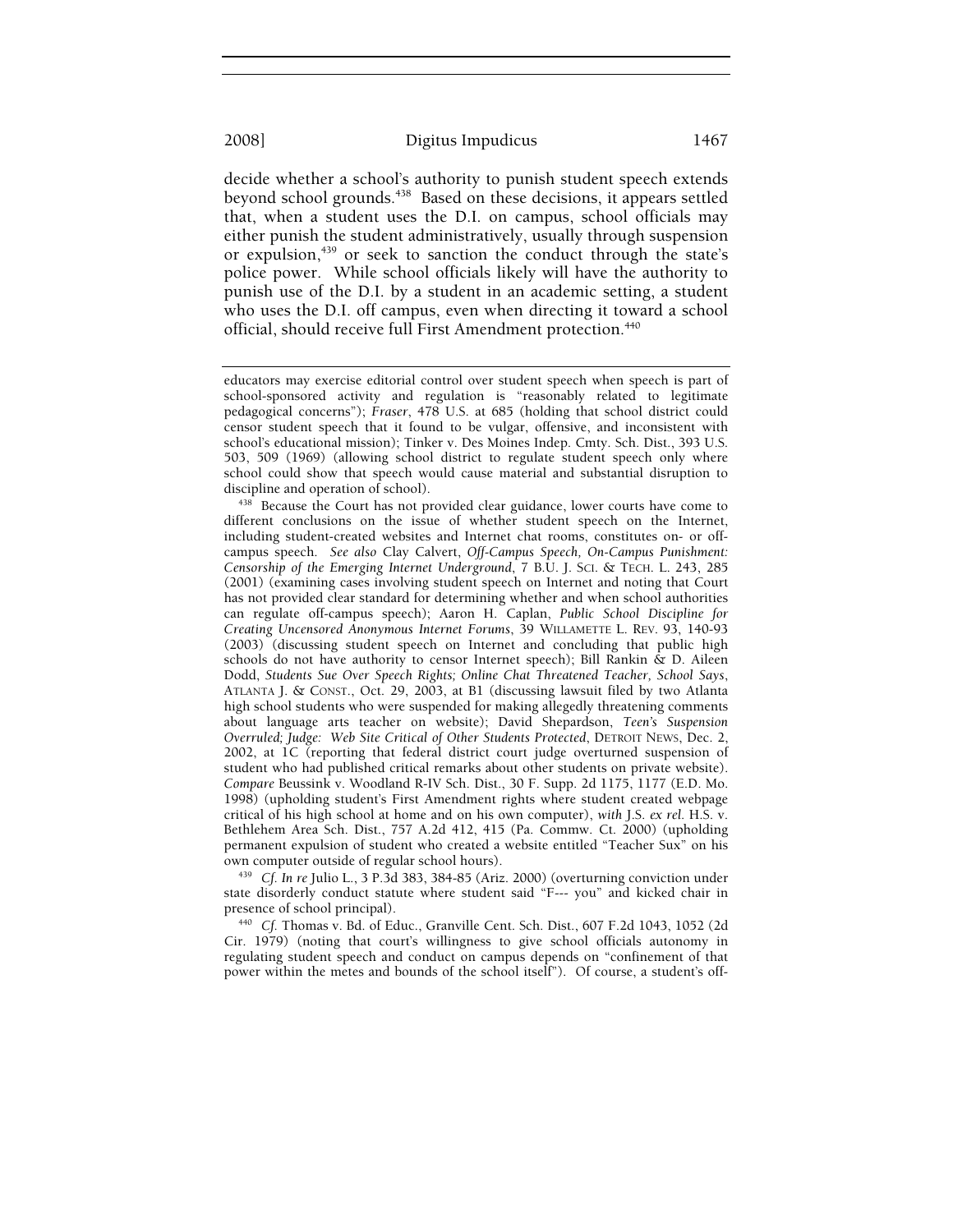Considered the most important decision protecting students' speech rights at school,<sup>441</sup> Tinker v. Des Moines Independent School District<sup>442</sup> upheld the rights of three public school students to protest the Vietnam War by wearing black armbands to school.<sup>443</sup> Writing for a seven-member majority, Justice Abe Fortas wrote that school officials may not exercise absolute authority over student speech, because students retain constitutional rights even when they are on school grounds.444 He emphasized that students are free to express their views, absent a constitutionally sufficient reason for limiting their speech, and that schools cannot limit students' speech to an officially sanctioned message.<sup>445</sup> Drawing upon the "marketplace of ideas" theory of speech,<sup>446</sup> Justice Fortas emphasized the importance of allowing our nation's future leaders to gain "wide exposure to that robust exchange of ideas which discovers truth 'out of a multitude of tongues.'"447

the holdings of *Tinker* and subsequent Supreme Court cases on student speech).<br><sup>442</sup> 393 U.S. 503 (1969).<br><sup>443</sup> *Id.* at 504.<br><sup>444</sup> *Id.* at 506 (stating that students do not "shed their constitutional rights to freedom of speech or expression at the schoolhouse gate"). 445 *Id.* at 511; *see also* Keyishian v. Bd. of Regents, 385 U.S. 589, 603 (1967) (noting

that First Amendment "does not tolerate laws that cast a pall of orthodoxy over the classroom"). 446 *See* Abrams v. United States, 250 U.S. 616, 630 (1919) (Holmes, J., dissenting)

(arguing that "the best test of truth is the power of the thought to get itself accepted in the competition of the market"). Holmes's theory is predicated on the belief that uninhibited and vigorous debate ultimately will uncover the truth and lead to the overall evolution of society. *See* Stanley Ingber, *The Marketplace of Ideas: A Legitimizing Myth*, 1984 DUKE L.J. 1, 4-6 (critiquing role of marketplace-of-ideas

theory in First Amendment jurisprudence). 447 *Tinker*, 393 U.S. at 512. The majority also argued that personal communication among students is an inevitable and important aspect of public education. *Id.*; *see also Keyishian*, 385 U.S. at 603 (noting that classroom is particularly important embodiment of marketplace of ideas); Lisa M. Pisciotta, Comment, *Beyond Sticks & Stones: A First Amendment Framework for Educators Who Seek to Punish Student Threats*, 30 SETON HALL L. REV. 635, 638-39 (2000) (explaining that ACLU frequently

campus conduct is subject to prosecution for disorderly conduct if it rises to the level of fighting words. *See supra* Part II.A (discussing fighting words doctrine). 441 *See* Erwin Chemerinsky, *Students Do Leave Their First Amendment Rights at the* 

*Schoolhouse Gates: What's Left of* Tinker*?*, 48 DRAKE L. REV. 527, 527-28 (2000) (surveying Supreme Court and lower court decisions after *Tinker* and contrasting *Tinker*'s broad protection of student speech rights with later decisions that limited scope of those rights). For additional analysis of *Tinker*, see generally Caplan, *supra*  note 438, at 120-32 (providing a detailed examination of the impact of *Tinker* on free speech rights of students at public schools); Andrew D.M. Miller, *Balancing School Authority and Student Expression*, 54 BAYLOR L. REV. 623, 628-37 (2002) (summarizing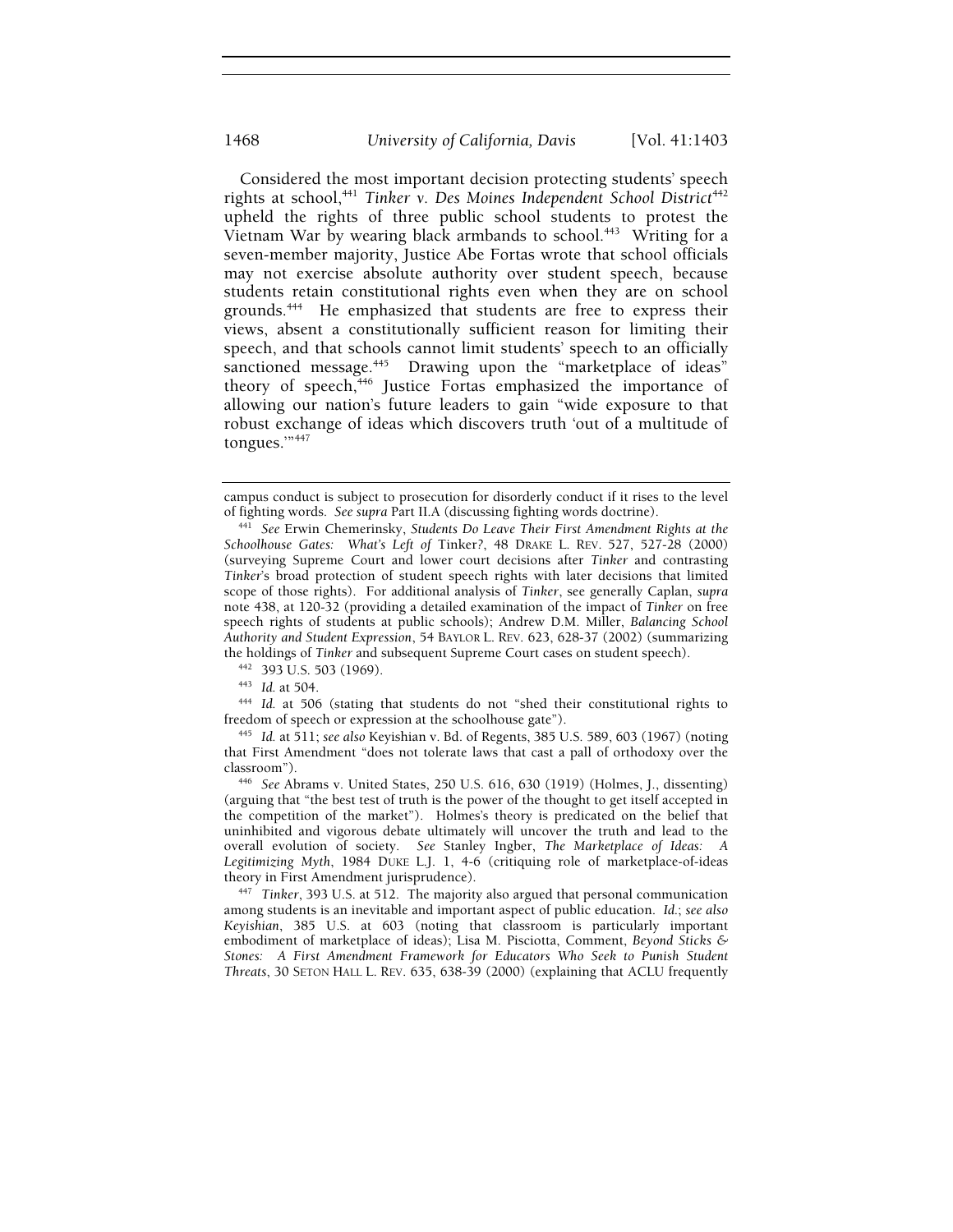Despite its broad grant of free speech rights to public school students, the *Tinker* Court ultimately did not ensure full First Amendment protection for students, at least when they are on school grounds. Instead, the majority in *Tinker* concluded that, to regulate student speech, a school must show that the speech or conduct it seeks to punish would "materially and substantially" disrupt the educational process in the school.<sup>448</sup> When punishing or limiting student speech, a school must prove that its regulation was motivated by something more than a desire to prevent the "discomfort and unpleasantness" that often accompany expression of a controversial viewpoint, because "undifferentiated fear or apprehension of disturbance" is not sufficient to overcome students' speech rights.<sup>449</sup> Thus, under *Tinker*, a student may express his or her opinions at school as long as the speech does not materially and substantially interfere with the educational process.<sup>450</sup>

In subsequent decisions, the Supreme Court has broadened the ability of school officials to regulate student speech and conduct that occur on school grounds.451 In *Bethel School District No. 403 v. Fraser*, 452 the Court approved a school's decision to suspend a student who delivered a speech replete with sexual references and innuendos at a high school assembly attended by 600 students.<sup>453</sup> The Court held

*Beussink v. Woodland R-IV Sch. Dist.*, 30 F. Supp. 2d 1175, 1177, 1181 (E.D. Mo. 1998) (holding that student's speech did not materially and substantially disrupt educational process where student created webpage that used vulgar language to criticize his teachers and school administration); Pangle v. Bend-Lapine Sch. Dist., 10 P.3d 275, 286-87 (Or. Ct. App. 2000) (upholding school's expulsion of student for distributing on school campus newsletter that advocated activities including bomb threats, interference with school's public address system, and harming school personnel, because school officials reasonably found that newsletter materially and

<sup>451</sup> See generally Chemerinsky, supra note 441, at 528-30 (noting that courts have sided with schools and against students in nearly all student speech cases after Tinker).

*Tinker*). 452 478 U.S. 675 (1986). 453 *Id.* at 685. For a thorough examination of *Fraser*, see Robert Block, Note, *Students' Shrinking First Amendment Rights in the Public Schools:* Bethel School District No. 403 v. Fraser, 35 DEPAUL L. REV. 739, 751-60 (1986).

argues that, if school officials do not respect students' speech rights, students will grow up to be "disillusioned adults" who do not tolerate diverse thoughts and

opinions). 448 *Tinker*, 393 U.S. at 513 (stressing that student conduct that "materially disrupts classwork or involves substantial disorder or invasion of the rights of others" is not protected by First Amendment).<br><sup>449</sup> *Id.* at 508-09.<br><sup>450</sup> *Id.* at 513. For examples of lower courts applying the *Tinker* standard, see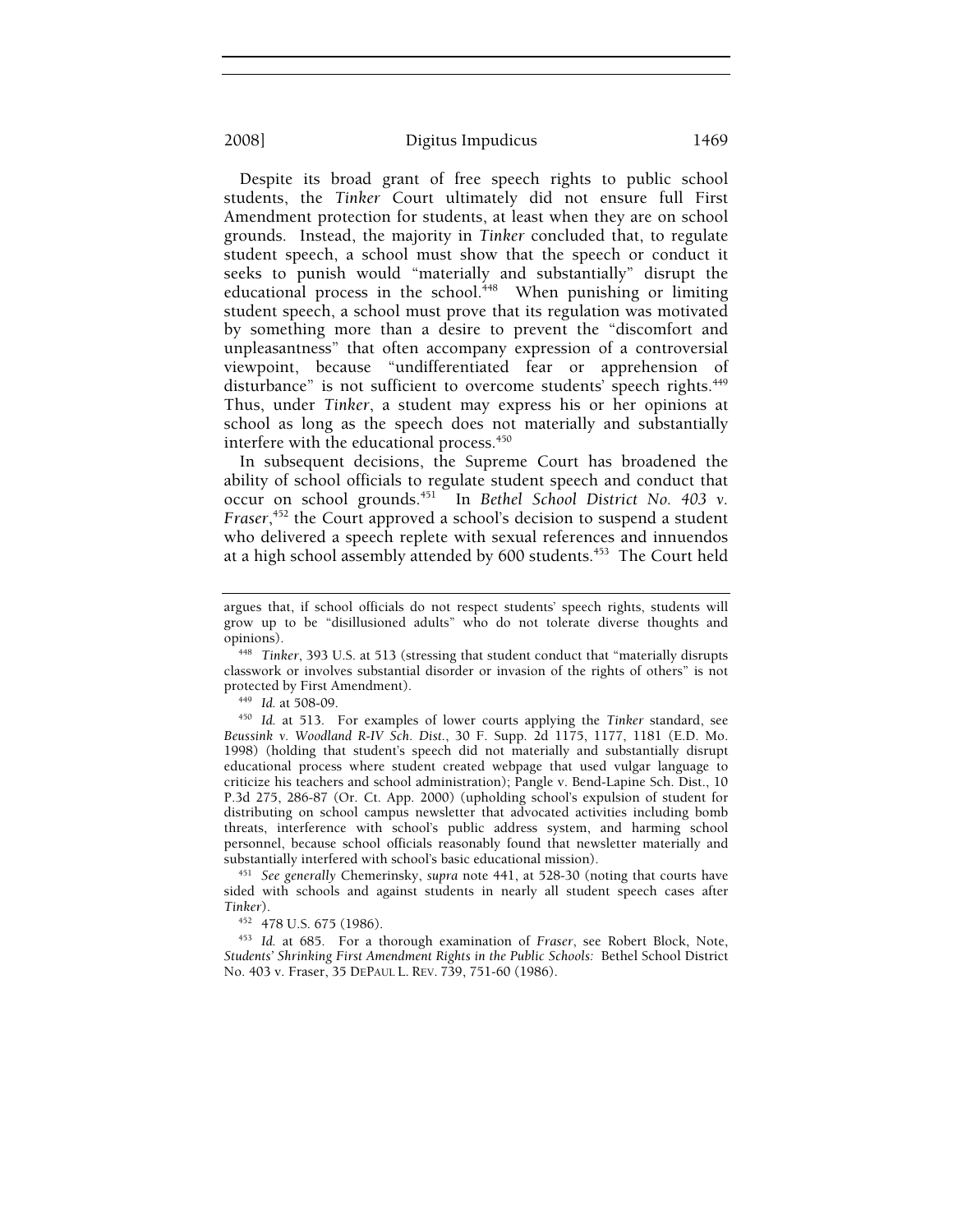that school officials can prevent students from using vulgar, offensive, or lewd speech without violating the First Amendment when the officials determine that the speech would interfere with the school's educational mission.<sup>454</sup>

In *Fraser*, the Court offered several justifications for limiting students' First Amendment rights in schools. First, the Court discussed the school's role in preparing young citizens to participate in a democratic society.<sup>455</sup> A central role of the public school system is to teach young people the "habits and manners of civility" and the boundaries of socially acceptable behavior as fledgling members of our democratic community.<sup>456</sup> Next, the Court noted that school boards should have authority to determine when the duty to teach civic manners and responsibilities to our youth is undermined by the use of inappropriate or offensive speech in school. $457$  Finally, the Court

<sup>454</sup> *Fraser*, 478 U.S. at 685. The Bethel High School disciplinary rule at issue provided: "Conduct which materially and substantially interferes with the educational process is prohibited, including the use of obscene, profane language or gestures." *Id*.

<sup>&</sup>lt;sup>455</sup> Id. at 683 (stating that "[t]he process of educating our youth for citizenship in public schools is not confined to books, the curriculum, and the civics class; schools must teach by example the shared values of a civilized social order").

<sup>&</sup>lt;sup>456</sup> Id. at 681. The Court acknowledged that public schools also should strive to teach students to tolerate divergent viewpoints, and noted that schools must teach students to respect the social sensibilities of other members of society. *Id*.; *see also* Bd. of Educ., Island Trees Union Free Sch. Dist. No. 26 v. Pico, 457 U.S. 853, 864 (1982) (stressing importance of public school education in preparing young people for participation in democratic society and inculcating them with values necessary for continuation of our democratic system); *cf.* W. Va. State Bd. of Educ. v. Barnette, 319 U.S. 624, 637 (1943) ("That they are educating the young for citizenship is reason for scrupulous protection of Constitutional freedoms of the individual, if we are not to strangle the free mind at its source and teach youth to discount important principles of our government as mere platitudes."). *But see* Klein v. Smith, 635 F. Supp. 1440, 1442 (D. Me. 1986) (enjoining school from suspending student for giving the finger to teacher in restaurant parking lot, and stating that "First Amendment protection of freedom of expression may not be made a casualty of the effort to force-feed good

<sup>&</sup>lt;sup>457</sup> Fraser, 478 U.S. at 683; see also Thomas v. Bd. of Educ., Granville Cent. Sch. Dist., 607 F.2d 1043, 1057 (2d Cir. 1979) (Newman, J., concurring) (noting that school officials should have authority to regulate some student speech because use of indecent or profane language on school grounds undermines school's responsibility to encourage decency and civility among students, and concluding that school's authority to punish indecent or offensive language can be reconciled with right of students to express their views and opinions); Fenton v. Stear, 423 F. Supp. 767, 772 (W.D. Pa. 1976) (arguing that schools should have discretion in deciding whether to punish student speech because allowing lewd or obscene student speech to remain unpunished could lead to serious consequences in school); J.S. *ex rel.* H.S. v. Bethlehem Area Sch. Dist., 757 A.2d 412, 417 (Pa. Commw. Ct. 2000) (noting that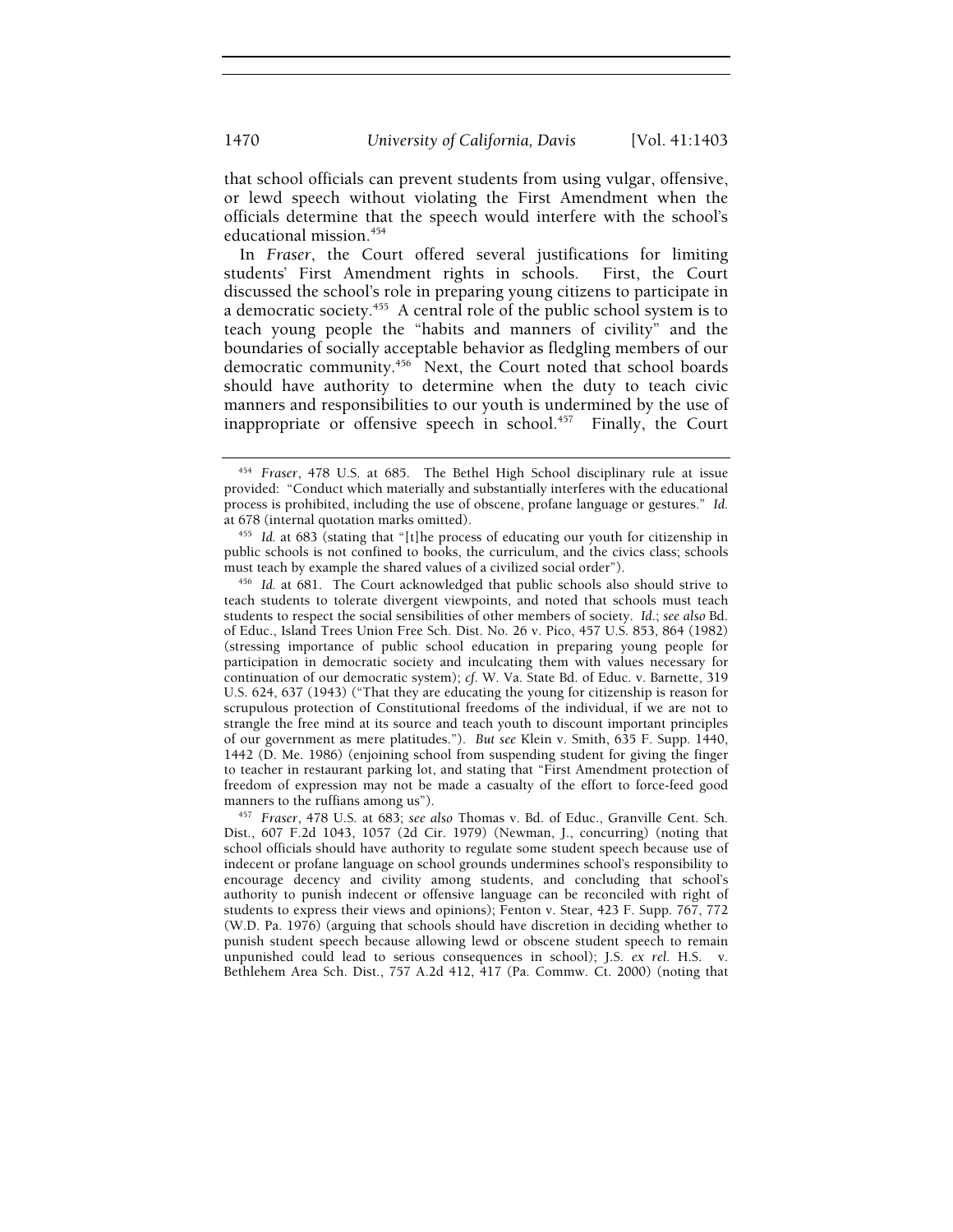acknowledged the importance of shielding minors from sexually explicit or vulgar language.458 The Court distinguished *Tinker* on the ground that the speech in *Fraser* did not express a political viewpoint.459 In sum, *Fraser* expanded *Tinker*'s limitations on student speech, because in order to regulate student speech under *Fraser*, a school merely must show that the offensive or vulgar speech would interfere with the school's educational mission, and not that it threatened to cause a substantial and material disruption to the educational process.<sup>460</sup>

*Tinker* and *Fraser* gave school officials wide latitude to regulate student speech on school grounds.<sup>461</sup> Under Tinker, a school can punish a student for using the middle finger gesture in a school setting if the school can show that the student's actions would substantially and materially disrupt the educational process, while under *Fraser*, the school can regulate offensive or vulgar speech, likely including the middle finger gesture, as long as school officials make a determination that allowing students to use the gesture in the school would, in some way, interfere with its "basic educational mission."<sup>462</sup> Based on these

<sup>459</sup> Fraser, 478 U.S. at 685. The Court has emphasized that political speech and criticism of public officials lie at the core of the First Amendment and generally deserve stringent protection. *See, e.g.*, N.Y. Times Co. v. Sullivan, 376 U.S. 254, 270- 72 (1964) (emphasizing our "profound national commitment" to protection of debate

<sup>460</sup> Milani, *supra* note 436, at 189, 206 (analyzing student speech cases and concluding that schools should target regulation of student speech at fighting words generally, rather than at content of speech). 461 *See* Hazelwood Sch. Dist. v. Kuhlmeier, 484 U.S. 260, 273 (1988) (stating that

"the education of the Nation's youth is primarily the responsibility of parents, teachers, and state and local school officials, and not of federal judges"); *Pico*, 457 U.S. at 863-64 (emphasizing that "school boards have broad discretion in the management of school affairs"); Epperson v. Arkansas, 393 U.S. 97, 104 (1968) (suggesting that courts should refrain from interfering with conflicts that arise as part of school's

ordinary, day-to-day operations). 462 *Fraser*, 478 U.S. at 685; *see also* Boroff v. Van Wert City Bd. of Educ., 220 F.3d 465, 468-71 (6th Cir. 2000) (upholding school's policy of prohibiting students from wearing T-shirts bearing name of musician Marilyn Manson where school found that lyrics of Marilyn Manson songs were offensive and contrary to school's educational

local school boards have broad discretion to discipline students on campus, and that courts will not second guess school's policies absent "gross abuse of discretion").

<sup>&</sup>lt;sup>458</sup> Fraser, 478 U.S. at 684; see also Thomas, 607 F.2d at 1057 (Newman, J., concurring) (declaring that, "[i]f the F.C.C. can act to keep indecent language off the afternoon airwaves, a school can act to keep indecent language from circulating on high school grounds"); *cf.* Pangle v. Bend-Lapine Sch. Dist., 10 P.3d 275, 286 (Or. Ct. App. 2000) (noting that school authorities act in "surrogate parent role" when children are at school, and that parents depend on schools to maintain safe and effective learning environment for their children).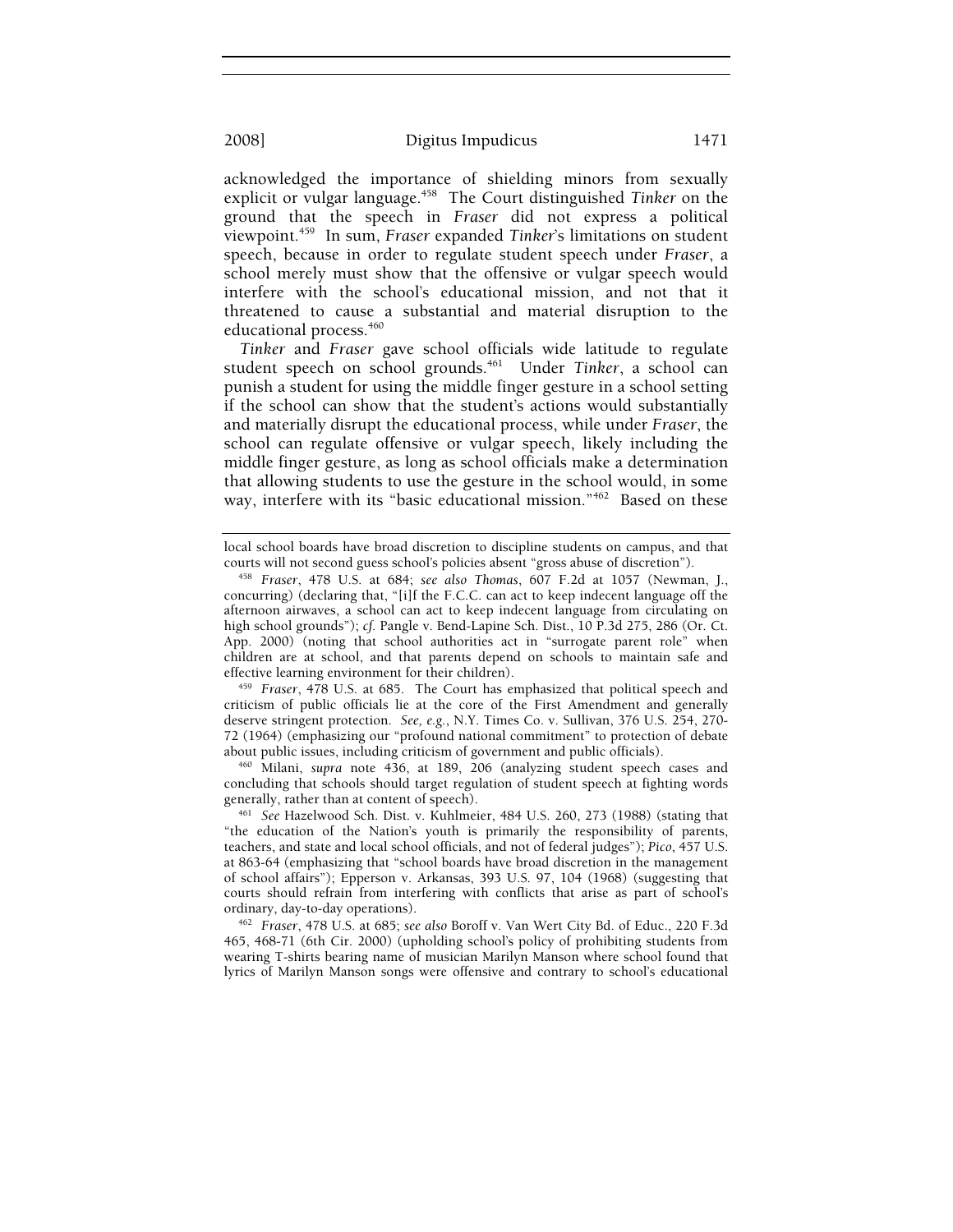standards, one court approved punishment of a student who published a newsletter calling for students to make bomb threats, poison and harass school personnel, or cause explosions on school grounds.<sup>463</sup> Another court upheld the First Amendment rights of a student who used vulgar language in a website that he had created to criticize the school.<sup>464</sup> In addition, if a student's on-campus speech rises to the level of fighting words<sup>465</sup> or a true threat,<sup>466</sup> then school officials may turn to the state's police power to sanction the speech.<sup>467</sup>

Without any doubt, the Columbine High School tragedy shapes the way that teachers, administrators, judges, and parents respond to

1998) (holding that website did not materially and substantially interfere with school's operations and that "there was no evidence to support a particularized reasonable fear

466 States may ban "true threats" of violence without violating the First Amendment. *See, e.g.*, Virginia v. Black, 538 U.S. 343, 359 (2003). In *Black*, the Court defined a true threat as a statement through which a speaker "means to communicate a serious expression of an intent to commit an act of unlawful violence to a particular individual or group of individuals." *Id.* Whether the speaker actually intends to commit the act is irrelevant. *Id.* at 359-60. The prohibition on true threats "protects individuals from the fear of violence and from the disruption that fear engenders, in addition to protecting people from the possibility that the threatened violence will occur." *Id.* at 360 (internal quotation marks omitted). *See generally* Pisciotta, *supra* note 447, at 635-60, 666-70 (analyzing true threat doctrine as applied to student speech); Robert D. Richards & Clay Calvert, *Columbine Fallout: The Long-Term Effects on Free Expression Take Hold in Public Schools*, 83 B.U. L. REV. 1089, 1095-1112 (2003) (discussing effects of Columbine High School tragedy on cases in which courts have considered whether student speech constituted true threat of violence). 467 *See, e.g.*, *In re* Julio L., 3 P.3d 383, 384-86 (Ariz. 2000) (reversing disorderly

conduct conviction where 15-year-old student said "F--- you" and kicked chair, because his actions did not constitute "seriously disruptive behavior"); *In re* Louise C., 3 P.3d 1004, 1005 (Ariz. Ct. App. 1999) (reversing disorderly conduct conviction of student who said "Fuck this," "I don't have to take this shit," and "Fuck you" to assistant principal); Estes v. State, 660 S.W.2d 873, 874-75 (Tex. App. 1983) (upholding student's disorderly conduct conviction where student used the D.I. against his high school principal at school's graduation ceremony).

mission). In *Boroff*, the court cited Marilyn Manson lyrics, including: "Let's just kill everyone and let your god sort them out/Fuck it/Everybody's someone else's nigger/I know you are so am I/I wasn't born with enough middle fingers," in support of the school's determination that any Marilyn Manson T-shirt was offensive and, therefore, subject to regulation under Fraser. Id. at 470.

<sup>&</sup>lt;sup>463</sup> Pangle, 10 P.3d at 287 (concluding that school reasonably believed that student's newsletter would substantially interfere with school's operations and that school's action against student was not result of "undifferentiated fear"). 464 Beussink v. Woodland R-IV Sch. Dist., 30 F. Supp. 2d 1175, 1181 (E.D. Mo.

<sup>&</sup>lt;sup>465</sup> See supra Part II.A.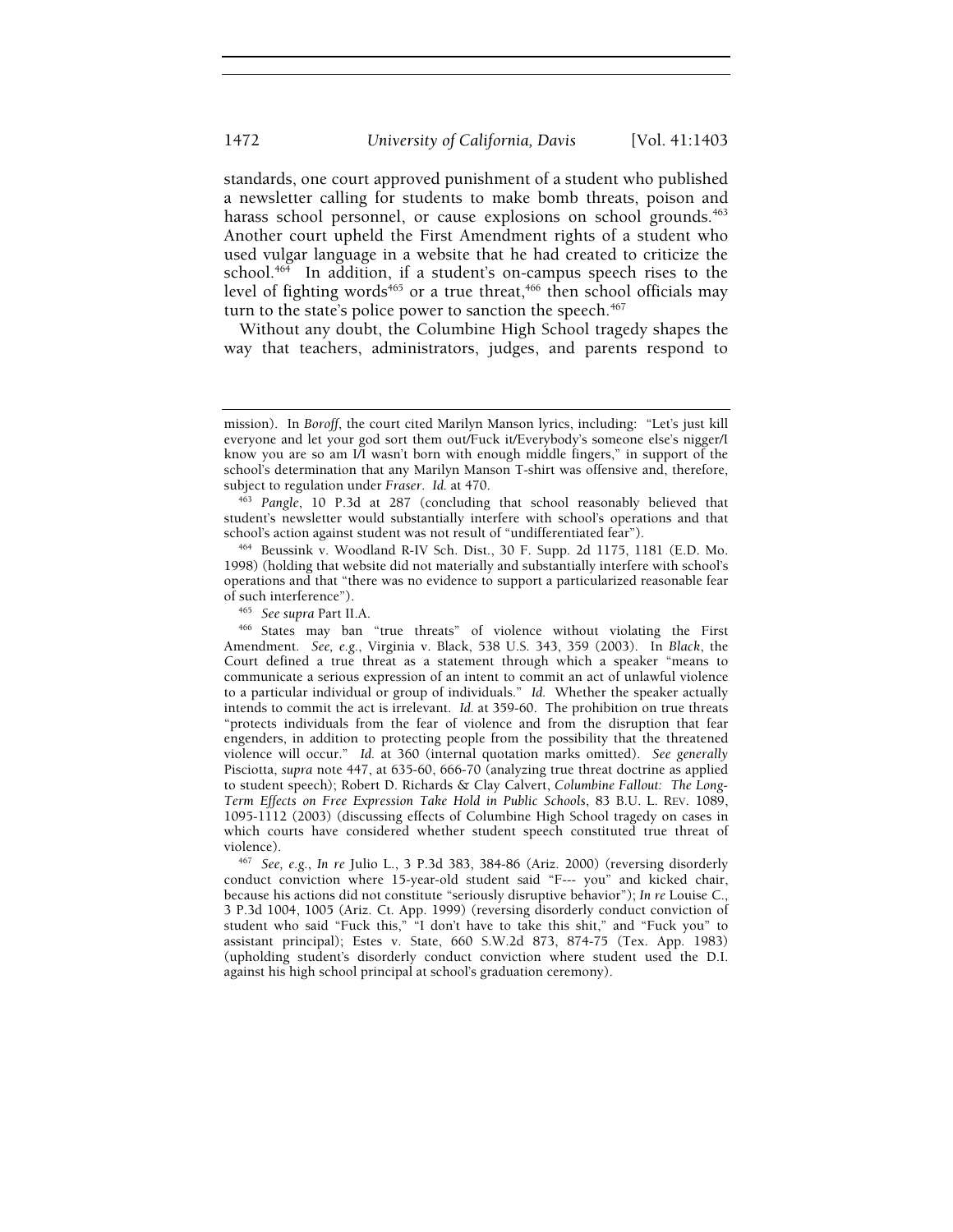student speech today.<sup>468</sup> Two commentators have lamented that Columbine gave school administrators "all the reasons — legitimate or illegitimate — they needed to trounce the First Amendment rights of public school students in the name of preventing violence."<sup>469</sup> Another commentator illustrated the dilemma facing today's teachers and administrators by asking: "How do you distinguish between idle words and legitimate threat? Lean one way and you might be chased one day by a kid with a gun. Lean the other and you might find a lawyer with a subpoena coming after you."<sup>470</sup> Balancing students' oncampus speech rights with the need for order and discipline in schools never has been, nor ever will be, an easy task; the recent incidents of gun-related violence in schools have made the undertaking no less difficult.<sup>471</sup> If the cases discussed above accurately reflect judicial

<sup>468</sup> *See, e.g.*, Richards & Calvert, *supra* note 466, at 1094 (surveying student speech cases in wake of shootings at Columbine High School in Colorado, and noting that tragedy factors heavily into judicial decisions about whether student speech constitutes threat or disruption to educational environment). 469 *Id.* at 1091. *See generally* Clay Calvert, *Free Speech and Public Schools in a Post-*

*Columbine World: Check Your Speech Rights at the Schoolhouse Metal Detector*, 77 DENV. U. L. REV. 739 (2000) (analyzing student speech cases in first 12 months after Columbine shootings and concluding that culture of fear led courts to take overly restrictive stance toward student expression). 470 *See* Tim Swarens, Editorial, *Seeking Security at School*, INDIANAPOLIS STAR, Aug.

<sup>27, 1999,</sup> at A18, *cited in* Pisciotta, *supra* note 447, at 640; *see also* John Loesing, *Bad Student Behavior Irks Parents at Sumac School*, ACORN (Agoura Hills, Cal.), May 17, 2001, *available at* http://www.theacorn.com/News/2001/0517/Front\_Page/01.html (noting that parents were upset at behavior of elementary school student who repeatedly gave the finger to other students and pointed his finger as if it were gun, and quoting president of teachers' union, who observed: "If you discipline the student, the parent threatens litigation against the district [and i]f you don't discipline the student, the parent of the child that has been victimized threatens to sue the

<sup>&</sup>lt;sup>471</sup> See J.S. v. Bethlehem Area Sch. Dist., 757 A.2d 412, 422 (Pa. Commw. Ct. 2000) (emphasizing that, where school violence has become more common, school officials should take threats against teachers and students seriously); *see also* Pisciotta, *supra*  note 447, at 635-38 (discussing incidents of school violence and noting that, in response to these events, school officials throughout country began to establish zerotolerance policies regarding threats of violence by students); James Brooke, *Terror in Littleton: The Overview; 2 Students in Colorado School Said to Gun Down as Many as 23 and Kill Themselves in a Siege*, N.Y. TIMES, Apr. 21, 1999, at A1 (noting that six major incidents of gun violence in schools occurred in 1998 and discussing deadly massacre at Columbine High School, which left 12 students and one teacher dead); Sandy Davis & Oliver Uyttebrouck, *Boys Held Over in Killings; 2 Toted 13 Guns, Had Survival Gear in Van*, ARK. DEMOCRAT-GAZETTE (Little Rock, Ark.), Mar. 26, 1998, at A1 (reporting that two middle school students pulled fire alarm and opened fire on classmates and teachers as they exited building, killing four students and one teacher); *cf. J.S.*, 757 A.2d at 428 (Friedman, J., dissenting) (arguing that schools must find balance between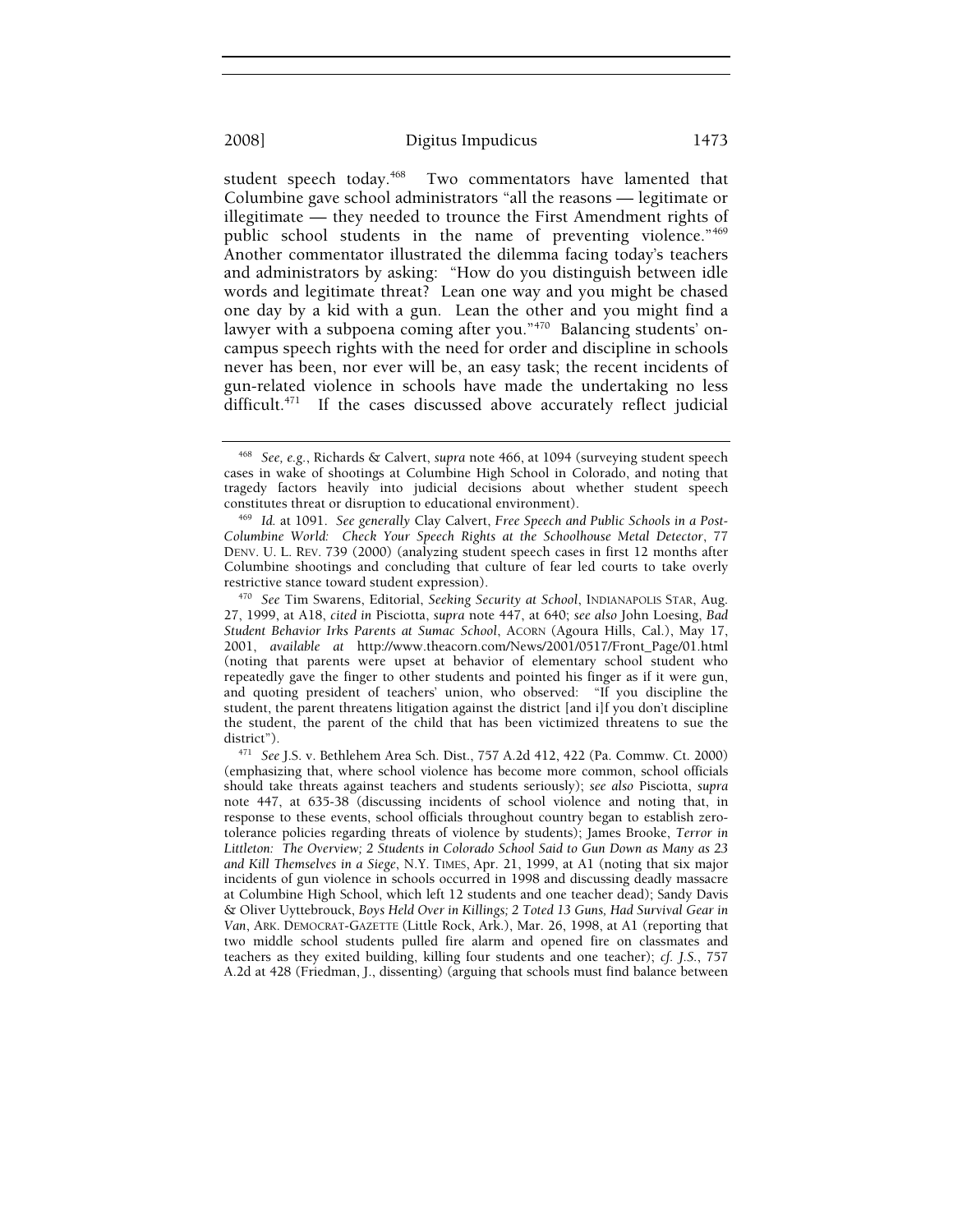attitudes toward students' on-campus speech, they suggest that courts, either explicitly or implicitly, will be more likely to punish speech that threatens violence than speech that is merely vulgar or offensive.

On the other hand, school officials should not have the authority to regulate speech — including the use of the D.I. — that occurs entirely off school grounds in nonschool-related activities, even when the speech is directed toward school officials.<sup>472</sup> When they are not at school, students are subject to the same criminal and civil laws and civic responsibilities as private adult citizens. $473$  Thus, a student's use of the D.I. off campus should receive full First Amendment protection and should be subject to punishment only when it rises to the level of fighting words under a disorderly conduct statute.<sup>474</sup>

For example, in *Klein v. Smith*, the U.S. District Court for the District of Maine enjoined a high school from suspending a student

Tex. 1969) (arguing that student speech occurring off campus is subject to same duties, obligations, and legal regulations as speech of ordinary citizens, and concluding that school officials should not have authority to regulate student speech or conduct occurring at home or on public street); Caplan, *supra* note 438, at 142 (arguing that "[s]tudents may extend their middle fingers to teachers off-campus and

answer only to the civil law (and the social consequences)"). 474 *See In re* S.J.N-K., 647 N.W.2d 707, 709, 712 (S.D. 2002) (upholding disorderly conduct conviction of student who repeatedly gave the finger, mouthed words "Fuck you," and tailgated principal of his former middle school through public parking lot). Over the dissent of two justices, the South Dakota Supreme Court noted that S.J.N-K.'s speech was not political, and found that his speech and conduct were undertaken for the sole purpose of inciting a violent reaction from the principal. *Id*. at 712; *see also supra* Part II.A (discussing fighting words doctrine).

keeping schools safe and respecting fact that children, "no matter how sophisticated their knowledge may be, are nevertheless children, immature and naı̈ve").

 $t<sup>472</sup>$  Lower courts have reached different results in cases involving off-campus speech. *Compare* Klein v. Smith, 635 F. Supp. 1440, 1442 (D. Me. 1986) (enjoining school from suspending student for giving the finger to teacher in restaurant parking lot where conduct occurred away from school at time when teacher and student were not engaged in school activities), *with* Fenton v. Stear, 423 F. Supp. 767, 769, 772 (W.D. Pa. 1976) (upholding school disciplinary action against student where teacher overheard student call him "prick" in shopping mall parking lot on Sunday evening). In *Fenton*, the court stated that allowing the student's speech to remain unpunished "could lead to devastating consequences in the school." *Id*. *See generally* Calvert, *supra* note 438, at 284 (noting that off-campus speech should receive full First Amendment protection unless it rises to level of obscenity or fighting words). *But see*  Morse v. Frederick, 127 S. Ct. 2618, 2622 (2007) (suggesting that school officials can regulate nonpolitical speech contrary to school's educational mission that occurs off campus at school-sponsored events). In *Morse*, the Court upheld a student's suspension for refusing to take down a banner reading "BONG HiTS 4 JESUS." *Id.* at 2622, 2629. The students held the banner across the street from the students' school during an Olympic torch relay. *Id.* at 2622.<br><sup>473</sup> See Sullivan v. Houston Indep. Sch. Dist., 307 F. Supp. 1328, 1340-41 (S.D.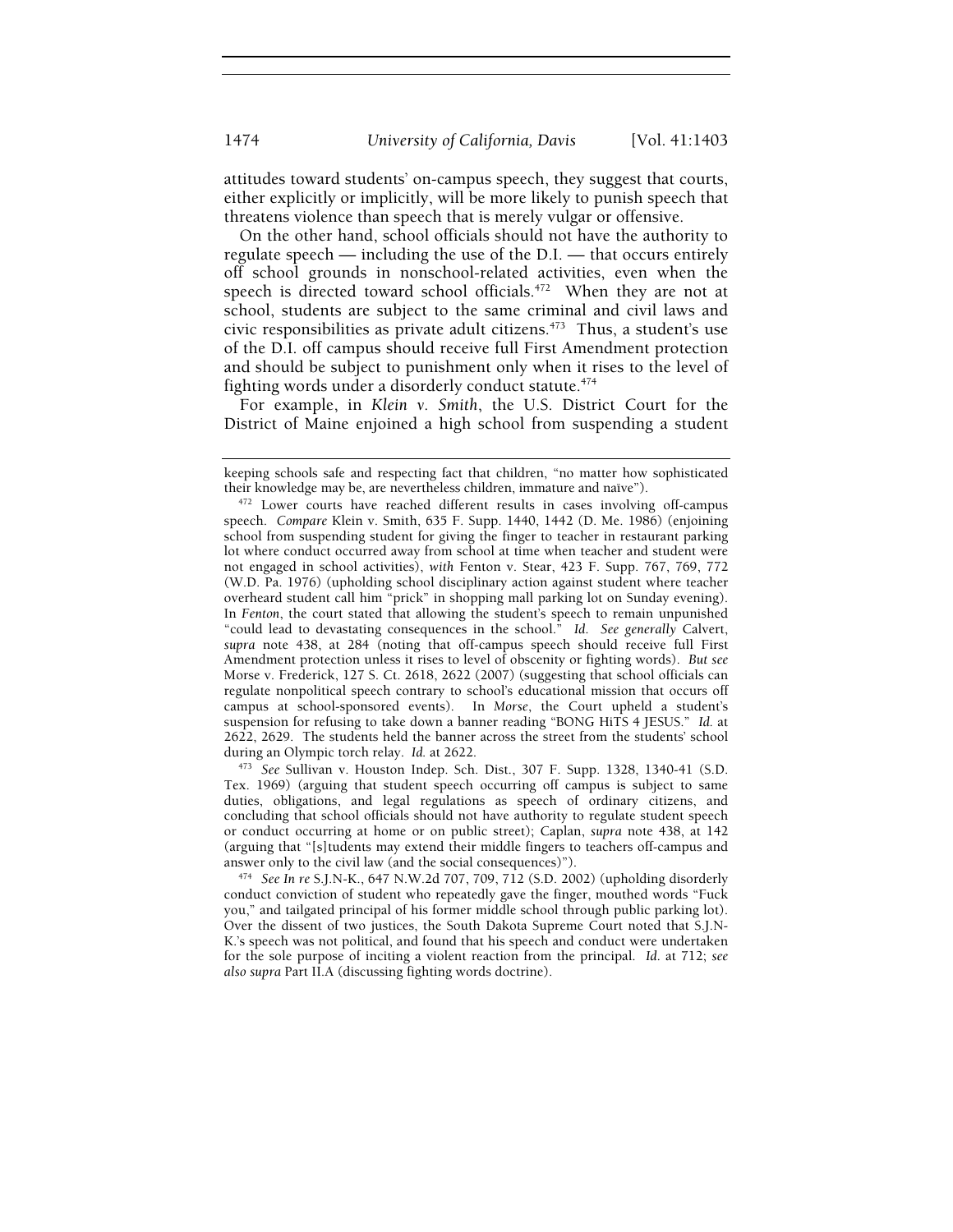who gave the finger to a teacher from his school in a restaurant parking  $\text{lot.}^{475}$  The school suspended the student for ten days, pursuant to a school regulation preventing "vulgar or extremely inappropriate language or conduct directed to a staff member."476 The court rejected the school's argument that the D.I. constituted fighting words, noting that, when the D.I. is used against a teacher, it is unlikely to provoke a violent response. $477$  After bemoaning the fact that teachers should have to tolerate such offensive speech, the court concluded that the school's desire to inculcate good manners among its students was not sufficient to overcome the First Amendment's protection of freedom of speech, including student speech directed toward a teacher off school grounds and after school hours.<sup>478</sup> The court correctly concluded that, in these circumstances, the school's interest in preserving order and authority must succumb to a student's constitutional rights.<sup>479</sup>

Although the Supreme Court has given schools wide latitude to regulate student speech, teachers should assiduously protect students' First Amendment rights. Because teachers occupy a role of authority over children and young adults who are learning the boundaries of

475 Klein, 635 F. Supp. at 1440-42.<br><sup>476</sup> *Id.* at 1441.<br><sup>477</sup> *Id.* at 1441 n.3.<br><sup>478</sup> *Id.* at 1442.<br><sup>479</sup> Most scholars agree that the Supreme Court's student speech cases do not apply to speech that occurs entirely off campus. *See, e.g.*, Calvert, *supra* note 438, at 245-46 (pointing out that adequate systems are in place to redress improper off-campus speech through civil remedies and criminal justice system, making school censorship of off-campus speech unnecessary); Caplan, *supra* note 438, at 140-53 (stating that *Tinker* does not apply to off-campus speech for several reasons, including: enforcement of school rules outside of school exceeds school's jurisdiction and subjects students to liability under civil or criminal law in addition to school sanctions; parents, rather than schools, should have authority to discipline their own children for behavior that occurs outside of school's jurisdiction; allowing schools to punish speech would create undesirable "chilling effect" on student speech that takes place in public places; and it is highly unlikely that off-campus speech will cause disruption of school's operations sufficient to satisfy *Tinker* standard). *But see* Fenton v. Stear, 423 F. Supp. 767, 772 (W.D. Pa. 1976) (holding that school may discipline student speech where student made insulting remark about teacher in public parking lot on weekend afternoon in loud voice that others could hear, because allowing student's speech to remain unpunished by school could undermine school's authority in eyes of other students and community); Donna Halvorsen, *Student Can't Be Disciplined for an Off-Campus Gesture*, NAT'L L.J., June 23, 1986, at 14 (noting that school district in *Klein* argued that the middle finger gesture is "the universal symbol of disrespect" and that school's operation and ability to impose discipline on students would suffer if court prevented school from imposing punishment on Klein).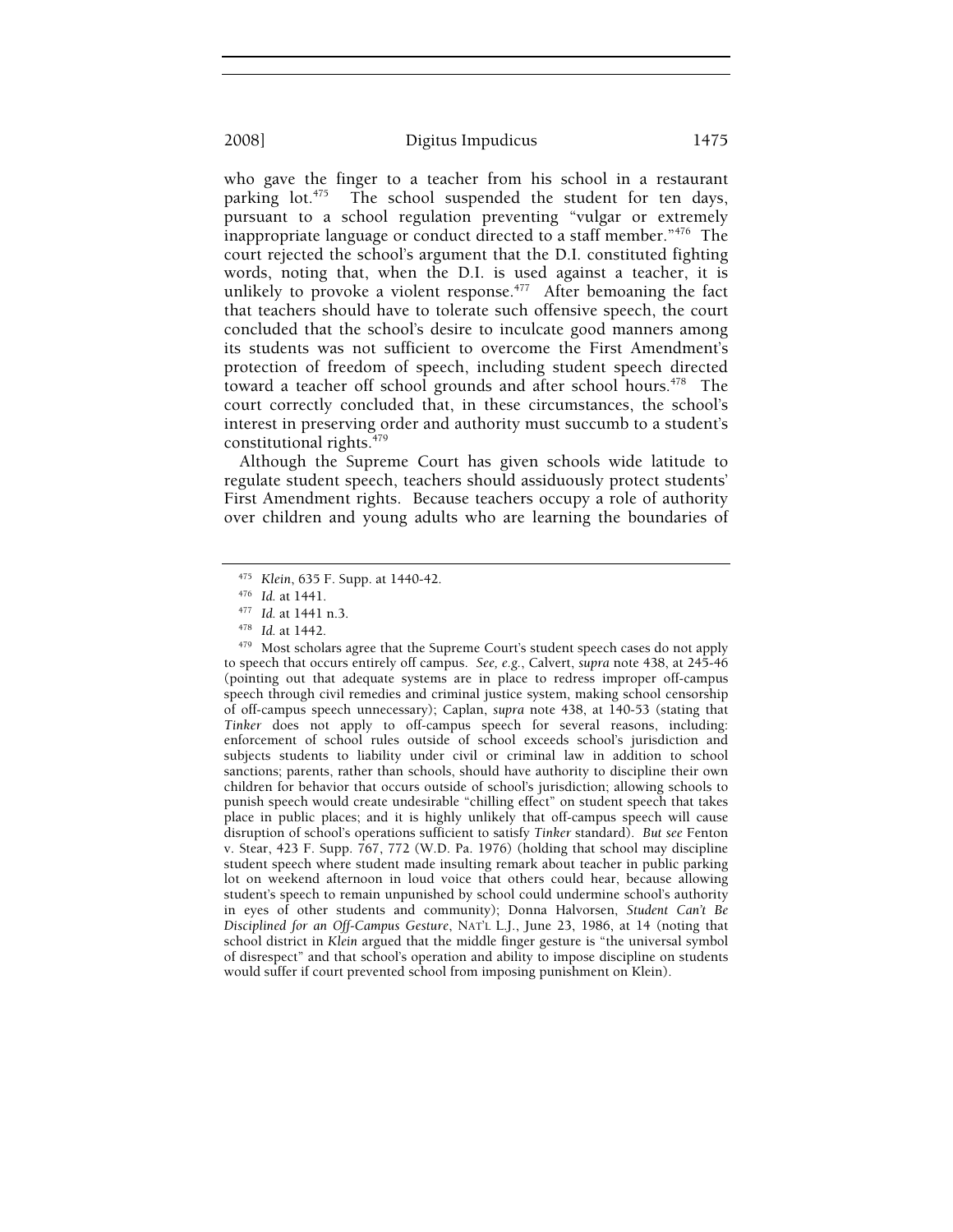socially acceptable conduct, they should expect to encounter offensive speech. $480$  As with police officers, $481$  society does not expect teachers to tolerate severely abusive language or conduct, but proper training and their experience with young adults should prepare them to endure distasteful language or behavior.<sup>482</sup> School officials have been given broad discretion in deciding whether and how to regulate student speech. With this power comes an obligation to safeguard the First Amendment rights of young people, because the "vigilant protection of constitutional freedoms is nowhere more vital than in the community of American schools."483

## *C. The Middle Finger in Court*

*[F]ree speech and fair trials are two of the most cherished policies of our civilization, and it would be a trying task to choose between them.*<sup>484</sup>

Using the middle finger gesture in a public place almost always constitutes a valid exercise of free speech and, as a general matter, should not be a punishable offense. This Article has argued that

<sup>480</sup> *See, e.g.*, *Klein*, 635 F. Supp. at 1441 n.3 (acknowledging that several teachers testified that they had been given the middle finger many times, and concluding that, when used against teachers, the finger is unlikely to incite violent response); *In re*  Julio L., 3 P.3d 383, 385 (Ariz. 2000) (noting that school administrator with 18 years of experience with children had been trained to respond to outbursts by students in "non-confrontational manner" and to "depersonalize comments" made by students); Calvert, *supra* note 348, at 284 (noting that teachers and students perceive speech differently, and that "one teacher's threat is another student's parody"). *But see* Estes v. State, 660 S.W.2d 873, 874-76 (Tex. App. 1983) (upholding disorderly conduct conviction where student gave the finger to high school principal during graduation ceremony, reasoning that, even though principal was trained to exercise emotional self-control when interacting with students, average addressee would respond violently). For a provocative articulation of the argument that judges and school administrators should consider the context in which student speech occurs, see Richards & Calvert, *supra* note 466, at 1109-12. Professors Richards and Calvert discuss the prevalence of violent and profane language and imagery in teen pop culture, and argue that judges should not ignore this social reality by removing violent or offensive language from the context of modern teen culture. *Id.* 

<sup>&</sup>lt;sup>481</sup> See supra Part III.A.<br><sup>482</sup> See, e.g., Klein, 635 F. Supp. at 1441-42 n.4 (noting that it is unlikely that professional integrity or personal resolve of teachers will "dissolve . . . in the face of the digital posturing of [a] splenetic, bad-mannered little boy").

<sup>&</sup>lt;sup>483</sup> Tinker v. Des Moines Indep. Cmty. Sch. Dist., 393 U.S. 503, 512 (1969) (quoting Shelton v. Tucker, 364 U.S. 479, 487 (1960)); *see also* Chemerinsky, *supra* note 441, at 545 (arguing that "[s]chools cannot teach the importance of the First Amendment and simultaneously not follow it").<br><sup>484</sup> Bridges v. California, 314 U.S. 252, 260 (1941) (Black, J.).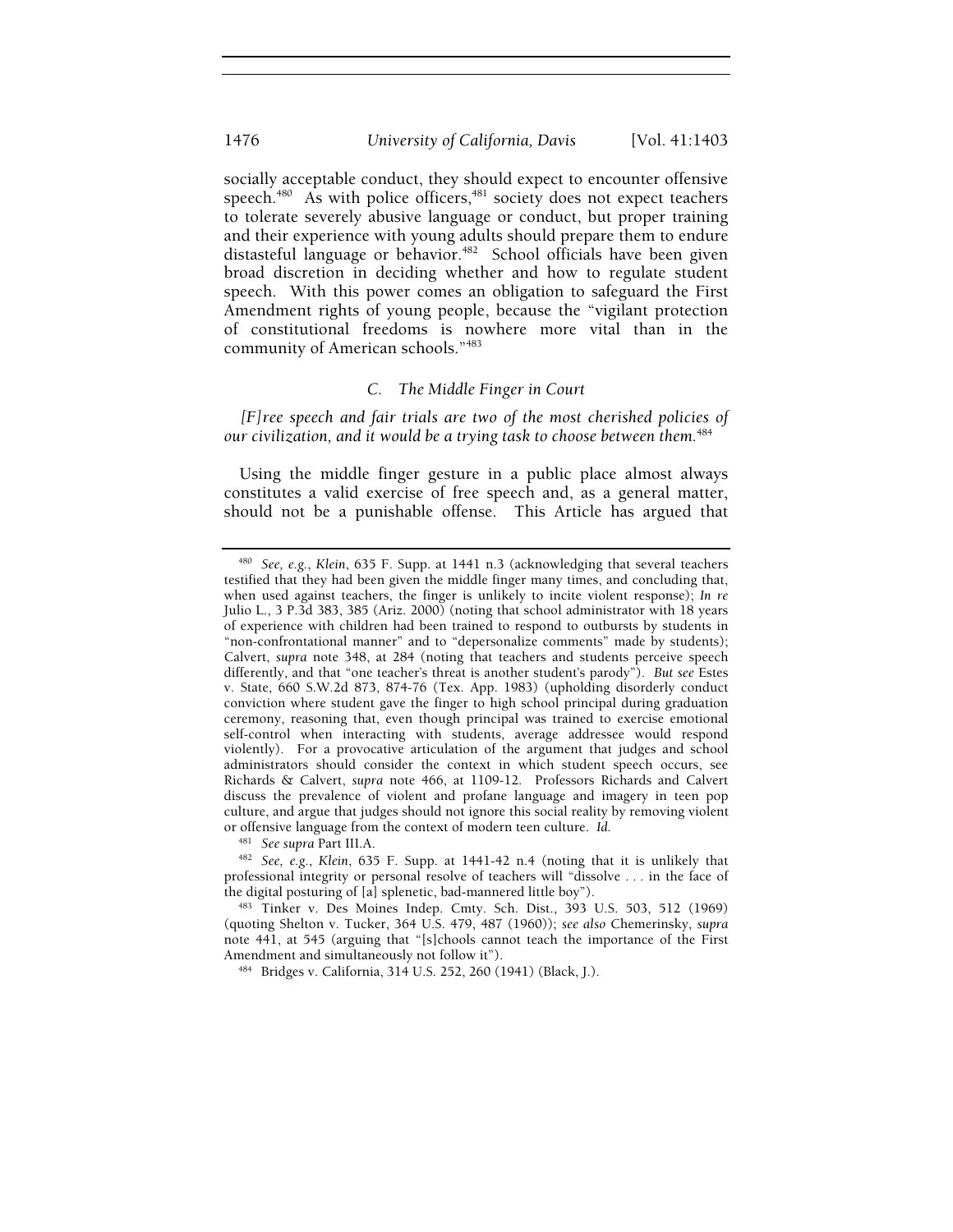police officers should be held to a higher standard than average citizens when faced with offensive language or gestures and should not use their law enforcement authority to punish individuals solely for using the middle finger gesture.<sup> $485$ </sup> However, just as public schools have greater discretion to punish individuals who use the middle finger gesture on school grounds,<sup>486</sup> judges should have the ability to prohibit use of the middle finger gesture during legal proceedings. As previously discussed, speech in public schools receives special consideration under the First Amendment based on the school's educational mission and its role as guardian of young people.<sup>487</sup> Similarly, courts perform an essential public function — the administration of justice — the integrity of which can be threatened when an individual behaves in a disruptive and disrespectful manner in a courtroom.<sup>488</sup> Using the middle finger in court, especially when the gesture is directed toward a judge or an officer of the court, threatens to inhibit the fair and efficient administration of justice, erode the authority and legitimacy of the judicial system, and jeopardize the constitutional rights of litigants. In order to prevent these harms from occurring, judges should have the authority to punish individuals who intentionally disrupt judicial proceedings by giving the middle finger to a judge, jury, or an officer of the court. This authority is most often exercised through the power to hold individuals in contempt of court.<sup>489</sup>

The contempt power is as old as our legal system and is considered to be an inherent aspect of judicial authority.<sup>490</sup> Although it can be

<sup>488</sup> *See, e.g.*, Commonwealth v. Williams, 753 A.2d 856, 863 (Pa. Super. Ct. 2000) (deciding that defendant's use of the middle finger gesture in court "was not merely personally attacking the [t]rial [j]udge . . . but rather he was belittling the entire

process of the administration of justice").<br><sup>489</sup> See, e.g., *infra* notes 500-13 and accompanying text (discussing cases in which individuals were held in contempt for using the middle finger gesture or offensive language in court). 490 *See, e.g.*, Young v. United States *ex rel.* Vuitton et Fils S.A., 481 U.S. 787 (1987):

That the power to punish for contempts is inherent in all courts, has been many times decided and may be regarded as settled law. It is essential to the administration of justice. The courts of the United States, when called into existence and vested with jurisdiction over any subject, at once became possessed of the power.

*Id*. at 795 (citation and internal quotation marks omitted), *cited in* Ronald J. Rychlak, *Direct Criminal Contempt and the Trial Attorney: Constitutional Limitations on the* 

<sup>485</sup> *See supra* Part III.A. 486 *See supra* Part III.B. 487 *See supra* Part III.B*.*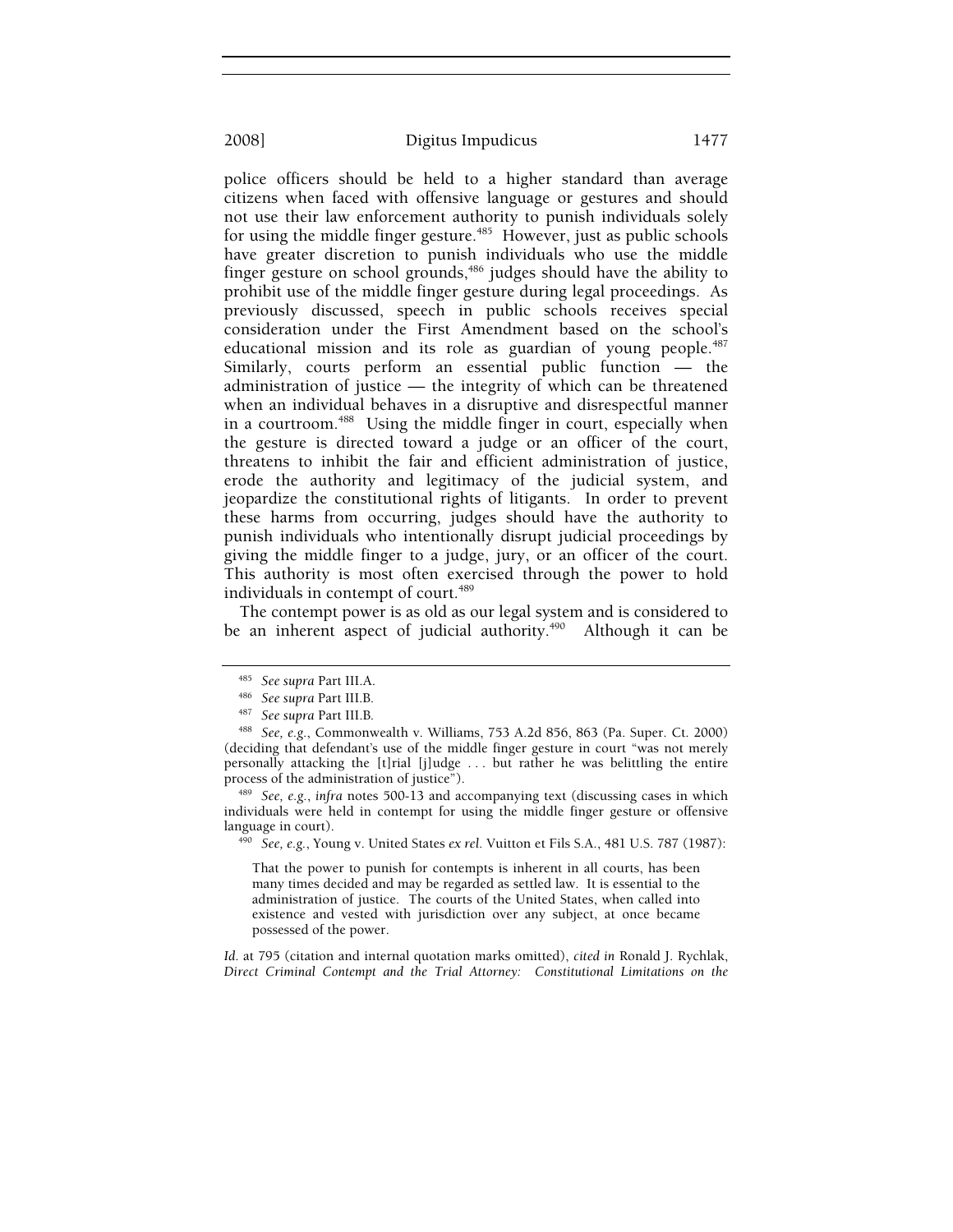exercised to punish individuals who use offensive language or the middle finger gesture in court, $491$  not all use of the gesture in court constitutes contempt. It is difficult to make generalizations about the precise scope of the contempt power. Not only do contempt statutes, local court rules, and the case law interpreting them vary from jurisdiction to jurisdiction, from court to court, and from judge to judge, but also contempt often is decided summarily and without a written opinion.<sup>492</sup> With these limitations in mind, this section examines the contours of the contempt power, discusses the circumstances in which a judge may lawfully exercise the contempt power to punish use of the middle finger gesture in court, and briefly considers policy justifications that support a judge's ability to eclipse the First Amendment rights of individuals who use the gesture in court.

In a case involving a defendant who referred to his alleged assailant as a "chicken shit" during cross-examination, the U.S. Supreme Court held that a "single isolated usage of street vernacular, not directed at the judge or any officer of the court, cannot constitutionally support [a] conviction of criminal contempt."<sup>493</sup> The Court held that the defendant's use of the phrase "chicken shit" — the sole basis for his contempt conviction — did not "constitute an imminent . . . threat to the administration of justice," because the defendant did not disobey a court order, talk loudly, behave boisterously, or attempt to obstruct the judge or an officer of the court from performing judicial tasks.<sup> $494$ </sup>

The power to punish for contempts is inherent in all courts; its existence is essential to the preservation of order in judicial proceedings, and to the enforcement of the judgments, orders, and writs of the courts, and consequently to the due administration of justice. The moment the courts of the United States were called into existence and invested with jurisdiction over any subject, they became possessed of this power.

*Id*. at 510.

*Contempt Power*, 14 AM. J. TRIAL ADVOC. 243, 248 n.16 (1990) (describing history of contempt power); Cooke v. United States, 267 U.S. 517, 539 (1925) ("The power of contempt which a judge must have and exercise in protecting the due and orderly administration of justice and in maintaining the authority and dignity of the court is most important and indispensable."); *Ex parte* Robinson, 86 U.S. 505 (1873).

<sup>491</sup> *See infra* notes 500-13 and accompanying text. 492 Rychlak, *supra* note 490, at 264; *see also* Illinois v. Allen, 397 U.S. 337, 343 (1970) (noting that "trial judges confronted with disruptive, contumacious, stubbornly defiant defendants must be given sufficient discretion to meet the circumstances of each case. No one formula for maintaining the appropriate courtroom atmosphere will be best in all situations").<br><sup>493</sup> Eaton v. City of Tulsa, 415 U.S. 697, 698 (1974).<br><sup>494</sup> *Id.* (quoting Craig v. Harney, 331 U.S. 367, 376 (1947)) (internal quotation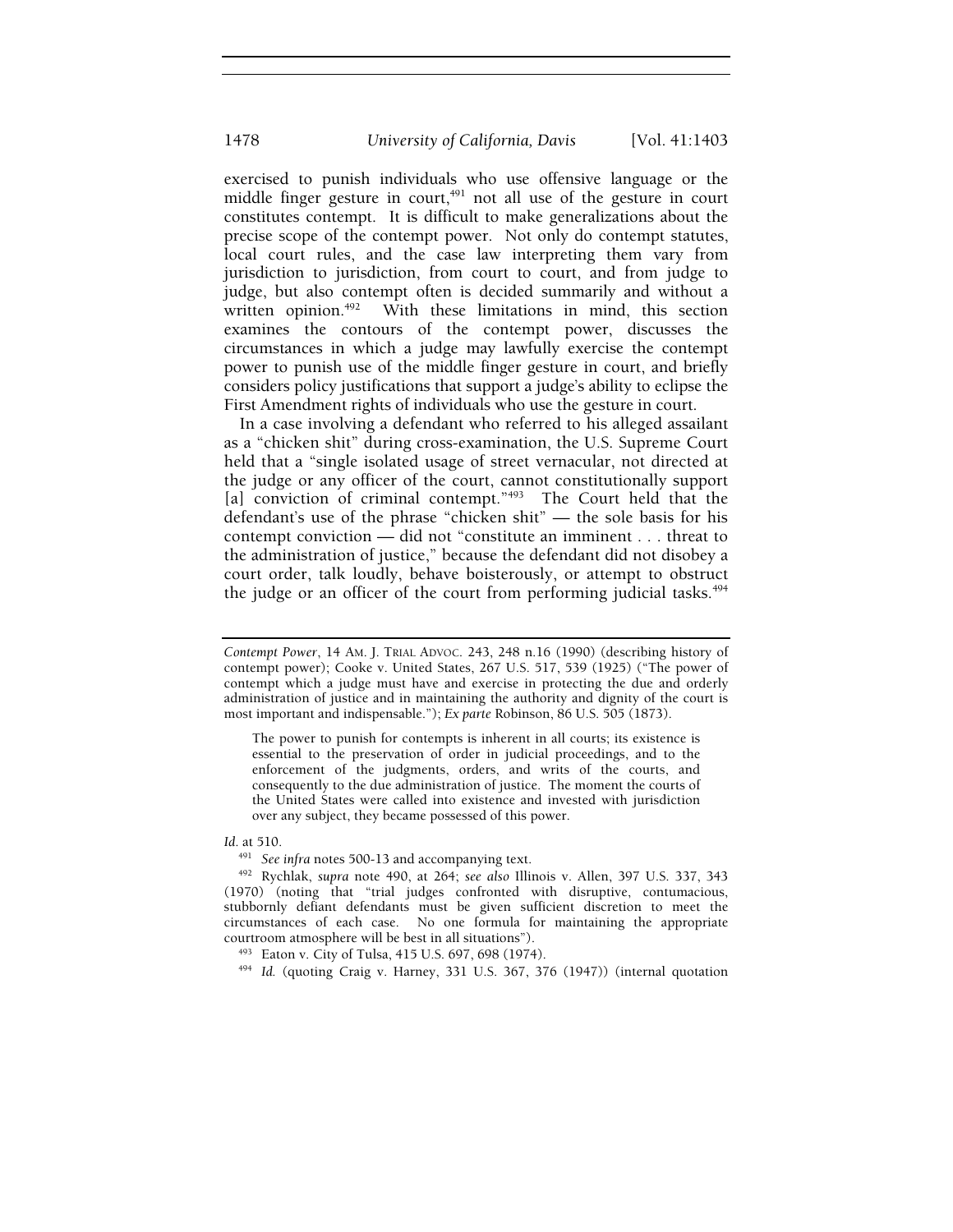In a concurring opinion, Justice Powell emphasized that the defendant had not directed the phrase toward the judge or a court officer; he also noted that the judge had not warned the defendant that his language was inappropriate before issuing the contempt citation.<sup>495</sup> Implicit in these opinions is the suggestion that the result may have been different had the defendant specifically directed his remark (or, presumably, the middle finger gesture) to the trial judge.

Similarly, a Massachusetts appellate court overturned a contempt conviction where a woman gave the finger to her alleged abuser as he exited the courtroom after a judicial proceeding.<sup>496</sup> The court found that the gesture was a "single, isolated event" that was "not directed at the judge but rather at the person who the defendant claimed had beaten and threatened her," and held that, in these circumstances, her use of the gesture was not sufficient to warrant a contempt conviction.<sup>497</sup> An Ohio appellate court overturned a contempt An Ohio appellate court overturned a contempt sanction where a juvenile gave the finger to his mother after the conclusion of a delinquency hearing.<sup>498</sup> Reasoning that the administration of justice was not obstructed because the proceeding had ended and the judge had left the courtroom, the court concluded that the trial court erred in holding the juvenile in contempt.<sup>499</sup>

Although jurisdictions have different statutory provisions, local court rules, and interpretive case law regarding contempt, most require the presence of four factors in order to hold an individual in contempt: (1) misconduct, (2) committed in the presence of or toward the court (including the judge and other officers of the court), (3) with the intent to obstruct judicial proceedings, and (4) with the effect of actual disruption of judicial proceedings.<sup>500</sup> These elements

marks omitted).<br><sup>495</sup> Id. at 700 (Powell, J., concurring).<br><sup>496</sup> Commonwealth v. Contach, 712 N.E.2d 100, 100-04 (Mass. App. Ct. 1999).<br><sup>497</sup> Id. at 103.<br><sup>498</sup> See In re Philip G., No. 20020009, 2000 Ohio App. LEXIS 2884,

Ct. App. June 30, 2000). 499 *Id. But see* Woody v. State, 572 P.2d 241, 242-43 (Okla. Crim. App. 1977) (upholding contempt conviction where contemnor gave the middle finger to two police officers who had testified against him during disorderly conduct trial, despite contemnor's argument that judge did not see the gesture and proceeding had ended). 500 *See* Commonwealth v. Williams, 753 A.2d 856, 861 (Pa. Super. Ct. 2000); *see* 

*also* State v. Sheahan, 502 N.E.2d 48, 50 (Ill. App. Ct. 1986) (defining contempt as "conduct which is calculated to embarrass, hinder, or obstruct the court in its administration of justice or derogate from its authority or dignity, thereby bringing the administration of law into disrepute"); State v. Friel, 497 A.2d 475, 477 (Me. 1985) (defining contempt as "actual and willful obstruction of the administration of justice committed in the actual presence of the court").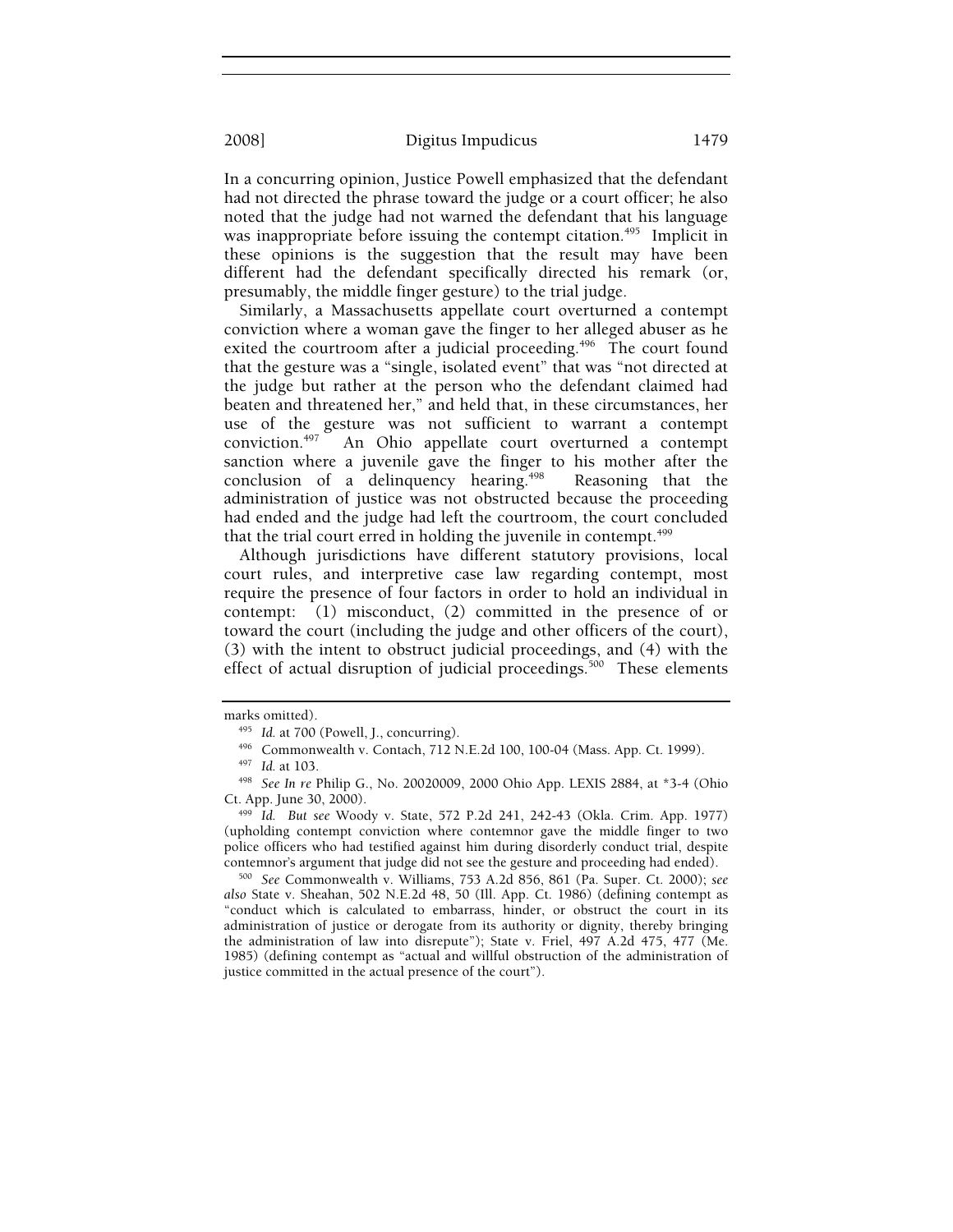make it virtually inevitable that an individual will be held in contempt for giving the finger to a judge or other judicial officer in a courtroom during a legal proceeding. For example, a judge of the Court of Common Pleas of Philadelphia ordered Walter Williams to prison at the conclusion of a probation revocation hearing.<sup>501</sup> Williams registered his displeasure by saying "Fuck you!" to the judge, punctuating his statement with his middle finger.<sup>502</sup> Much to Williams's further dismay, the judge found him guilty of two counts of direct criminal contempt and imposed two additional consecutive sentences of five months and twenty-nine days, one for the language and one for the gesture.<sup>503</sup> On appeal, the Superior Court of Pennsylvania found that Williams's behavior satisfied each of the elements of contempt, but because the gesture and accompanying offensive word have the same meaning and were used simultaneously, the court concluded that Williams could only be found guilty of a single count of criminal contempt.<sup>504</sup>

Walter Williams is not the only person who has used a middle finger to express an opinion about a legal proceeding. A Wisconsin court held Paul Van Laarhoven in contempt after he said, "[a]ll of you, you guys are stupid. I don't know how you can live with yourselves," and gave the finger to a jury that had just returned a guilty verdict against his brother.<sup>505</sup> A Wisconsin appellate court upheld his conviction in order to vindicate the court's "dignity and authority," noting that the trial judge's contempt sanction was especially appropriate because the jury had been exposed to disrespectful words and gestures in the courtroom.506 During the trial of Steve Allen West for criminal damage to property, West used profane language, kicked a computer monitor, and "made obscene gestures toward the deputy in the courtroom."<sup>507</sup> After West's outburst, three jurors indicated to the judge that they could not consider the case without being influenced

<sup>501</sup> *Williams*, 753 A.2d at 859. 502 *Id.*

<sup>503</sup> *Id.*

<sup>&</sup>lt;sup>504</sup> Id. at 864-65.<br><sup>505</sup> State v. Van Laarhoven, 279 N.W.2d 488, 489 (Wis. Ct. App. 1979). After the judge sentenced Van Laarhoven to 10 days in the county jail, Van Laarhoven and the judge engaged in a discussion about when the jail sentence was to begin. *Id.* During the discussion, Van Laarhoven told the judge, "[Y]ou're the biggest asshole I've ever seen," whereupon the judge increased his sentence to 30 days in jail. *Id.* 

<sup>506</sup> *Id.* at 489-90. 507 West v. State, 610 S.E.2d 159, 160 (Ga. Ct. App. 2005).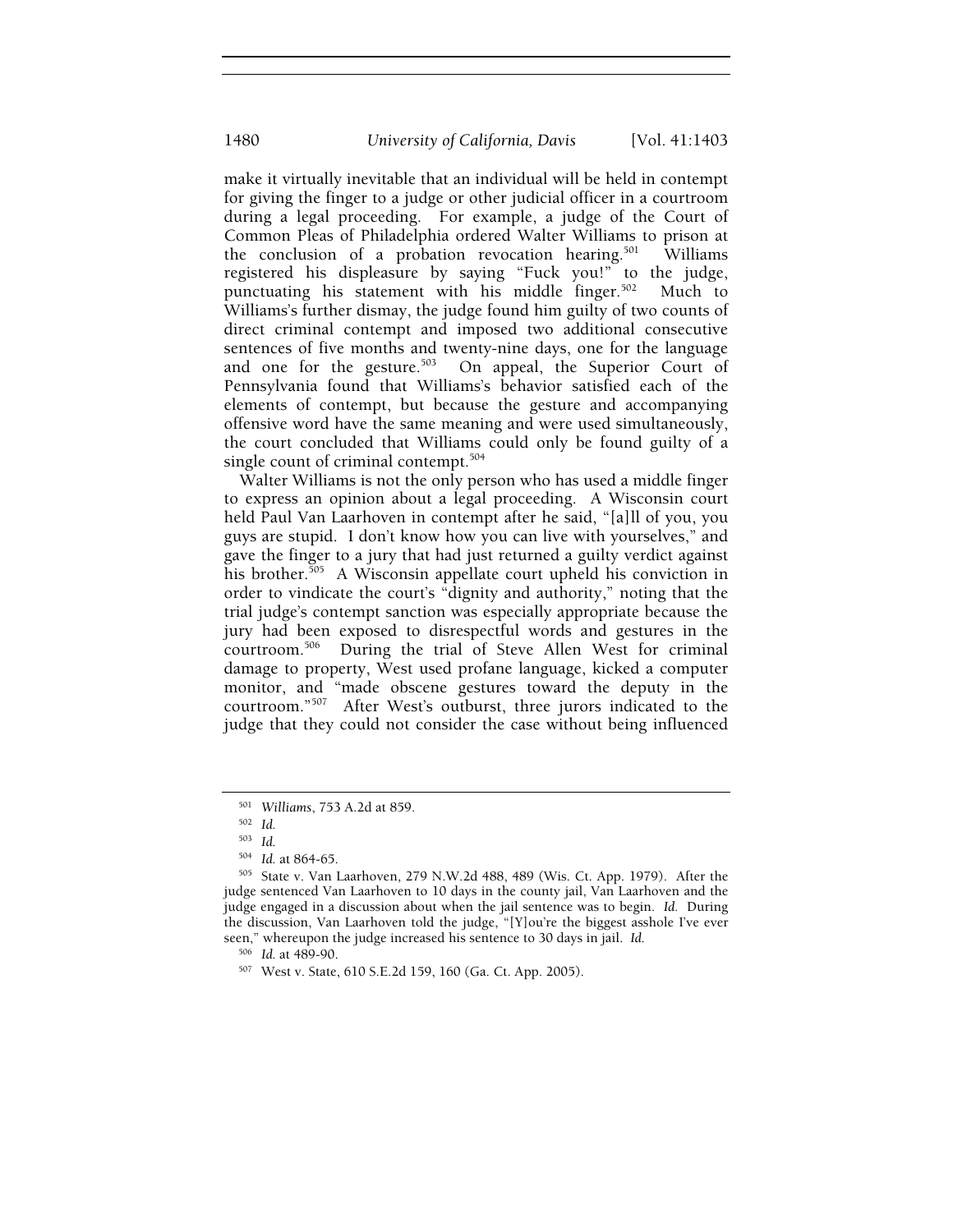by his behavior.<sup>508</sup> The judge held West in contempt and declared a mistrial.509

In one of the most audacious examples of disruptive courtroom behavior, defendant Dennis Eugene Friel, on trial for "committing aggravated criminal mischief by damaging the property of various churches," placed his fingers in his ears each time the judge spoke to him, referred to the judge as "crooked," stuck out his tongue, snorted and sighed loudly, wandered around the courtroom, arrived at court forty minutes late, and made "facial grimaces" in the presence of the judge and jury.<sup>510</sup> During a bench conference, Friel stated that he "had to piss" and began to walk out of the courtroom. $511$  The judge informed Friel's attorney that he would not allow Friel to enter and exit the courtroom at his leisure, whereupon, "directing his actions toward the bench, Friel lifted his hand with his middle finger pointing upwards and stated, smirkingly, 'Next time I will ask to go number one.'"512 The judge held Friel in contempt and had him removed from the courtroom.<sup>513</sup>

While the middle finger gesture should be treated as protected speech in most circumstances, its use in court can disrupt and delay legal proceedings and jeopardize litigants' constitutional rights, as the preceding cases demonstrate. Furthermore, allowing individuals to use the gesture in court undermines the authority and legitimacy of the entire judicial system, ultimately eroding the public's confidence in the judiciary and our legal system.<sup>514</sup> The right to criticize the government  $-$  including the judiciary  $-$  is a critical aspect of our system of government and should be vigorously protected.<sup>515</sup> So, too, are the rights of litigants and criminal defendants to a fair and orderly trial. According to Justice Felix Frankfurter, "Free speech is not so absolute or irrational a conception as to imply paralysis of the means

<sup>515</sup> See, e.g., Bridges v. California, 314 U.S. 252, 270-71 (1941) (finding that "an enforced silence, however limited, solely in the name of preserving the dignity of the bench, would probably engender resentment, suspicion, and contempt much more than it would enhance respect," in case involving out-of-court criticism of legal proceeding).

<sup>508</sup> *Id.* at 161. 509 *Id.*

<sup>510</sup> State v. Friel, 497 A.2d 475, 476 (Me. 1985). 511 *Id.*

<sup>512</sup> *Id.* at 477. 513 *Id.*

<sup>514</sup> *See* Catherine Therese Clarke, *Missed Manners in Courtroom Decorum*, 50 MD. L. REV. 945, 1005-08 (1991) (linking courtroom etiquette to public confidence in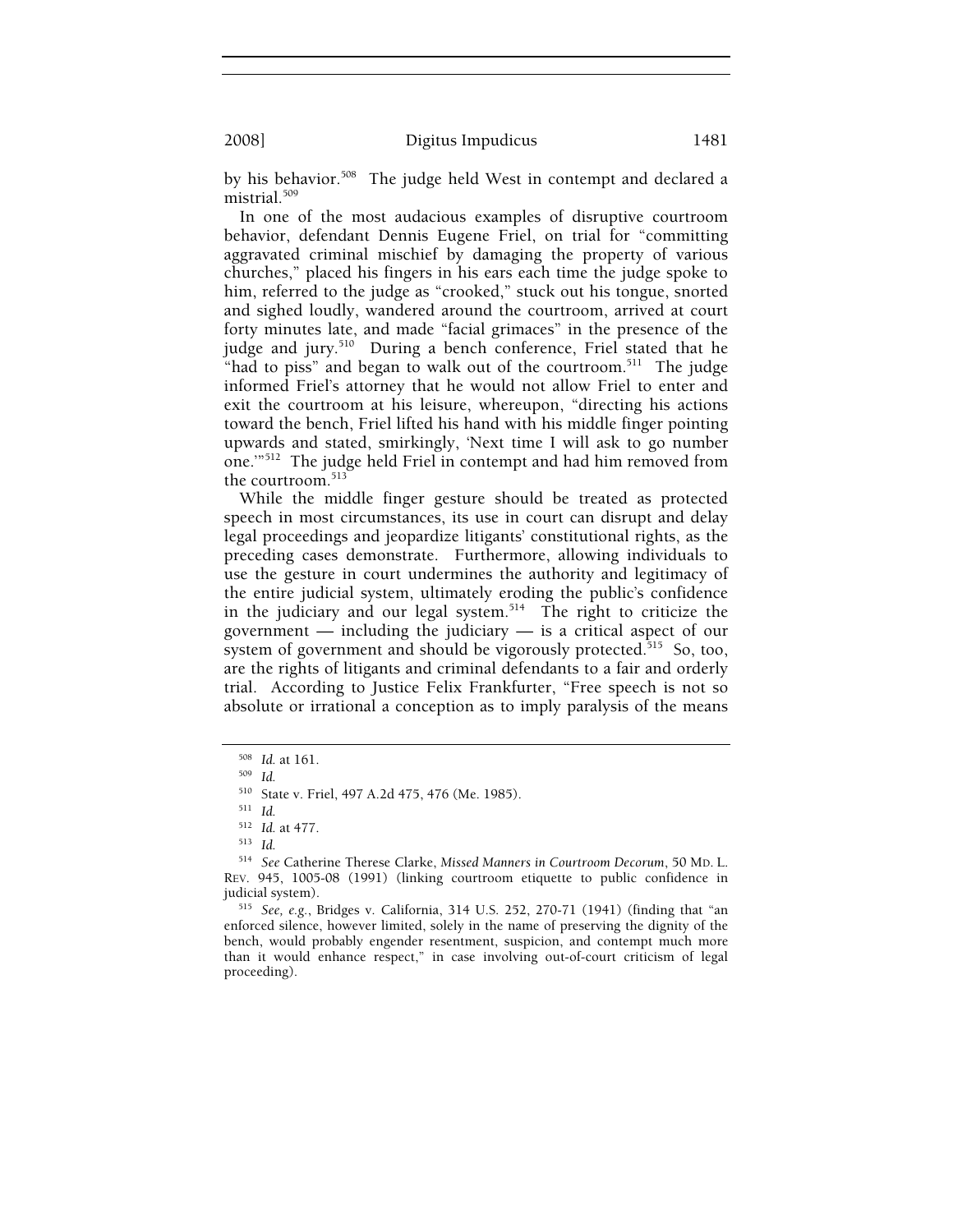for effective protection of all the freedoms secured by the Bill of Rights."516 When a party's conduct is so disruptive that it threatens to obstruct justice, a judge may hold the party in contempt as a way of maintaining order in the courtroom, preserving the integrity of the trial, and upholding the Constitution's promise of a fair and speedy trial.<sup>517</sup> In the case of Steve Allen West,<sup>518</sup> for example, the defendant's behavior was so disruptive that the jurors were not able to remain impartial, forcing the judge to declare a mistrial in order to protect West's constitutional rights.<sup>519</sup> The judge's ability to enforce proper courtroom behavior provides a safeguard to ensure fairness in the judicial process.<sup>520</sup>

Although it may be argued that judges should be subject to the same standards as police officers and other elected officials, Justice Frankfurter persuasively articulated the difference between judges and political figures within our constitutional scheme that enables judges to exercise the contempt power:

It will not do to argue that a state cannot permit its judges to resist coercive interference with their work in hand because other officials of government must endure such obstructions . . . . Presidents and governors and legislators are political officials traditionally subject to political influence and the rough and tumble of the hustings, who have open to them traditional means of self-defense. In a very immediate sense, legislators and executives express the popular will. But judges do not express the popular will in any ordinary meaning of the term. The limited power to punish for contempt which is here involved wholly rejects any assumption that judges are superior to other officials. They merely exercise a function historically and intrinsically different. From that difference is

<sup>516</sup> *Id.* at 282 (Frankfurter, J., dissenting). 517 *See* Int'l Union v. Bagwell, 512 U.S. 821, 831-32 (1994) (noting that court's contempt power is "at its pinnacle . . . where contumacious conduct threatens a court's immediate ability to conduct its proceedings, such as where a witness refuses to testify, or a party disrupts the court"); *see also* U.S. CONST. amend. VI ("In all criminal prosecutions, the accused shall enjoy the right to a speedy and public trial, by an impartial jury of the State and district wherein the crime shall have been

committed.").<br><sup>518</sup> West v. State, 610 S.E.2d 159, 160 (Ga. Ct. App. 2005). For further discussion<br>of this case, see *supra* notes 507-09 and accompanying text.

<sup>&</sup>lt;sup>519</sup> West, 610 S.E.2d at 160-61.<br><sup>520</sup> *See* Clarke, *supra* note 514, at 965 (arguing that courtroom etiquette rules remove impediments to proper "collection of information and discovery of the truth").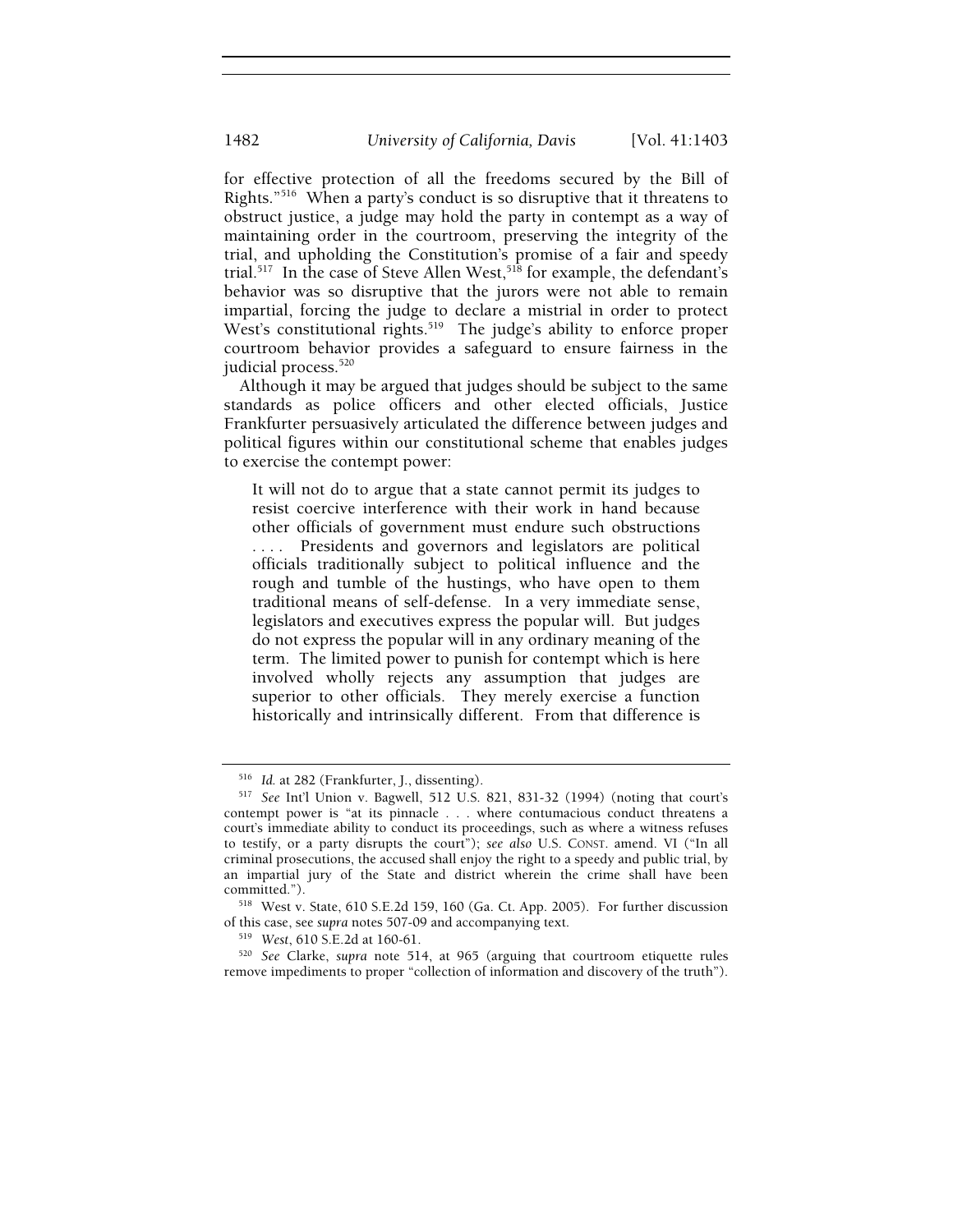drawn the power which has behind it the authority and the wisdom of our whole history.<sup>521</sup>

The effectiveness and legitimacy of our judicial system derives in part from the public's perception that decisions result from "solemn deliberation" and a dignified process, rather than from "arbitrary judgment calls emanating from a chaotic, undignified social institution."522 Maintaining this perception is important at both an individual and an institutional level. Enabling individual judges to command respect and dignity in the courtroom helps to foster respect for the judicial system as a whole.<sup>523</sup> Permitting boisterous or disorderly conduct in the courtroom would undermine the power of courts by diminishing the public's faith in the integrity of the judicial system.<sup>524</sup> While courts undoubtedly have authority to enforce judgments and orders against citizens, "a judgment is enforceable only if people believe it is true, and not simply because a judge has power."525

## **CONCLUSION**

Most reported prosecutions for use of the *digitus impudicus* involve a private citizen giving the middle finger to (or using it in the presence of) an authority figure, such as a police officer, a judge, or a school principal. The U.S. Supreme Court repeatedly has emphasized that speech critical of the government deserves stringent and steadfast First Amendment protection.<sup>526</sup> Courts have interpreted this sweeping

<sup>521</sup> *Bridges*, 314 U.S. at 292 (Frankfurter, J., dissenting). 522 Clarke, *supra* note 514, at 964. 523 *See, e.g.*, Mitchell v. State, 580 A.2d 196, 200 (Md. 1990) (noting that whether misconduct in courtroom causes immediate delay or miscarriage of justice in particular proceeding is not important issue, because such misconduct creates general atmosphere of disrespect for courts and legal system, and concluding that "[d]ignity, decorum, and respect are essential ingredients in the proper conduct of a courtroom, and therefore in the proper administration of justice" (quoting Attorney Grievance Comm'n v. Alison, 565 A.2d 660 (Md. 1989))).

<sup>&</sup>lt;sup>524</sup> See Clarke, *supra* note 514, at 962 (suggesting that talking or laughing during courtroom proceedings is breach of etiquette that negatively affects public's perception of court's power, because laypersons who observe misconduct by lawyers, parties, and witnesses likely will show same type of disrespect for judge and court).<br><sup>525</sup> *See id.* 526 *See* N.Y. Times v. Sullivan, 376 U.S. 254, 270-77 (1964) (discussing our

nation's "profound national commitment to the principle that debate on public issues should be uninhibited, robust, and wide-open, and that it may well include vehement, caustic, and sometimes unpleasantly sharp attacks on government and public officials"); *see also* City of Houston v. Hill, 482 U.S. 451, 462-63 (1987) (stating that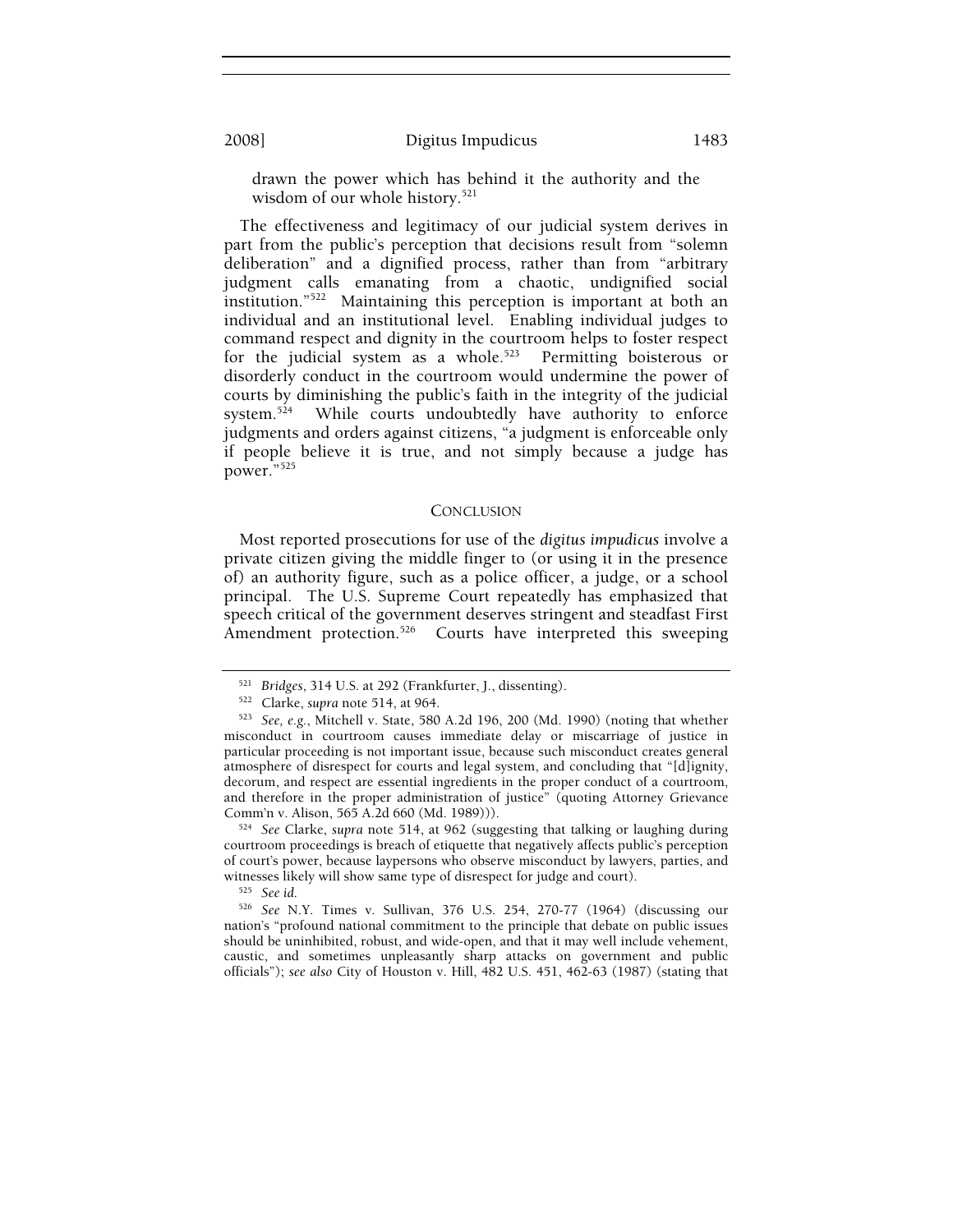statement to include direct verbal criticism and challenges to most government officials,<sup>527</sup> as long as the speech does not rise to the level of fighting words, obscenity, or defamation. The *digitus impudicus* does not fall under any of these exceptions.<sup>528</sup> Thus, the government cannot constitutionally prohibit its use, except in the limited circumstances in which such a prohibition is essential to serving the missions of our educational and judicial systems. While targets of the gesture may find it impolite, insulting, offensive, vulgar, rude, or crude, the Supreme Court in *Houston v. Hill* eloquently stated that "the First Amendment recognizes, wisely we think, that a certain amount of expressive disorder not only is inevitable in a society committed to individual freedom, but must itself be protected if that freedom would survive."<sup>529</sup> In other words, even if "[t]hese days, 'the bird' is flying

<sup>529</sup> Hill, 482 U.S. at 472.

<sup>&</sup>quot;[t]he freedom of individuals verbally to oppose or challenge police action without thereby risking arrest is one of the principal characteristics by which we distinguish a free nation from a police state"); Rutzick, *supra* note 236, at 10 ("To close the door on the most vigorous political protest would seem to do far more harm in the long run than the likelihood in the short run of violent reactive conduct [by a public authority figure] or harm to the 'sensibilities.'").

<sup>527</sup> Authority figures theoretically are less likely to be provoked to a violent reaction or to suffer harmed sensibilities than private citizens. *See Hill*, 482 U.S. at 453, 461 (striking down city ordinance that proscribed "interrupt[ing] a police officer in the performance of his or her duties"); *see also* Webster v. City of New York, 333 F. Supp. 2d 184, 189-92, 201-02 (S.D.N.Y. 2004) (holding that partygoers' comments toward police constituted protected criticism of officers' actions where one "hysterical" partygoer was "screaming [her] head off," and several of her companions loudly questioned whether police had authority to make any arrests during hostile encounter between police and citizens). Based on the nature of their work, authority figures — especially police officers — are expected to tolerate some potentially offensive speech activity. *See* Lewis v. New Orleans, 408 U.S. 913, 913 (1972) (Powell, J., concurring) (suggesting that fighting words exception to First Amendment may apply differently when words are addressed to police officer rather than to ordinary citizen, because officers are "trained to exercise a higher degree of restraint"); *see also* Rutzick, *supra* note 236, at 10 ("Whatever is assumed about the reaction of the average individual to offensive words, police are employed to keep the peace rather than breach it and are assumed to be trained to remain calm in the face of citizen anger . . . ."). 528 *See Sullivan*, 376 U.S. at 283 (holding that states may impose liability for

libelous speech in limited circumstances); *supra* Part II.A (arguing that the middle finger gesture, when used alone, does not constitute fighting words); *supra* Part II.B (arguing that the middle finger gesture does not fall within scope of legal definition of